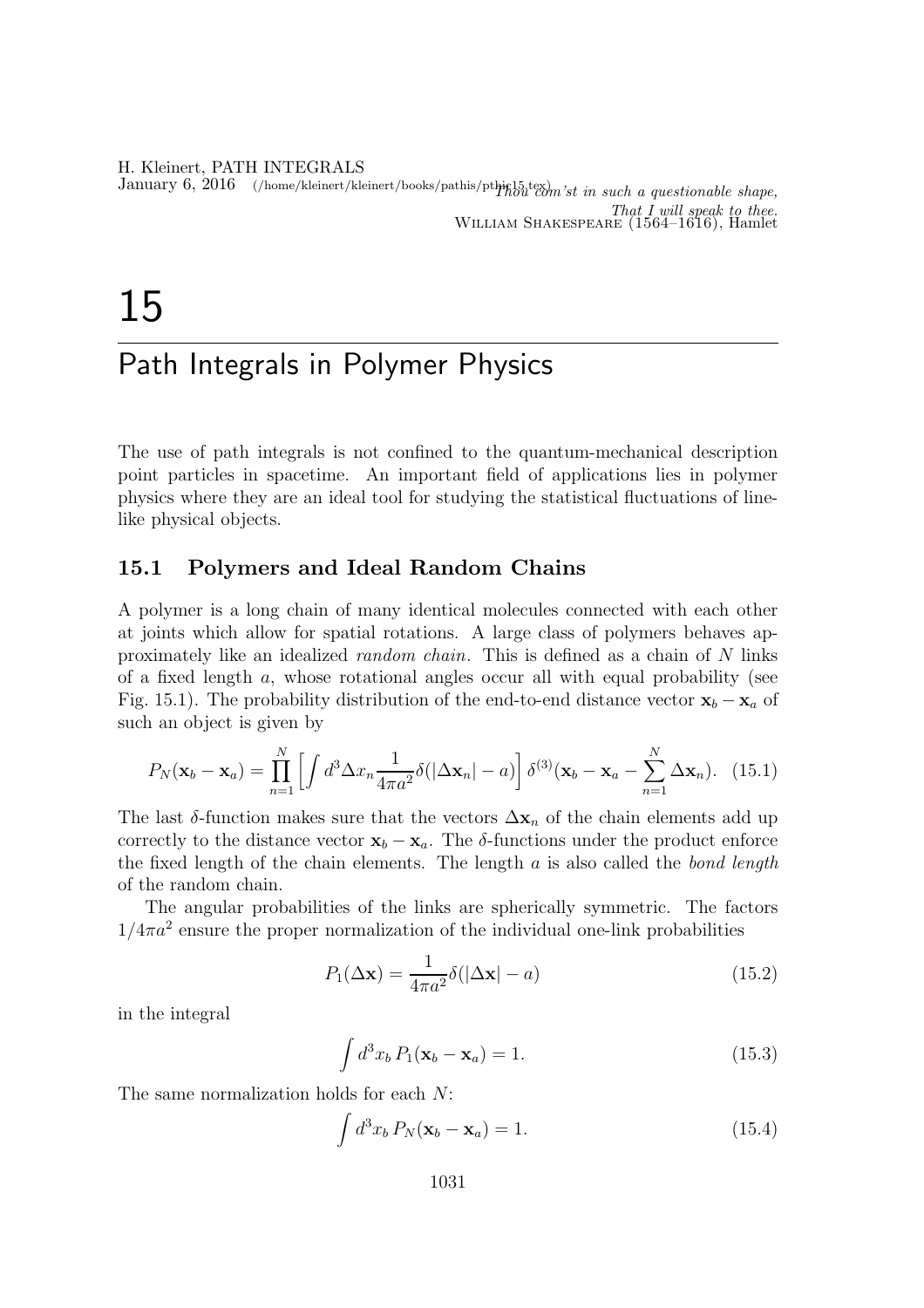

Figure 15.1 Random chain consisting of N links  $\Delta \mathbf{x}_n$  of length a connecting  $\mathbf{x}_a = \mathbf{x}_0$ and  $\mathbf{x}_b = \mathbf{x}_N$ .

If the second  $\delta$ -function in (15.1) is Fourier-decomposed as

$$
\delta^{(3)}\left(\mathbf{x}_b - \mathbf{x}_a - \sum_{n=1}^N \Delta \mathbf{x}_n\right) = \int \frac{d^3k}{(2\pi)^3} e^{i\mathbf{k}(\mathbf{x}_b - \mathbf{x}_a) - i\mathbf{k} \sum_{n=1}^N \Delta \mathbf{x}_n},\tag{15.5}
$$

we see that  $P_N(\mathbf{x}_b - \mathbf{x}_a)$  has the Fourier representation

$$
P_N(\mathbf{x}_b - \mathbf{x}_a) = \int \frac{d^3k}{(2\pi)^3} e^{i\mathbf{k}(\mathbf{x}_b - \mathbf{x}_a)} \tilde{P}_N(\mathbf{k}), \qquad (15.6)
$$

with

$$
\tilde{P}_N(\mathbf{k}) = \prod_{n=1}^N \left[ \int d^3 \Delta x_n \frac{1}{4\pi a^2} \delta(|\Delta \mathbf{x}_n| - a) e^{-i\mathbf{k}\Delta \mathbf{x}_n} \right].
$$
\n(15.7)

Thus, the Fourier transform  $\tilde{P}_N(\mathbf{k})$  factorizes into a product of N Fouriertransformed one-link probabilities:

$$
\tilde{P}_N(\mathbf{k}) = \left[\tilde{P}_1(\mathbf{k})\right]^N.
$$
\n(15.8)

These are easily calculated:

$$
\tilde{P}_1(\mathbf{k}) = \int d^3 \Delta \mathbf{x} \; \frac{1}{4\pi a^2} \delta(|\Delta \mathbf{x}| - a) e^{-i\mathbf{k}\Delta \mathbf{x}} = \frac{\sin ka}{ka}.
$$
\n(15.9)

The desired end-to-end probability distribution is then given by the integral

$$
P_N(\mathbf{R}) = \int \frac{d^3k}{(2\pi)^3} [\tilde{P}_1(\mathbf{k})]^{N} e^{i\mathbf{k}\mathbf{R}}
$$
  
= 
$$
\frac{1}{2\pi^2 R} \int_0^\infty dk k \sin kR \left[ \frac{\sin ka}{ka} \right]^{N}, \qquad (15.10)
$$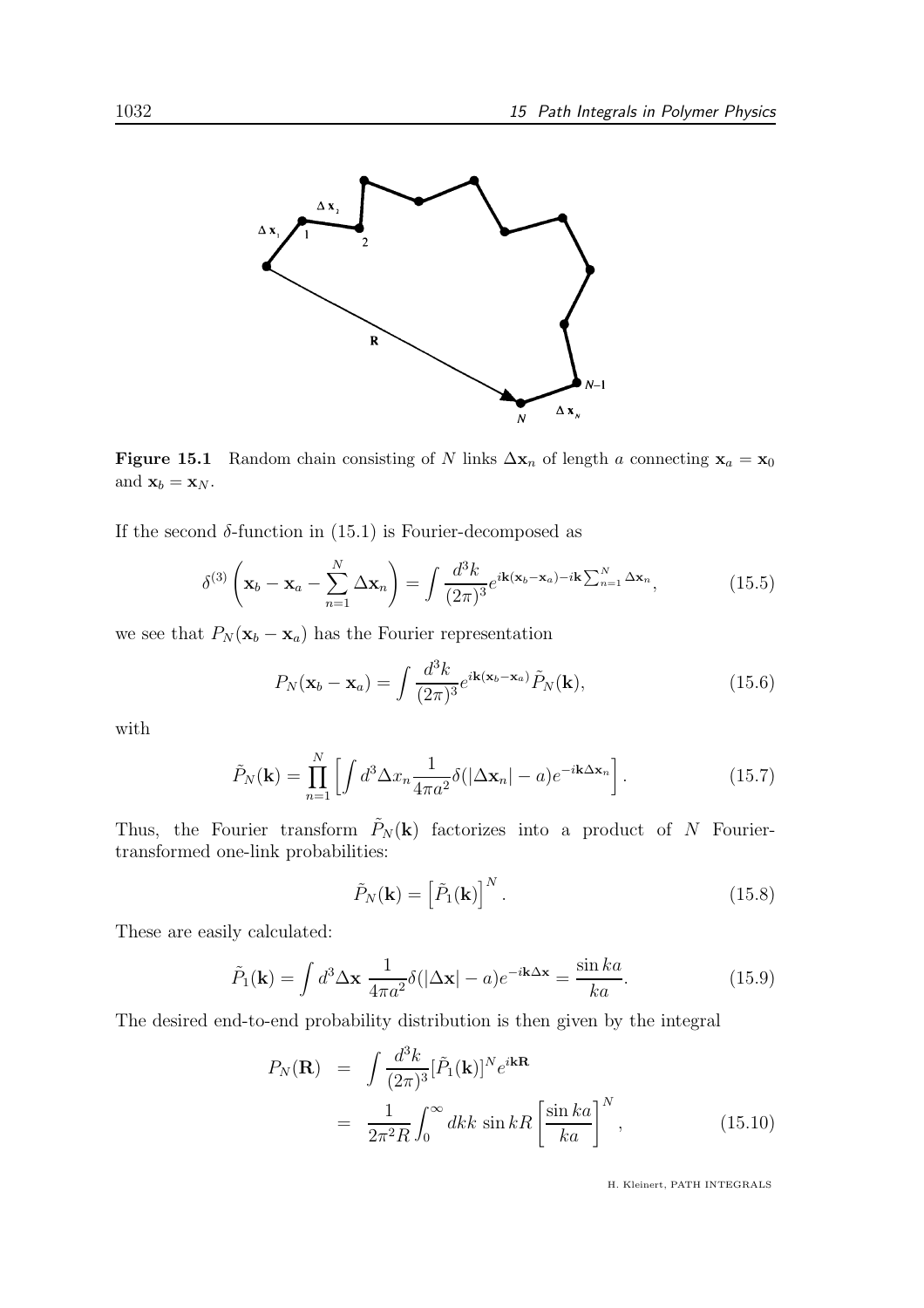where we have introduced the end-to-end distance vector

$$
\mathbf{R} \equiv \mathbf{x}_b - \mathbf{x}_a. \tag{15.11}
$$

The generalization of the one-link distribution to D dimensions is

$$
P_1(\Delta \mathbf{x}) = \frac{1}{S_D a^{D-1}} \delta(|\Delta \mathbf{x}| - a), \qquad (15.12)
$$

with  $S_D$  being the surface of a unit sphere in D dimensions [see Eq. (1.558)].

To calculate

$$
\tilde{P}_1(\mathbf{k}) = \int d^D \Delta \mathbf{x} \; \frac{1}{S_D a^{D-1}} \delta(|\Delta \mathbf{x}| - a) e^{-i\mathbf{k}\Delta \mathbf{x}}, \tag{15.13}
$$

we insert for  $e^{-i\mathbf{k}\Delta\mathbf{x}} = e^{-ik|\Delta\mathbf{x}| \cos \Delta\vartheta}$  the expansion (8.130) with (8.101), and use  $Y_{0,0}(\hat{\mathbf{x}}) = 1/\sqrt{S_D}$  to perform the integral as in (8.250). Using the relation between modified and ordinary Bessel functions  $J_{\nu}(z)^{1}$ 

$$
I_{\nu}(e^{-i\pi/2}z) = e^{-i\pi/2}J_{\nu}(z),
$$
\n(15.14)

this gives

$$
\tilde{P}_1(\mathbf{k}) = \frac{\Gamma(D/2)}{(ka/2)^{D/2 - 1}} J_{D/2 - 1}(ka),\tag{15.15}
$$

where  $J_{\mu}(z)$  is the Bessel function.

#### 15.2 Moments of End-to-End Distribution

The end-to-end distribution of a random chain is, of course, invariant under rotations so that the Fourier-transformed probability can only have even Taylor expansion coefficients:

$$
\tilde{P}_N(\mathbf{k}) = [\tilde{P}_1(\mathbf{k})]^N = \sum_{l=0}^{\infty} P_{N,2l} \frac{(ka)^{2l}}{(2l)!}.
$$
\n(15.16)

The expansion coefficients provide us with a direct measure for the even moments of the end-to-end distribution. These are defined by

$$
\langle R^{2l} \rangle \equiv \int d^D R \, R^{2l} P_N(\mathbf{R}). \tag{15.17}
$$

The relation between  $\langle R^{2l} \rangle$  and  $P_{N,2l}$  is found by expanding the exponential under the inverse of the Fourier integral (15.6):

$$
\tilde{P}_N(\mathbf{k}) = \int d^D R \, e^{-i\mathbf{k}\mathbf{R}} P_N(\mathbf{R}) = \sum_{n=0}^{\infty} \int d^D R \frac{(-i\mathbf{k}\mathbf{R})^n}{n!} P_N(\mathbf{R}),\tag{15.18}
$$

<sup>&</sup>lt;sup>1</sup>I.S. Gradshteyn and I.M. Ryzhik, op. cit., Formula 8.406.1.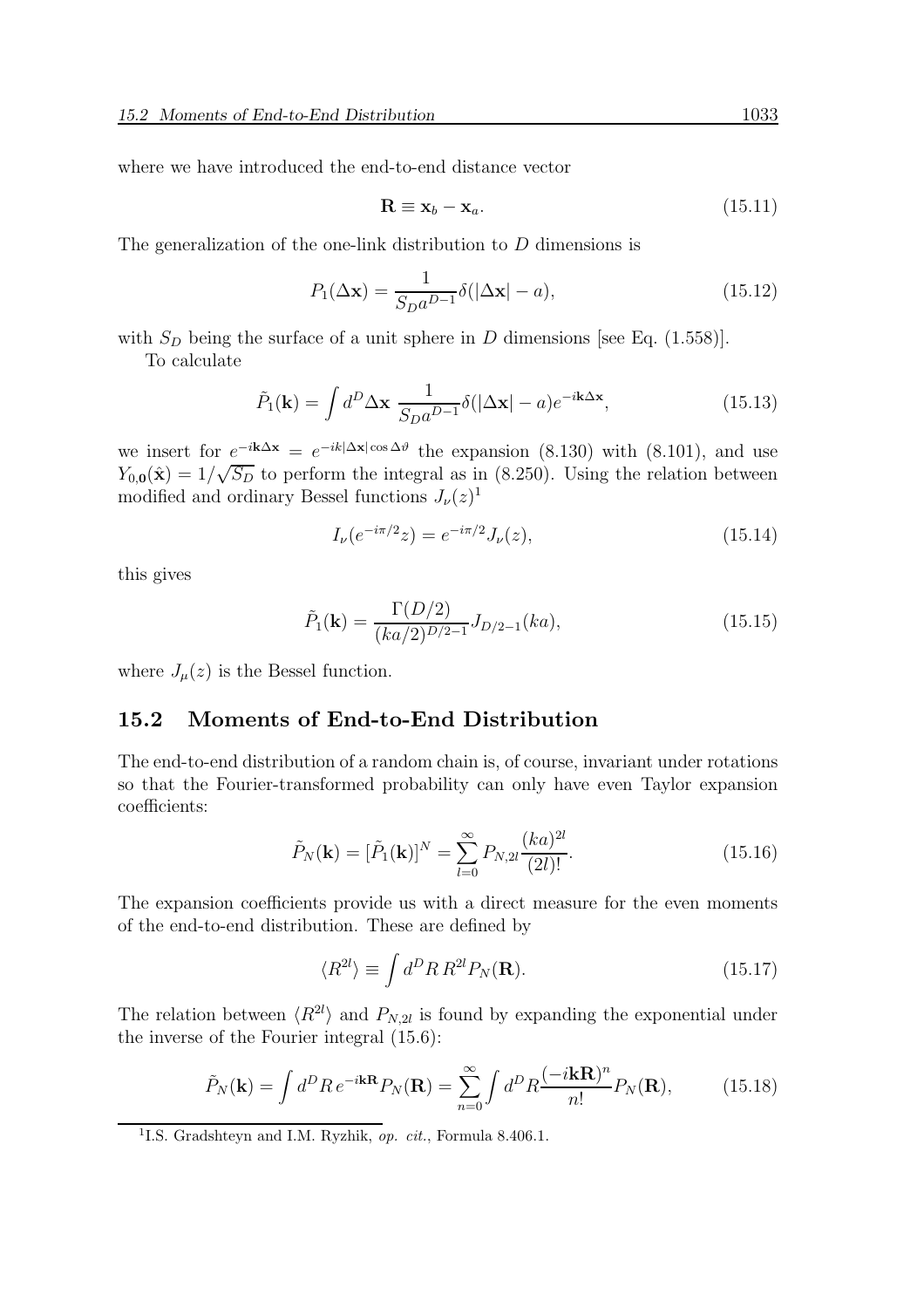and observing that the angular average of  $(kR)^n$  is related to the average of  $R^n$  in D dimensions by

$$
\langle (\mathbf{k}\mathbf{R})^n \rangle = k^n \langle R^n \rangle \begin{cases} 0 & n = \text{odd}, \\ \frac{(n-1)!!(D-2)!!}{(D+n-2)!!} & n = \text{even}. \end{cases}
$$
(15.19)

The three-dimensional result  $1/(n+1)$  follows immediately from the angular average  $(1/2)$   $\int_{-1}^{1} d \cos \theta \cos^{n} \theta$  being  $1/(n+1)$  for even n. In D dimensions, it is most easily derived by assuming, for a moment, that the vectors  $R$  have a Gaussian distribution  $P_N^{(0)}(\mathbf{R}) = (D/2\pi N a^2)^{3/2} e^{-\mathbf{R}^2 D/2N a^2}$ . Then the expectation values of all products of  $R_i$  can be expressed in terms of the pair expectation value

$$
\langle R_i R_j \rangle^{(0)} = \frac{1}{D} \delta_{ij} a^2 N \tag{15.20}
$$

via Wick's rule (3.305). The result is

$$
\langle R_{i_1} R_{i_2} \cdots R_{i_n} \rangle^{(0)} = \frac{1}{D^{n/2}} \delta_{i_1 i_2 i_3 \dots i_n} a^n N^{n/2}, \tag{15.21}
$$

with the contraction tensor  $\delta_{i_1 i_2 i_3 \dots i_n}$  of Eqs. (8.64) and (13.89), which has the recursive definition

$$
\delta_{i_1 i_2 i_3 \dots i_n} = \delta_{i_1 i_2} \delta_{i_3 i_4 \dots i_n} + \delta_{i_1 i_3} \delta_{i_2 i_4 \dots i_n} + \dots \delta_{i_1 i_n} \delta_{i_2 i_3 \dots i_{n-1}}.
$$
\n(15.22)

A full contraction of the indices gives, for even  $n$ , the Gaussian expectation values:

$$
\langle R^n \rangle^{(0)} = \frac{(D+n-2)!!}{(D-2)!! D^{n/2}} a^n N^{n/2} = \frac{\Gamma(D/2+n/2)}{\Gamma(D/2)} \frac{2^{n/2}}{D^{n/2}} a^n N^{n/2},\tag{15.23}
$$

for instance

$$
\langle R^4 \rangle^{(0)} = \frac{(D+2)}{D} a^4 N^2, \qquad \langle R^6 \rangle^{(0)} = \frac{(D+2)(D+4)}{D^2} a^6 N^3.
$$
 (15.24)

By contracting (15.21) with  $k_{i_1} k_{i_2} \cdots k_{i_n}$  we find

$$
\langle (\mathbf{k}\mathbf{R})^n \rangle^{(0)} = (n-1)!! \frac{1}{D^{n/2}} (ka)^n N^{n/2} = k^n \langle (R)^n \rangle^{(0)} d_n,
$$
 (15.25)

with

$$
d_n = \frac{(n-1)!!(D-2)!!}{(D+n-2)!!}.
$$
\n(15.26)

Relation (15.25) holds for *any* rotation-invariant size distribution of  $\bf{R}$ , in particular for  $P_N(\mathbf{R})$ , thus proving Eq. (15.17) for random chains. Hence, the expansion coefficients  $P_{N,2l}$  are related to the moments  $\langle R^{2l} \rangle_N$  by

$$
P_{N,2l} = (-1)^l d_{2l} \langle R^{2l} \rangle, \tag{15.27}
$$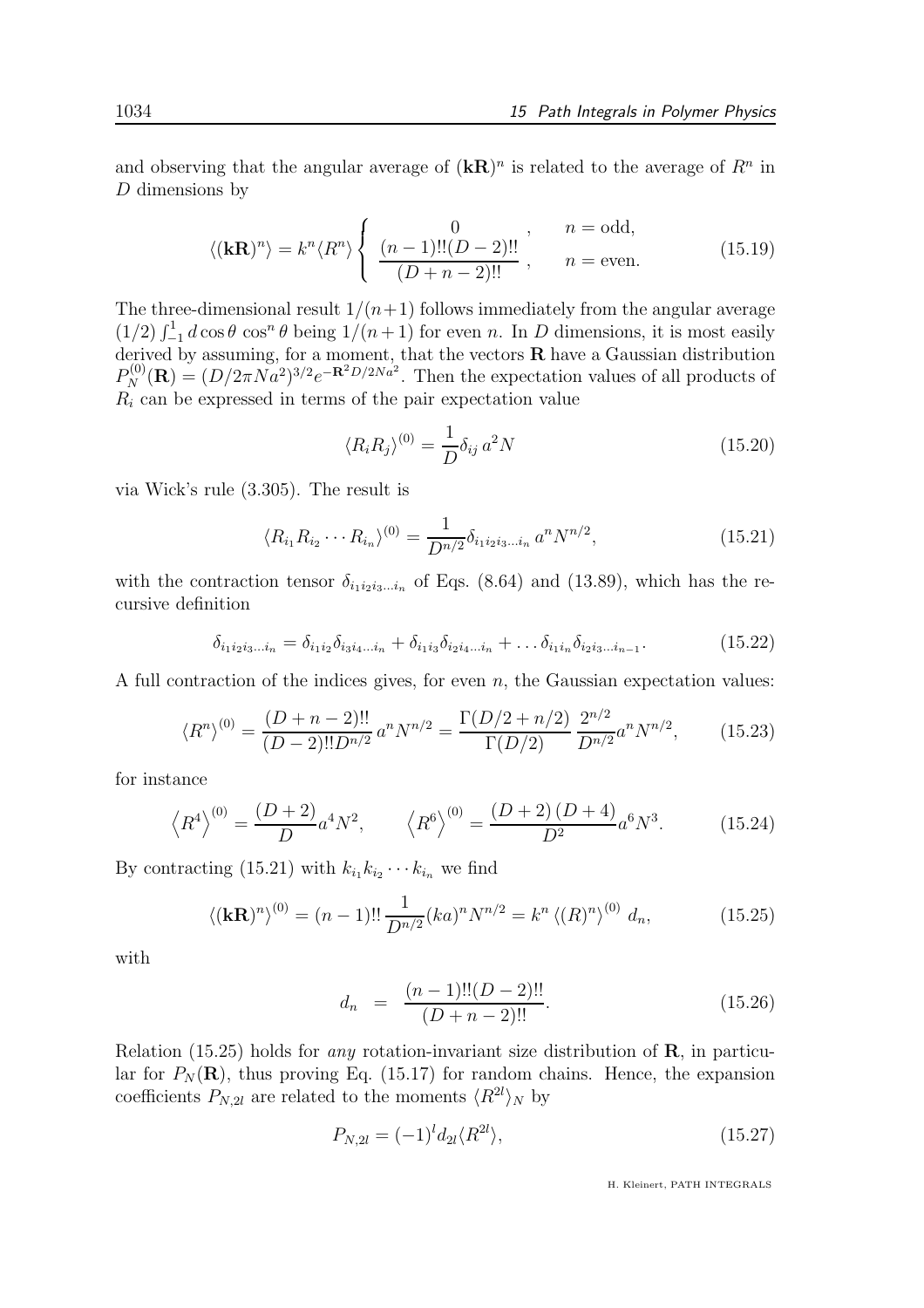and the moment expansion (15.16) becomes

$$
\tilde{P}_N(\mathbf{k}) = \sum_{l=0}^{\infty} \frac{(-1)^l (k)^{2l}}{(2l)!} d_{2l} \langle R^{2l} \rangle.
$$
\n(15.28)

Let us calculate the even moments  $\langle R^{2l} \rangle$  of the polymer distribution  $P_N(\mathbf{R})$ explicitly for  $D = 3$ . We expand the logarithm of the Fourier transform  $\hat{P}_N(\mathbf{k})$  as follows:

$$
\log \tilde{P}_N(\mathbf{k}) = N \log \tilde{P}_1(\mathbf{k}) = N \log \left(\frac{\sin ka}{ka}\right) = N \sum_{l=1}^{\infty} \frac{2^{2l}(-1)^l B_{2l}}{(2l)! 2l} (ka)^{2l}, \quad (15.29)
$$

where  $B_l$  are the Bernoulli numbers  $B_2 = 1/6$ ,  $B_4 = -1/30$ , ... Then we note that for a Taylor series of an arbitrary function  $y(x)$ 

$$
y(x) = \sum_{n=1}^{\infty} \frac{a_n}{n!} x^n,
$$
\n(15.30)

the exponential function  $e^{y(x)}$  has the expansion

$$
e^{y(x)} = \sum_{n=1}^{\infty} \frac{b_n}{n!} x^n,
$$
\n(15.31)

with the coefficients

$$
\frac{b_n}{n!} = \sum_{\{m_i\}} \prod_{i=0}^n \frac{1}{m_i!} \left(\frac{a_i}{i!}\right)^{m_i}.
$$
\n(15.32)

The sum over the powers  $m_i = 0, 1, 2, \ldots$  obeys the constraint

$$
n = \sum_{i=1}^{n} i \cdot m_i.
$$
 (15.33)

Note that the expansion coefficients  $a_n$  of  $y(x)$  are the cumulants of the expansion coefficients  $b_n$  of  $e^{y(x)}$  as defined in Section 3.17. For the coefficients  $a_n$  of the expansion (15.29),

$$
a_n = \begin{cases} -N2^{2l}(-1)^l B_{2l}/2l & \text{for } n = 2l, \\ 0 & \text{for } n = 2l + 1, \end{cases}
$$
 (15.34)

we find, via the relation (15.27), the moments

$$
\langle R^{2l} \rangle = a^{2l} (-1)^l (2l+1)! \sum_{\{m_i\}} \prod_{i=1}^l \frac{1}{m_i!} \left[ \frac{N 2^{2i} (-1)^i B_{2i}}{(2i)! 2i} \right]^{m_i},\tag{15.35}
$$

with the sum over  $m_i = 0, 1, 2, \ldots$  constrained by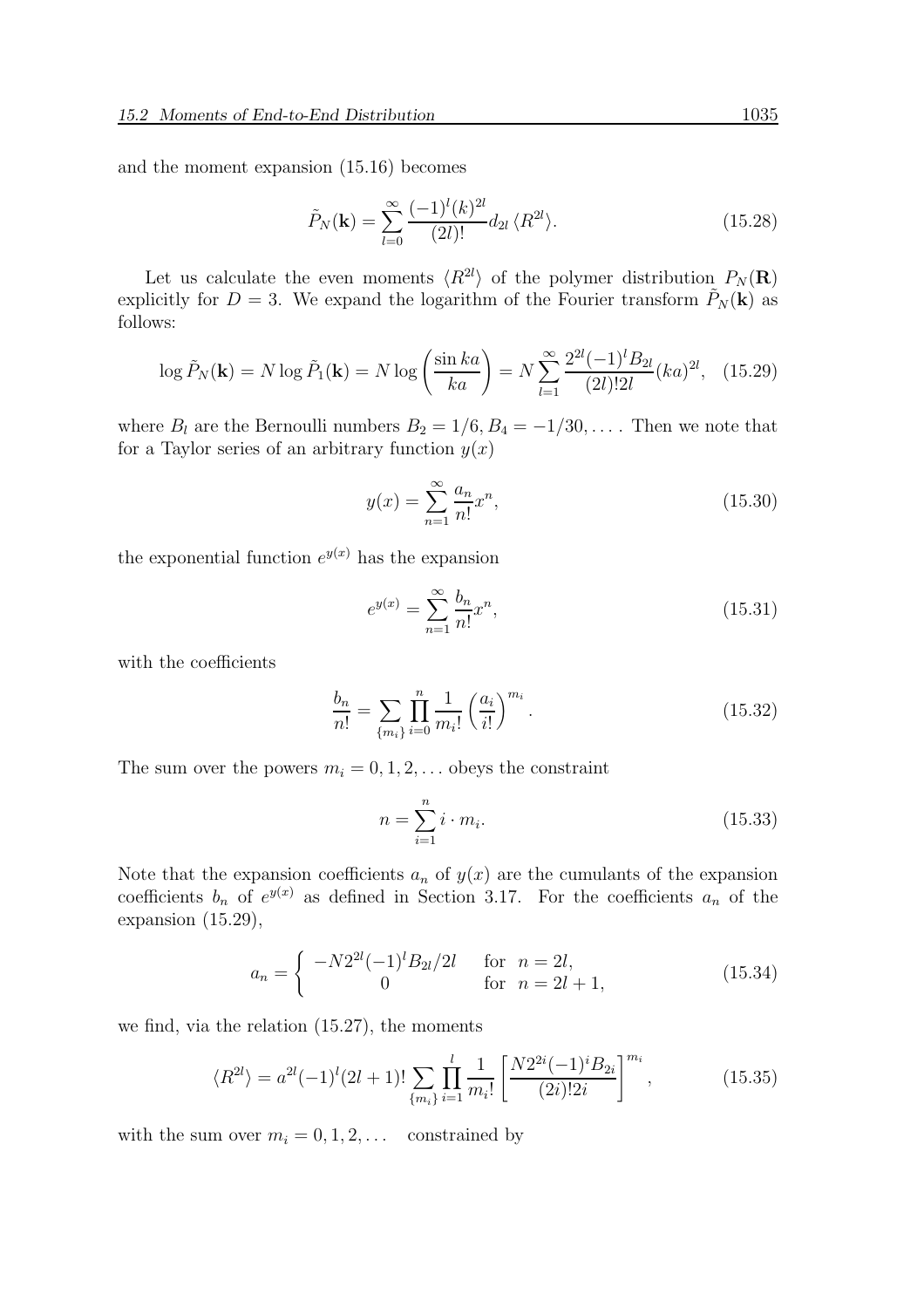$$
l = \sum_{i=1}^{l} i \cdot m_i.
$$
 (15.36)

For  $l = 1$  and 2 we obtain the moments

$$
\langle R^2 \rangle = a^2 N, \quad \langle R^4 \rangle = \frac{5}{3} a^4 N^2 \left( 1 - \frac{2}{5N} \right). \tag{15.37}
$$

In the limit of large  $N$ , the leading behavior of the moments is the same as in  $(15.20)$ and (15.24). The linear growth of  $\langle R^2 \rangle$  with the number of links N is characteristic for a random chain. In the presence of interactions, there will be a different power behavior expressed as a so-called scaling law

$$
\langle R^2 \rangle \propto a^2 N^{2\nu}.\tag{15.38}
$$

The number  $\nu$  is called the *critical exponent* of this scaling law. It is intuitively obvious that  $\nu$  must be a number between  $\nu = 1/2$  for a random chain as in (15.37), and  $\nu = 1$  for a completely stiff chain.

Note that the knowledge of all moments of the end-to-end distribution determines completely the shape of the distribution by an expansion

$$
P_L(\mathbf{R}) = \frac{1}{S_D R^{D-1}} \sum_{n=0}^{\infty} \langle R^n \rangle \frac{(-1)^n}{n!} \partial_R^n \delta(R). \tag{15.39}
$$

This can easily be verified by calculating the integrals (15.17) using the integrals formula

$$
\int dz \, z^n \partial_z^n \delta(z) = (-1)^n n! \,. \tag{15.40}
$$

#### 15.3 Exact End-to-End Distribution in Three Dimensions

Consider the Fourier representation (15.10), rewritten as

$$
P_N(\mathbf{R}) = \frac{i}{4\pi^2 a^2 R} \int_{-\infty}^{\infty} d\eta \, \eta \, e^{-i\eta R/a} \left(\frac{\sin \eta}{\eta}\right)^N,\tag{15.41}
$$

with the dimensionless integration variable  $\eta \equiv ka$ . By expanding

$$
\sin^N \eta = \frac{1}{(2i)^N} \sum_{n=0}^N (-1)^n \binom{N}{n} \exp\left[i(N-2n)\eta\right],\tag{15.42}
$$

we find the finite series

$$
P_N(\mathbf{R}) = \frac{1}{2^{N+2}i^{N-1}\pi^2 a^2 R} \sum_{n=0}^{N} (-1)^n \binom{N}{n} I_N(N - 2n - R/a),\tag{15.43}
$$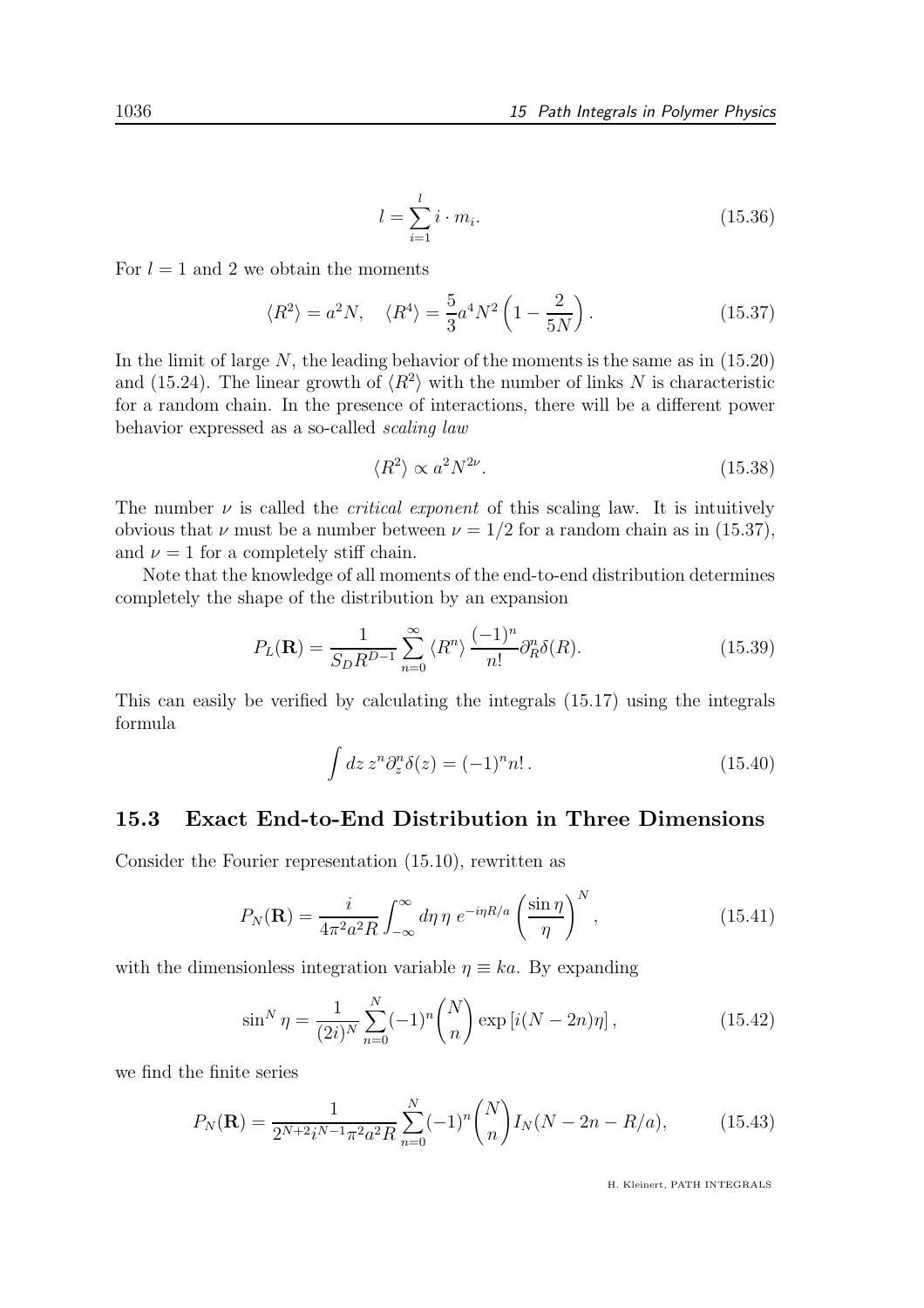where  $I_N(x)$  are the integrals

$$
I_N(x) \equiv \int_{-\infty}^{\infty} d\eta \frac{e^{i\eta x}}{\eta^{N-1}}.
$$
\n(15.44)

For  $N \geq 2$ , these integrals are all singular. The singularity can be avoided by noting that the initial integral (15.41) is perfectly regular at  $\eta = 0$ . We therefore replace the expression  $(\sin \eta/\eta)^N$  in the integrand by  $[\sin(\eta - i\epsilon)/(\eta - i\epsilon)]^N$ . This regularizes each term in the expansion (15.43) and leads to well-defined integrals:

$$
I_N(x) = \int_{-\infty}^{\infty} d\eta \frac{e^{ix(\eta - i\epsilon)}}{(\eta - i\epsilon)^{N-1}}.
$$
\n(15.45)

For  $x < 0$ , the contour of integration can be closed by a large semicircle in the lower half-plane. Since the lower half-plane contains no singularity, the residue theorem shows that

$$
I_N(x) = 0, \quad x < 0. \tag{15.46}
$$

For  $x > 0$ , on the other hand, an expansion of the exponential function in powers of  $\eta^{-i\epsilon}$  produces a pole, and the residue theorem yields

$$
I_N(x) = \frac{2\pi i^{N-1}}{(N-2)!} x^{N-2}, \quad x > 0.
$$
 (15.47)

Hence we arrive at the finite series

$$
P_N(\mathbf{R}) = \frac{1}{2^{N+1}(N-2)! \pi a^2 R} \sum_{0 \le n \le (N-R/a)/2} (-1)^n \binom{N}{n} (N-2n-R/a)^{N-2}.
$$
 (15.48)

The distribution is displayed for various values of  $N$  in Fig. 15.2, where we have plotted  $2\pi R^2 \sqrt{N} P_N(\mathbf{R})$  against the rescaled distance variable  $\rho = R/\sqrt{N}a$ . With this N-dependent rescaling all curves have the same unit area. Note that they converge rapidly towards a universal zero-order distribution

$$
P_N^{(0)}(\mathbf{R}) = \sqrt{\frac{3}{2\pi Na^2}}^3 \exp\left\{-\frac{3R^2}{2Na^2}\right\} \to P_L^{(0)}(\mathbf{R}) = \sqrt{\frac{D}{2\pi aL}}^D e^{-DR^2/2aL}.
$$
 (15.49)

In the limit of large  $N$ , the length  $L$  will be used as a subscript rather than the diverging N. The proof of the limit is most easily given in Fourier space. For large N at finite  $k^2 a^2 N$ , the Nth power of the quantity  $\tilde{P}_1(\mathbf{k})$  in Eq. (15.15) can be approximated by

$$
[\tilde{P}_1(\mathbf{k})]^N \sim e^{-Nk^2 a^2/2D}.
$$
\n(15.50)

Then the Fourier transform (15.10) is performed with the zero-order result (15.49). In Fig. 15.2 we see that this large-N limit is approached uniformly in  $\rho = R/\sqrt{N}a$ . The approach to this limit is studied analytically in the following two sections.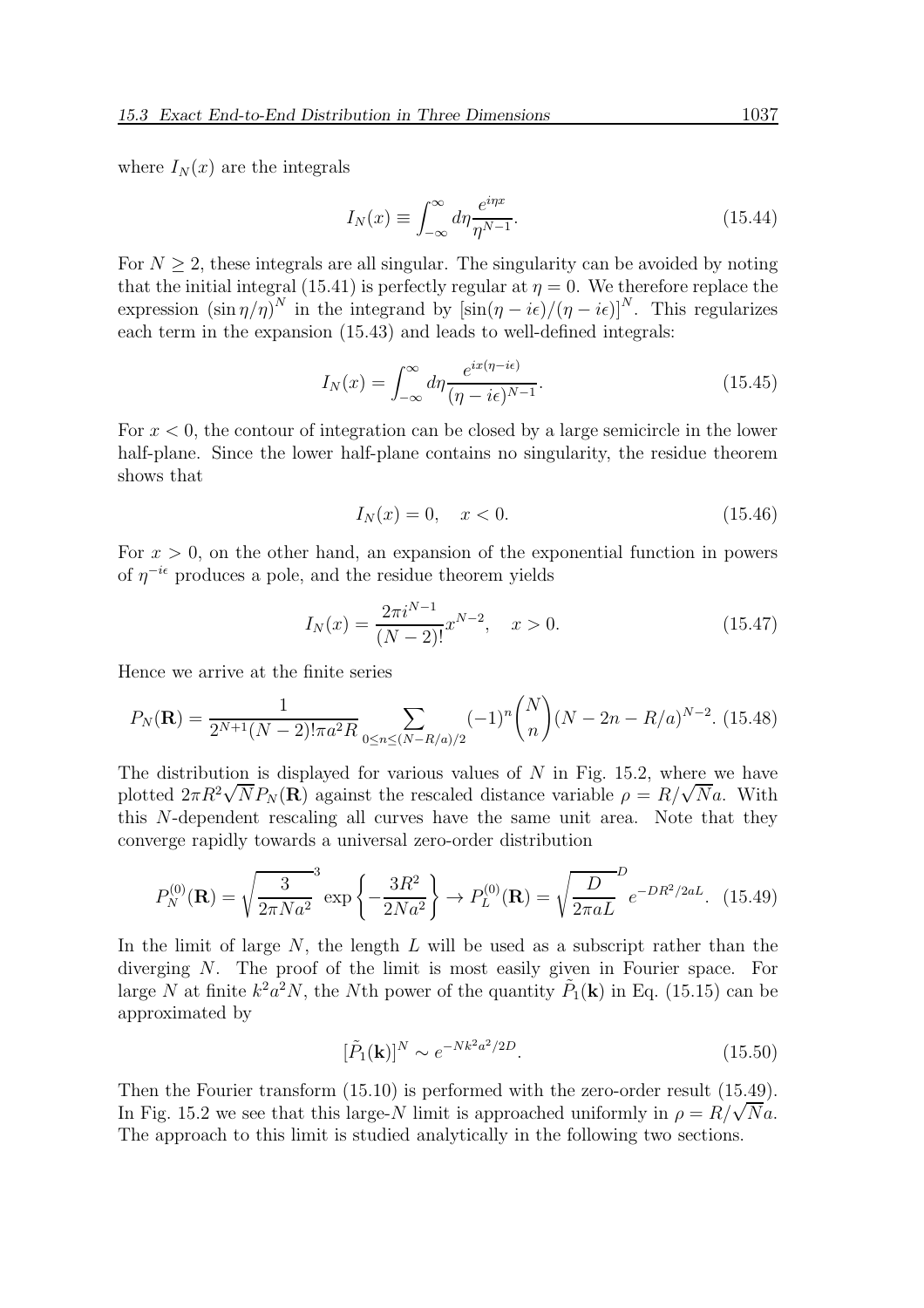

**Figure 15.2** End-to-end distribution  $P_N(\mathbf{R})$  of random chain with N links. The functions  $2\pi R^2 \sqrt{N} P_N(\mathbf{R})$  are plotted against  $R/\sqrt{N} a$  which gives all curves the same unit area. Note the fast convergence for growing  $N$ . The dashed curve is the continuum distribution  $P_L^{(0)}$  $L^{(0)}(R)$  of Eq. (15.49). The circles on the abscissa mark the maximal end-to-end distance.

#### 15.4 Short-Distance Expansion for Long Polymer

At finite N, we expect corrections which are expandable in the form

$$
P_N(\mathbf{R}) = P_N^{(0)}(\mathbf{k}) \left[ 1 + \sum_{n=1}^{\infty} \frac{1}{N^n} C_n (R^2 / N a^2) \right],
$$
 (15.51)

where the functions  $C_n(x)$  are power series in x starting with  $x^0$ .

Let us derive this expansion. In three dimensions, we start from  $(15.29)$  and separate the right-hand side into the leading  $k^2$ -term and a remainder

$$
\tilde{C}(\mathbf{k}) \equiv \exp\left[N \sum_{l=2}^{\infty} \frac{2^{2l} (-1)^l B_{2l}}{(2l)! 2l} (k^2 a^2)^l\right].
$$
\n(15.52)

Exponentiating both sides of (15.29), the end-to-end probability factorizes as

$$
\tilde{P}_N(\mathbf{k}) = e^{-Na^2k^2/6}\tilde{C}(\mathbf{k}).
$$
\n(15.53)

The function  $\tilde{C}(\mathbf{k})$  is now expanded in a power series

$$
\tilde{C}(\mathbf{k}) = 1 + \sum_{\substack{n=1,2,\dots\\l=2n,2n+1,\dots}} \tilde{C}_{n,l} N^n (a^2 k^2)^l,
$$
\n(15.54)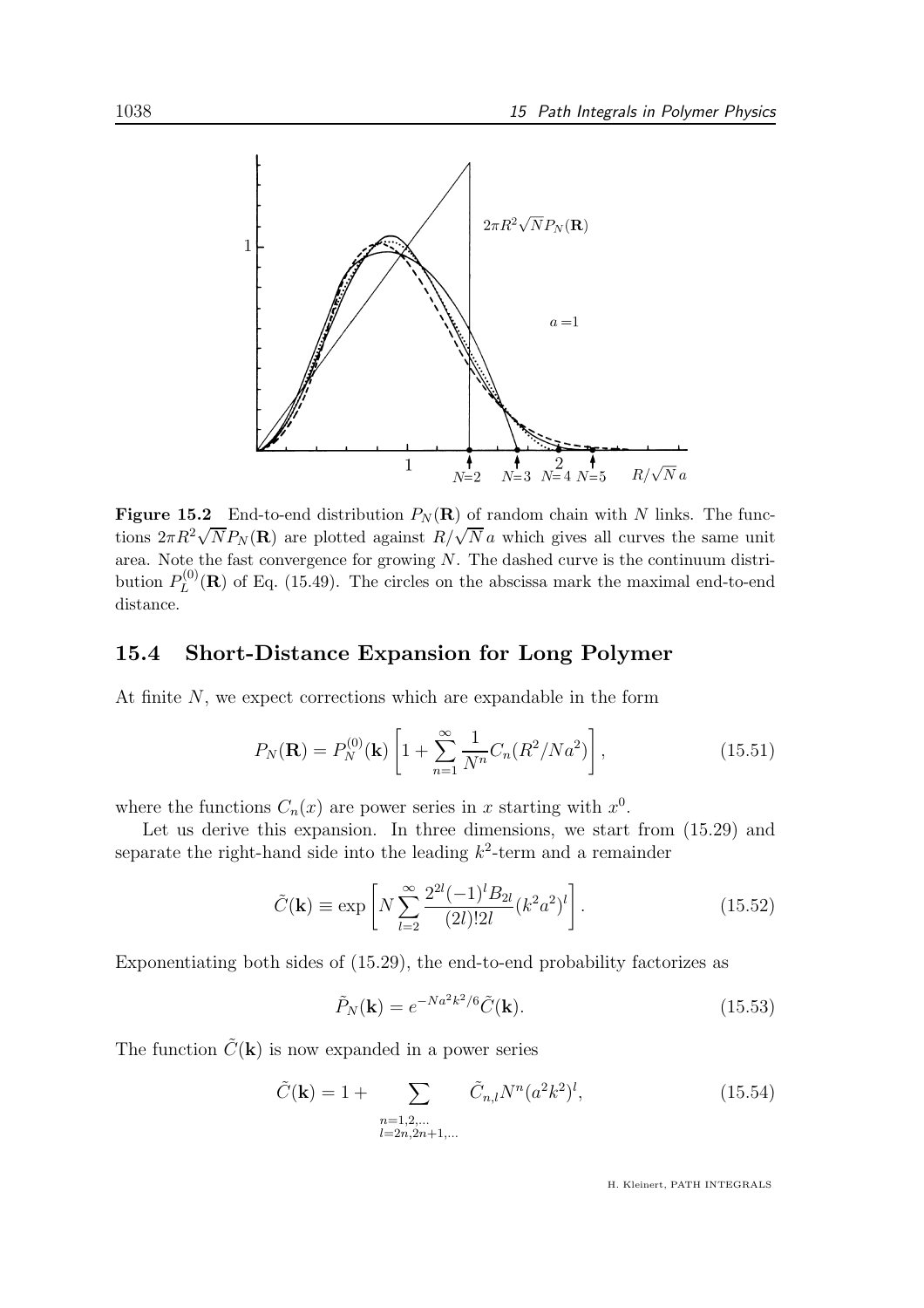with the lowest coefficients

$$
\tilde{C}_{1,2} = -\frac{1}{180}, \qquad \tilde{C}_{1,3} = -\frac{1}{2835}, \n\tilde{C}_{1,4} = -\frac{1}{37800}, \qquad \tilde{C}_{2,4} = \frac{1}{64800}, \qquad \dots \qquad (15.55)
$$

For any dimension  $D$ , we factorize

$$
\tilde{P}_N(\mathbf{k}) = e^{-Na^2k^2/2D}\tilde{C}(\mathbf{k})\tag{15.56}
$$

and find  $\tilde{C}(\mathbf{k})$  by expanding (15.15) in powers of k and proceeding as before. This gives the coefficients

$$
\tilde{C}_{1,2} = -1/4D^2(D+2), \n\tilde{C}_{1,3} = -1/3D^3(D+2)(D+4), \n\tilde{C}_{1,4} = -(5D+12)/8D^4(D+2)^2(D+4)(D+6), \n\tilde{C}_{2,4} = 1/32D^4(D+2)^2.
$$
\n(15.57)

We now Fourier-transform (15.56). The leading term in  $\tilde{C}(\mathbf{k})$  yields the zero-order distribution  $(15.49)$  in D dimensions,

$$
P_N^{(0)}(\mathbf{R}) = \sqrt{\frac{D}{2\pi Na^2}} e^{-DR^2/2Na^2},\tag{15.58}
$$

or, written in terms of the reduced distance variable  $\rho = R/Na$ ,

$$
P_N^{(0)}(\mathbf{R}) = \sqrt{\frac{D}{2\pi Na^2}} e^{-DN\rho^2/2}.
$$
 (15.59)

To account for the corrections in  $\tilde{C}(\mathbf{k})$  we take the expansion (15.54), emphasize the dependence on  $k^2 a^2$  by writing

$$
\tilde{C}(\mathbf{k}) = \bar{C}(k^2 a^2),
$$

and observe that in the Fourier transform

$$
P_N(\mathbf{R}) = \int \frac{d^3k}{(2\pi)^3} e^{i\mathbf{k}\mathbf{R}} P_N(\mathbf{k}) = \int \frac{d^3k}{(2\pi)^3} e^{i\mathbf{k}\mathbf{R}} e^{-Nk^2 a^2/2D} \bar{C}(k^2 a^2), \quad (15.60)
$$

the series can be pulled out of the integral by replacing each power  $(k^2a^2)^p$  by  $(-2D\partial_N)^p$ . The result has the form

$$
P_N(\mathbf{R}) = \bar{C}(-2D\partial_N) \int \frac{d^3k}{(2\pi)^3} e^{i\mathbf{k}\mathbf{R}} e^{-Nk^2 a^2/2D} = \bar{C}(-2D\partial_N) P_N^{(0)}(\mathbf{R}). \tag{15.61}
$$

Going back to coordinate space, we obtain an expansion

$$
P_N(\mathbf{R}) = \left(\frac{D}{2\pi Na^2}\right)^{D/2} e^{-DN\rho^2/2} C(R). \tag{15.62}
$$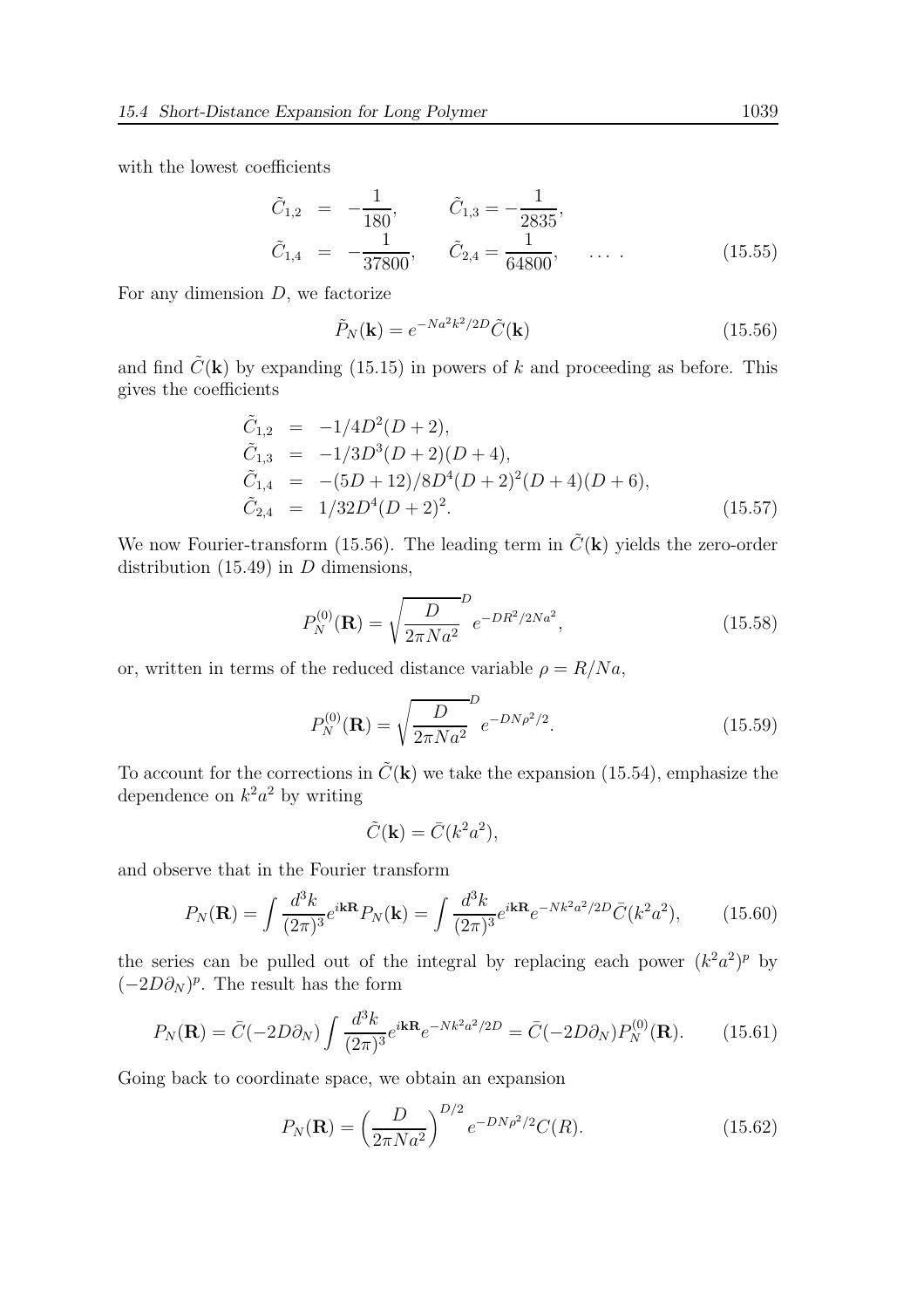For  $D = 3$ , the function  $C(R)$  is given by the series

$$
C(R) = 1 + \sum_{\substack{n=1 \ l=0,\ldots,2n}}^{\infty} C_{n,l} N^{-n} (N \rho^2)^l,
$$
 (15.63)

with the coefficients

$$
C_{1,l} = \left(-\frac{3}{4}, \frac{3}{2}, -\frac{9}{20}\right), \qquad C_{2,l} = \left(\frac{29}{160}, -\frac{69}{40}, \frac{981}{400}, -\frac{1341}{1400}, \frac{81}{800}\right). \tag{15.64}
$$

For any  $D$ , we find the coefficients

$$
C_{1,l} = \left(-\frac{D}{4}, \frac{D}{2}, -\frac{D^2}{4(D+2)}\right),
$$
  
\n
$$
C_{2,l} = \left(\frac{(3D^2 - 2D + 8)D}{96(D+2)}, -\frac{(D^2 + 2D + 8)D}{8(D+2)}, \frac{(3D^2 + 14D + 40)D^2}{16(D+2)^2}, -\frac{(3D^2 + 22D + 56)D^3}{24(D+2)^2(D+4)}, \frac{D^4}{32(D+2)^2}\right).
$$
\n(15.65)

## 15.5 Saddle Point Approximation to Three-Dimensional End-to-End Distribution

Another study of the approach to the limiting distribution (15.49) proceeds via the saddle point approximation. For this, the integral in (15.41) is rewritten as

$$
\int_{-\infty}^{\infty} d\eta \, \eta \, e^{-Nf(\eta)},\tag{15.66}
$$

with

$$
f(\eta) = i\frac{R}{Na}\eta - \log\left(\frac{\sin\eta}{\eta}\right). \tag{15.67}
$$

The extremum of f lies at  $\eta = \bar{\eta}$ , where  $\bar{\eta}$  solves the equation

$$
\coth(i\bar{\eta}) - \frac{1}{i\bar{\eta}} = \frac{R}{Na}.
$$
\n(15.68)

The function on the left-hand side is known as the *Langevin function*:

$$
L(x) \equiv \coth x - \frac{1}{x}.\tag{15.69}
$$

The extremum lies at the imaginary position  $\bar{\eta} \equiv -i\bar{x}$  with  $\bar{x}$  being determined by the equation

$$
L(\bar{x}) = \frac{R}{Na}.\tag{15.70}
$$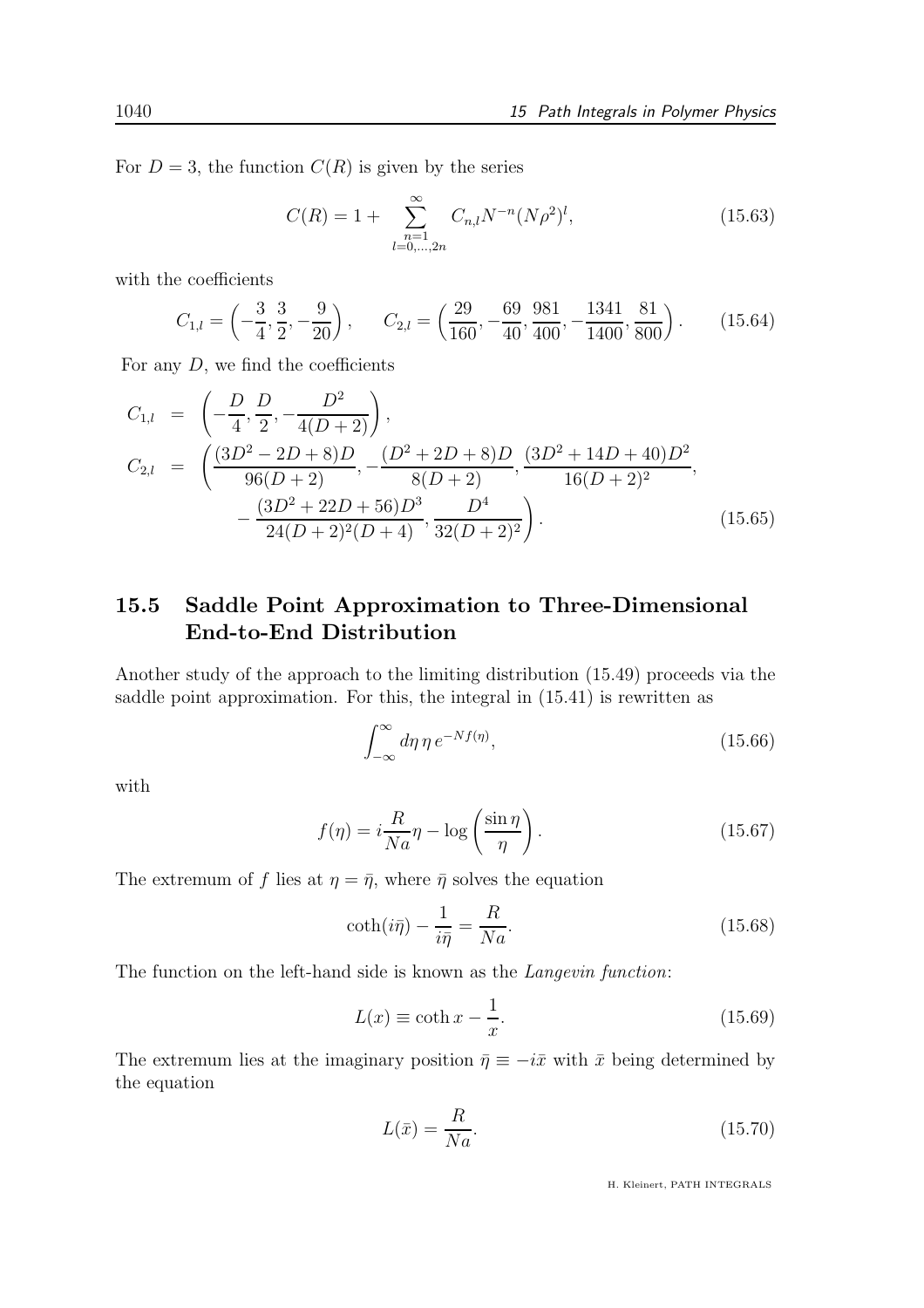The extremum is a minimum of  $f(\eta)$  since

$$
f''(\bar{\eta}) = L'(\bar{x}) = -\frac{1}{\sinh^2 \bar{x}} + \frac{1}{\bar{x}^2} > 0.
$$
 (15.71)

By shifting the integration contour vertically into the complex  $\eta$  plane to make it run through the minimum at  $-i\bar{x}$ , we obtain

$$
P_N(\mathbf{R}) \approx -\frac{1}{4i\pi^2 a^2 R} e^{-Nf(\bar{\eta})} \int_{-\infty}^{\infty} d\eta \, (-i\bar{x} + \eta) \exp\left\{-\frac{N}{2} f''(\bar{\eta}) \eta^2\right\}
$$

$$
= \frac{\bar{\eta}}{4\pi^2 a^2 R} \sqrt{\frac{2\pi}{N f''(\bar{x})}} e^{-Nf(\bar{\eta})}.
$$
(15.72)

When expressed in terms of the reduced distance  $\rho \equiv R/N a \in [0, 1]$ , this reads

$$
P_N(\mathbf{R}) \approx \frac{1}{(2\pi Na^2)^{3/2}} \frac{L^i(\rho)^2}{\rho \left\{1 - [L^i(\rho)/\sinh L^i(\rho)]^2\right\}^{1/2}} \left\{ \frac{\sinh L^i(\rho)}{L^i(\rho)\exp[\rho L^i(\rho)]} \right\}^N. (15.73)
$$

Here we have introduced the inverse Langevin function  $L^{i}(\rho)$  since it allows us to express  $\bar{x}$  as

$$
\bar{x} = L^i(\rho) \tag{15.74}
$$

[inverting Eq. (15.70)]. The result (15.73) is valid in the entire interval  $\rho \in [0,1]$ corresponding to  $R \in [0, Na]$ ; it ignores corrections of the order  $1/N$ . By expanding the right-hand side in a power series in  $\rho$ , we find

$$
P_N(\mathbf{R}) = \mathcal{N}\left(\frac{3}{2\pi Na^2}\right)^{3/2} \exp\left(-\frac{3R^2}{2Na^2}\right) \left(1 + \frac{3R^2}{2N^2a^2} - \frac{9R^4}{20N^3a^4} + \ldots\right), (15.75)
$$

with some normalization constant  $\mathcal N$ . At each order of truncation,  $\mathcal N$  is determined in such a way that  $\int d^3R P_N(\mathbf{R}) = 1$ . As a check we take the limit  $\rho^2 \ll 1/N$  and find powers in  $\rho$  which agree with those in (15.62), for  $D = 3$ , with the expansion (15.63) of the correction factor.

#### 15.6 Path Integral for Continuous Gaussian Distribution

The limiting end-to-end distribution (15.49) is equal to the imaginary-time amplitude of a free particle in natural units with  $\hbar = 1$ :

$$
(\mathbf{x}_b \tau_b | \mathbf{x}_a \tau_a) = \frac{1}{\sqrt{2\pi(\tau_b - \tau_a)/M}} \exp\left[-\frac{M}{2} \frac{(\mathbf{x}_b - \mathbf{x}_a)^2}{\tau_b - \tau_a}\right].
$$
 (15.76)

We merely have to identify

$$
\mathbf{x}_b - \mathbf{x}_a \equiv \mathbf{R},\tag{15.77}
$$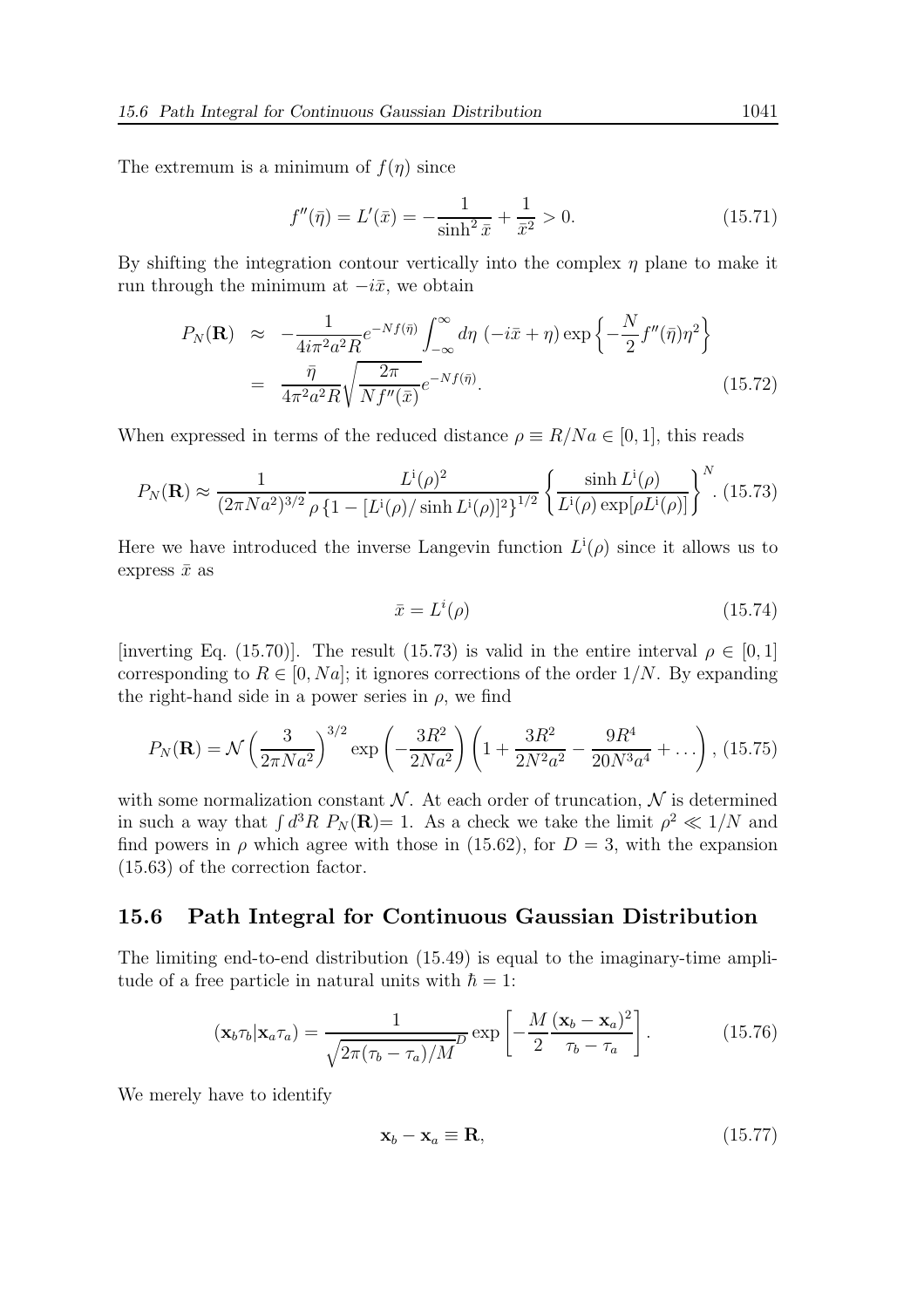and replace

$$
\tau_b - \tau_a \quad \rightarrow \quad Na, \tag{15.78}
$$

$$
M \rightarrow D/a. \tag{15.79}
$$

Thus we can describe a polymer with  $R^2 \ll Na^2$  by the path integral

$$
P_L(\mathbf{R}) = \int \mathcal{D}^D x \, \exp\left\{-\frac{D}{2a} \int_0^L ds \, [\mathbf{x}'(s)]^2\right\} = \sqrt{\frac{D}{2\pi a}} e^{-DR^2/2La}.\tag{15.80}
$$

The number of time slices is here N [in contrast to  $(2.66)$  where it was  $N + 1$ ], and the total length of the polymer is  $L = Na$ .

Let us calculate the Fourier transformation of the distribution (15.80):

$$
\tilde{P}_L(\mathbf{q}) = \int d^D R \, e^{-i \mathbf{q} \cdot \mathbf{R}} P_L(\mathbf{R}). \tag{15.81}
$$

After a quadratic completion the integral yields

$$
\tilde{P}_L(\mathbf{q}) = e^{-Laq^2/2D},\tag{15.82}
$$

with the power series expansion

$$
\tilde{P}_L(\mathbf{q}) = \sum_{l=0}^{\infty} (-1)^l \frac{q^{2l}}{l!} \left(\frac{La}{2D}\right)^l.
$$
\n(15.83)

Comparison with the moments (15.23) shows that we can rewrite this as

$$
\tilde{P}_L(\mathbf{q}) = \sum_{l=0}^{\infty} (-1)^l \frac{q^{2l}}{l!} \frac{\Gamma(D/2)}{2^{2l} \Gamma(D/2 + l)} \left\langle R^{2l} \right\rangle.
$$
\n(15.84)

This is a completely general relation: the expansion coefficients of the Fourier transform yield directly the moments of a function, up to trivial numerical factors specified by (15.84).

The end-to-end distribution determines rather directly the structure factor of a dilute solution of polymers which is observable in static neutron and light scattering experiments:

$$
S(\mathbf{q}) = \frac{1}{L^2} \int_0^L ds \int_0^L ds' \left\langle e^{i\mathbf{q} \cdot [\mathbf{x}(s) - \mathbf{x}(s')]}\right\rangle.
$$
 (15.85)

The average over all polymers running from  $\mathbf{x}(0)$  to  $\mathbf{x}(L)$  can be written, more explicitly, as

$$
\left\langle e^{i\mathbf{q}\cdot[\mathbf{x}(s)-\mathbf{x}(s')]}\right\rangle = \int d^D x(L) \int d^D (x(s') - x(s)) \int d^D x(0)
$$
\n
$$
\times P_{L-s'}(\mathbf{x}(L)-\mathbf{x}(s'))e^{-i\mathbf{q}\cdot\mathbf{x}(s')}P_{s'-s}(\mathbf{x}(s')-\mathbf{x}(s))e^{i\mathbf{q}\cdot\mathbf{x}(s)}P_{s-0}(\mathbf{x}(s)-\mathbf{x}(0)).
$$
\n(15.86)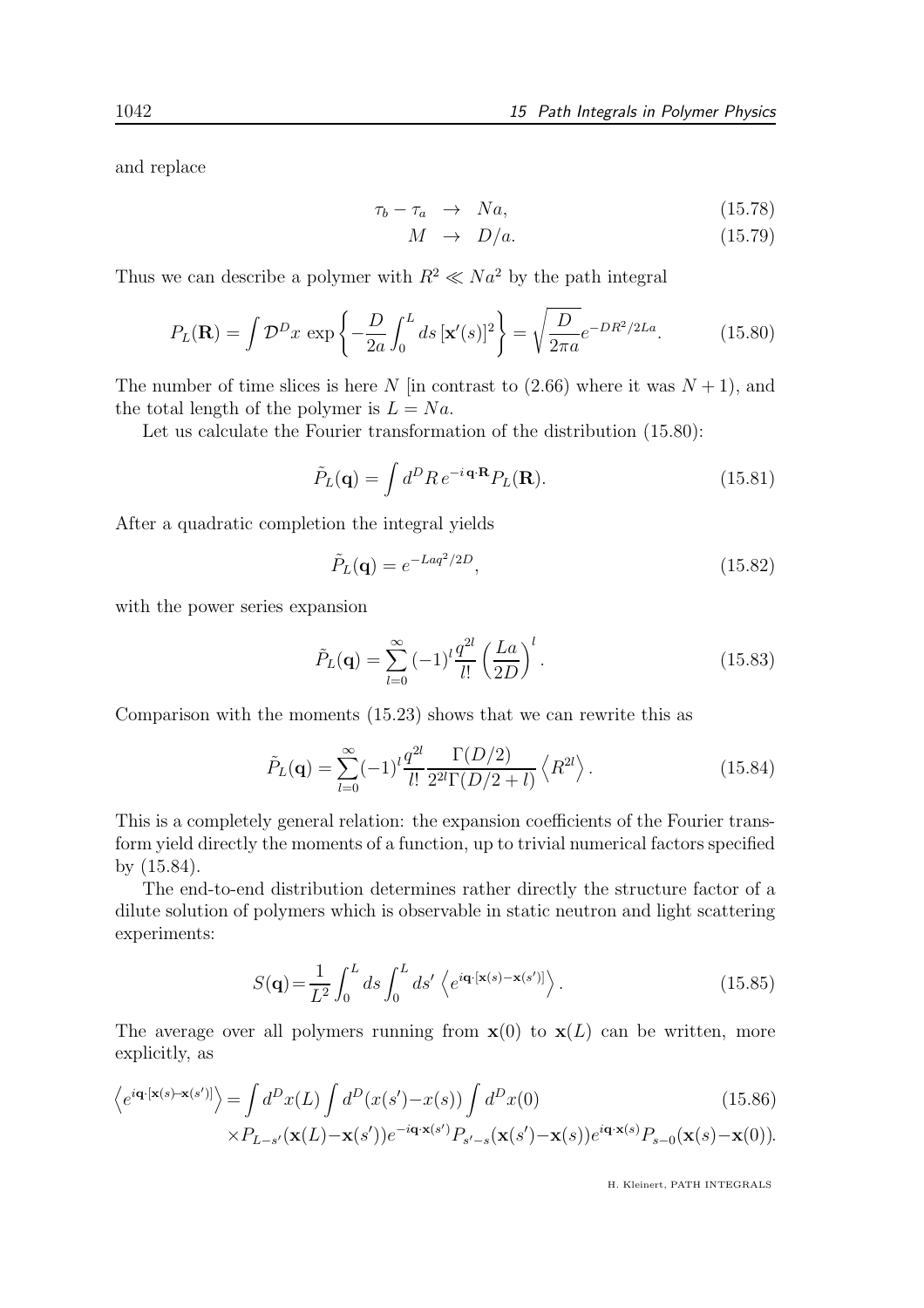The integrals over initial and final positions give unity due to the normalization (15.4), so that we remain with

$$
\left\langle e^{i\mathbf{q}\cdot[\mathbf{x}(s)-\mathbf{x}(s')]}\right\rangle = \int d^D R \, e^{-i\mathbf{q}\cdot\mathbf{R}} P_{s'-s}(\mathbf{R}).\tag{15.87}
$$

Since this depends only on  $L' \equiv |s'-s|$  and not on  $s+s'$ , we decompose the double integral in over s and s' in (15.85) into  $2 \int_0^L dL' (L - L')$  and obtain

$$
S(\mathbf{q}) = \frac{2}{L^2} \int_0^L dL'(L - L') \int d^D R \, e^{i\mathbf{q} \cdot \mathbf{R}(L')} P_{L'}(\mathbf{R}), \tag{15.88}
$$

or, recalling (15.81),

$$
S(\mathbf{q}) = \frac{2}{L^2} \int_0^L dL'(L - L') \tilde{P}_{L'}(\mathbf{q}).
$$
\n(15.89)

Inserting (15.82) we obtain the Debye structure factor of Gaussian random paths:

$$
SGauss(q) = \frac{2}{x^2} (x - 1 + e^{-x}), \quad x \equiv \frac{q^2 aL}{2D}.
$$
 (15.90)

This function starts out like  $1 - x/3 + x^2/12 + \ldots$  for small q and falls of like  $q^{-2}$ for  $q^2 \gg 2D/aL$ . The Taylor coefficients are determined by the moments of the end-to-end distribution. By inserting (15.84) into (15.89) we obtain:

$$
S(\mathbf{q}) = \sum_{l=0}^{\infty} (-1)^l q^{2l} \frac{\Gamma(D/2)}{2^{2l} l! \Gamma(l+D/2)} \frac{2}{L^2} \int_0^L dL'(L-L') \left\langle R^{2l} \right\rangle.
$$
 (15.91)

Although the end-to-end distribution (15.80) agrees with the true polymer distribution (15.1) for  $R \ll \sqrt{N}a$ , it is important to realize that the nature of the fluctuations in the two expressions is quite different. In the polymer expression, the length of each link  $\Delta x_n$  is fixed. In the sliced action of the path integral Eq. (15.80),

$$
\mathcal{A}^{N} = a \sum_{n=1}^{N} \frac{M}{2} \frac{(\Delta \mathbf{x}_{n})^{2}}{a^{2}},
$$
\n(15.92)

on the other hand, each small section fluctuates around zero with a mean square

$$
\langle (\Delta \mathbf{x}_n)^2 \rangle_0 = \frac{a}{M} = \frac{a^2}{D}.
$$
 (15.93)

Yet, if the end-to-end distance of the polymer is small compared to the completely stretched configuration, the distributions are practically the same. There exists a qualitative difference only if the polymer is almost completely stretched. While the polymer distribution vanishes for  $R > Na$ , the path integral (15.80) gives a nonzero value for arbitrarily large  $R$ . Quantitatively, however, the difference is insignificant since it is exponentially small (see Fig. 15.2).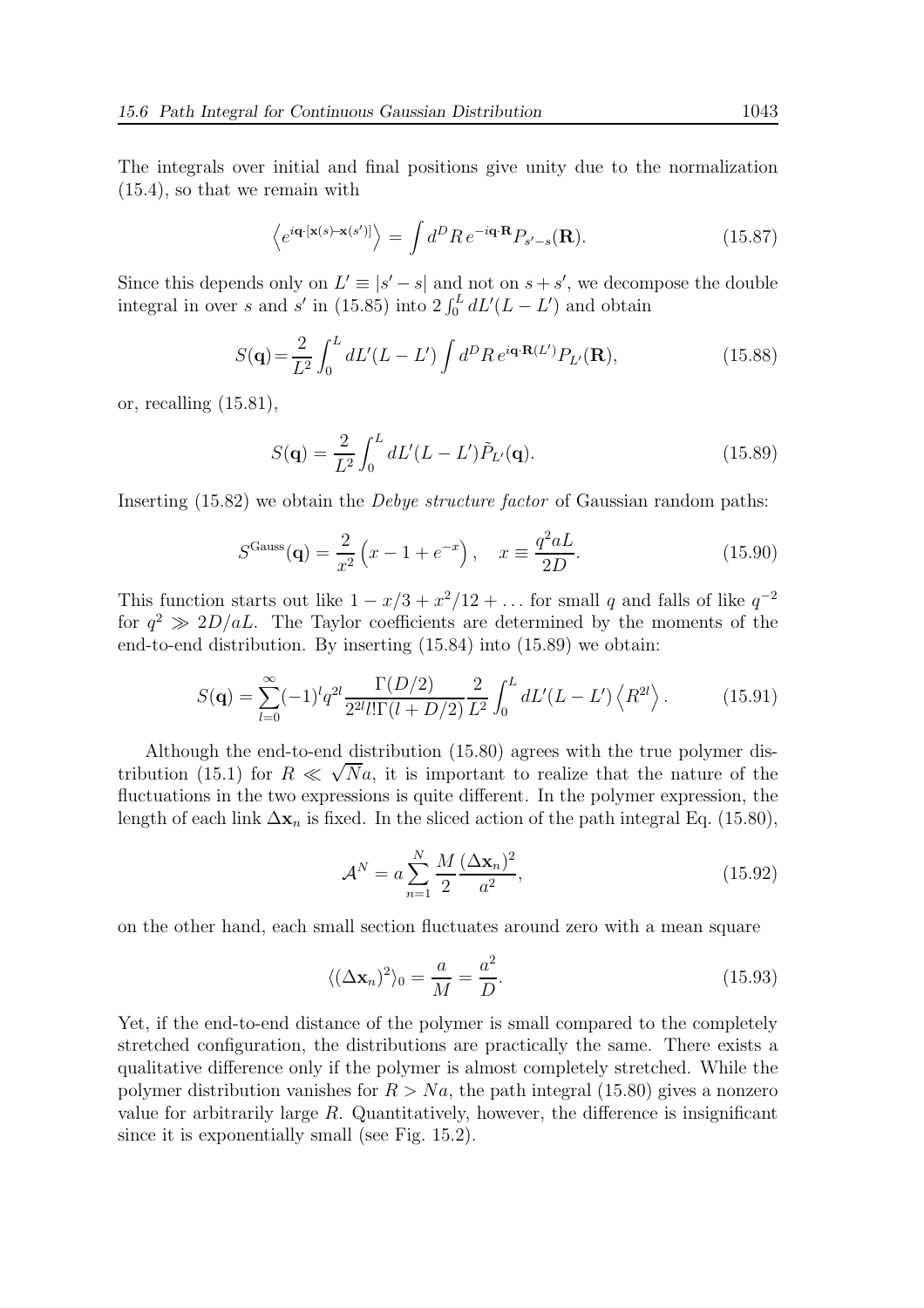#### 15.7 Stiff Polymers

The end-to-end distribution of real polymers found in nature is never the same as that of a random chain. Usually, the joints do not allow for an equal probability of all spherical angles. The forward angles are often preferred and the polymer is stiff at shorter distances. Fortunately, if averaged over many links, the effects of the stiffness becomes less and less relevant. For a very long random chain with a finite stiffness one finds the same linear dependence of the square end-to-end distance on the length  $L = Na$  as for ideal random chains which has, according to Eq. (15.23), the Gaussian expectations:

$$
\langle R^2 \rangle = aL, \qquad \langle R^{2l} \rangle = \frac{(D+2l-2)!!}{(D-2)!!D^l} (aL)^l. \tag{15.94}
$$

For a stiff chain, the expectation value  $\langle R^2 \rangle$  will increase aL to  $a_{\text{eff}}L$ , where  $a_{\text{eff}}$  is the effective bond length In the limit of a very large stiffness, called the rod limit, the law (15.94) turns into

$$
\langle R^2 \rangle \equiv L^2, \qquad \langle R^{2l} \rangle \equiv L^{2l}, \tag{15.95}
$$

i.e., the effective bond length length  $a_{\text{eff}}$  increases to L. This intuitively obvious statement can easily be found from the normalized end-to-end distribution, which coincides in the rod limit with the one-link expression (15.12):

$$
P_L^{\text{rod}}(\mathbf{R}) = \frac{1}{S_D R^{D-1}} \delta(R - L),
$$
\n(15.96)

and yields [recall (15.17)]

$$
\langle R^n \rangle = \int d^D R \, R^n P_L^{\text{rod}}(\mathbf{R}) = \int_0^\infty dR \, R^n \, \delta(R - L) = L^n. \tag{15.97}
$$

By expanding  $P_L^{\text{rod}}(\mathbf{R})$  in powers of L, we obtain the series

$$
P_L^{\text{rod}}(\mathbf{R}) = \frac{1}{S_D R^{D-1}} \sum_{n=0}^{\infty} L^n \langle R^n \rangle \frac{(-1)^n}{n!} \partial_R^n \delta(R). \tag{15.98}
$$

An expansion of this form holds for any stiffness: the moments of the distribution are the Taylor coefficients of the expansion of  $P_L(\mathbf{R})$  into a series of derivatives of  $\delta(R)$ -functions.

Let us also calculate the Fourier transformation  $(15.81)$  of this distribution. Recalling (15.15), we find

$$
\tilde{P}_L^{\text{rod}}(\mathbf{q}) = \tilde{P}^{\text{rod}}(qL) \equiv \frac{\Gamma(D/2)}{(qL/2)^{D/2-1}} J_{D/2-1}(qL). \tag{15.99}
$$

For an arbitrary rotationally symmetric  $P_L(\mathbf{R}) = P_L(R)$ , we simply have to superimpose these distributions for all R:

$$
\tilde{P}_L(\mathbf{q}) = S_D \int_0^\infty dR \, R^{D-1} \tilde{P}^{\text{rod}}(qL) P_L(R). \tag{15.100}
$$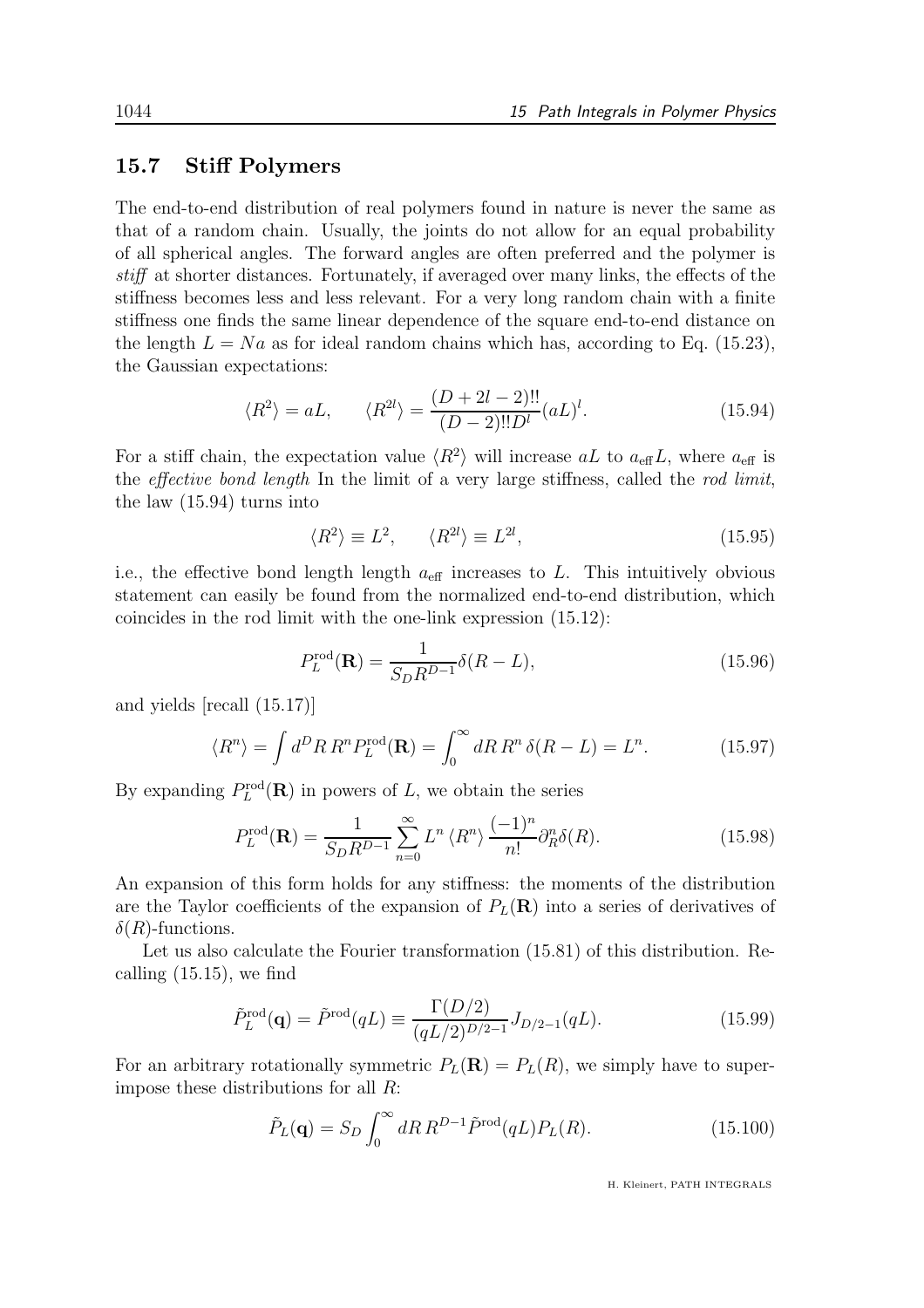This is simply proved by decomposing and performing the Fourier transformation (15.81) on  $P_L(R) = \int_0^\infty dR' \, \delta(R - R') P_{R'}^{\text{rod}}(\mathbf{R}) = S_D \int_0^\infty dR' R'^{D-1} P_{R'}^{\text{rod}}(\mathbf{R}) P_L(R')$ , and performing the Fourier transformation (15.81) on  $P_{R'}^{\text{rod}}(\mathbf{R})$ . In  $D=3$  dimensions, (15.100) takes the simple form:

$$
\tilde{P}_L(\mathbf{q}) = 4\pi \int_0^\infty dR \, R^2 \, \frac{\sin qR}{qR} P_L(R). \tag{15.101}
$$

Inserting the power series expansion for the Bessel function<sup>2</sup>

$$
J_{\nu}(z) = \left(\frac{z}{2}\right)^{\nu} \sum_{l=0}^{\infty} \frac{(-1)^{k} (z/2)^{2l}}{l! \Gamma(\nu + l + 1)}
$$
(15.102)

into  $(15.99)$ , and this into  $(15.100)$ , we obtain

$$
\tilde{P}_L(\mathbf{q}) = \sum_{l=0}^{\infty} (-1)^l \left(\frac{q}{2}\right)^{2l} \frac{\Gamma(D/2)}{l! \Gamma(D/2 + l)} S_D \int_0^{\infty} dR \, R^{D-1} \, R^{2l} P_L(R), \qquad (15.103)
$$

in agreement with the general expansion (15.84). The same result is obtained by inserting into (15.103) the expansion (15.98) and using the integrals  $\int_0^\infty dR R^m \partial_R^n \delta(R) = \delta_{mn} (-1)^n n!$ , which are proved by n partial integrations.

The structure factor of a completely stiff polymer (rod limit) is obtained by inserting (15.99) into (15.89). The resulting  $S^{rod}(\mathbf{q})$  depends only on  $qL$ :

$$
S^{\text{rod}}(qL) = \frac{4-2D}{q^2L^2} + \left(\frac{2}{qL}\right)^{D/2} \Gamma(D/2) J_{D/2-2}(qL) + 2F(1/2; 3/2, D/2; -q^2L^2/4), (15.104)
$$

where  $F(a; b, c; z)$  is the hypergeometric function (1.453). For  $D = 3$ , the integral (15.89) reduces to  $(2/L^2) \int_0^L dL' (L - L') (\sin qL')/qL'$ , as in the similar equation (15.9), and the result is simply

$$
S^{\text{rod}}(z) = \frac{2}{z^2} [\cos z - 1 + z \operatorname{Si}(z)], \quad \operatorname{Si}(z) \equiv \int_0^z \frac{dt}{t} \sin t.
$$
 (15.105)

This starts out like  $1 - z^2/36 + z^4/1800 + \ldots$ . For large z we use the limit of the sine integral<sup>3</sup> Si(z)  $\rightarrow \pi/2$  to find  $S^{\text{rod}}(\mathbf{q}) \rightarrow \pi/qL$ .

For of an arbitrary rotationally symmetric end-to-end distribution  $P<sub>L</sub>(R)$ , the structure factor can be expressed, by analogy with (15.100), as a superposition of rod limits:

$$
S_L(\mathbf{q}) = S_D \int_0^\infty dR \, R^{D-1} S^{\text{rod}}(\mathbf{q}R) P_L(R). \tag{15.106}
$$

When passing from long to short polymers at a given stiffness, there is a crossover between the moments (15.94) and (15.95) and the behaviors of the structure function. Let us study this in detail.

<sup>&</sup>lt;sup>2</sup>I.S. Gradshteyn and I.M. Ryzhik, op. cit., Formula 8.440.

<sup>3</sup> ibid., Formulas 8.230 and 8.232.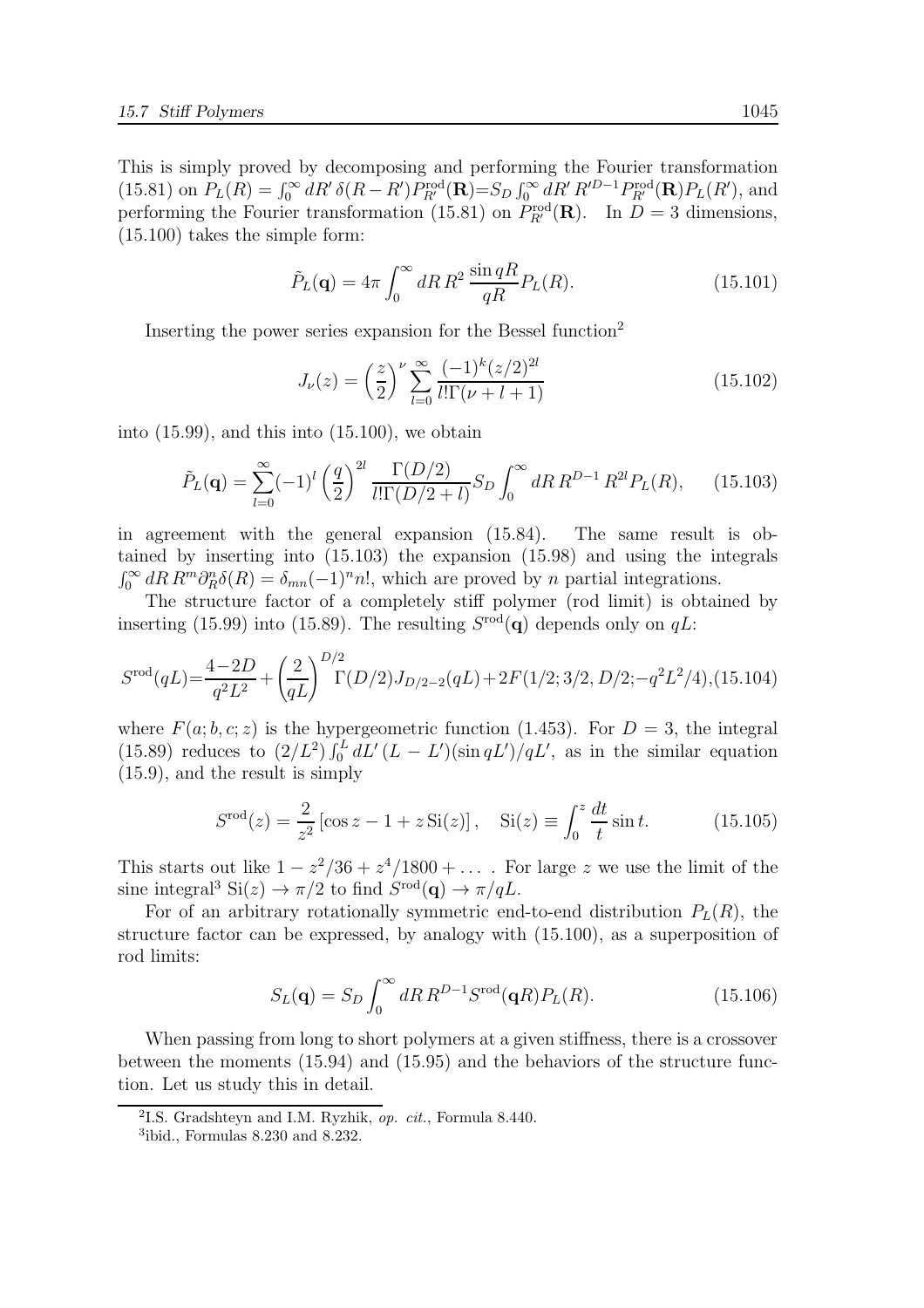#### 15.7.1 Sliced Path Integral

The stiffness of a polymer pictured in Fig. 15.1 may be parameterized by the bending energy

$$
E_{\text{bend}}^{N} = \frac{\kappa}{2a} \sum_{n=1}^{N} (\mathbf{u}_{n} - \mathbf{u}_{n-1})^{2},
$$
 (15.107)

where  $\mathbf{u}_n$  are the unit vectors specifying the directions of the links. The initial and final link directions of the polymer have a distribution

$$
(\mathbf{u}_b L | \mathbf{u}_a 0) = \frac{1}{A} \prod_{n=1}^{N-1} \left[ \int \frac{d\mathbf{u}_n}{A} \right] \exp\left[ -\frac{\kappa}{2ak_B T} \sum_{n=1}^{N} (\mathbf{u}_n - \mathbf{u}_{n-1})^2 \right],\tag{15.108}
$$

where A is some normalization constant, which we shall choose such that the measure of integration coincides with that of a time-sliced path integral near a unit sphere in Eq. (8.151). Comparison if the bending energy (15.107) with the Euclidean action (8.152) we identify

$$
\frac{Mr^2}{\hbar\epsilon} = \frac{\kappa}{ak_BT},\tag{15.109}
$$

and see that we must replace  $N \to N-1$  and set

$$
A = \sqrt{2\pi ak_B T/\kappa}^{D-1}.
$$
\n(15.110)

The result of the integrations in  $(15.108)$  is then known from Eq.  $(8.156)$ :

$$
(\mathbf{u}_b L | \mathbf{u}_a 0) = \sum_{l=0}^{\infty} \left[ \tilde{I}_{l+D/2-1}(h) \right]^N \sum_{\mathbf{m}} Y_{l\mathbf{m}}(\mathbf{u}_b) Y_{l\mathbf{m}}^*(\mathbf{u}_a), \quad h \equiv \frac{\kappa}{ak_B T}, \qquad (15.111)
$$

with the modified Bessel function  $I_{l+D/2-1}(z)$  of Eq. (8.11).

The partition function of the polymer is obtained by integrating over all final and averaging over all initial link directions [1]:

$$
Z_N = \int \frac{d\,\mathbf{u}_a}{S_D} \prod_{n=1}^N \left[ \int \frac{d\mathbf{u}_n}{A} \right] \exp\left[ -\frac{\kappa}{2ak_B T} \sum_{n=1}^N (\mathbf{u}_n - \mathbf{u}_{n-1})^2 \right]
$$
  
= 
$$
\int d\,\mathbf{u}_b \int \frac{d\,\mathbf{u}_a}{S_D} (\mathbf{u}_b L | \mathbf{u}_a 0).
$$
 (15.112)

Inserting here the spectral representation (15.111) we find

$$
Z_N = \left[\tilde{I}_{D/2-1}\left(\frac{\kappa}{ak_BT}\right)\right]^N = \left[\sqrt{\frac{2\pi\kappa}{ak_BT}}e^{-\kappa/ak_BT}I_{D/2-1}\left(\frac{\kappa}{ak_BT}\right)\right]^N.
$$
 (15.113)

Knowing this we may define the normalized distribution function

$$
P_N(\mathbf{u}_b, \mathbf{u}_a) = \frac{1}{Z_N}(\mathbf{u}_b L | \mathbf{u}_a 0), \qquad (15.114)
$$

whose integral over  $\mathbf{u}_a$  as well as over  $\mathbf{u}_a$  is unity:

$$
\int d\mathbf{u}_b P_N(\mathbf{u}_b, \mathbf{u}_a) = \int d\mathbf{u}_a P_N(\mathbf{u}_b, \mathbf{u}_a) = 1.
$$
 (15.115)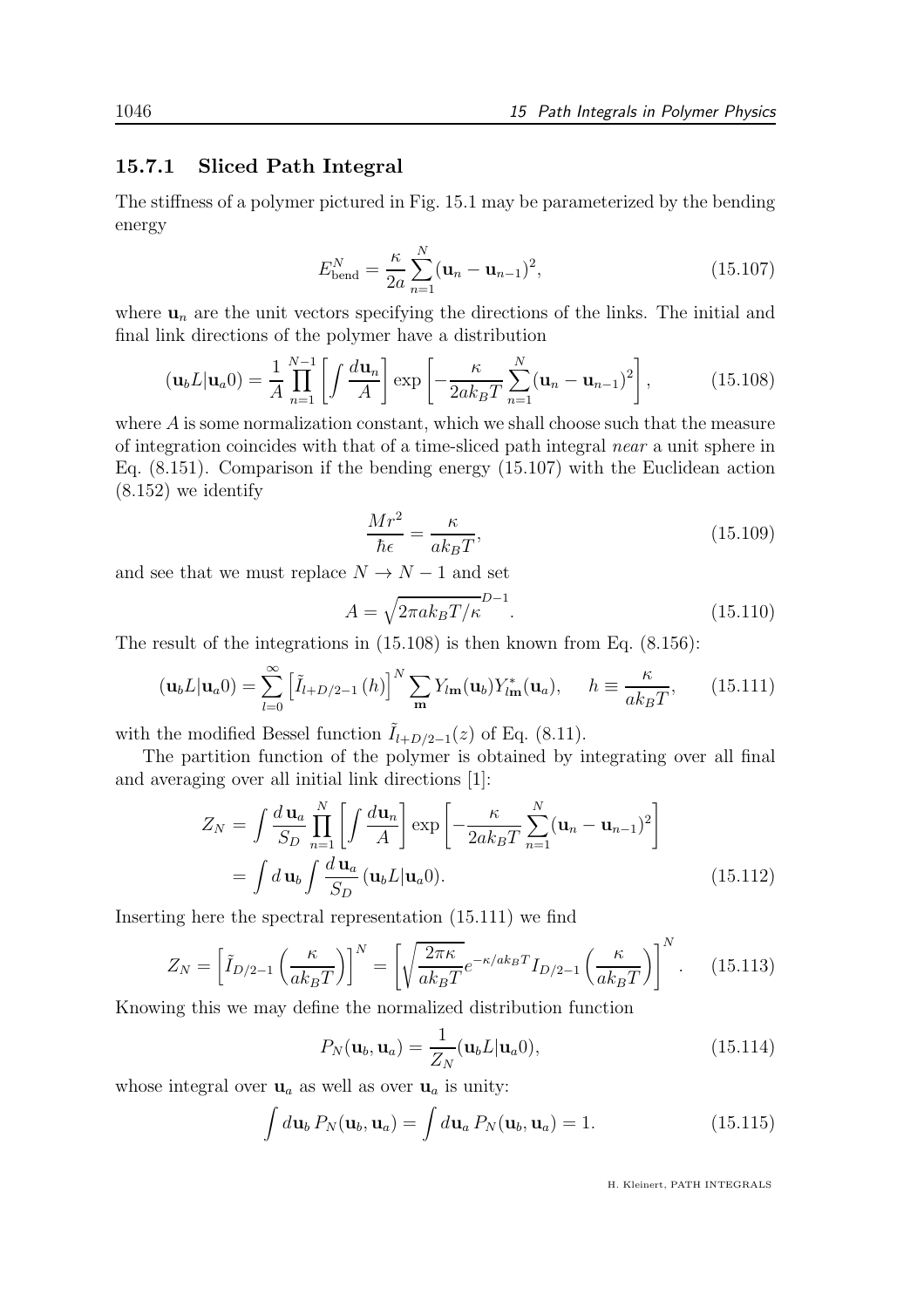#### 15.7.2 Relation to Classical Heisenberg Model

The above partition function is closely related to the partition function of the onedimensional classical Heisenberg model of ferromagnetism which is defined by

$$
Z_N^{\text{Heis}} \equiv \int \frac{d\,\mathbf{u}_a}{S_D} \prod_{n=1}^N \left[ \int d\mathbf{u}_n \right] \exp\left[ \frac{J}{k_B T} \sum_{n=1}^N \mathbf{u}_n \cdot \mathbf{u}_{n-1} \right],\tag{15.116}
$$

where J are interaction energies due to exchange integrals of electrons in a ferromagnet. This differs from  $(15.112)$  by a trivial normalization factor, being equal to

$$
Z_N^{\text{Heis}} = \left[ \sqrt{\frac{2\pi J}{k_B T}}^{2-D} I_{D/2-1} \left( \frac{J}{k_B T} \right) \right]^N.
$$
 (15.117)

Identifying  $J \equiv \kappa/a$  we may use the Heisenberg partition functions for all calculations of stiff polymers. As an example take the correlation function between neighboring tangent vectors  $\langle \mathbf{u}_n \cdot \mathbf{u}_{n-1} \rangle$ . In order to calculate this we observe that the partition function (15.116) can just as well be calculated exactly with a slight modification that the interaction strength  $J$  of the Heisenberg model depends on the link n. The result is the corresponding generalization of  $(15.117)$ :

$$
Z_N^{\text{Heis}}(J_1, \dots, J_N) = \prod_{n=1}^N \left[ \sqrt{\frac{2\pi J_n}{k_B T}}^{2-D} I_{D/2-1} \left( \frac{J_n}{k_B T} \right) \right].
$$
 (15.118)

This expression may be used as a generating function for expectation values  $\langle \mathbf{u}_n \cdot \mathbf{u}_{n-1} \rangle$  which measure the degree of alignment of neighboring spin directions. Indeed, we find directly

$$
\langle \mathbf{u}_n \cdot \mathbf{u}_{n-1} \rangle = (k_B T) \left. \frac{dZ_N^{\text{Heis}}(J_1, \dots, J_N)}{dJ_n} \right|_{J_n \equiv J} = \frac{I_{D/2}(J/k_B T)}{I_{D/2-1}(J/k_B T)}.
$$
 (15.119)

This expectation value measures directly the internal energy per link of te chain. Indeed, since the free energy is  $F_N = -k_B T \log Z_N^{\text{Heis}}$ , we obtain [recall (1.548)]

$$
E_N = N \langle \mathbf{u}_n \cdot \mathbf{u}_{n-1} \rangle = N \frac{I_{D/2}(J/k_B T)}{I_{D/2-1}(J/k_B T)}.
$$
 (15.120)

Let us also calculate the expectation value of the angle between next-to-nearest neighbors  $\langle \mathbf{u}_{n+1} \cdot \mathbf{u}_{n-1} \rangle$ . We do this by considering the expectation value

$$
\langle (\mathbf{u}_{n+1} \cdot \mathbf{u}_n)(\mathbf{u}_n \cdot \mathbf{u}_{n-1}) \rangle = (k_B T)^2 \left. \frac{d^2 Z_N^{\text{Heis}}(J_1, \dots, J_N)}{d J_{n+1} d J_n} \right|_{J_n \equiv J} = \left[ \frac{I_{D/2}(J/k_B T)}{I_{D/2-1}(J/k_B T)} \right]^2.
$$
\n(15.121)

Then we prove that the left-hand side is in fact equal to the desired expectation value  $\langle \mathbf{u}_{n+1} \cdot \mathbf{u}_{n-1} \rangle$ . For this we decompose the last vector  $\mathbf{u}_{n+1}$  into a component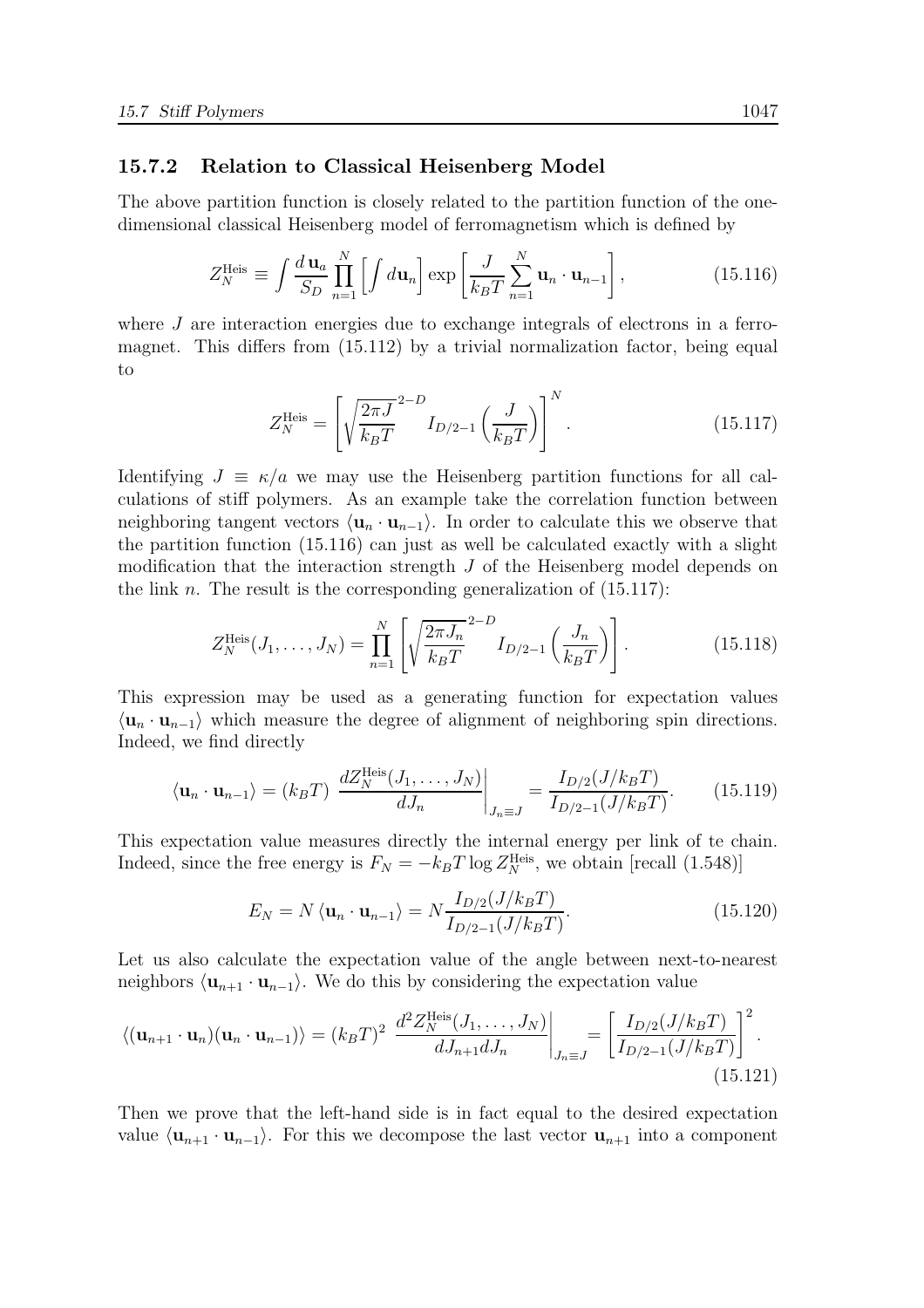

Figure 15.3 Neighboring links for the calculation of expectation values.

parallel to  $\mathbf{u}_n$  and a component perpendicular to it:  $\mathbf{u}_{n+1} = (\mathbf{u}_{n+1} \cdot \mathbf{u}_n) \mathbf{u}_n + \mathbf{u}_{n+1}^{\perp}$ . The corresponding decomposition of the expectation value  $\langle \mathbf{u}_{n+1} \cdot \mathbf{u}_{n-1} \rangle$  is  $\langle \mathbf{u}_{n+1} \cdot \mathbf{u}_{n-1} \rangle$  $\langle (\mathbf{u}_{n+1}\cdot \mathbf{u}_n)(\mathbf{u}_n\cdot \mathbf{u}_{n-1})\rangle + \langle \mathbf{u}_{n+1}^{\perp}\cdot \mathbf{u}_n \rangle$ . Now, the energy in the Boltzmann factor depends only on  $(\mathbf{u}_{n+1} \cdot \mathbf{u}_n) + (\mathbf{u}_n \cdot \mathbf{u}_{n-1}) = \cos \theta_{n+1,n} + \cos \theta_{n,n-1}$ , so that the integral over  $\mathbf{u}_{n+1}^{\perp}$  runs over a surface of a sphere of radius  $\sin \theta_{n+1,n}$  in  $D-1$  dimensions [recall (8.117)] and the Boltzmann factor does not depend on the angles. The integral receives therefore equal contributions from  $\mathbf{u}_{n+1}^{\perp}$  and  $-\mathbf{u}_{n+1}^{\perp}$ , and vanishes. This proves that

$$
\langle \mathbf{u}_{n+1} \cdot \mathbf{u}_{n-1} \rangle = \langle \mathbf{u}_{n+1} \cdot \mathbf{u}_n \rangle \langle \mathbf{u}_n \cdot \mathbf{u}_{n-1} \rangle = \left[ \frac{I_{D/2}(J/k_B T)}{I_{D/2-1}(J/k_B T)} \right]^2, \quad (15.122)
$$

and further, by induction, that

$$
\langle \mathbf{u}_l \cdot \mathbf{u}_k \rangle = \left[ \frac{I_{D/2}(J/k_B T)}{I_{D/2-1}(J/k_B T)} \right]^{|l-k|}.
$$
 (15.123)

For the polymer, this implies an exponential falloff

 $\langle$ 

$$
\langle \mathbf{u}_l \cdot \mathbf{u}_k \rangle = e^{-|l-k|a/\xi},\tag{15.124}
$$

where  $\xi$  is the *persistence length* 

$$
\xi = -a/\log\left[\frac{I_{D/2}(\kappa/ak_BT)}{I_{D/2-1}(\kappa/ak_BT)}\right].
$$
\n(15.125)

For  $D=3$ , this is equal to

$$
\xi = -\frac{a}{\log\left[\coth(\kappa/ak_BT) - ak_BT/\kappa\right]}.\tag{15.126}
$$

Knowing the correlation functions it is easy to calculate the magnetic susceptibility. The total magnetic moment is

$$
\mathbf{M} = a \sum_{n=0}^{N} \mathbf{u}_n, \tag{15.127}
$$

so that we find the total expectation value

$$
\left\langle \mathbf{M}^2 \right\rangle = a^2(N+1)\frac{1+e^{-a/\xi}}{1-e^{-a/\xi}} - 2a^2 e^{-a/\xi} \frac{1-e^{-(N+1)a/\xi}}{(1-e^{-a/\xi})^2}.
$$
 (15.128)

The susceptibility is directly proportional to this. For more details see [2].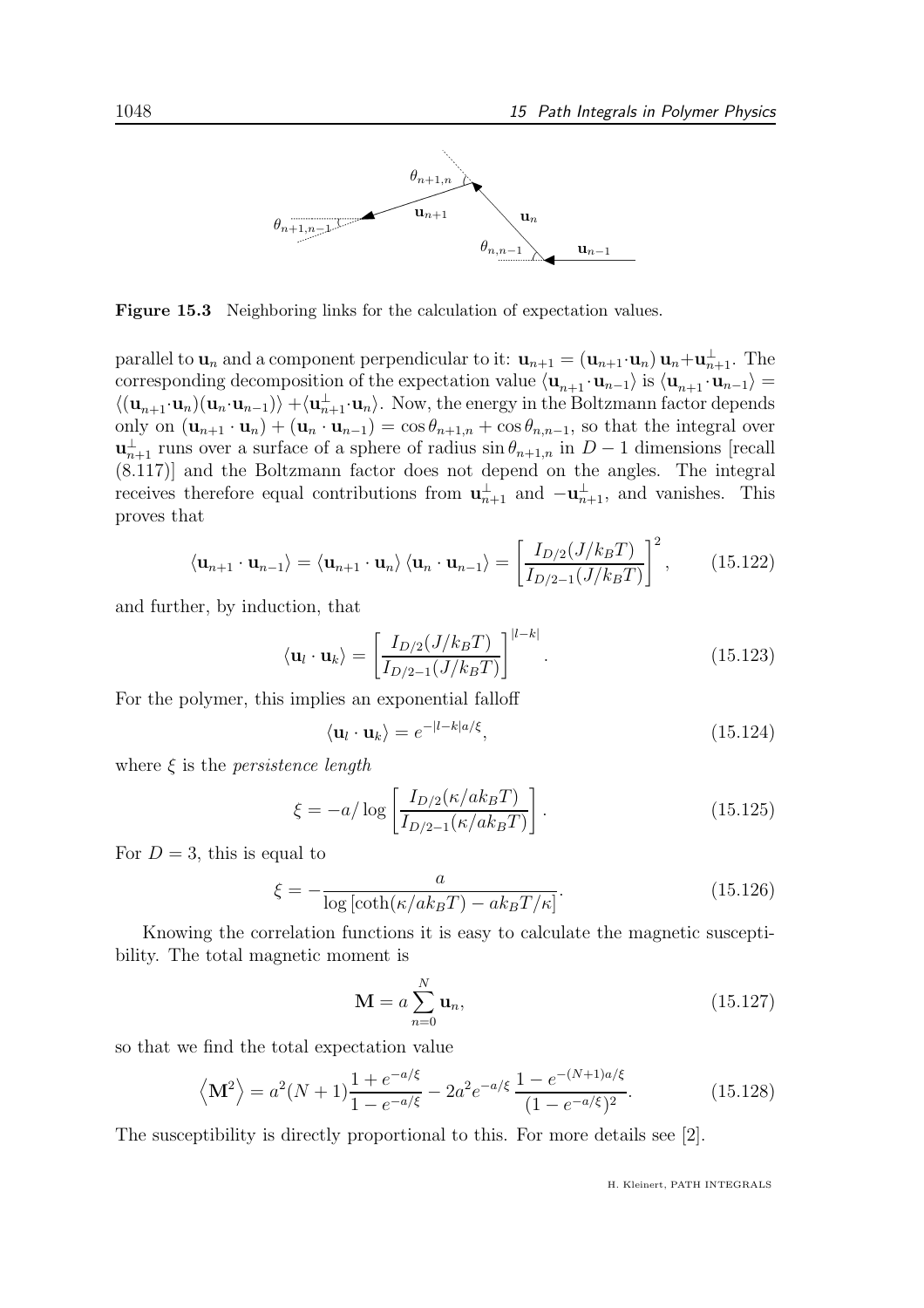#### 15.7.3 End-to-End Distribution

A modification of the path integral (15.108) yields the distribution of the end-to-end distance at given initial and final directions of the polymer links:

$$
\mathbf{R} = \mathbf{x}_b - \mathbf{x}_a = a \sum_{n=1}^{N} \mathbf{u}_n
$$
 (15.129)

of the stiff polymer:

$$
P_N(\mathbf{u}_b, \mathbf{u}_a; \mathbf{R}) = \frac{1}{Z_N} \frac{1}{A} \prod_{n=2}^{N-1} \left[ \int \frac{d\mathbf{u}_n}{A} \right] \delta^{(D)}(\mathbf{R} - a \sum_{n=1}^{N} \mathbf{u}_n)
$$

$$
\times \exp\left[ -\frac{\kappa}{2ak_BT} \sum_{n=1}^{N-1} (\mathbf{u}_{n+1} - \mathbf{u}_n)^2 \right],
$$
(15.130)

whose integral over **R** leads back to the distribution  $P_N(\mathbf{u}_b, \mathbf{u}_a)$ :

$$
\int d^D R P_N(\mathbf{u}_b, \mathbf{u}_a; \mathbf{R}) = P_N(\mathbf{u}_b, \mathbf{u}_a).
$$
 (15.131)

If we integrate in (15.130) over all final directions and average over the initial ones, we obtain the physically more accessible end-to-end distribution

$$
P_N(\mathbf{R}) = \int d\mathbf{u}_b \int \frac{d\mathbf{u}_a}{S_D} P_N(\mathbf{u}_b, \mathbf{u}_a; \mathbf{R}).
$$
 (15.132)

The sliced path integral, as it stands, does not yet give quite the desired probability. Two small corrections are necessary, the same that brought the integral near the surface of a sphere to the path integral on the sphere in Section 8.9. After including these, we obtain a proper overall normalization of  $P_N(\mathbf{u}_b, \mathbf{u}_a; \mathbf{R})$ .

#### 15.7.4 Moments of End-to-End Distribution

Since the  $\delta^{(D)}$ -function in (15.130) contains vectors  $\mathbf{u}_n$  of unit length, the calculation of the complete distribution is not straightforward. Moments of the distribution, however, which are defined by the integrals

$$
\langle R^{2l} \rangle = \int d^D R \, R^{2l} \, P_N(\mathbf{R}), \tag{15.133}
$$

are relatively easy to find from the multiple integrals

$$
\langle R^{2l} \rangle = \frac{1}{Z_N} \int d^D R \frac{1}{A} \int d\mathbf{u}_b \prod_{n=2}^{N-1} \left[ \int \frac{d\mathbf{u}_n}{A} \right] \left[ \int \frac{d\mathbf{u}_a}{S_D} \right] \delta^{(D)}(\mathbf{R} - \sum_{n=1}^N a \mathbf{u}_n)
$$
  
 
$$
\times R^{2l} \exp \left[ -\frac{\kappa}{2ak_B T} \sum_{n=1}^{N-1} (\mathbf{u}_{n+1} - \mathbf{u}_n)^2 \right].
$$
 (15.134)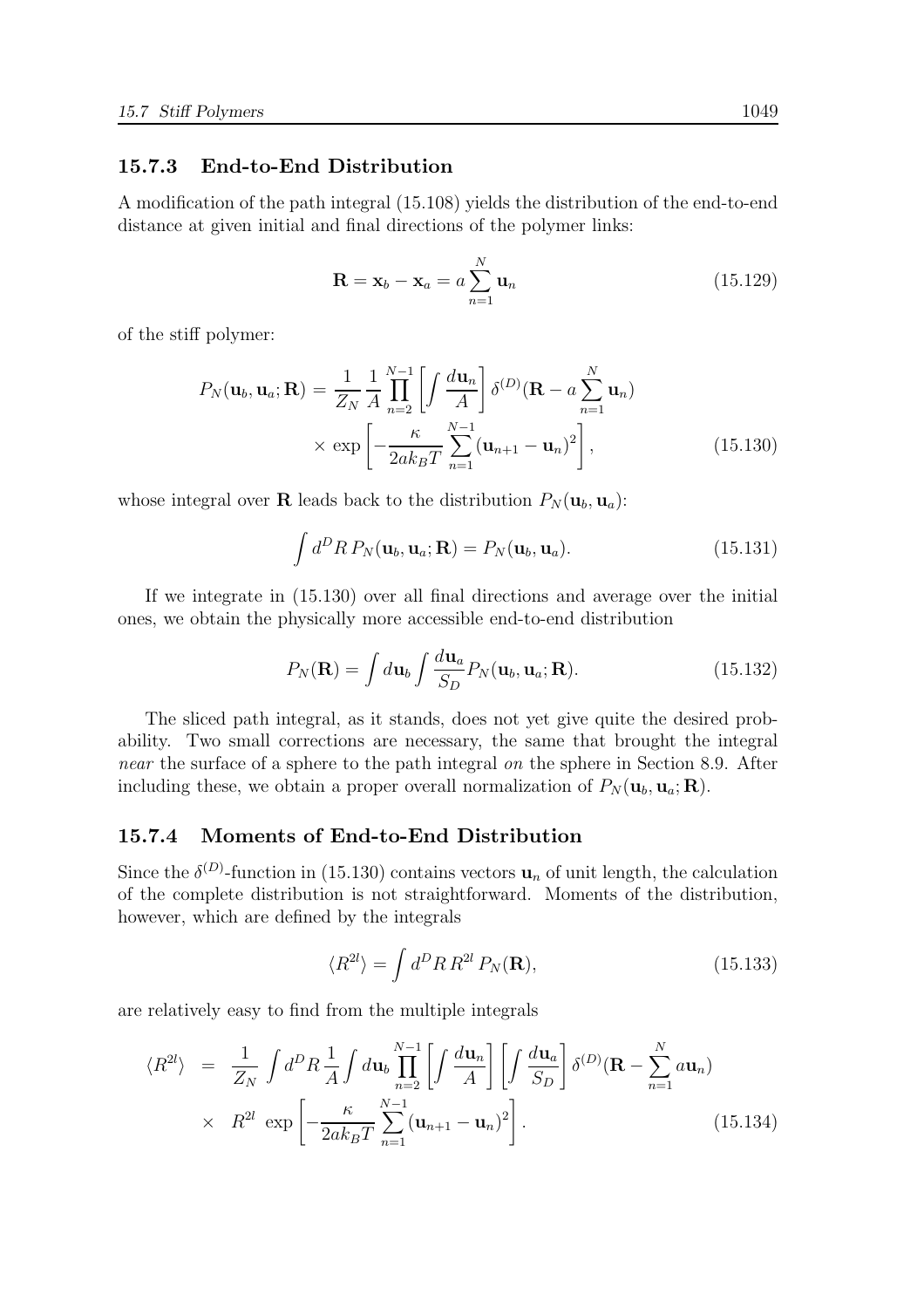Performing the integral over  $\bf{R}$  gives

$$
\langle R^{2l} \rangle = \frac{1}{Z_N} \frac{1}{A} \int d\mathbf{u}_b \prod_{n=2}^{N-1} \left[ \int \frac{d\mathbf{u}_n}{A} \right] \left[ \int \frac{d\mathbf{u}_a}{S_D} \right] \left( a \sum_{n=1}^N \mathbf{u}_n \right)^{2l} \times \exp \left[ -\frac{\kappa}{2ak_B T} \sum_{n=1}^{N-1} (\mathbf{u}_{n+1} - \mathbf{u}_n)^2 \right]. \tag{15.135}
$$

Due to the normalization property (15.115), the trivial moment is equal to unity:

$$
\langle 1 \rangle = \int d^D R \, P_N(\mathbf{R}) = \int d\mathbf{u}_b \int \frac{d\mathbf{u}_a}{S_D} P_N(\mathbf{u}_b, \mathbf{u}_a | L) = 1. \tag{15.136}
$$

#### 15.8 Continuum Formulation

Some properties of stiff polymers are conveniently studied in the continuum limit of the sliced path integral (15.108), in which the bond length a goes to zero and the link number to infinity so that  $L = Na$  stays constant. In this limit, the bending energy (15.107) becomes

$$
E_{\text{bend}} = \frac{\kappa}{2} \int_0^L ds \, (\partial_s \mathbf{u})^2 \,, \tag{15.137}
$$

where

$$
\mathbf{u}(s) = \frac{d}{ds}\mathbf{x}(s),\tag{15.138}
$$

is the unit tangent vector of the space curve along which the polymer runs. The parameter s is the arc length of the line elements, i.e.,  $ds = \sqrt{dx^2}$ .

#### 15.8.1 Path Integral

If the continuum limit is taken purely formally on the product of integrals (15.108), we obtain a path integral

$$
\left(\mathbf{u}_b L|\mathbf{u}_a 0\right) = \int \mathcal{D}\mathbf{u} \, e^{-(\kappa/2k_B T) \int_0^L ds \, [\mathbf{u}'(s)]^2},\tag{15.139}
$$

This coincides with the Euclidean version of a path integral for a particle on the surface of a sphere. It is a nonlinear  $\sigma$ -model (recall p. 746).

The result of the integration has been given in Section 8.9 where we found that it does not quite agree with what we would obtain from the continuum limit of the discrete solution (15.111) using the limiting formula (8.157), which is

$$
P(\mathbf{u}_b, \mathbf{u}_a | L) = \sum_{l=0}^{\infty} \exp\left(-L\frac{k_B T}{2\kappa} L_2\right) \sum_{\mathbf{m}} Y_{l\mathbf{m}}(\mathbf{u}_b) Y_{l\mathbf{m}}^*(\mathbf{u}_a),\tag{15.140}
$$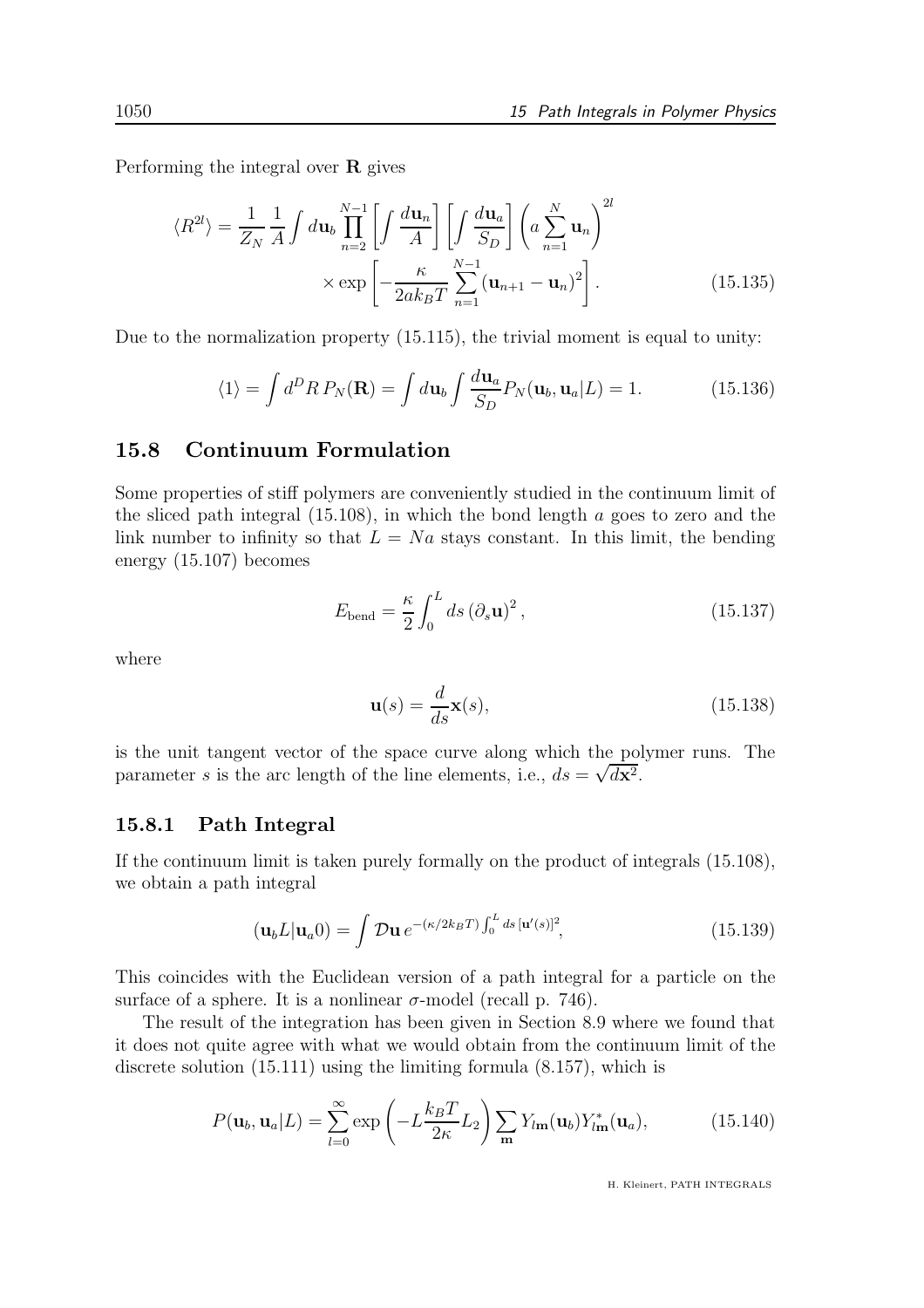with

$$
L_2 = (D/2 - 1 + l)^2 - 1/4.
$$
\n(15.141)

For a particle on a sphere, the discrete expression (15.130) requires a correction since it does not contain the proper time-sliced action and measure. According the Section 8.9 the correction replaces  $L_2$  by the eigenvalues of the square angular momentum operator in D dimensions,  $\hat{L}^2$ ,

$$
L_2 \to \hat{L}^2 = l(l+D-2). \tag{15.142}
$$

After this replacement the expectation of the trivial moment  $\langle 1 \rangle$  in (15.136) is equal to unity since it gives the distribution (15.140) the proper normalization:

$$
\int d\mathbf{u}_b P(\mathbf{u}_b, \mathbf{u}_a | L) = 1.
$$
\n(15.143)

This follows from the integral

$$
\int d\mathbf{u}_b \sum_{\mathbf{m}} Y_{l\mathbf{m}}^*(\mathbf{u}_b) Y_{l\mathbf{m}}(\mathbf{u}_a) = \delta_{l0}, \qquad (15.144)
$$

which was derived in (8.250). Thus, with  $\hat{L}^2$  in (15.140) instead of  $L_2$ , no extra normalization factor is required. The sum over  $Y_{l\mathbf{m}}(\mathbf{u}_2)Y_{l\mathbf{m}}^*(\mathbf{u}_1)$  may furthermore be rewritten in terms of Gegenbauer polynomials using the addition theorem (8.126), so that we obtain

$$
P(\mathbf{u}_b, \mathbf{u}_a | L) = \sum_{l=0}^{\infty} \exp\left(-L\frac{k_B T}{2\kappa}\hat{L}^2\right) \frac{1}{S_D} \frac{2l + D - 2}{D - 2} C_l^{(D/2 - 1)}(\mathbf{u}_2 \mathbf{u}_1).
$$
 (15.145)

#### 15.8.2 Correlation Functions and Moments

We are now ready to evaluate the expectation values of  $R^{2l}$ . In the continuum approximation we write

$$
R^{2l} = \left[ \int_0^L ds \, \mathbf{u}(s) \right]^{2l} . \tag{15.146}
$$

The expectation value of the lowest moment  $\langle R^2 \rangle$  is given by the double-integral over the correlation function  $\langle \mathbf{u}(s_2)\mathbf{u}(s_1)\rangle$ :

$$
\langle R^2 \rangle = \int_0^L ds_2 \int_0^L ds_1 \langle \mathbf{u}(s_2) \mathbf{u}(s_1) \rangle = 2 \int_0^L ds_2 \int_0^{s_2} ds_1 \langle \mathbf{u}(s_2) \mathbf{u}(s_1) \rangle.
$$
 (15.147)

The correlation function is calculated from the path integral via the composition law as in Eq. (3.301), which yields here

$$
\langle \mathbf{u}(s_2) \mathbf{u}(s_1) \rangle = \int d\mathbf{u}_b \int \frac{d\mathbf{u}_a}{S_D} \int d\mathbf{u}_2 \int d\mathbf{u}_1
$$
  
 
$$
\times \quad P(\mathbf{u}_b, \mathbf{u}_2 | L - s_2) \mathbf{u}_2 \ P(\mathbf{u}_2, \mathbf{u}_1 | s_2 - s_1) \mathbf{u}_1 \ P(\mathbf{u}_1, \mathbf{u}_a | s_1). (15.148)
$$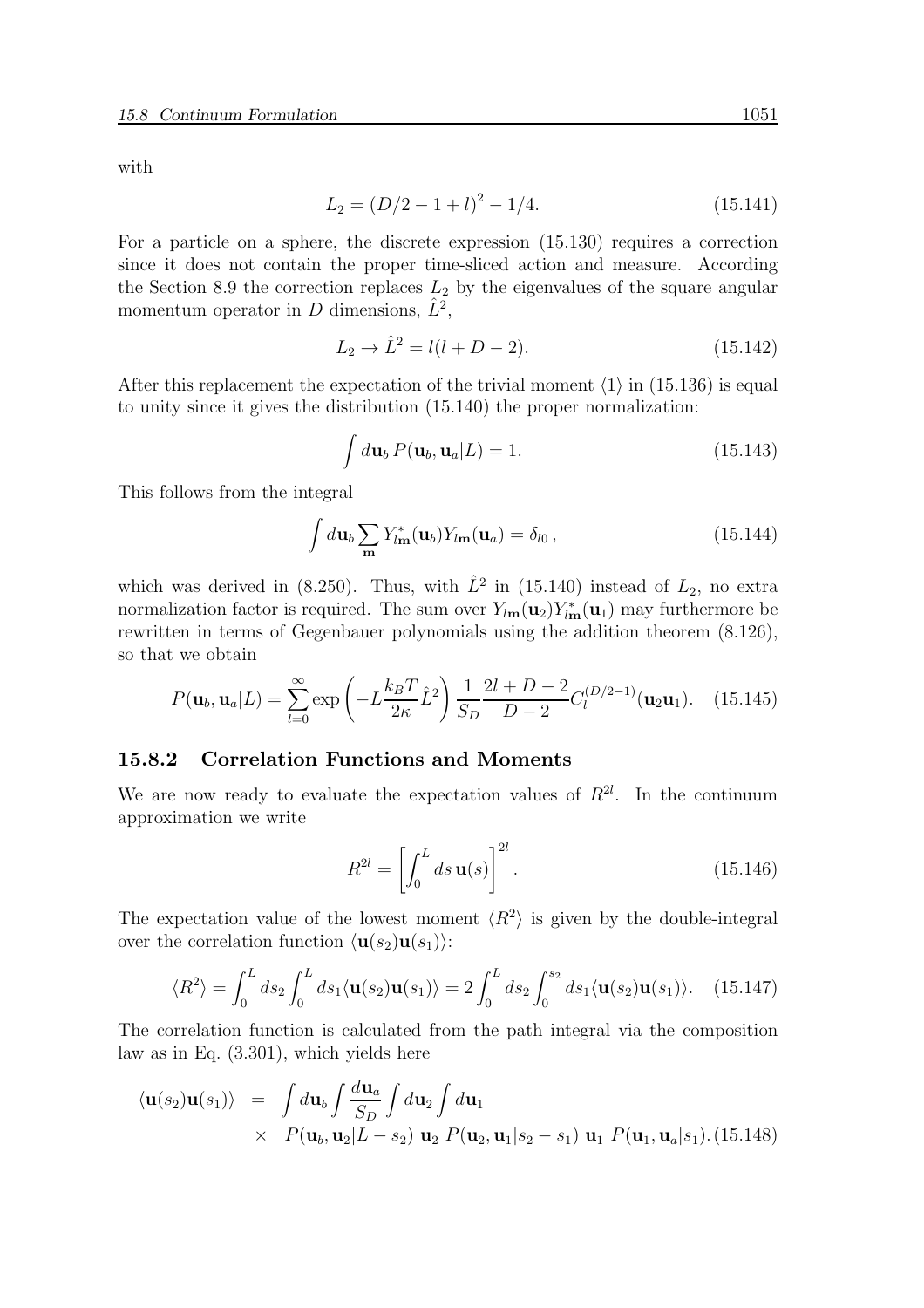The integrals over  $\mathbf{u}_a$  and  $\mathbf{u}_b$  remove the initial and final distributions via the normalization integral (15.143), leaving

$$
\langle \mathbf{u}(s_2)\mathbf{u}(s_1)\rangle = \int d\mathbf{u}_2 \int \frac{d\mathbf{u}_1}{S_D} \mathbf{u}_2 \mathbf{u}_1 P(\mathbf{u}_2, \mathbf{u}_1 | s_2 - s_1). \tag{15.149}
$$

Due to the manifest rotational invariance, the normalized integral over  $\mathbf{u}_1$  can be omitted. By inserting the spectral representation (15.145) with the eigenvalues  $(15.142)$  we obtain

$$
\langle \mathbf{u}(s_2) \mathbf{u}(s_1) \rangle = \int d\mathbf{u}_2 \, \mathbf{u}_2 \mathbf{u}_1 P(\mathbf{u}_2, \mathbf{u}_1 | s_2 - s_1)
$$
  
=  $\sum_l e^{-(s_2 - s_1)k_B T \hat{L}^2/2\kappa} \left[ \int d\mathbf{u}_2 \, \mathbf{u}_2 \mathbf{u}_1 \frac{1}{S_D} \frac{2l + D - 2}{D - 2} C_l^{(D/2 - 1)}(\mathbf{u}_2 \mathbf{u}_1) \right].$  (15.150)

We now calculate the integral in the brackets with the help of the recursion relation  $(15.152)$  for the Gegenbauer functions<sup>4</sup>

$$
zC_l^{(\nu)}(z) = \frac{1}{2(\nu+l)} \left[ (2\nu + l - 1)C_{l-1}^{(\nu)}(z) + (l+1)C_{l+1}^{(\nu)}(z) \right].
$$
 (15.151)

Obviously, the integral over  $u_2$  lets only the term  $l = 1$  survive. This, in turn, involves the integral

$$
\int d\mathbf{u}_2 \ C_0^{(D/2-1)}(\cos \theta) = S_D. \tag{15.152}
$$

The  $l = 1$  -factor  $D/(D-2)$  in (15.150) is canceled by the first  $l = 1$  -factor in the recursion (15.151) and we obtain the correlation function

$$
\langle \mathbf{u}(s_2)\mathbf{u}(s_1)\rangle = \exp\left[-(s_2 - s_1)\frac{k_B T}{2\kappa}(D - 1)\right],\tag{15.153}
$$

where  $D-1$  in the exponent is the eigenvalue of  $\hat{L}^2 = l(l+D-2)$  at  $l = 1$ . The correlation function (15.153) agrees with the sliced result (15.124) if we identify the continuous version of the persistence length (15.126) with

$$
\xi \equiv 2\kappa/k_B T(D-1). \tag{15.154}
$$

Indeed, taking the limit  $a \to 0$  in (15.125), we find with the help of the asymptotic behavior (8.12) precisely the relation (15.154).

After performing the double-integral in (15.147) we arrive at the desired result for the first moment:

$$
\langle R^2 \rangle = 2 \left\{ \xi L - \xi^2 \left[ 1 - e^{-L/\xi} \right] \right\}.
$$
 (15.155)

<sup>&</sup>lt;sup>4</sup>I.S. Gradshteyn and I.M. Ryzhik, op. cit., Formula 8.933.1.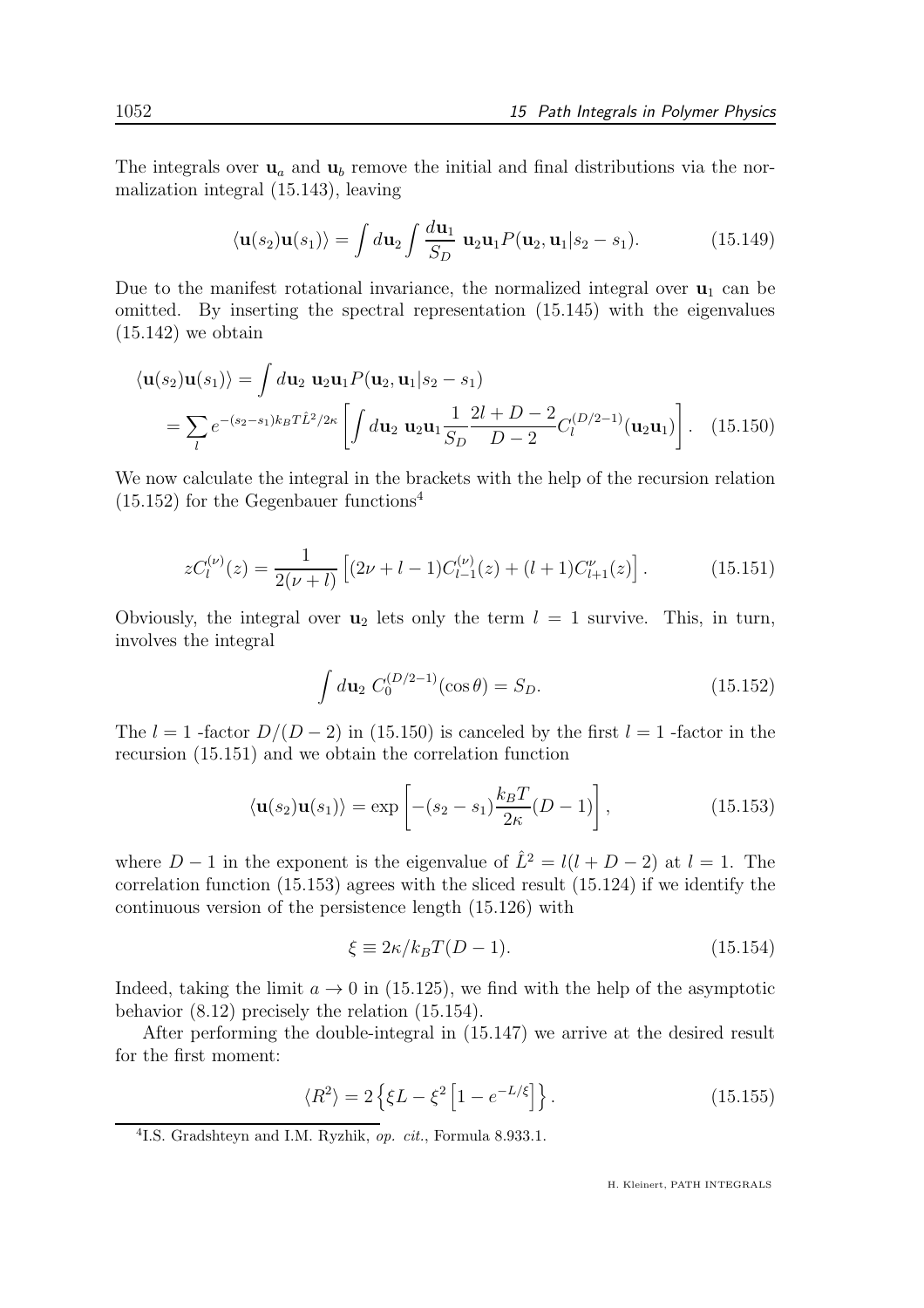This is valid for all D. The result may be compared with the expectation value of the squared magnetic moment of the Heisenberg chain in Eq. (15.128), which reduces to this in the limit  $a \to 0$  at fixed  $L = (N + 1)a$ .

For small  $L/\xi$ , the second moment (15.155) has the large-stiffness expansion

$$
\langle R^2 \rangle = L^2 \left[ 1 - \frac{1}{3} \frac{L}{\xi} + \frac{1}{12} \left( \frac{L}{\xi} \right)^2 - \frac{1}{60} \left( \frac{L}{\xi} \right)^3 + \dots \right],\tag{15.156}
$$

the first term being characteristic for a completely stiff chain [see Eq. (15.95)]. For large  $L/\xi$ , on the other hand, we find the small-stiffness expansion

$$
\langle R^2 \rangle \approx 2\xi L \left( 1 - \frac{\xi}{L} \right) + \dots \,, \tag{15.157}
$$

where the dots denote exponentially small terms. The first term agrees with relation (15.94) for a random chain with an effective bond length

$$
a_{\text{eff}} = 2\xi = \frac{4}{D - 1} \frac{\kappa}{k_B T}.
$$
\n(15.158)

The calculation of higher expectations  $\langle R^{2l} \rangle$  becomes rapidly complicated. Take, for instance, the moment  $\langle R^4 \rangle$ , which is given by the quadruple integral over the four-point correlation function

$$
\langle R^4 \rangle = 8 \int_0^L ds_4 \int_0^{s_4} ds_3 \int_0^{s_3} ds_2 \int_0^{s_2} ds_1 \, \delta_{i_4 i_3 i_2 i_1} \langle u_{i_4}(s_4) u_{i_3}(s_3) u_{i_2}(s_2) u_{i_1}(s_1) \rangle, \tag{15.159}
$$

with the symmetric pair contraction tensor of Eq.  $(15.22)$ :

$$
\delta_{i_4 i_3 i_2 i_1} \equiv (\delta_{i_4 i_3} \delta_{i_2 i_1} + \delta_{i_4 i_2} \delta_{i_3 i_1} + \delta_{i_4 i_1} \delta_{i_3 i_2}). \tag{15.160}
$$

The factor 8 and the symmetrization of the indices arise when bringing the integral

$$
R^{4} = \int_{0}^{L} ds_{4} \int_{0}^{L} ds_{3} \int_{0}^{L} ds_{2} \int_{0}^{L} ds_{1} (\mathbf{u}(s_{4})\mathbf{u}(s_{3}))(\mathbf{u}(s_{2})\mathbf{u}(s_{1})) \tag{15.161}
$$

to the s-ordered form in (15.159). This form is needed for the s-ordered evaluation of the u-integrals which proceeds by a direct extension of the previous procedure for  $\langle R^2 \rangle$ . We write down the extension of expression (15.148) and perform the integrals over  $\mathbf{u}_a$  and  $\mathbf{u}_b$  which remove the initial and final distributions via the normalization integral (15.143), leaving  $\delta_{i_4 i_3 i_2 i_1}$  times an integral [the extension of (15.149)]:

$$
\langle \mathbf{u}_{i_4}(s_4) \mathbf{u}_{i_3}(s_3) \mathbf{u}_{i_2}(s_2) \mathbf{u}_{i_1}(s_1) \rangle = \int d\mathbf{u}_4 \int d\mathbf{u}_3 \int d\mathbf{u}_2 \int \frac{d\mathbf{u}_1}{S_D}
$$
(15.162)  
×  $u_{i_4} u_{i_3} u_{i_2} u_{i_1} P(\mathbf{u}_4, \mathbf{u}_3 | s_4 - s_3) P(\mathbf{u}_3, \mathbf{u}_2 | s_3 - s_2) P(\mathbf{u}_2, \mathbf{u}_1 | s_2 - s_1)$ .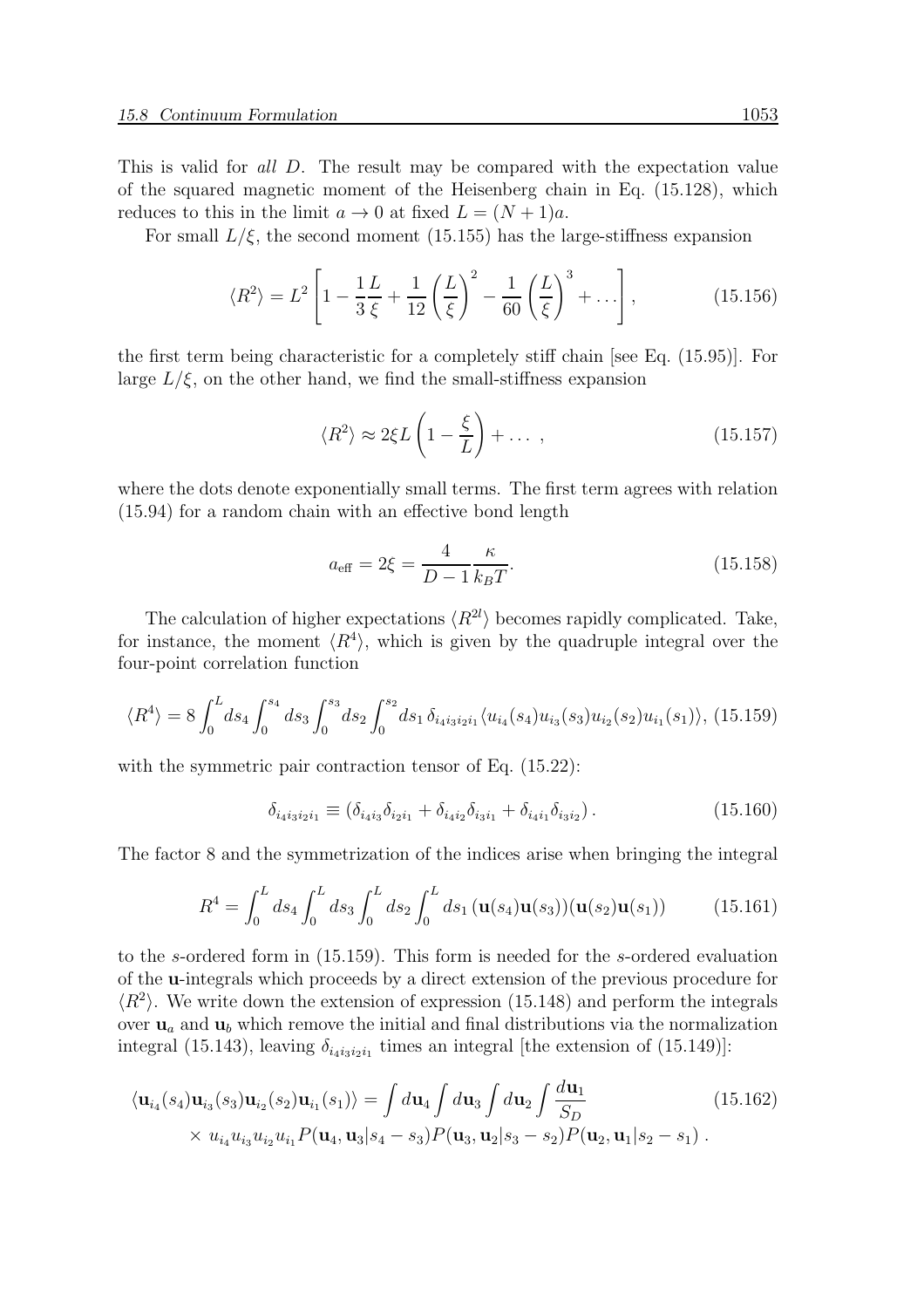The normalized integral over  $\mathbf{u}_1$  can again be omitted. Still, the expression is complicated. A somewhat tedious calculation yields

$$
\langle R^4 \rangle = \frac{4(D+2)}{D} L^2 \xi^2 - 8L \xi^3 \left( \frac{D^2 + 6D - 1}{D^2} - \frac{D - 7}{D + 1} e^{-L/\xi} \right) \tag{15.163}
$$

$$
+ 4\xi^4 \left[ \frac{D^3 + 23D^2 - 7D + 1}{D^3} - 2\frac{(D+5)^2}{(D+1)^2} e^{-L/\xi} + \frac{(D-1)^5}{D^3 (D+1)^2} e^{-2DL/(D-1)\xi} \right].
$$

For small values of  $L/\xi$ , we find the large-stiffness expansion

$$
\langle R^4 \rangle = L^4 \left[ 1 - \frac{2L}{3\,\xi} + \frac{25D - 17}{90(D-1)} \left( \frac{L}{\xi} \right)^2 - 4 \frac{7D^2 - 8D + 3}{315(D-1)^2} \left( \frac{L}{\xi} \right)^3 + \dots \right], (15.164)
$$

the leading term being equal to (15.95) for a completely stiff chain.

In the opposite limit of large  $L/\xi$ , the small-stiffness expansion is

$$
\langle R^4 \rangle = 4 \frac{D+2}{D} L^2 \xi^2 \left[ 1 - 2 \frac{D^2 + 6D - 1}{D(D+2)} \frac{\xi}{L} + \frac{D^3 + 23D^2 - 7D + 1}{D^2(D+2)} \left( \frac{\xi}{L} \right)^2 \right] + \dots,
$$
\n(15.165)

where the dots denote exponentially small terms. The leading term agrees again with the expectation  $\langle R^4 \rangle$  of Eq. (15.94) for a random chain whose distribution is (15.49) with an effective link length  $a_{\text{eff}} = 2\xi$  of Eq. (15.158). The remaining terms are corrections caused by the stiffness of the chain.

It is possible to find a correction factor to the Gaussian distribution which maintains the unit normalization and ensures that the moment  $\langle R^2 \rangle$  has the small- $\xi$  exact expansion (15.157) whereas  $\langle R^2 \rangle$  is equal to (15.165) up to the first correction term in  $\xi/L$ . This has the form

$$
P_L(\mathbf{R}) = \sqrt{\frac{D}{4\pi L\xi}}^D e^{-DR^2/4L\xi} \left\{ 1 - \frac{2D - 1}{4} \frac{\xi}{L} + \frac{3D - 1}{4} \frac{R^2}{L^2} - \frac{D(4D - 1)}{16(D + 2)} \frac{R^4}{\xi L^3} \right\}.
$$
 (15.166)

In three dimensions, this was first written down by Daniels [3]. It is easy to match also the moment  $\langle R^4 \rangle$  by adding in the curly brackets the following terms

$$
\frac{1-7D+23D^2+D^3}{D+1}\left[\frac{D+2\,\xi^2}{8D\,L^2}\left(1+\frac{R^2}{\xi L}\right)+\frac{1}{32}\frac{R^4}{L^4}\right].\tag{15.167}
$$

These terms do not, however, improve the fits to Monte Carlo data for  $\xi > 1/10L$ , since the expansion is strongly divergent.

From the approximation (15.166) with the additional term (15.167) we calculate the small-stiffness expansion of all even and odd moments as follows:

$$
\langle R^n \rangle = \frac{2^n \Gamma(D/2 + n/2)}{D^{n/2} \Gamma(D/2)} L^n \xi^n \left[ 1 + A_1 \frac{\xi}{L} + A_2 \left( \frac{\xi}{L} \right)^2 + \dots \right], \quad (15.168)
$$

where

$$
A_1 = n \frac{n - 2 - 2d^2 - 4d(n - 1)}{4d(2 + d)}, \quad A_2 = n(n - 2) \frac{1 - 7d + 23d^2 + d^3}{8d^2(1 + d)}.
$$
 (15.169)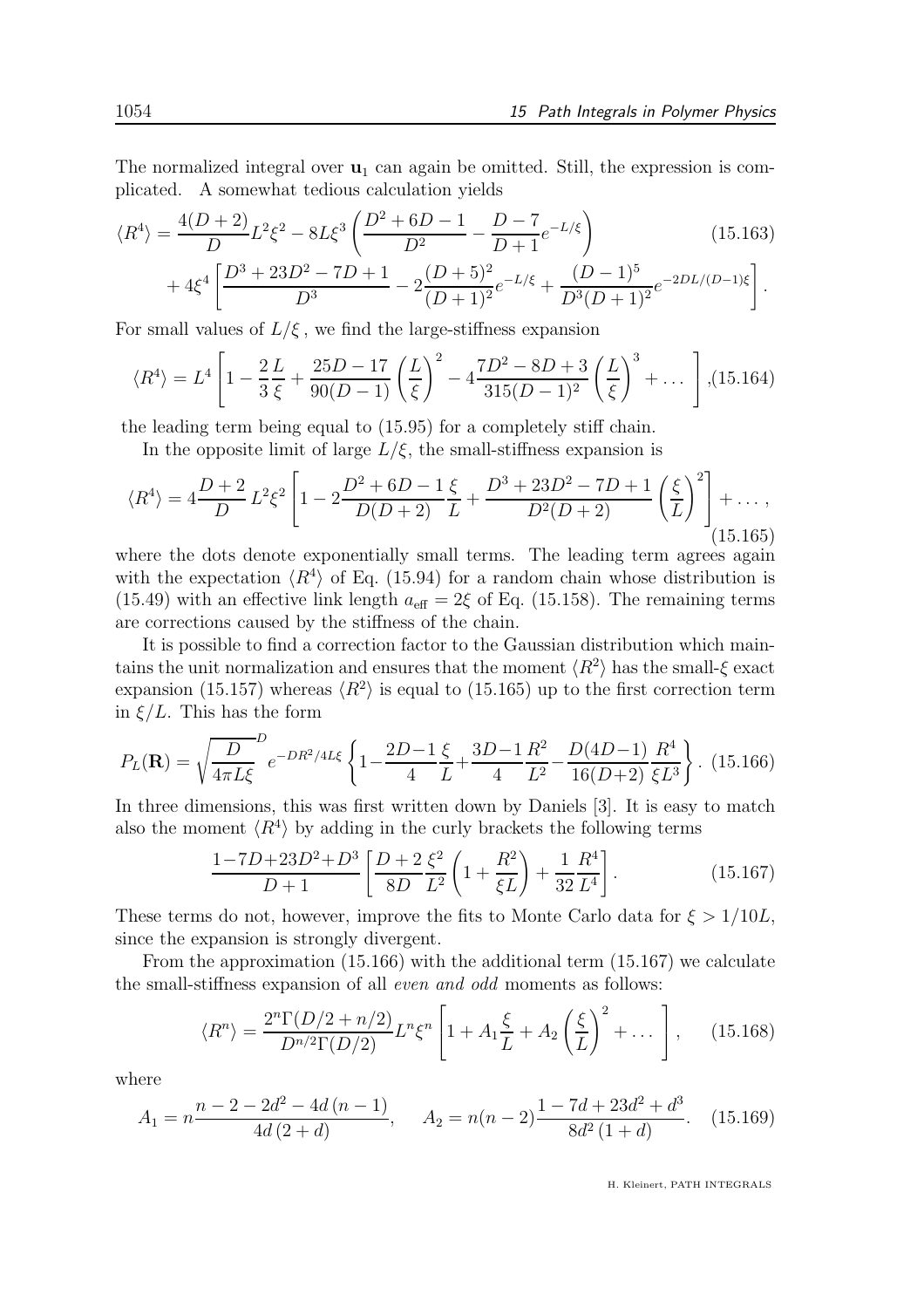## 15.9 Schrödinger Equation and Recursive Solution for End-to-End Distribution Moments

The most efficient way of calculating the moments of the end-to-end distribution proceeds by setting up a Schrödinger equation satisfied by  $(15.112)$  and solving it recursively with similar methods as developed in 3.19 and Appendix 3C.

#### 15.9.1 Setting up the Schrödinger Equation

In the continuum limit, we write (15.112) as a path integral [compare (15.139)]

$$
P_L(\mathbf{R}) \propto \int d\mathbf{u}_b \int d\mathbf{u}_a \int \mathcal{D}^{D-1} \mathbf{u} \ \delta^{(D)} \left( \mathbf{R} - \int_0^L ds \ \mathbf{u}(s) \right) e^{-(\bar{\kappa}/2) \int_0^L ds \ [\mathbf{u}'(s)]^2}, \tag{15.170}
$$

where we have introduced the reduced stiffness

$$
\bar{\kappa} = \frac{\kappa}{k_B T} = (D - 1)\frac{\xi}{2},\tag{15.171}
$$

for brevity. After a Fourier representation of the  $\delta$ -function, this becomes

$$
P_L(\mathbf{R}) \propto \int_{-i\infty}^{i\infty} \frac{d^D \lambda}{2\pi i} e^{\bar{\kappa} \lambda \cdot \mathbf{R}/2} \int d\mathbf{u}_b \int d\mathbf{u}_a (\mathbf{u}_b L | \mathbf{u}_a 0)^\lambda, \tag{15.172}
$$

where

$$
(\mathbf{u}_b L|\mathbf{u}_a 0)^\lambda \equiv \int_{\mathbf{u}(0)=\mathbf{u}_a}^{\mathbf{u}(L)=\mathbf{u}_b} \mathcal{D}^{D-1}\mathbf{u} e^{-(\bar{\kappa}/2) \int_0^L ds \left\{ [\mathbf{u}'(s)]^2 + \lambda \cdot \mathbf{u}(s) \right\}} \tag{15.173}
$$

describes a point particle of mass  $M = \bar{k}$  moving on a unit sphere. In contrast to the discussion in Section 8.7 there is now an additional external field  $\lambda$  which prevents us from finding an exact solution. However, all even moments  $\langle R_{i_1} R_{i_2} \cdots R_{i_{2l}} \rangle$  of the end-to-end distribution (15.172) can be extracted from the expansion coefficients in powers of  $\lambda_i$  of the integral  $\int d\mathbf{u}_b \int d\mathbf{u}_a$  over (15.173). The presence of these directional integrals permits us to assume the external electric field  $\lambda$  to point in the z-direction, or the Dth direction in D-dimensions. Then  $\lambda = \lambda \hat{z}$ , and the moments  $\langle R^{2l} \rangle$  are proportional to the derivatives  $(2/\bar{\kappa})^{2l} \partial_{\lambda}^{2l} \int d\mathbf{u}_b \int d\mathbf{u}_a (\mathbf{u}_b L | \mathbf{u}_a 0)^{\lambda}$ . The proportionality factors have been calculated in Eq. (15.84). It is unnecessary to know these since we can always use the rod limit (15.95) to normalize the moments.

To find these derivatives, we perform a perturbation expansion of the path integral (15.173) around the solvable case  $\lambda = 0$ .

In natural units with  $\bar{\kappa} = 1$ , the path integral (15.173) solves obviously the imaginary-time Schrödinger equation

$$
\left(-\frac{1}{2}\Delta_{\mathbf{u}} + \frac{1}{2}\mathbf{\lambda} \cdot \mathbf{u} + \frac{d}{d\tau}\right) (\mathbf{u}\,\tau|\mathbf{u}_a\,0)^\lambda = 0,\tag{15.174}
$$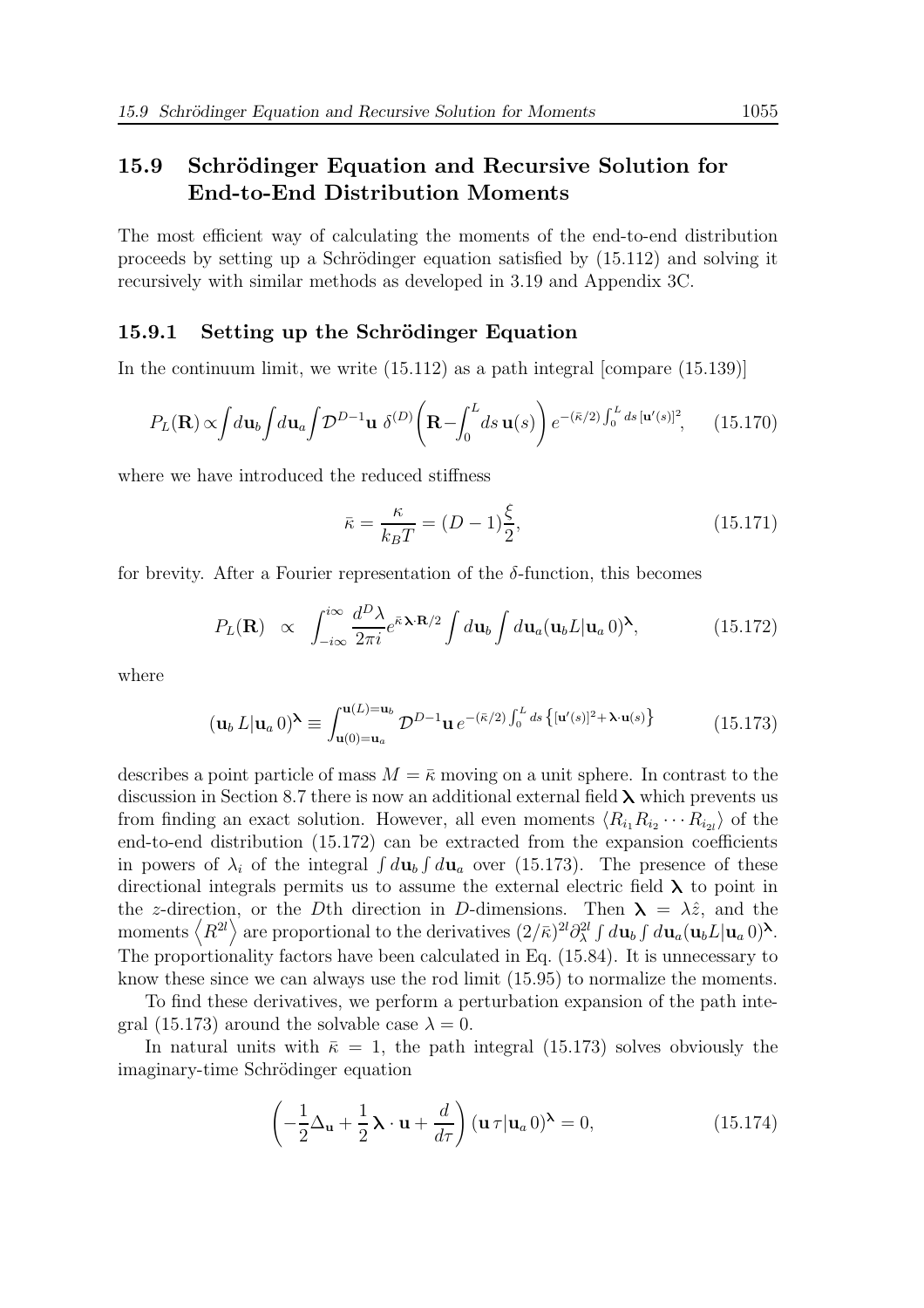where  $\Delta_{\mathbf{u}}$  is the Laplacian on a unit sphere. In the probability distribution (15.211), only the integrated expression

$$
\psi(z,\tau;\lambda) \equiv \int d\mathbf{u}_a (\mathbf{u}\,\tau|\mathbf{u}_a\,0)^\lambda \tag{15.175}
$$

appears, which is a function of  $z = \cos \theta$  only, where  $\theta$  is the angle between **u** and the electric field  $\lambda$ . For  $\psi(z, \tau; \lambda)$ , the Schrödinger equation reads

$$
\hat{H}\,\psi(z,\tau;\lambda) = -\frac{d}{d\tau}\psi(z,\tau;\lambda),\tag{15.176}
$$

with the simpler Hamiltonian operator

$$
\hat{H} \equiv \hat{H}_0 + \lambda \hat{H}_I = -\frac{1}{2}\Delta + \lambda z \n= -\frac{1}{2} \left[ (1 - z^2) \frac{d^2}{dz^2} - (D - 1)z \frac{d}{dz} \right] + \frac{1}{2}\lambda z.
$$
\n(15.177)

Now the desired moments (15.135) can be obtained from the coefficient of  $\lambda^{2l}/(2l)!$  of the power series expansion of the z-integral over (15.175) at imaginary time  $\tau = L$ :

$$
f(L; \lambda) \equiv \int_{-1}^{1} dz \, \psi(z, L; \lambda). \tag{15.178}
$$

#### 15.9.2 Recursive Solution of Schrödinger Equation.

The function  $f(L; \lambda)$  has a spectral representation

$$
f(L; \lambda) = \sum_{l=0}^{\infty} \frac{\int_{-1}^{1} dz \, \varphi^{(l)\dagger}(z) \, \exp\left(-E^{(l)} L\right) \int_{-1}^{1} dz_a \, \varphi^{(l)}(z_a)}{\int_{-1}^{1} dz \, \varphi^{(l)\dagger}(z) \, \varphi^{(l)}(z)},\tag{15.179}
$$

where  $\varphi^{(l)}(z)$  are the solutions of the time-independent Schrödinger equation  $\hat{H}\varphi^{(l)}(z) = E^{(l)}\varphi^{(l)}(z)$ . Applying perturbation theory to this problem, we start from the eigenstates of the unperturbed Hamiltonian  $\hat{H}_0 = -\Delta/2$ , which are given by the Gegenbauer polynomials  $C_l^{D/2-1}$  $l_0^{D/2-1}(z)$  with the eigenvalues  $E_0^{(l)} = l(l+D-2)/2$ . Following the methods explained in 3.19 and Appendix 3C we now set up a recursion scheme for the perturbation expansion of the eigenvalues and eigenfunctions [4].Starting point is the expansion of energy eigenvalues and wave-functions in powers of the coupling constant  $\lambda$ :

$$
E^{(l)} = \sum_{j=0}^{\infty} \epsilon_j^{(l)} \lambda^j, \quad |\varphi^{(l)}\rangle = \sum_{l',i=0}^{\infty} \gamma_{l',i}^{(l)} \lambda^i \alpha_{l'} |l'\rangle . \tag{15.180}
$$

The wave functions  $\varphi^{(l)}(z)$  are the scalar products  $\langle z|\varphi^{(l)}(\lambda)\rangle$ . We have inserted extra normalization constants  $\alpha_{l'}$  for convenience which will be fixed soon. The unperturbed state vectors  $|l\rangle$  are normalized to unity, but the state vectors  $|\varphi^{(l)}\rangle$  of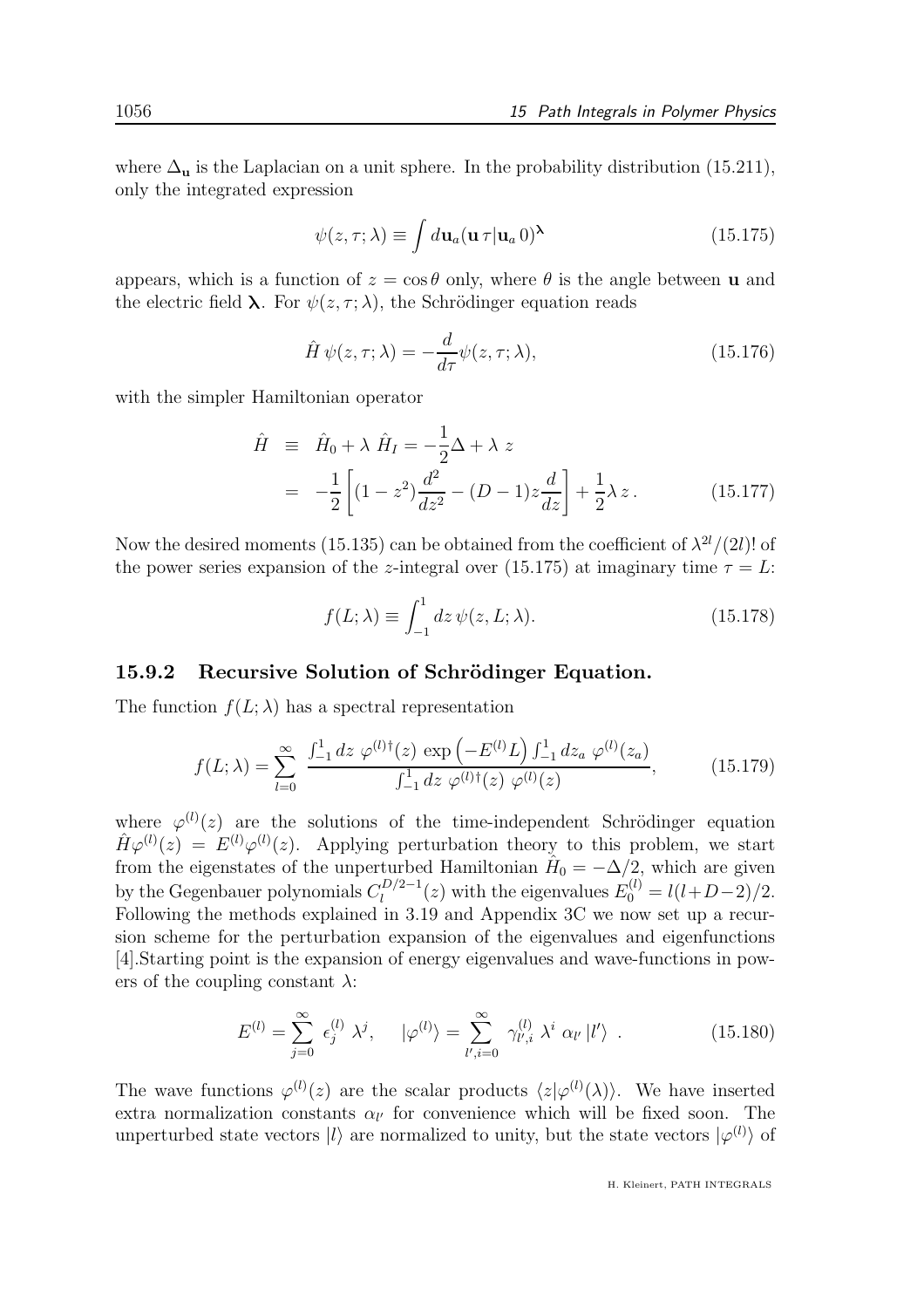the interacting system will be normalized in such a way, that  $\langle \varphi^{(l)} | l \rangle = 1$  holds to all orders, implying that

$$
\gamma_{l,i}^{(l)} = \delta_{i,0} \qquad \gamma_{k,0}^{(l)} = \delta_{l,k} \,. \tag{15.181}
$$

Inserting the above expansions into the Schrödinger equation, projecting the result onto the base vector  $\langle k | \alpha_k$ , and extracting the coefficient of  $\lambda^j$ , we obtain the equation

$$
\gamma_{k,i}^{(l)} \epsilon_0^{(k)} + \sum_{j=0}^{\infty} \frac{\alpha_j}{\alpha_k} V_{k,j} \gamma_{j,i-1}^{(l)} = \sum_{j=0}^{i} \epsilon_j^{(l)} \gamma_{k,i-j}^{(l)}, \qquad (15.182)
$$

where  $V_{k,j} = \lambda \langle k|z|j \rangle$  are the matrix elements of the interaction between unperturbed states. For  $i = 0$ , Eq. (15.182) is satisfied identically. For  $i > 0$ , it leads to the following two recursion relations, one for  $k = l$ :

$$
\epsilon_i^{(l)} = \sum_{n=\pm 1} \gamma_{l+n,i-1}^{(l)} W_n^{(l)},\tag{15.183}
$$

the other one for  $k \neq l$ :

$$
\gamma_{k,i}^{(l)} = \frac{\sum_{j=1}^{i-1} \epsilon_j^{(l)} \gamma_{k,i-j}^{(l)} - \sum_{n=\pm 1} \gamma_{k+n,i-1}^{(l)} W_n^{(l)}}{\epsilon_0^{(k)} - \epsilon_0^{(l)}},
$$
\n(15.184)

where only  $n = -1$  and  $n = 1$  contribute to the sums over n since

$$
W_n^{(l)} \equiv \frac{\alpha_{l+n}}{\alpha_l} \langle l|z|l+n\rangle = 0, \text{ for } n \neq \pm 1. \tag{15.185}
$$

The vanishing of  $W_n^{(l)}$  for  $n \neq \pm 1$  is due to the band-diagonal form of the matrix of the interaction z in the unperturbed basis  $|n\rangle$ . It is this property which makes the sums in (15.183) and (15.184) finite and leads to recursion relations with a finite number of terms for all  $\epsilon_i^{(l)}$  and  $\gamma_{k,i}^{(l)}$ . To calculate  $W_n^{(l)}$ , it is convenient to express  $\langle l | z | l + n \rangle$  as matrix elements between unnormalized noninteracting states  $|n\rangle$  as

$$
\langle l|z|l+n\rangle = \frac{\{l|z|l+n\}}{\sqrt{\{l|l\}\{l+n|l+n\}}},\tag{15.186}
$$

where expectation values are defined by the integrals

$$
\{k|F(z)|l\} \equiv \int_{-1}^{1} C_k^{D/2-1}(z) F(z) C_l^{D/2-1}(z) (1-z^2)^{(D-3)/2} dz, \qquad (15.187)
$$

from which we find<sup>5</sup>

$$
\{l|l\} = \frac{2^{4-D} \Gamma(l+D-2) \pi}{l! (2l+D-2) \Gamma(D/2-1)^2}.
$$
\n(15.188)

<sup>&</sup>lt;sup>5</sup>I.S. Gradshteyn and I.M. Ryzhik, op. cit., Formulas 7.313.1 and 7.313.2.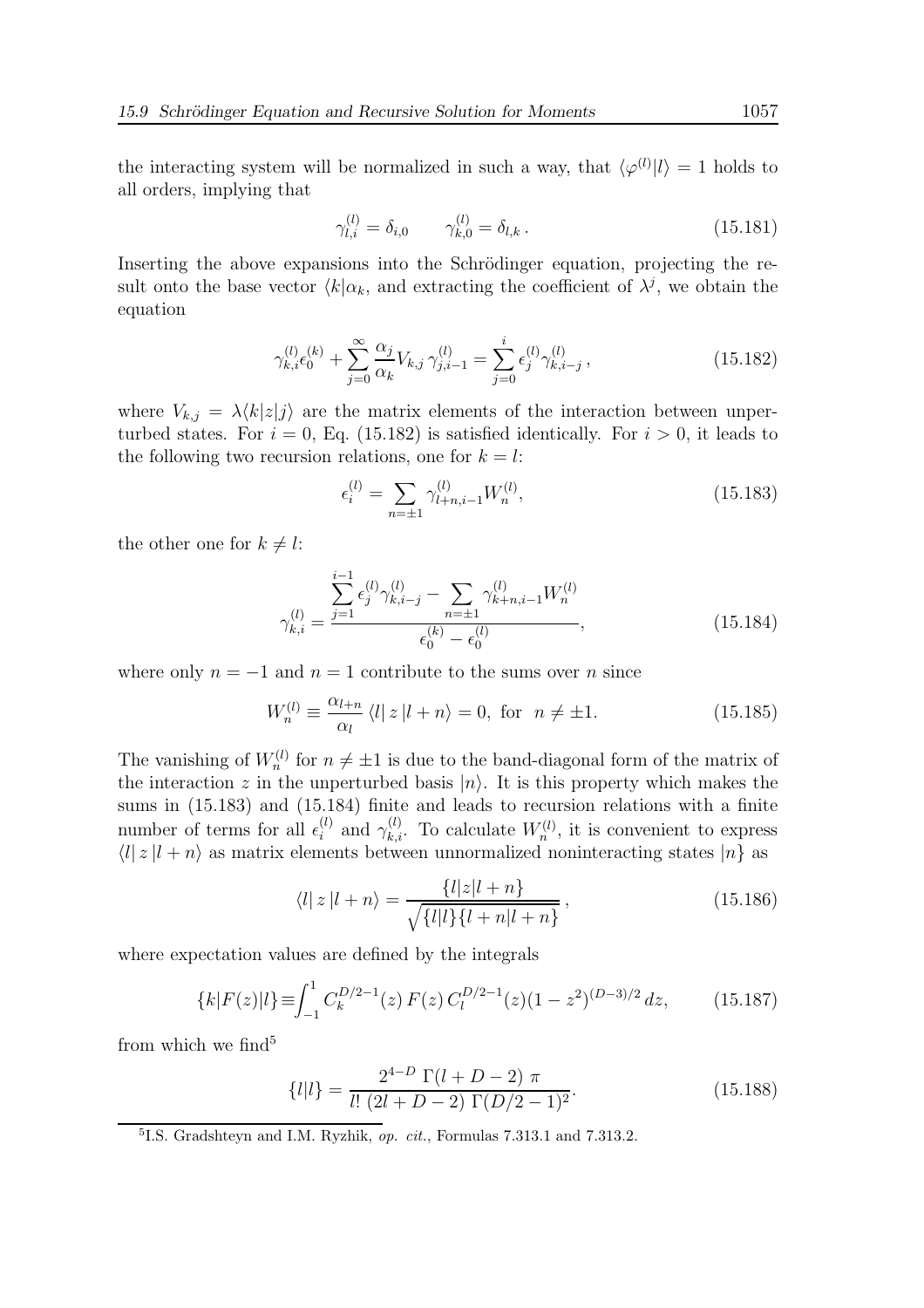Expanding the numerator of (15.186) with the help of the recursion relation (15.151) for the Gegenbauer polynomials written now in the form

$$
(l+1)|l+1\rangle = (2l+D-2) z |l\rangle - (l+D-3)|l-1\rangle, \qquad (15.189)
$$

we find the only non-vanishing matrix elements to be

$$
\{l+1|z|l\} = \frac{l+1}{2l+D-2}\{l+1|l+1\},\tag{15.190}
$$

$$
\{l-1|z|l\} = \frac{l+D-3}{2l+D-2}\{l-1|l-1\} . \tag{15.191}
$$

Inserting these together with (15.188) into (15.186) gives

$$
\langle l|z|l-1\rangle = \sqrt{\frac{l(l+D-3)}{(2l+D-2)(2l+D-4)}},\tag{15.192}
$$

and a corresponding result for  $\langle l|z|l + 1\rangle$ . We now fix the normalization constants  $\alpha_{l'}$  by setting

$$
W_1^{(l)} = \frac{\alpha_{l+1}}{\alpha_l} \langle l | z | l+1 \rangle = 1 \tag{15.193}
$$

for all  $l$ , which determines the ratios

$$
\frac{\alpha_l}{\alpha_{l+1}} = \langle l | z | l + 1 \rangle = \sqrt{\frac{(l+1)(l+D-2)}{(2l+D)(2l+D-2)}}.
$$
\n(15.194)

Setting further  $\alpha_1 = 1$ , we obtain

$$
\alpha_l = \left[ \prod_{j=1}^l \frac{(2l+D-2)(2l+D-4)}{l(l+D-3)} \right]^{1/2} . \tag{15.195}
$$

Using this we find from (15.185) the remaining nonzero  $W_n^{(l)}$  for  $n = -1$ :

$$
W_{-1}^{(l)} = \frac{l(l+D-3)}{(2l+D-2)(2l+D-4)}.
$$
\n(15.196)

We are now ready to solve the recursion relations of (15.183) and (15.184)  $\gamma_{k,i}^{(l)}$  and  $\epsilon_i^{(l)}$  order by order in i. For the initial order  $i = 0$ , the values of the  $\gamma_{k,i}^{(l)}$  are given by Eq. (15.181). The coefficients  $\epsilon_i^{(l)}$  are equal to the unperturbed energies  $\epsilon_0^{(l)} = E_0^{(l)} = l(l + D - 2)/2$ . For each  $i = 1, 2, 3, \ldots$ , there is only a finite number of non-vanishing  $\gamma_{k,j}^{(l)}$  and  $\epsilon_j^{(l)}$  with  $j < i$  on the right-hand sides of (15.183) and (15.184) which allows us to calculate  $\gamma_{k,i}^{(l)}$  and  $\epsilon_i^{(l)}$  on the left-hand sides. In this way it is easy to find the perturbation expansions for the energy and the wave functions to high orders.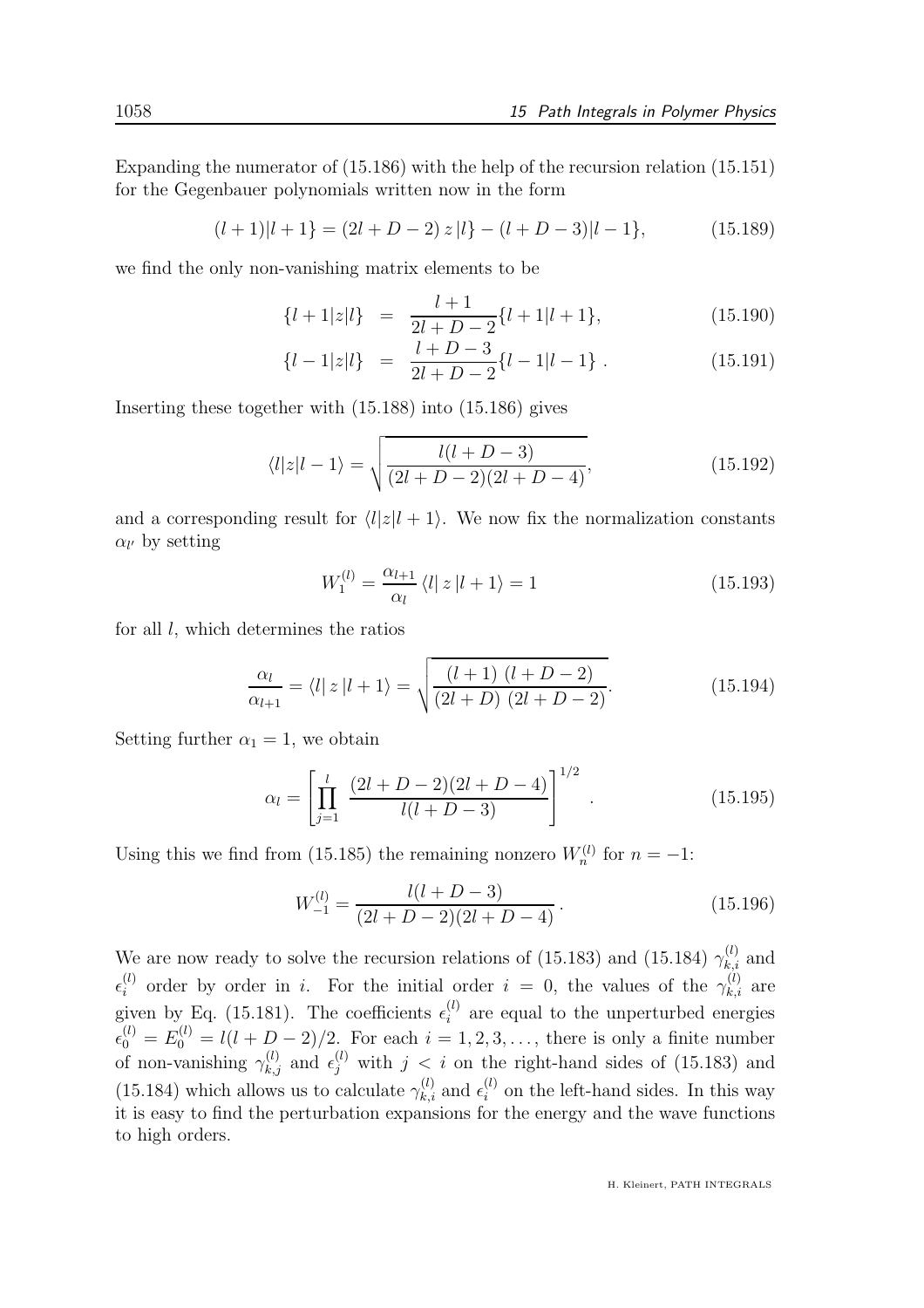Inserting the resulting expansions (15.180) into Eq. (15.179), only the totally symmetric parts in  $\varphi^{(l)}(z)$  will survive the integration in the numerators, i.e., we may insert only

$$
\varphi_{\text{symm}}^{(l)}(z) = \langle z | \varphi_{\text{symm}}^{(l)} \rangle = \sum_{i=0}^{\infty} \gamma_{0,i}^{(l)} \lambda^i \langle z | 0 \rangle. \tag{15.197}
$$

The denominators of (15.179) become explicitly  $\sum_{l',i} |\gamma_{l',i}^{(l)}|$  $\int_{l',i}^{(l)} \alpha_{l'}|^2 \lambda^{2i}$ , where the sum over i is limited by power of  $\lambda^2$  up to which we want to carry the perturbation series; also l' is restricted to a finite number of terms only, because of the banddiagonal structure of the  $\gamma_{l',i}^{(l)}$  $_{l^{\prime },i}^{(\iota )}$ .

Extracting the coefficients of the power expansion in  $\lambda$  from (15.179) we obtain all desired moments of the end-to-end distribution, in particular the second and fourth moments (15.155) and (15.164). Higher even moments are easily found with the help of a Mathematica program, which is available for download in notebook form [5]. The expressions are too lengthy to be written down here. We may, however, expand the even moments  $\langle R^n \rangle$  in powers of  $L/\xi$  to find a general large-stiffness expansion valid for all even and odd n:

$$
\frac{\langle R^n \rangle}{L^n} = 1 - \frac{n L}{6 \xi} + \frac{n (-13 - n + 5D (1 + n)) L^2}{360 (D - 1)} - a_3 \frac{L^3}{\xi^2} - a_3 \frac{L^4}{\xi^3} + a_4 \frac{L^4}{\xi^4} + \dots \,, \tag{15.198}
$$

where

$$
a_3 = n \frac{444 - 63n + 15n^2 + 7D^2 (4 + 15n + 5n^2) + 2D (-124 - 141n + 7n^2)}{45360(D - 1)^2},
$$
  
\n
$$
a_4 = \frac{n}{5443200(d - 1)^3} (D_0 + D_1d + D_2d^2 + D_3d^3),
$$
\n(15.199)

with

$$
D_0 = 3 \left( -5610 + 2921n - 822n^2 + 67n^3 \right), D_1 = 8490 + 12103n - 3426n^2 + 461n^3,
$$
  
\n
$$
D_2 = 45 \left( -2 - 187n - 46n^2 + 7n^3 \right), \qquad D_4 = 35 \left( -6 + 31n + 30n^2 + 5n^3 \right). \tag{15.200}
$$

The lowest odd moments are, up to order  $l^4$ ,

$$
\frac{\langle R \rangle}{L} = 1 - \frac{l}{6} + \frac{5D-7}{180(D-1)}l^2 - \frac{33-43D+14D^2}{3780(D-1)^2}l^3 - \frac{861-1469D+855D^2-175D^3}{453600(D-1)^3}l^4 \dots,
$$
  

$$
\frac{\langle R^3 \rangle}{L^3} = 1 - \frac{l}{2} + \frac{5D-4}{30(D-1)}l^2 - \frac{195-484D+329D^2}{7560(-1+d)^2}l^3 - \frac{609-2201D+2955D^2-1435D^3}{151200(D-1)^3}l^4 \dots.
$$

#### 15.9.3 From Moments to End-to-End Distribution for  $D=3$

We now use the recursively calculated moments to calculate the end-to-end distribution itself. It can be parameterized by an analytic function of  $r = R/L$  [4]:

$$
P_L(\mathbf{R}) \propto r^k (1 - r^\beta)^m, \tag{15.201}
$$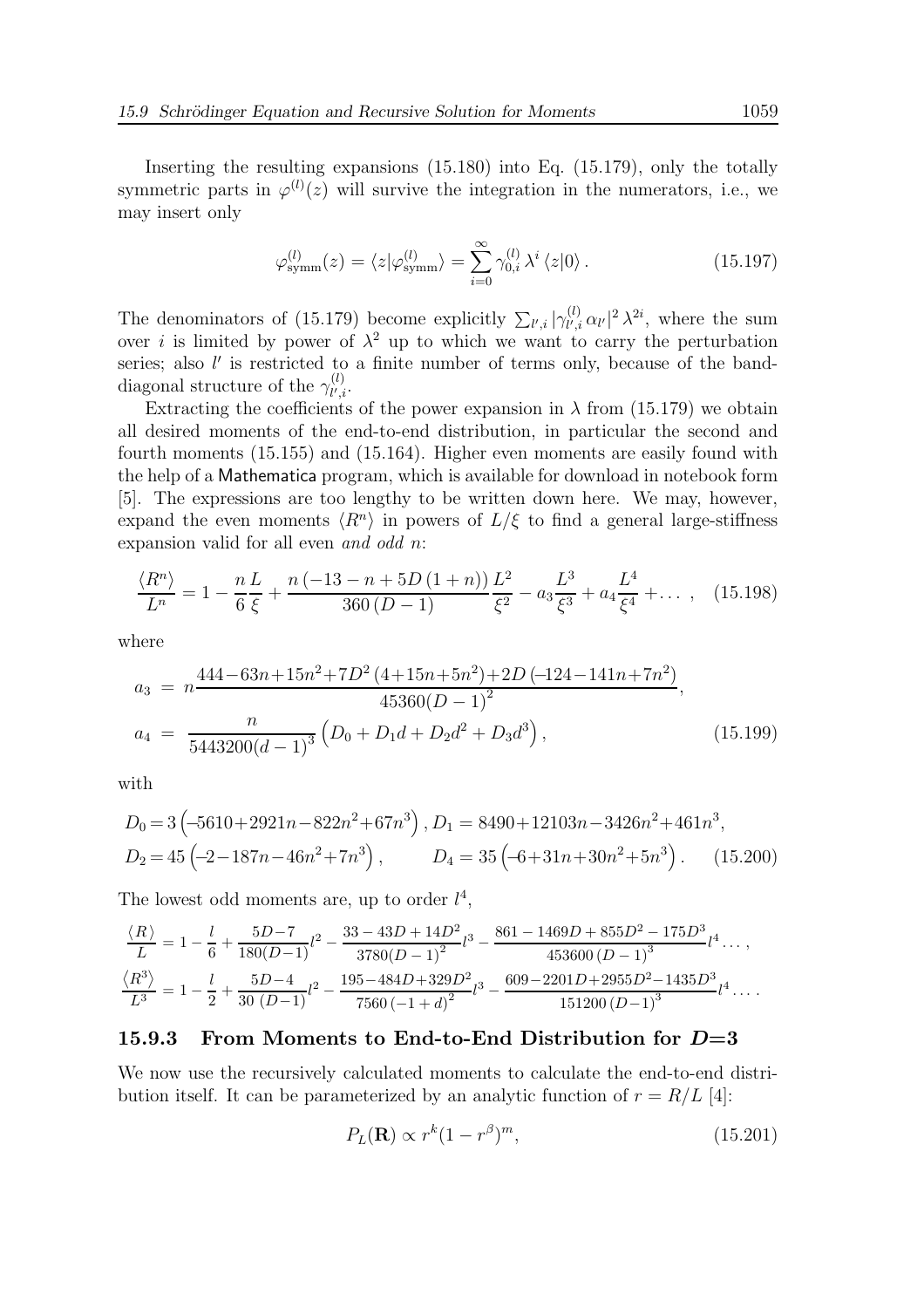whose moments are exactly calculable:

$$
\langle r^{2l} \rangle = \frac{\Gamma\left(\frac{3+k+2l}{\beta}\right) \Gamma\left(\frac{3+k}{\beta}+m+1\right)}{\Gamma\left(\frac{3+k}{\beta}\right) \Gamma\left(\frac{3+k+2l}{\beta}+m+1\right)}.
$$
\n(15.202)

We now adjust the three parameters k,  $\beta$ , and m to fit the three most important moments of this distribution to the exact values, ignoring all others. If the distances were distributed uniformly over the interval  $r \in [0, 1]$ , the moments would be  $\langle r^{2l} \rangle^{\text{unif}} = 1/(2l+2)$ . Comparing our exact moments  $\langle r^{2l} \rangle(\xi)$  with those of the uniform distribution we find that  $\langle r^{2l}\rangle(\xi)/\langle r^{2l}\rangle^{\text{unif}}$  has a maximum for n close to  $n_{\max}(\xi) \equiv 4\xi/L$ . We identify the most important moments as those with  $n = n_{\max}(\xi)$ and  $n = n_{\max}(\xi) \pm 1$ . If  $n_{\max}(\xi) \leq 1$ , we choose the lowest even moments  $\langle r^2 \rangle$ ,  $\langle r^4 \rangle$ , and  $\langle r^6 \rangle$ . In particular, we have fitted  $\langle r^2 \rangle$ ,  $\langle r^4 \rangle$  and  $\langle r^6 \rangle$  for small persistence length  $\xi < L/2$ . For  $\xi = L/2$ , we have started with  $\langle r^4 \rangle$ , for  $\xi = L$  with  $\langle r^8 \rangle$  and for  $\xi = 2L$ with  $\langle r^{16} \rangle$ , including always the following two higher even moments. After these adjustments, whose results are shown in Fig. 15.4, we obtain the distributions shown in Fig.15.6 for various persistence lengths  $\xi$ . They are in excellent agreement with the Monte Carlo data (symbols) and better than the one-loop perturbative results (thin curves) of Ref. [6], which are good only for very stiff polymers. The Mathematica program to do these fits are available from the internet address given in Footnote 5.



Figure 15.4 Paramters k,  $\beta$ , and m for a best fit of end-to-end distribution (15.201).

For small persistence lengths  $\xi/L = 1/400$ ,  $1/100$ ,  $1/30$ , the curves are well approximated by Gaussian random chain distributions on a lattice with lattice constant  $a_{\text{eff}} = 2\xi$ , i.e.,  $P_L(\mathbf{R}) \to e^{-3R^2/4L\xi}$  [recall (15.75)]. This ensures that the lowest moment  $\langle R^2 \rangle = a_{\text{eff}}L$  is properly fitted. In fact, we can easily check that our fitting program yields for the parameters  $k, \beta, m$  in the end-to-end distribution (15.201) the  $\xi \to 0$  behavior:  $k \to -\xi$ ,  $\beta \to 2 + 2\xi$ ,  $m \to 3/4\xi$ , so that (15.201) tends to the correct Gaussian behavior.

In the opposite limit of large  $\xi$ , we find that  $k \to 10\xi - 7/2$ ,  $\beta \to 40\xi + 5$ ,  $m \to 10$ , which has no obvious analytic approach to the exact limiting behavior  $P_L(\mathbf{R}) \to (1-\mathbf{R})$  $(r)^{-5/2}e^{-1/4\xi(1-r)}$ , although the distribution at  $\xi = 2$  is fitted numerically extremely well.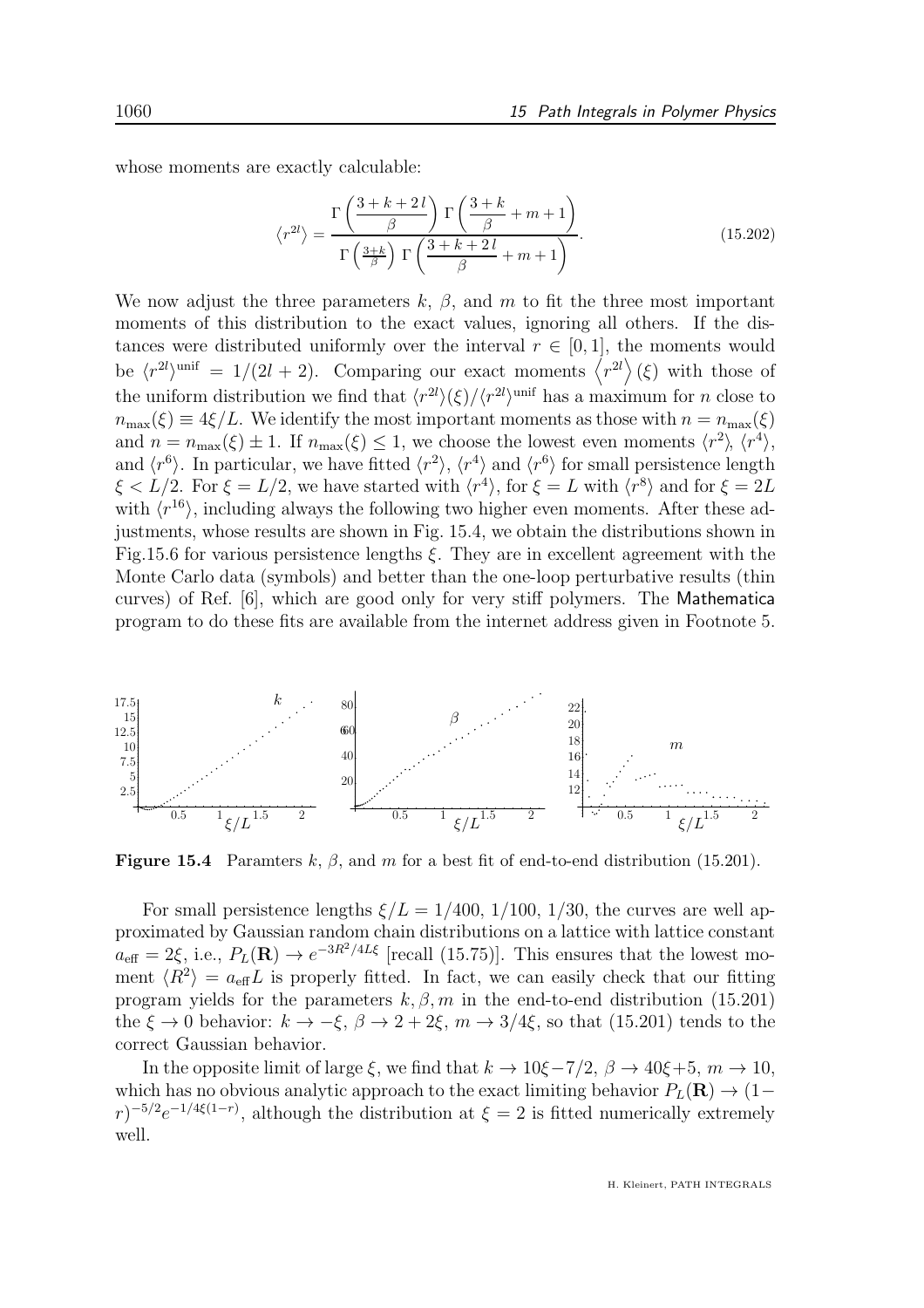The distribution functions can be inserted into Eq. (15.89) to calculate the structure factors shown in Fig. 15.5. They interpolate smoothly between the Debye limit (15.90) and the stiff limit (15.105).



**Figure 15.5** Structure functions for different persistence lengths  $\xi/L = 1/400, 1/100$ ,  $1/30$ ,  $1/10$ ,  $1/5$ ,  $1/2$ ,  $1$ ,  $2$ , (from bottom to top) following from the end-to-end distributions in Fig. 15.6. The curves with low  $\xi$  almost coincide in this plot over the  $\xi$ -dependent absissa. The very stiff curves fall off like  $1/q$ , the soft ones like  $1/q^2$  [see Eqs. (15.105) and (15.90)].

### 15.9.4 Large-Stiffness Approximation to End-to-End Distribution

The full end-to-end distribution (15.132) cannot be calculated exactly. It is, however, quite easy to find a satisfactory approximation for large stiffness [6].

We start with the expression (15.170) for the end-to-end distribution  $P_L(\mathbf{R})$ . In Eq. (3.233) we have shown that a harmonic path integral including the integrals over the end points can be found, up to a trivial factor, by summing over all paths with Neumann boundary conditions. These are satisfied if we expand the fields  $\mathbf{u}(s)$ into a Fourier series of the form (2.452):

$$
\mathbf{u}(s) = \mathbf{u}_0 + \mathbf{\eta}(s) = \mathbf{u}_0 + \sum_{n=1}^{\infty} \mathbf{u}_n \cos \nu_n s, \quad \nu_n = n\pi/L. \tag{15.203}
$$

Let us parametrize the unit vectors **u** in D dimensions in terms of the first  $D-1$ -dimensional coordinates  $u^{\mu} \equiv q^{\mu}$  with  $\mu = 1, ..., D - 1$ . The *Dth* component is then given by a power series

$$
\sigma \equiv \sqrt{1 - q^2} \approx 1 - q^2/2 - (q^2)^2/8 + \dots
$$
 (15.204)

The we approximate the action harmonically as follows:

$$
\mathcal{A} = \mathcal{A}^{(0)} + \mathcal{A}^{\text{int}} = \frac{\bar{\kappa}}{2} \int_0^L ds \, [\mathbf{u}'(s)]^2 + \frac{1}{2} \delta(0) \log(1 - q^2) \n\approx \frac{\bar{\kappa}}{2} \int_0^L ds \, [q'(s)]^2 - \frac{1}{2} \delta(0) \int_0^L ds \, q^2.
$$
\n(15.205)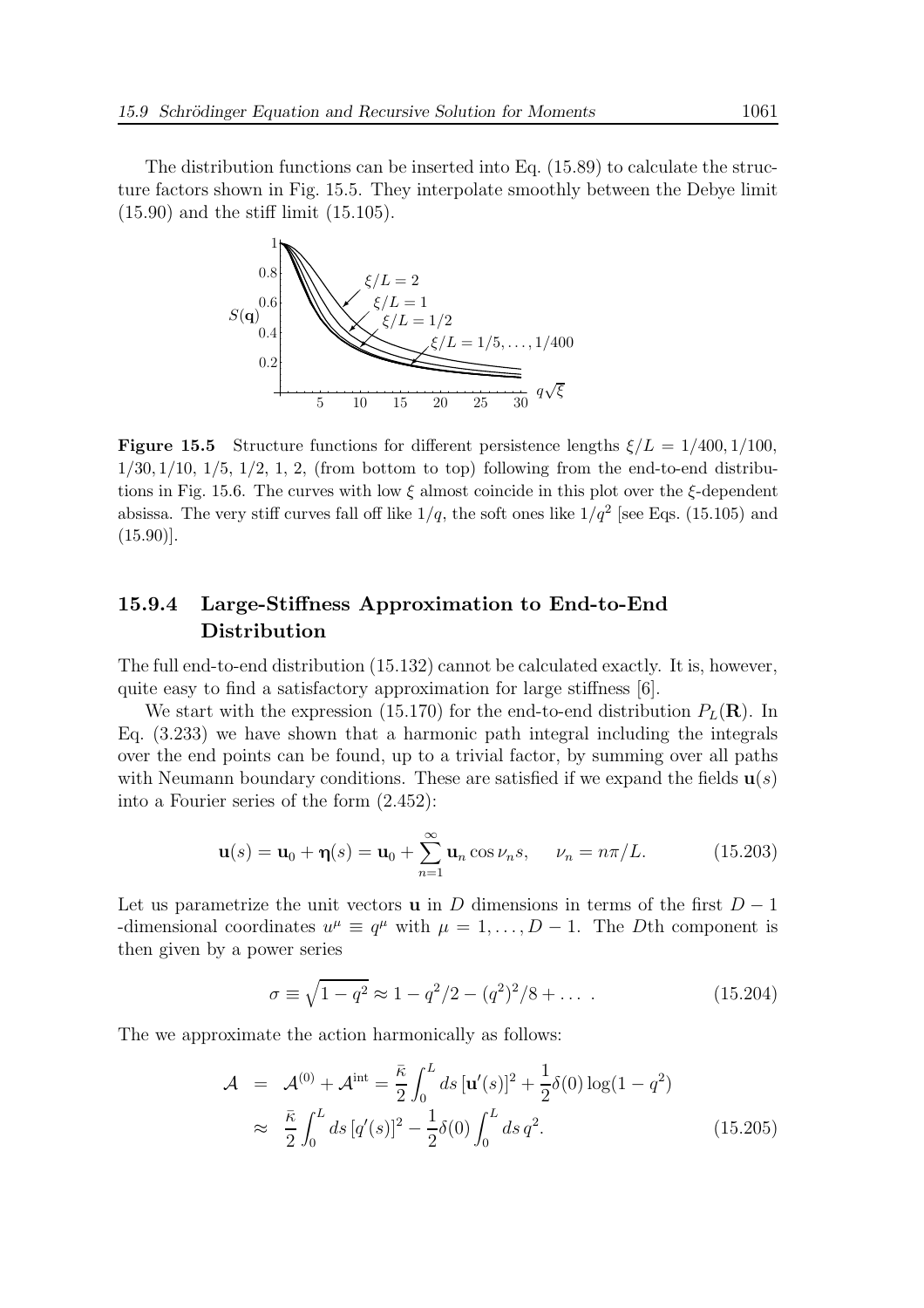The last term comes from the invariant measure of integration  $d^{D-1}q/\sqrt{1-q^2}$  [recall (10.636) and (10.641)].

Assuming, as before, that **R** points into the z, or Dth, direction we factorize

$$
\delta^{(D)}\left(\mathbf{R} - \int_0^L ds \, \mathbf{u}(s)\right) = \delta\left(R - L + \int_0^L ds \left\{\frac{1}{2}q^2(s) + \frac{1}{8}[q^2(s)]^2 + \dots\right\}\right) \times \delta^{(D-1)}\left(\int_0^L ds \, q(s)\right),\tag{15.206}
$$

where  $R \equiv |\mathbf{R}|$ . The second  $\delta$ -function on the right-hand side enforces

$$
\bar{q} = L^{-1} \int_0^L ds \, q^\mu(s) = 0 \,, \quad \mu = 1, \dots, d - 1 \,, \tag{15.207}
$$

and thus the vanishing of the zero-frequency parts  $q_0^{\mu}$  $\frac{\mu}{0}$  in the first  $D-1$  components of the Fourier decomposition (15.203).

It was shown in Eqs. (10.632) and (10.642) that the last  $\delta$ -function has a distorting effect upon the measure of path integration which must be compensated by a Faddeev-Popov action

$$
\mathcal{A}_e^{\rm FP} = \frac{D-1}{2L} \int_0^L ds \, q^2,\tag{15.208}
$$

where the number D of dimensions of  $q^{\mu}$ -space (10.642) has been replaced by the present number  $D-1$ .

In the large-stiffness limit we have to take only the first harmonic term in the action (15.205) into account, so that the path integral (15.170) becomes simply

$$
P_L(\mathbf{R}) \propto \int_{\text{NBC}} \mathcal{D}'^{D-1} q \,\delta \left( R - L + \int_0^L ds \, \frac{1}{2} q^2(s) \right) \, e^{-(\bar{\kappa}/2) \int_0^L ds \, [q'(s)]^2}.\tag{15.209}
$$

The subscript of the integral emphasizes the Neumann boundary conditions. The prime on the measure of the path integral indicates the absence of the zero-frequency component of  $q^{\mu}(s)$  in the Fourier decomposition due to (15.207). Representing the remaining  $\delta$ -function in (15.209) by a Fourier integral, we obtain

$$
P_L(\mathbf{R}) \propto \bar{\kappa} \int_{-i\infty}^{i\infty} \frac{d\omega^2}{2\pi i} e^{\bar{\kappa}\omega^2 (L-R)} \int_{\text{NBC}} \mathcal{D}'^{D-1} q \, \exp\left[ -\frac{\bar{\kappa}}{2} \int_0^L ds \, \left( q'^2 + \omega^2 q^2 \right) \right]. \tag{15.210}
$$

The integral over all paths with Neumann boundary conditions is known from Eq. (2.456). At zero average path, the result is

$$
\int_{\text{NBC}} \mathcal{D}'^{D-1} q \, \exp\left[-\frac{\bar{\kappa}}{2} \int_0^L ds \, \left(q'^2 + \omega^2 q^2\right)\right] \propto \left(\frac{\omega L}{\sinh \omega L}\right)^{(D-1)/2}, \quad (15.211)
$$

so that

$$
P_L(\mathbf{R}) \propto \bar{\kappa} \int_{-i\infty}^{i\infty} \frac{d\omega^2}{2\pi i} e^{\bar{\kappa}\omega^2 (L-R)} \left(\frac{\omega L}{\sinh \omega L}\right)^{(D-1)/2}.
$$
 (15.212)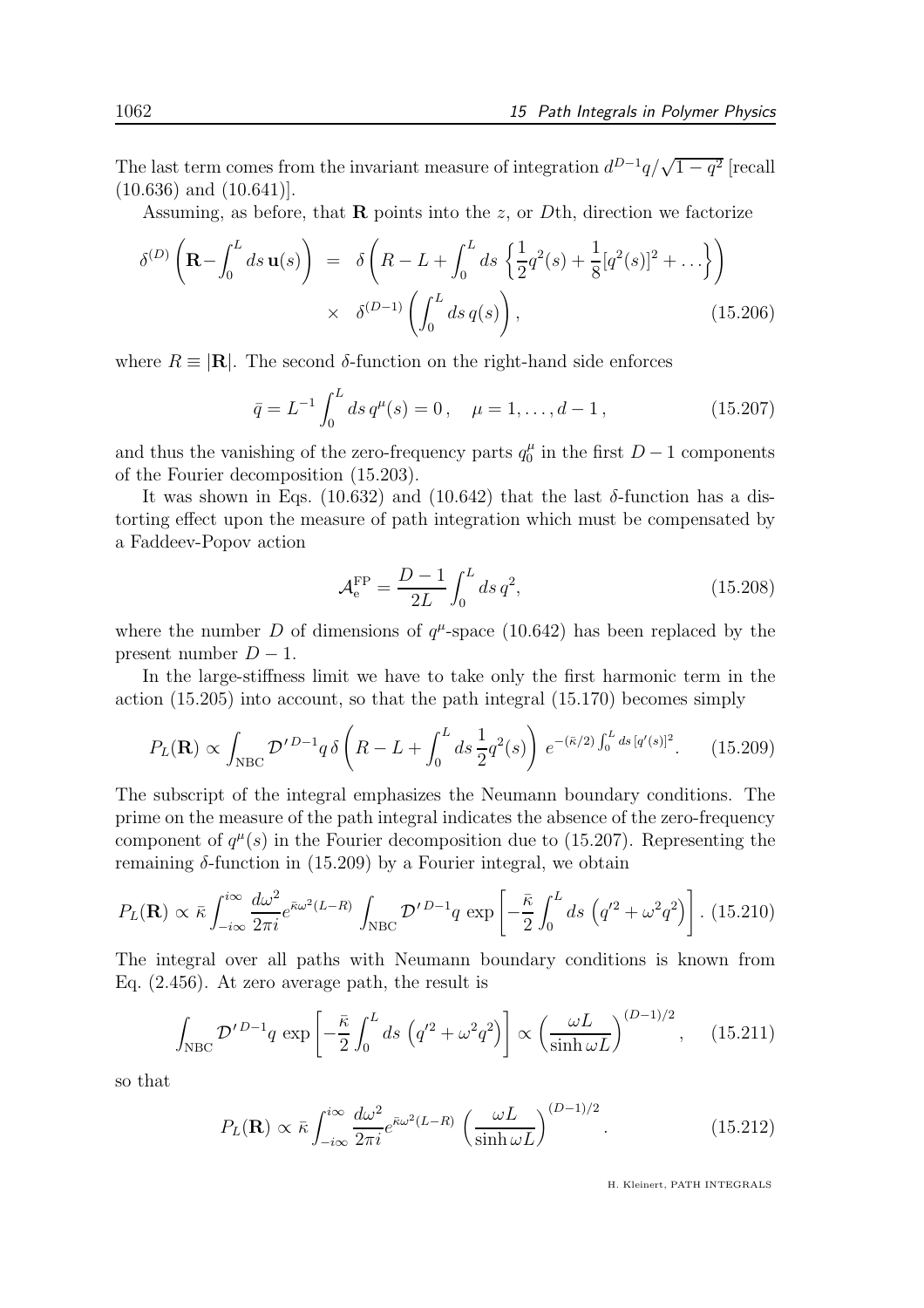The integral can easily be done in  $D = 3$  dimensions using the original product representation (2.455) of  $\omega L/\sinh \omega L$ , where

$$
P_L(\mathbf{R}) \propto \bar{\kappa} \int_{-i\infty}^{i\infty} \frac{d\omega^2}{2\pi i} e^{\bar{\kappa}\omega^2 (L-R)} \prod_{n=1}^{\infty} \left(1 + \frac{\omega^2}{\nu_n^2}\right)^{-1}.
$$
 (15.213)

If we shift the contour of integration to the left we run through poles at  $\omega^2 = -\nu_k^2$ with residues

$$
\sum_{k=1}^{\infty} \nu_k^2 \prod_{n(\neq k)=1}^{\infty} \left(1 - \frac{k^2}{n^2}\right)^{-1}.
$$
 (15.214)

The product is evaluated by the limit procedure for small  $\epsilon$ :

$$
\left\{\prod_{n=1}^{\infty} \left[1 - \frac{(k+\epsilon)^2}{n^2}\right]^{-1}\right\} \left[1 - \frac{(k+\epsilon)^2}{k^2}\right] \rightarrow \frac{(k+\epsilon)\pi}{\sin(k+\epsilon)\pi} \frac{-2\epsilon}{k} \rightarrow \frac{-2\epsilon\pi}{\sin(k+\epsilon)\pi} \rightarrow \frac{2\epsilon\pi}{\cos k\pi \sin \epsilon\pi} \rightarrow 2(-1)^{k+1}.\tag{15.215}
$$

Hence we obtain [6]

$$
P_L(\mathbf{R}) \propto \sum_{k=1}^{\infty} 2(-1)^{k+1} \bar{\kappa} \nu_k^2 e^{-\bar{\kappa}\nu_k^2 (L-R)}.
$$
 (15.216)

It is now convenient to introduce the reduced end-to-end distance  $r \equiv R/L$  and the *flexibility* of the polymer  $l \equiv L/\xi$ , and replace  $\bar{\kappa} \nu_k^2 (L - R) \rightarrow k^2 \pi^2 (1 - r)/l$  so that (15.216) becomes

$$
P_L(\mathbf{R}) = \mathcal{N}L(\mathbf{R}) = \mathcal{N} \sum_{k=1}^{\infty} (-1)^{k+1} k^2 \pi^2 e^{-k^2 \pi^2 (1-r)/l}, \qquad (15.217)
$$

where  $\mathcal N$  is a normalization factor determined to satisfy

$$
\int d^3R P_L(\mathbf{R}) = 4\pi L^3 \int_0^\infty dr r^2 P_L(\mathbf{R}) = 1.
$$
 (15.218)

The sum must be evaluated numerically, and leads to the distributions shown in Fig. 15.6.

The above method is inconvenient if  $D \neq 3$ , since the simple pole structure of  $(15.213)$  is no longer there. For general D, we expand

$$
\left(\frac{\omega L}{\sinh \omega L}\right)^{(D-1)/2} = (\omega L)^{(D-1)/2} \sum_{k=0}^{\infty} (-1)^k \binom{-(D-1)/2}{k} e^{-(2k + (D-1)/2)\omega L}, (15.219)
$$

and obtain from (15.212):

$$
P_L(\mathbf{R}) \propto \sum_{k=0}^{\infty} (-1)^k \binom{-(D-1)/2}{k} I_k(R/L), \tag{15.220}
$$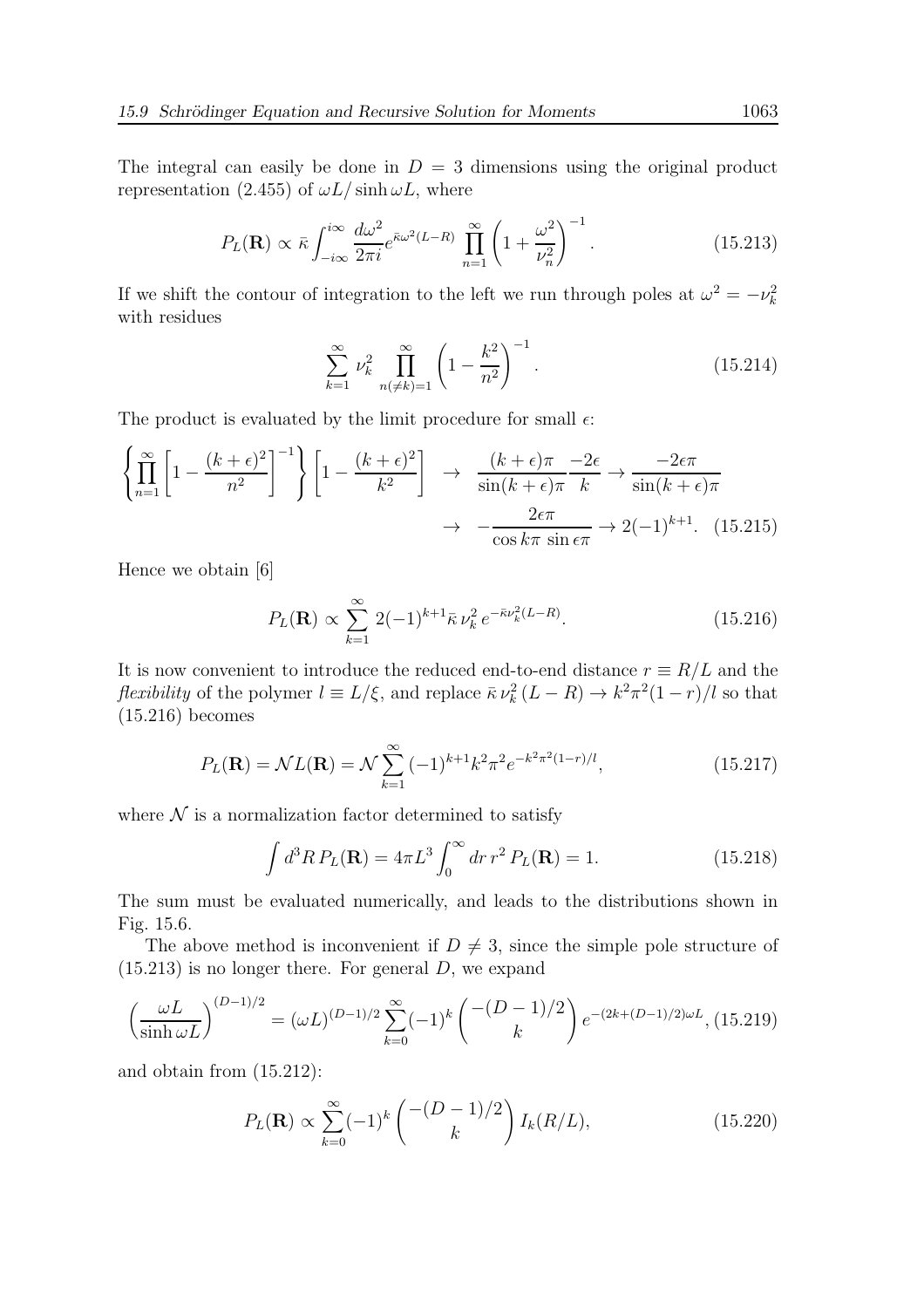

Figure 15.6 Normalized end-to-end distribution of stiff polymer according to our analytic formula (15.201) plotted for persistence lengths  $\xi/L =$  $1/400$ ,  $1/100$ ,  $1/30$ ,  $1/10$ ,  $1/5$ ,  $1/2$ ,  $1$ ,  $2$  (fat curves). They are compared with the Monte Carlo calculations (symbols) and with the large-stiffness approximation (15.217) (thin curves) of Ref. [6] which fits well for  $\xi/L = 2$  and 1 but becomes bad small  $\xi/L < 1$ . For very small values such as  $\xi/L = 1/400, 1/100, 1/30$ , our theoretical curves are well approximated by Gaussian random chain distributions on a lattice with lattice constant  $a_{\text{eff}} = 2\xi$  of Eq. (15.158) which ensures that the lowest moments  $\langle R^2 \rangle = a_{\text{eff}}L$  are properly fitted. The Daniels approximation (15.166) fits our theoretical curves well up to larger  $\xi/L \approx 1/10$ .

with the integrals

$$
I_k(r) \equiv \int_{-i\infty}^{i\infty} \frac{d\bar{\omega}}{2\pi i} \bar{\omega}^{(D+1)/2} e^{-[2k + (D-1)/2]\bar{\omega} + (D-1)\bar{\omega}^2(1-r)/2l} , \qquad (15.221)
$$

where  $\bar{\omega}$  is the dimensionless variable  $\omega L$ . The integrals are evaluated with the help of the formula $6$ 

$$
\int_{-i\infty}^{i\infty} \frac{dx}{2\pi i} x^{\nu} e^{\beta x^2/2 - qx} = \frac{1}{\sqrt{2\pi} \beta^{(\nu+1)/2}} e^{-q^2/4\beta} D_{\nu} \left( q/\sqrt{\beta} \right), \tag{15.222}
$$

where  $D_{\nu}(z)$  is the parabolic cylinder functions which for integer  $\nu$  are proportional to Hermite polynomials:<sup>7</sup>

$$
D_n(z) = \frac{1}{\sqrt{2}^n} e^{-z^2/4} H_n(z/\sqrt{2}).
$$
\n(15.223)

Thus we find

<sup>&</sup>lt;sup>6</sup>I.S. Gradshteyn and I.M. Ryzhik, op. cit., Formulas 3.462.3 and 3.462.4.

 $7ibid.,$  Formula 9.253.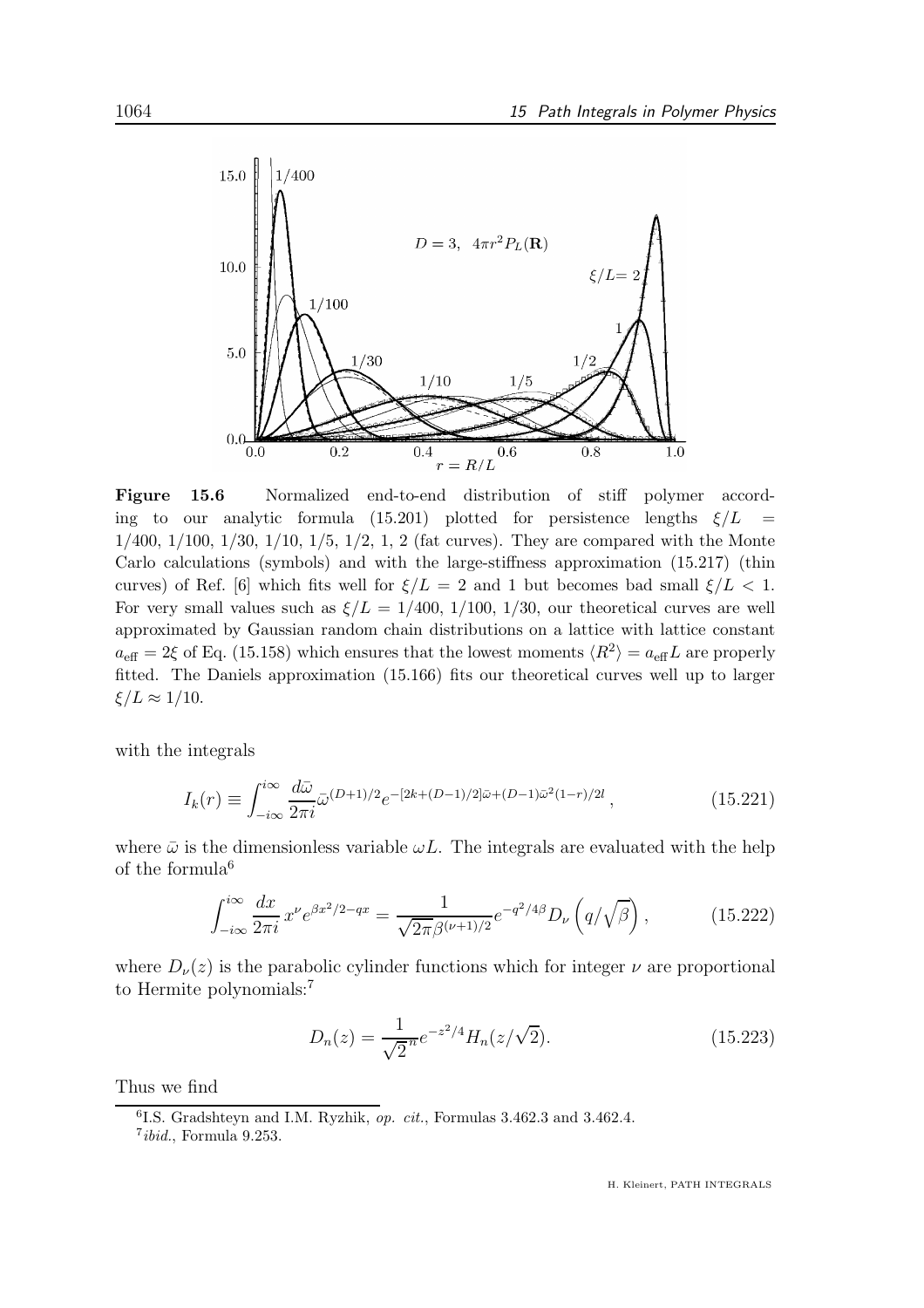$$
I_k(r) = \frac{1}{\sqrt{2\pi}} \left[ \frac{l}{(D-1)(1-r)} \right]^{(D+3)/4} e^{-\frac{[2k+(D-1)/2]^2}{4(D-1)(1-r)/l}} D_{(D+1)/2} \left( \frac{2k+(D-1)/2}{\sqrt{(D-1)(1-r)/l}} \right),
$$
\n(15.224)

which becomes for  $D = 3$ 

$$
I_k(r) = \frac{1}{2\sqrt{2\pi}} \frac{1}{\sqrt{2(1-r)/l}} e^{-\frac{(2k+1)^2}{4(1-r)/l}} H_2\left(\frac{2k+1}{2\sqrt{(1-r)/l}}\right).
$$
 (15.225)

If the sum  $(15.220)$  is performed numerically for  $D = 3$ , and the integral over  $P_L(\mathbf{R})$  is normalized to satisfy (15.218), the resulting curves fall on top of those in Fig.  $15.6$  which were calculated from  $(15.217)$ . In contrast to  $(15.217)$ , which converges rapidly for small r, the sum  $(15.220)$  convergent rapidly for r close to unity.

Let us compare the low moments of the above distribution with the exact moments in Eqs. (15.156) and (15.164). in the large-stiffness expansion. We set  $\bar{\omega} \equiv \omega L$ and expand

$$
f(\bar{\omega}^2) \equiv \sqrt{\frac{\bar{\omega}}{\sinh \bar{\omega}}}^{D-1}
$$
 (15.226)

in a power series

$$
f(\bar{\omega}^2) = 1 - \frac{D-1}{2^2 \cdot 3} \bar{\omega}^2 + \frac{(D-1)(5D-1)}{2^5 \cdot 3^2 \cdot 5} \bar{\omega}^4 - \frac{(D-1)(15+14D+35D^2)}{2^7 \cdot 3^4 \cdot 5 \cdot 7} \bar{\omega}^6 + \dots (15.227)
$$

Under the integral (15.212), each power of  $\bar{\omega}^2$  may be replaced by a differential operator

$$
\bar{\omega}^2 \to \hat{\omega}^2 \equiv -\frac{L}{\bar{\kappa}} \frac{d}{dr} = -\frac{2l}{D-1} \frac{d}{dr}.
$$
\n(15.228)

The expansion  $f(\hat{\vec{\omega}}^2)$  can then be pulled out of the integral, which by itself yields a δ-function, so that we obtain  $P<sub>L</sub>(**R**)$  in the form  $f(\hat{\omega}^2) \delta(r-1)$ , which is a series of derivatives of  $\delta$ -functions of  $r-1$  staring with

$$
P_L(\mathbf{R}) \propto \left[1 + \frac{l}{6} \frac{d}{dr} + \frac{(-1+5D) l^2}{360 (D-1)} \frac{d^2}{dr^2} + \frac{(15+14D+35D^2) l^3}{45360 (D-1)^2} \frac{d^3}{dr^3} + \dots\right] \delta(r-1).
$$
\n(15.229)

From this we find easily the moments

$$
\langle R^m \rangle = \int d^D R R^m P_L(\mathbf{R}) \propto \int_0^\infty dr \, r^{D-1} \, r^m P_L(\mathbf{R}). \tag{15.230}
$$

Let us introduce auxiliary expectation values with respect to the simple integrals  $\langle f(r) \rangle_1 \propto \int dr f(r) P_L$ , rather than to D-dimensional volume integrals. The unnormalized moments  $\langle r^m \rangle$  are then given by  $\langle r^{D-1+m} \rangle_1$ . Within these one-dimensional expectations, the moments of  $z = r - 1$  are

$$
\langle (r-1)^n \rangle_1 \propto \int_0^\infty dr \, (r-1)^n P_L(\mathbf{R}). \tag{15.231}
$$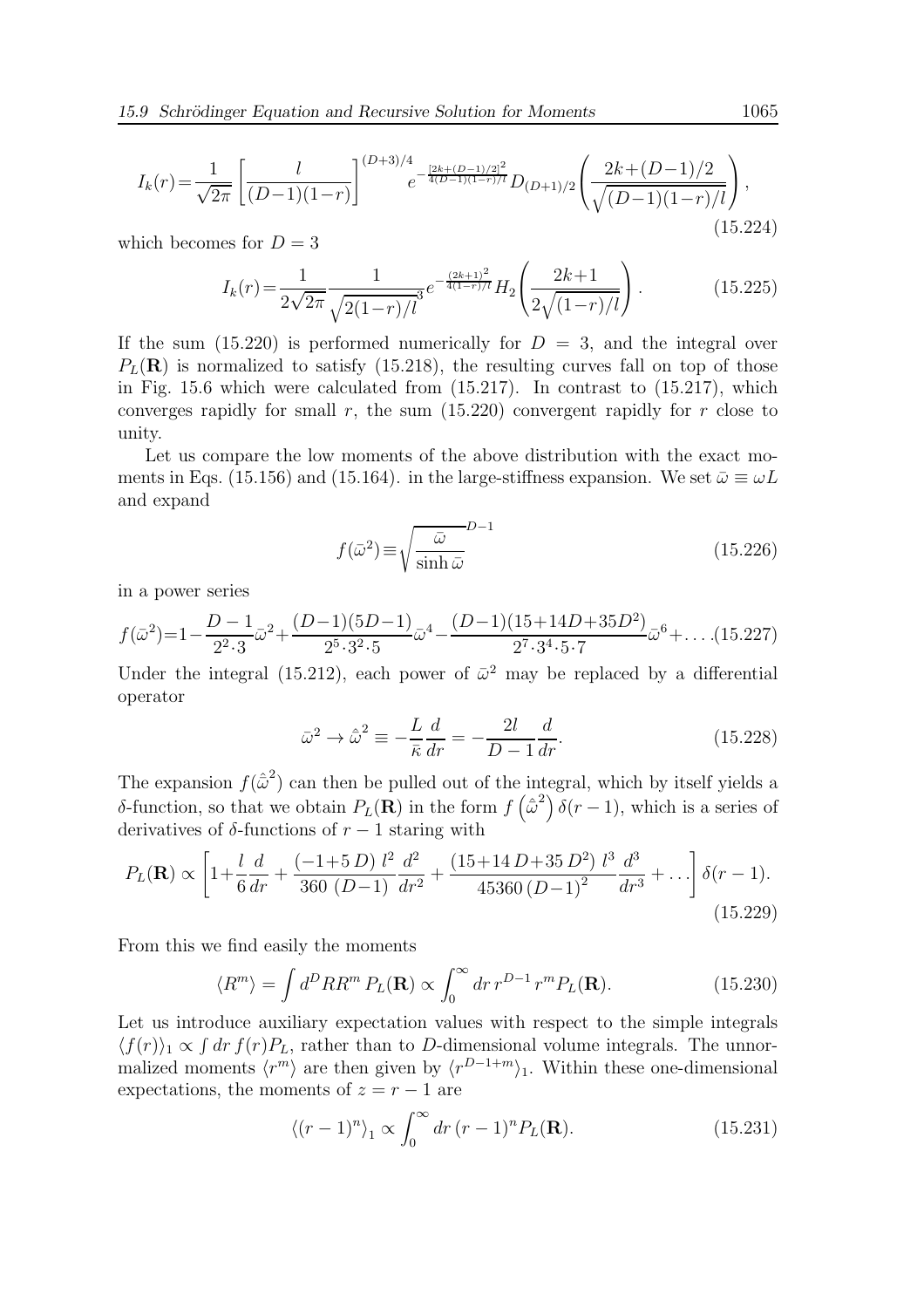The moments  $\langle r^m \rangle \langle [1+(r-1)]^m \rangle = \langle [1+(r-1)]^{D-1+m} \rangle_1$  are obtained by expanding the binomial in powers of  $r-1$  and using the integrals  $\int dz z^m \delta^{(n)}(z) = (-1)^m m! \delta_{mn}$ to find, up to the third power in  $L/\xi = l$ ,

$$
\langle R^{0} \rangle = \mathcal{N} \left[ 1 - \frac{D-1}{6} l + \frac{(5D-1)(D-2)}{360} l^{2} - \frac{(35D^{3}+14D+15)(D-2)(D-3)}{45360(D-1)} l^{3} \right],
$$
  
\n
$$
\langle R^{2} \rangle = \mathcal{N}L^{2} \left[ 1 - \frac{D+1}{6} l + \frac{(5D-1)D(D+1)}{360(D-1)} l^{2} - \frac{(35D^{2}+14D+15)D(D+1)}{45360(D-1)} l^{3} \right],
$$
  
\n
$$
\langle R^{4} \rangle = \mathcal{N}L^{4} \left[ 1 - \frac{D+3}{6} l + \frac{(5D-1)(D+2)(D+3)}{360(D-1)} l^{2} - \frac{(35D^{2}+14D+15)(D+1)(D+2)(D+3)}{45360(D-1)^{2}} l^{3} \right].
$$

The zeroth moment determines the normalization factor  $\mathcal N$  to ensure that  $\langle R^0 \rangle = 1$ . Dividing this out of the other moments yields

$$
\left\langle R^2 \right\rangle = L^2 \left[ 1 - \frac{1}{3}l + \frac{13D - 9}{180(D - 1)}l^2 - \frac{8}{945} \qquad l^3 + \dots \right], \quad (15.232)
$$

$$
\left\langle R^4 \right\rangle = L^4 \left[ 1 - \frac{2}{3}l + \frac{23D - 11}{90(D - 1)} l^2 - \frac{123D^2 - 98D + 39}{1890(D - 1)^2} l^3 + \dots \right].
$$
 (15.233)

These agree up to the l-terms with the exact expansions (15.156) and (15.164) [or with the general formula (15.198). For  $D = 3$ , these expansions become

$$
\left\langle R^{2}\right\rangle = L^{2}\left[1 - \frac{1}{3}l + \frac{1}{12}l^{2} - \frac{8}{945}l^{3} + \dots\right],
$$
 (15.234)

$$
\left\langle R^4 \right\rangle = L^4 \left[ 1 - \frac{2}{3}l + \frac{29}{90}l^2 - \frac{71}{630}l^3 + \dots \right].
$$
 (15.235)

Remarkably, these happen to agree in one more term with the exact expansions  $(15.156)$  and  $(15.164)$  than expected, as will be understood after Eq.  $(15.295)$ .

#### 15.9.5 Higher Loop Corrections

Let us calculate perturbative corrections to the large-stiffness limit. For this we replace the harmonic path integral (15.210) by the full expression

$$
P(r;L) = S_D^{-1} \int_{\text{NBC}} \mathcal{D}'^{D-1} q(s) \delta \left( r - L^{-1} \int_0^L ds \sqrt{1 - q^2(s)} \right) e^{-\mathcal{A}^{\text{tot}}[q] - \mathcal{A}^{\text{cor}}[q_b, q_a]},\tag{15.236}
$$

where

$$
\mathcal{A}_{\text{tot}}[q] = \frac{1}{2\varepsilon} \int_0^L ds \left[ g_{\mu\nu}(q) \dot{q}^\mu(s) \dot{q}^\nu(s) - \varepsilon \delta(s, s) \log g(q(s)) \right] + \mathcal{A}^{\text{FP}} - \varepsilon L \frac{R}{8}.
$$
 (15.237)

For convenience, we have introduced here the parameter  $\varepsilon = k_BT/\kappa = 1/\bar{\kappa}$ , the reduced *inverse* stiffness, related to the flexibility  $l \equiv L/\xi$  by  $l = \varepsilon L(d-1)/2$ . We also have added the correction term  $\epsilon$ L R/8 to have a unit normalization of the partition function

$$
Z = S_D \int_0^\infty dr \, r^{D-1} \, P(r; L) = 1. \tag{15.238}
$$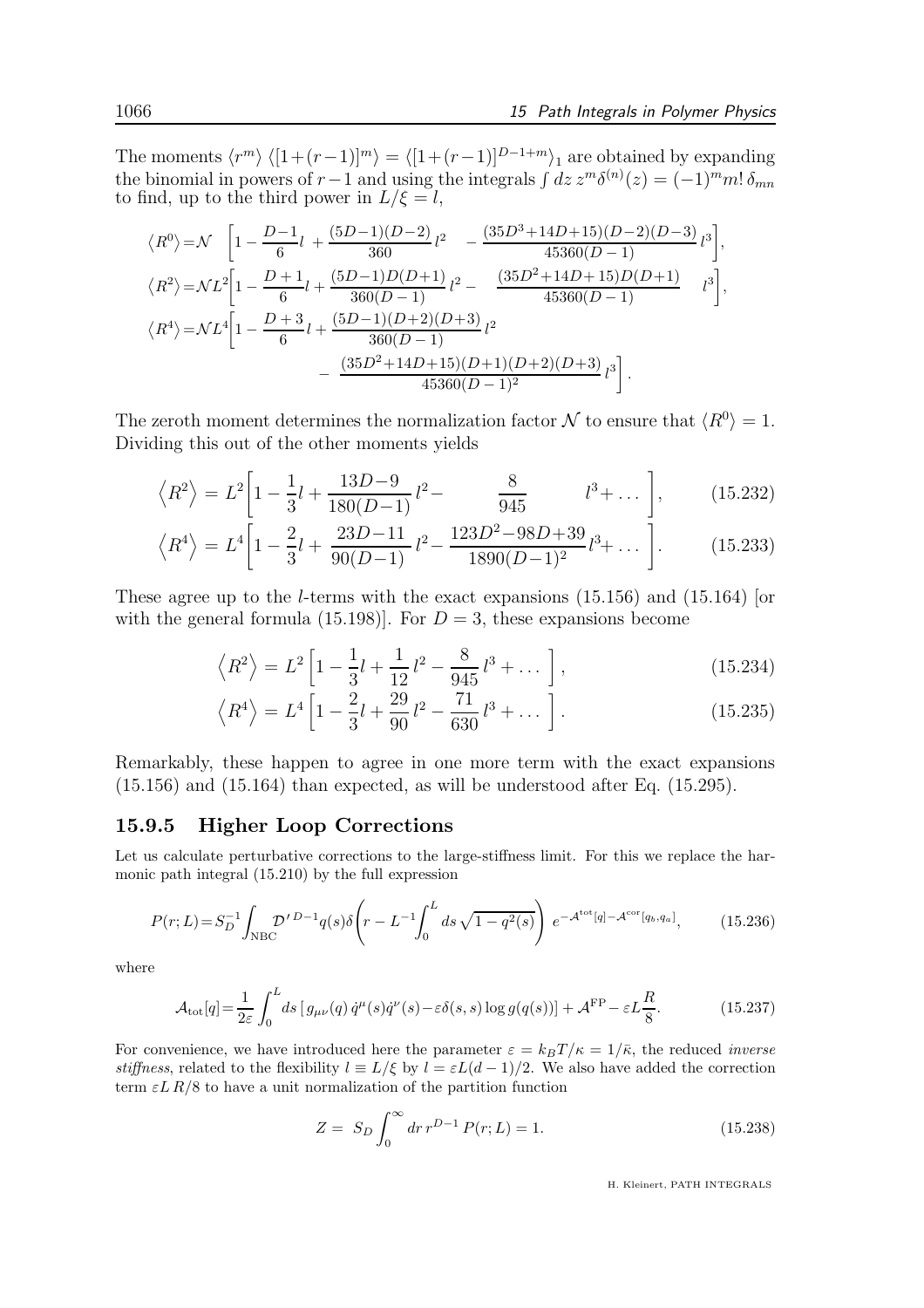The Faddeev-Popov action, whose harmonic approximation was used in (15.208), is now

$$
\mathcal{A}^{\rm FP}[q] = -(D-1)\log\left(L^{-1}\int_0^L ds\sqrt{1-q^2(s)}\right),\tag{15.239}
$$

To perform higher-order calculations we have added an extra action which corrects for the omission of fluctuations of the velocities at the endpoints when restricting the paths to Neumann boundary conditions with zero end-point velocities. The extra action contains, of course, only at the endpoints and reads [7]

$$
\mathcal{A}^{\text{cor}}[q_b, q_a] = -\log J[q_b, q_a] = -[q^2(0) + q^2(L)]/4.
$$
 (15.240)

Thus we represent the partition function (15.238) by the path integral with Neumann boundary conditions

$$
Z = \int_{\text{NBC}} \mathcal{D}'^{D-1} q(s) \exp \left\{ -\mathcal{A}_{\text{tot}}[q] - \mathcal{A}^{\text{cor}}[q_b, q_a] - \mathcal{A}^{\text{FP}}[q] \right\} \,. \tag{15.241}
$$

A similar path integral can be set up for the moments of the distribution. We express the square distance  $\mathbb{R}^2$  in coordinates (15.207) as

$$
\mathbf{R}^2 = \int_0^L ds \int_0^L ds' \mathbf{u}(s) \cdot \mathbf{u}(s') = \left( \int_0^L ds \sqrt{1 - q^2(s)} \right)^2 = R^2,
$$
 (15.242)

we find immediately the following representation for all, even and odd, moments [compare (15.147)]

$$
\langle (\mathbf{R}^2)^n \rangle = \left\langle \left[ \int_0^L \int_0^L ds \, ds' \, \mathbf{u}(s) \cdot \mathbf{u}(s') \right]^n \right\rangle \tag{15.243}
$$

in the form

$$
\langle R^n \rangle = \int_{\text{NBC}} \mathcal{D}'^{D-1} q(s) \exp \left\{ -\mathcal{A}_{\text{tot}}[q] - \mathcal{A}_{\text{cor}}[q_b, q_a] - \mathcal{A}_n^{\text{FP}}[q] \right\} \,. \tag{15.244}
$$

This differs from Eq. (15.241) only by in the Faddeev-Popov action for these moments, which is

$$
\mathcal{A}_n^{\rm FP}[q] = -(n+D-1)\log\left(L^{-1}\int_0^L ds\sqrt{1-q^2(s)}\right),\tag{15.245}
$$

rather than (15.239).

There is no need to divide the path integral  $(15.244)$  by  $Z$  since this has unit normalization, as will be verified order by order in the perturbation expansion. The Green function of the operator  $d^2/ds^2$  with these boundary conditions has the form

$$
\Delta'_{\mathcal{N}}(s, s') = \frac{L}{3} \quad - \quad \frac{|s - s'|}{2} - \frac{(s + s')}{2} + \frac{(s^2 + s'^2)}{2L} \,. \tag{15.246}
$$

The zero temporal average (15.207) manifests itself in the property

$$
\int_0^L ds \,\Delta'_N(s,s') = 0. \tag{15.247}
$$

In the following we shall simply write  $\Delta(s, s')$  for  $\Delta'_{N}(s, s')$ , for brevity.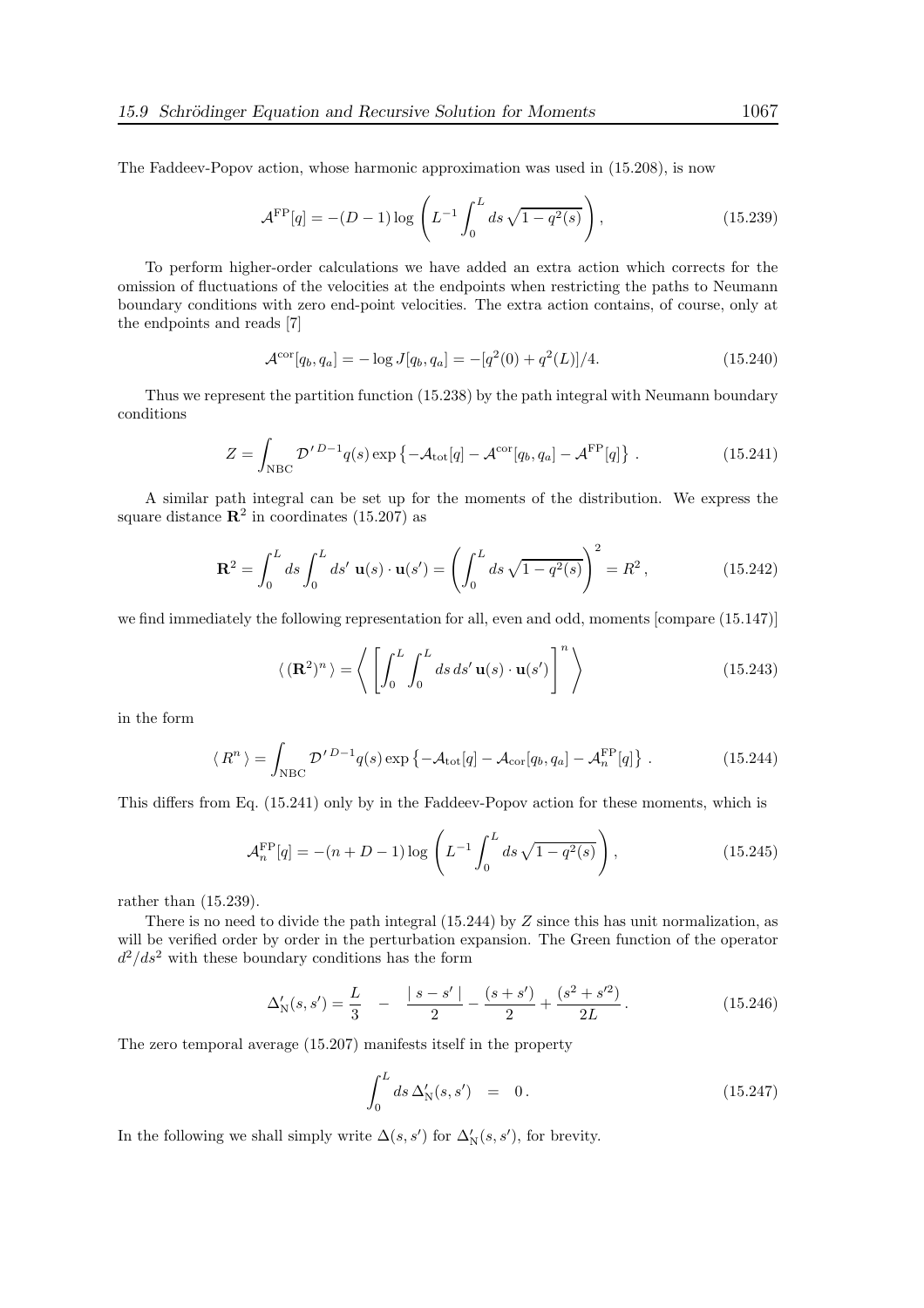#### Partition Function and Moments Up to Four Loops

We are now prepared to perform the explicit perturbative calculation of the partition function and all even moments in powers of the inverse stiffness  $\varepsilon$  up to order  $\varepsilon^2 \propto l^2$ . This requires evaluating Feynman diagrams up to four loops. The associated integrals will contain products of distributions, which will be calculated unambiguously with the help of our simple formulas in Chapter 10.

For a systematic treatment of the expansion parameter  $\varepsilon$ , we rescale the coordinates  $q^{\mu} \to \varepsilon q^{\mu}$ , and rewrite the path integral (15.244) as

$$
\langle R^n \rangle = \int_{\text{NBC}} \mathcal{D}'^{D-1} q(s) \exp \left\{ -\mathcal{A}_{\text{tot},n}[q;\varepsilon] \right\},\tag{15.248}
$$

with the total action

$$
\mathcal{A}_{\text{tot},n}[q;\varepsilon] = \int_0^L ds \left[ \frac{1}{2} \left( \dot{q}^2 + \varepsilon \frac{(q\dot{q})^2}{1 - \varepsilon q^2} \right) + \frac{1}{2} \delta(0) \log(1 - \varepsilon q^2) \right] - \sigma_n \log \left[ \frac{1}{L} \int_0^L ds \sqrt{1 - \varepsilon q^2} \right] - \frac{\varepsilon}{4} \left[ q^2(0) + q^2(L) \right] - \varepsilon L \frac{R}{8}.
$$
 (15.249)

The constant  $\sigma_n$  is an abbreviation for

$$
\sigma_n \equiv n + (d - 1). \tag{15.250}
$$

For  $n = 0$ , the path integral (15.248) must yield the normalized partition function  $Z = 1$ .

For the perturbation expansion we separate

$$
\mathcal{A}_{\text{tot},n}[q;\varepsilon] = \mathcal{A}^{(0)}[q] + \mathcal{A}_n^{\text{int}}[q;\varepsilon],\tag{15.251}
$$

with a free action

$$
\mathcal{A}^{(0)}[q] = \frac{1}{2} \int_0^L ds \, \dot{q}^2(s),\tag{15.252}
$$

and a large-stiffness expansion of the interaction

$$
\mathcal{A}_n^{\text{int}}[q;\varepsilon] = \varepsilon \mathcal{A}_n^{\text{int1}}[q] + \varepsilon^2 \mathcal{A}_n^{\text{int2}}[q] + \dots \tag{15.253}
$$

The free part of the path integral (15.248) is normalized to unity:

$$
Z^{(0)} \equiv \int_{\text{NBC}} \mathcal{D}'^{D-1} q(s) e^{-\mathcal{A}^{(0)}[q]} = \int_{\text{NBC}} \mathcal{D}'^{D-1} q(s) e^{-(1/2) \int_0^L ds \, \dot{q}^2(s)} = 1. \tag{15.254}
$$

The first expansion term of the interaction (15.253) is

$$
\mathcal{A}_n^{\text{int1}}[q] = \frac{1}{2} \int_0^L ds \left\{ [q(s)\dot{q}(s)]^2 - \rho_n(s) q^2(s) \right\} - L\frac{R}{8},\tag{15.255}
$$

where

$$
\rho_n(s) \equiv \delta_n + \left[\delta(s) + \delta(s - L)\right]/2, \qquad \delta_n \equiv \delta(0) - \sigma_n/L. \tag{15.256}
$$

The second term in  $\rho_n(s)$  represents the end point terms in the action (15.249) and is important for canceling singularities in the expansion.

The next expansion term in (15.253) reads

$$
\mathcal{A}_n^{\text{int2}}[q] = \frac{1}{2} \int_0^L ds \left\{ [q(s)\dot{q}(s)]^2 - \frac{1}{2} \left[ \delta(0) - \frac{\sigma_n}{2L} \right] q^2(s) \right\} q^2(s) + \frac{\sigma_n}{8L^2} \int_0^L ds \int_0^L ds' q^2(s) q^2(s'). \tag{15.257}
$$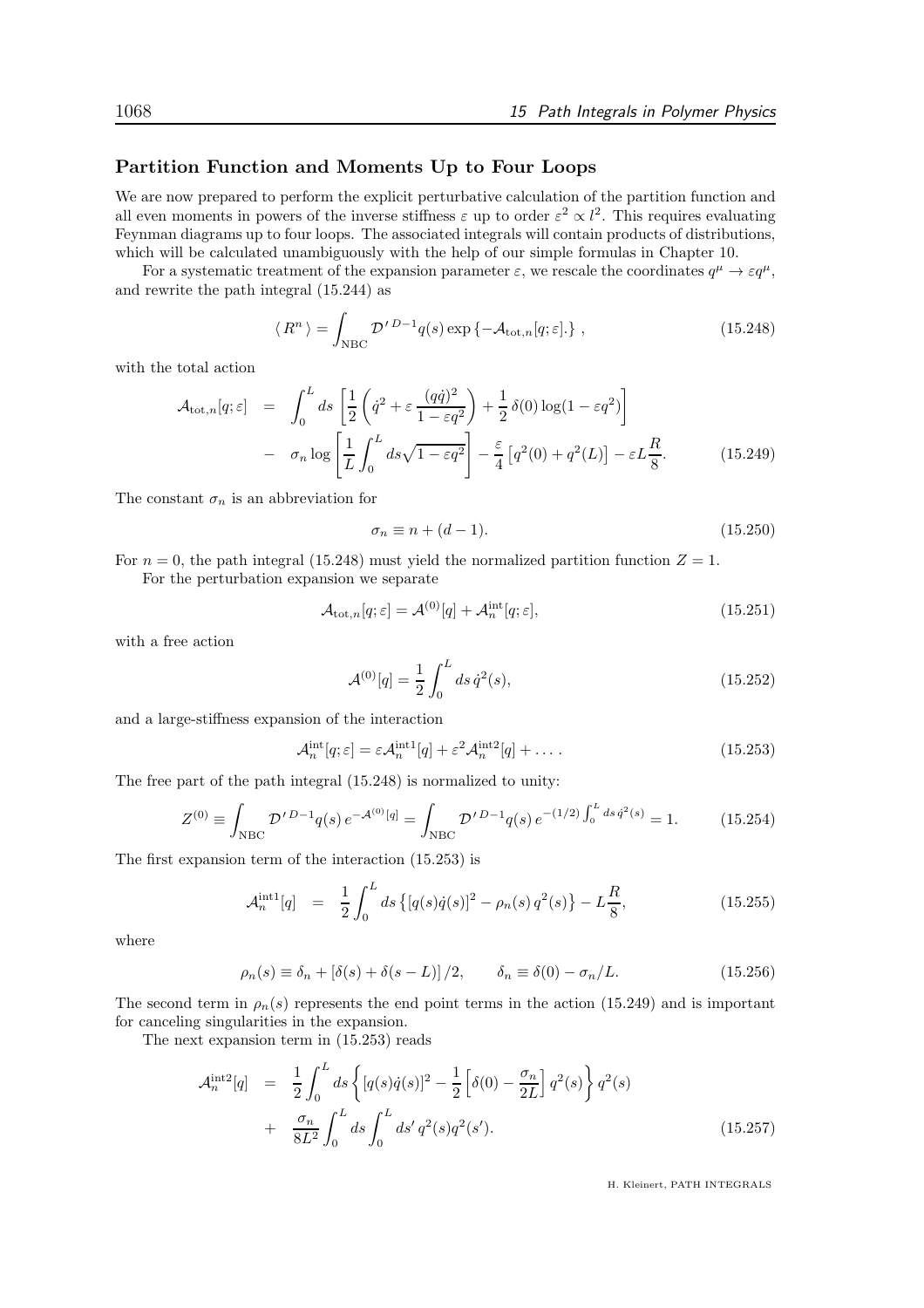The perturbation expansion of the partition function in powers of  $\varepsilon$  consists of expectation values of the interaction and its powers to be calculated with the free partition function (15.254). For an arbitrary functional of  $q(s)$ , these expectation values will be denoted by

$$
\langle F[q] \rangle_0 \equiv \int_{\text{NBC}} \mathcal{D}'^{D-1}q(s) \, F[q] \, e^{-(1/2) \int_0^L ds \, \dot{q}^2(s)}.
$$
 (15.258)

With this notation, the perturbative expansion of the path integral (15.248) reads

$$
\langle R^n \rangle / L^n = 1 - \langle \mathcal{A}_n^{\text{int}}[q; \varepsilon] \rangle_0 + \frac{1}{2} \langle \mathcal{A}_n^{\text{int}}[q; \varepsilon]^2 \rangle_0 - \dots
$$
  
= 1 - \varepsilon \langle \mathcal{A}\_n^{\text{int}}[q] \rangle\_0 + \varepsilon^2 \left( - \langle \mathcal{A}\_n^{\text{int}}[q] \rangle\_0 + \frac{1}{2} \langle \mathcal{A}\_n^{\text{int}}[q]^2 \rangle\_0 \right) - \dots \t(15.259)

For the evaluation of the expectation values we must perform all possible Wick contractions with the basic propagator

$$
\langle q^{\mu}(s)q^{\nu}(s')\rangle_0 = \delta^{\mu\nu}\Delta(s,s'),\tag{15.260}
$$

where  $\Delta(s, s')$  is the Green function (15.246) of the unperturbed action (15.252). The relevant loop integrals  $I_i$  and  $H_i$  are calculated using the dimensional regularization rules of Chapter 10. They are listed in Appendix 15A and Appendix 15B.

We now state the results for various terms in the expansion  $(15.259)$ :

$$
\langle \mathcal{A}_{n}^{\text{int1}}[q] \rangle_{0} = \frac{(D-1)}{2} \left[ \frac{\sigma_{n}}{L} I_{1} + D I_{2} - \frac{1}{2} \Delta(0,0) - \frac{1}{2} \Delta(L,L) \right] - L \frac{R}{8} = L \frac{(D-1)n}{12},
$$
  
\n
$$
\langle \mathcal{A}_{n}^{\text{int2}}[q] \rangle_{0} = \frac{(D^{2}-1)}{4} \left[ \left( \delta(0) + \frac{\sigma_{n}}{2L} \right) I_{3} + 2(D+2) I_{4} \right] + \frac{(D-1)\sigma_{n}}{8L^{2}} \left[ (D-1)I_{1}^{2} + 2I_{5} \right]
$$
  
\n
$$
= L^{3} \frac{(D^{2}-1)}{120} \delta(0) + L^{2} \frac{(D-1)}{1440} \left[ (25D^{2}+36D+23) + n(11D+5) \right],
$$
  
\n
$$
\frac{1}{2} \langle \mathcal{A}_{n}^{\text{int1}}[q]^{2} \rangle_{0} = \frac{L^{2}}{2} \left\{ \frac{(D-1)L}{12} \left[ \left( \delta(0) + \frac{D}{2L} \right) - \left( \delta_{n} + \frac{2}{L} \right) \right] - \frac{R}{8} \right\}^{2}
$$
  
\n
$$
+ \frac{(D-1)}{4} \left[ H_{1}^{n} - 2(H_{2}^{n} + H_{3}^{n} - H_{5}) + H_{6} - 4D(H_{4}^{n} - H_{7} - H_{10}) \right]
$$
  
\n
$$
+ H_{11} + 2D^{2}(H_{8} + H_{9}) \right] + \frac{(D-1)}{4} \left[ DH_{12} + 2(D+2)H_{13} + DH_{14} \right]
$$
  
\n
$$
= \frac{L^{2}}{2} \left[ \frac{(D-1)n}{12} \right]^{2} + L^{3} \frac{(D-1)}{120} \delta(0)
$$
  
\n
$$
+ L^{2} \frac{(D-1)}{1440} \left[ (25D^{2} - 22D + 25) + 4(n + 4D - 2) \right]
$$
  
\n

Inserting these results into Eq. (15.259), we find all *even and odd moments* up to order  $\varepsilon^2 \propto l^2$ 

$$
\langle R^n \rangle / L^n = 1 - \varepsilon L \frac{(D-1)n}{12} + \varepsilon^2 L^2 \left[ \frac{(D-1)^2 n^2}{288} + \frac{(D-1)(4n+5D-13)n}{1440} \right] - \mathcal{O}(\varepsilon^3)
$$
  
= 
$$
1 - \frac{n}{6} l + \left[ \frac{n^2}{72} + \frac{(4n+5D-13)n}{360(D-1)} \right] l^2 - \mathcal{O}(l^3).
$$
 (15.262)

For  $n = 0$  this gives the properly normalized partition function  $Z = 1$ . For all n it reproduces the large-stiffness expansion (15.198) up to order  $l^4$ .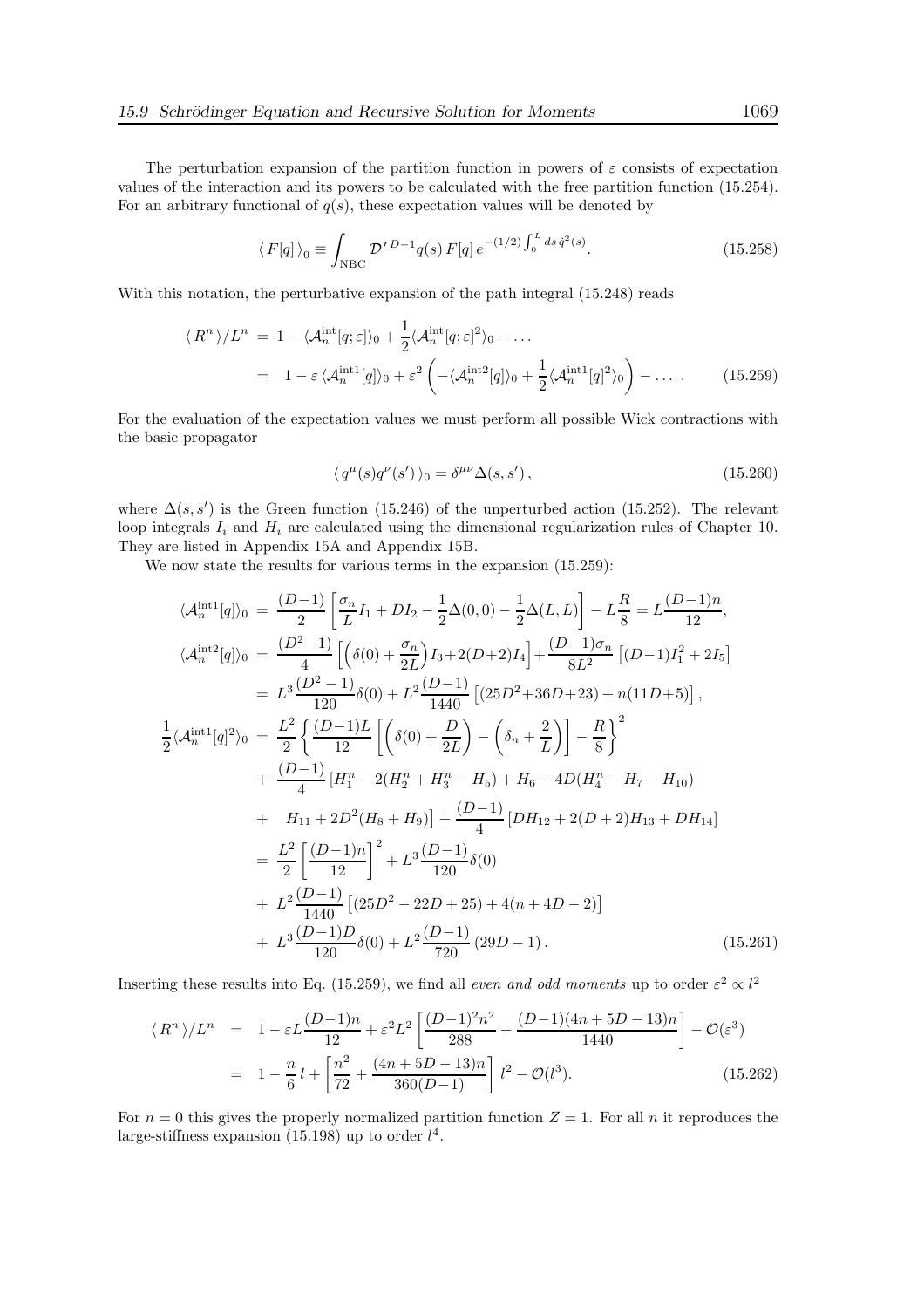#### Correlation Function Up to Four Loops

As an important test of the correctness of our perturbation theory we calculating the correlation function up to four loops and verify that it yields the simple expression (15.153), which reads in the present units

$$
G(s, s') = e^{-|s - s'|/\xi} = e^{-|s - s'|l/L}.
$$
\n(15.263)

Starting point is the path integral representation with Neumann boundary conditions for the twopoint correlation function

$$
G(s,s') = \langle \mathbf{u}(s) \cdot \mathbf{u}(s') \rangle = \int_{\text{NBC}} \mathcal{D}'^{D-1} q(s) f(s,s') \exp \left\{-\mathcal{A}_{\text{tot}}^{(0)}[q;\varepsilon] \right\},\tag{15.264}
$$

with the action of Eq. (15.249) for  $n = 0$ . The function in the integrand  $f(s, s') \equiv f(q(s), q(s'))$  is an abbreviation for the scalar product  $\mathbf{u}(s) \cdot \mathbf{u}(s')$  expressed in terms of independent coordinates  $q^{\mu}(s)$ :

$$
f(q(s), q(s')) \equiv \mathbf{u}(s) \cdot \mathbf{u}(s') = \sqrt{1 - q^2(s)} \sqrt{1 - q^2(s')} + q(s) q(s'). \tag{15.265}
$$

Rescaling the coordinates  $q \to \sqrt{\varepsilon} q$ , and expanding in powers of  $\varepsilon$  yields:

$$
f(q(s), q(s')) = 1 + \varepsilon f_1(q(s), q(s')) + \varepsilon^2 f_2(q(s), q(s')) + \dots,
$$
\n(15.266)

where

$$
f_1(q(s), q(s')) = q(s) q(s') - \frac{1}{2} q^2(s) - \frac{1}{2} q^2(s'),
$$
\n(15.267)

$$
f_2(q(s), q(s')) = \frac{1}{4}q^2(s)q^2(s') - \frac{1}{8}[q^2(s)]^2 - \frac{1}{8}[q^2(s')]^2.
$$
 (15.268)

We shall attribute the integrand  $f(q(s), q(s'))$  to an interaction  $\mathcal{A}^f[q; \varepsilon]$  defined by

$$
f(q(s), q(s')) \equiv e^{-\mathcal{A}^f[q;\varepsilon]},
$$
\n(15.269)

which has the  $\varepsilon$ -expansion

$$
\mathcal{A}^{f}[q;\varepsilon] = -\log f(q(s), q(s')) \n= -\varepsilon f_1(q(s), q(s')) + \varepsilon^2 \left[ -f_2(q(s), q(s')) + \frac{1}{2} f_1^2(s, s') \right] - \dots,
$$
\n(15.270)

to be added to the interaction (15.253) with  $n = 0$ . Thus we obtain the perturbation expansion of the path integral (15.264)

$$
G(s, s') = 1 - \left\langle (\mathcal{A}_0^{\text{int}}[q; \varepsilon] + \mathcal{A}^f[q; \varepsilon]) \right\rangle_0 + \frac{1}{2} \left\langle (\mathcal{A}_0^{\text{int}}[q; \varepsilon] + \mathcal{A}^f[q; \varepsilon])^2 \right\rangle_0 - \dots \tag{15.271}
$$

Inserting the interaction terms (15.253) and (15.271), we obtain

$$
G(s,s') = 1 + \varepsilon \langle f_1(q(s), q(s')) \rangle_0 + \varepsilon^2 \left[ \langle f_2(q(s), q(s')) \rangle_0 - \langle f_1(q(s), q(s')) \mathcal{A}_0^{\text{int1}}[q] \rangle_0 \right] + \dots,
$$
\n(15.272)

and the expectation values can now be calculated using the propagator (15.260) with the Green function (15.246).

In going through this calculation we observe that because of translational invariance in the pseudotime,  $s \to s + s_0$ , the Green function  $\Delta(s, s') + C$  is just as good a Green function satisfying Neumann boundary conditions as  $\Delta(s, s')$ . We may demonstrate this explicitly by setting  $C =$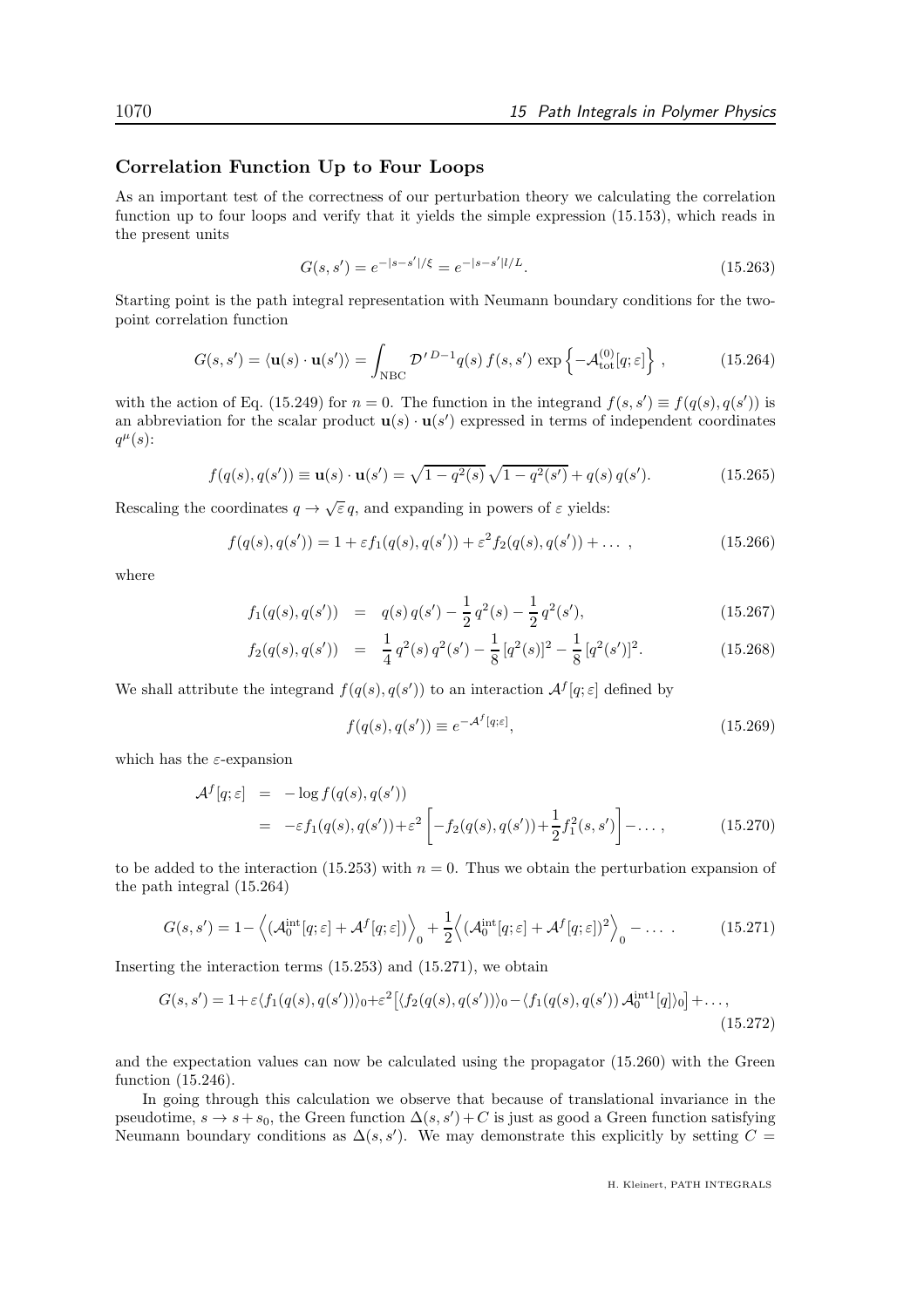$L(a-1)/3$  with an arbitrary constant a, and calculating the expectation values in Eq. (15.272) using the modified Green function. Details are given in Appendix 15C [see Eq. (15C.1)], where we list various expressions and integrals appearing in the Wick contractions of the expansion Eq. (15.272). Using these results we find the a-independent terms up to second order in  $\varepsilon$ :

$$
\langle f_1(q(s), q(s')) \rangle_0 = -\frac{(D-1)}{2} |s - s'|,
$$
\n
$$
\langle f_2(q(s), q(s')) \rangle_0 - \langle f_1(q(s), q(s')) \mathcal{A}_0^{\text{int1}}[q] \rangle_0
$$
\n
$$
= (D-1) \left[ \frac{1}{2} D_1 - \frac{1}{8} (D+1) D_2^2 - K_1 - D K_2 - \frac{(D-1)}{L} K_3 + \frac{1}{2} K_4 + \frac{1}{2} K_5 \right]
$$
\n
$$
= \frac{1}{8} (D-1)^2 (s - s')^2.
$$
\n(15.274)

This leads indeed to the correct large-stiffness expansion of the exact two-point correlation function  $(15.263):$ 

$$
G(s,s') = 1 - \varepsilon \frac{D-1}{2} |s-s'| + \varepsilon^2 \frac{(D-1)^2}{8} (s-s')^2 + \ldots = 1 - \frac{|s-s'|}{\xi} + \frac{(s-s')^2}{2\xi^2} - \ldots \quad (15.275)
$$

#### Radial Distribution up to Four Loops

We now turn to the most important quantity characterizing a polymer, the radial distribution function. We eliminate the  $\delta$ -function in Eq. (15.236) enforcing the end-to-end distance by considering the Fourier transform

$$
P(k;L) = \int dr \ e^{ik(r-1)} P(r;L). \qquad (15.276)
$$

This is calculated from the path integral with Neumann boundary conditions

$$
P(k;L) = \int_{\text{NBC}} \mathcal{D}'^{D-1} q(s) \exp\left\{-\mathcal{A}_k^{\text{tot}}[q;\varepsilon]\right\},\qquad(15.277)
$$

where the action  $\mathcal{A}_k^{\text{tot}}[q;\varepsilon]$  reads, with the same rescaled coordinates as in (15.249),

$$
\mathcal{A}_{k}^{\text{tot}}[q;\varepsilon] = \int_{0}^{L} ds \left\{ \frac{1}{2} \left[ \dot{q}^{2} + \varepsilon \frac{(qq)^{2}}{1 - \varepsilon q^{2}} \right] + \frac{1}{2} \delta(0) \log(1 - \varepsilon q^{2}) - \frac{ik}{L} \left( \sqrt{1 - \varepsilon q^{2}} - 1 \right) \right\}
$$

$$
- \frac{1}{4} \varepsilon \left[ q^{2}(0) + q^{2}(L) \right] - \varepsilon L \frac{R}{8} \equiv \mathcal{A}^{0}[q] + \mathcal{A}_{k}^{\text{int}}[q;\varepsilon]. \tag{15.278}
$$

As before in Eq. (15.253), we expand the interaction in powers of the coupling constant  $\varepsilon$ . The first term coincides with Eq. (15.255), except that  $\sigma_n$  is replaced by

$$
\rho_k(s) = \delta_k + [\delta(s) + \delta(s - L)]/2, \qquad \delta_k = \delta(0) - ik/L,
$$
\n(15.279)

so that

$$
\mathcal{A}_k^{\text{int1}}[q] = \int_0^L ds \, \frac{1}{2} \left\{ \left[ q(s) \dot{q}(s) \right]^2 - \rho_k(s) \, q^2(s) \right\} - L \frac{R}{8}.\tag{15.280}
$$

The second expansion term  $\mathcal{A}_k^{\text{int2}}[q]$  is simpler than the previous (15.257) by not containing the last nonlocal term:

$$
\mathcal{A}_k^{\text{int2}}[q] = \int_0^L ds \, \frac{1}{2} \left\{ [q(s)\dot{q}(s)]^2 - \frac{1}{2} \left( \delta(0) - \frac{ik}{2L} \right) q^2(s) \right\} q^2(s). \tag{15.281}
$$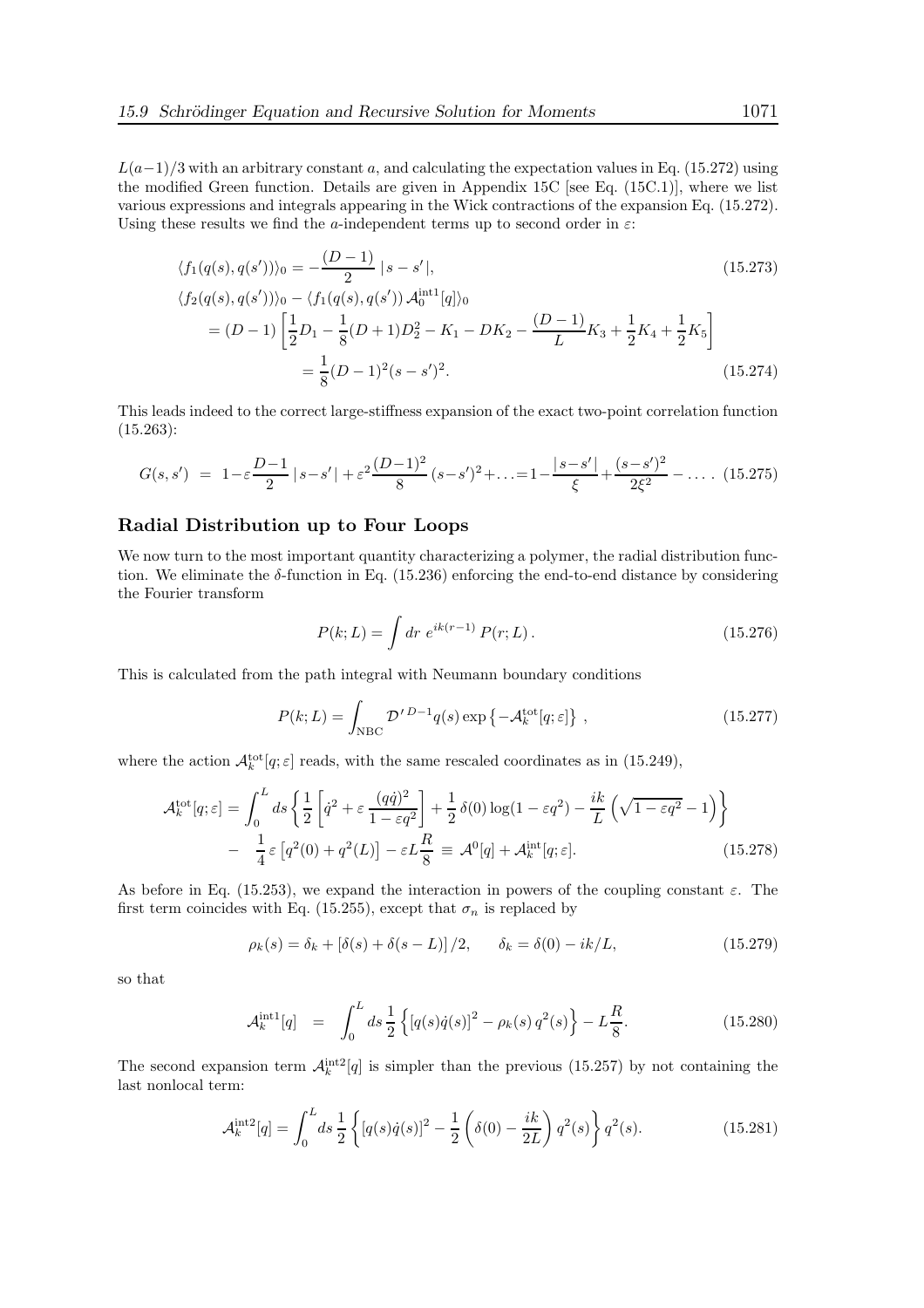Apart from that, the perturbation expansion of (15.277) has the same general form as in (15.259):

$$
P(k;L) = 1 - \varepsilon \langle \mathcal{A}_k^{\text{int1}}[q] \rangle_0 + \varepsilon^2 \left( -\langle \mathcal{A}_k^{\text{int2}}[q] \rangle_0 + \frac{1}{2} \langle \mathcal{A}_k^{\text{int1}}[q]^2 \rangle_0 \right) - \dots \tag{15.282}
$$

The expectation values can be expressed in terms of the same integrals listed in Appendix 15A and Appendix 15B as follows:

$$
\langle \mathcal{A}_{,k}^{\text{int1}}[q] \rangle_0 = \frac{(D-1)}{2} \left[ \frac{ik}{L} I_1 + D I_2 - \frac{1}{2} \Delta(0,0) - \frac{1}{2} \Delta(L,L) \right] - L \frac{R}{8}
$$
  
=  $-L \frac{(D-1)[(D-1) - ik]}{12}$ , (15.283)  
 $(L^{\text{int2}}[1]$ 

$$
\langle \mathcal{A}_{,k}^{\text{int12}}[q] \rangle_{0} = \frac{(D^{2}-1)}{4} \left[ \left( \delta(0) + \frac{ik}{2L} \right) I_{3} + 2(D+2) I_{4} \right]
$$
  
\n
$$
= L^{3} \frac{(D^{2}-1)}{120} \delta(0) + L^{2} \frac{(D^{2}-1) [7(D+2) + 3ik]}{720},
$$
(15.284)  
\n
$$
\frac{1}{2} \langle \mathcal{A}_{,k}^{\text{int1}}[q]^{2} \rangle_{0} = \frac{L^{2}}{2} \left\{ \frac{(D-1)L}{12} \left[ \left( \delta(0) + \frac{D}{2L} \right) - \left( \delta_{k} + \frac{2}{L} \right) \right] - \frac{R}{8} \right\}^{2}
$$
  
\n
$$
+ \frac{(D-1)}{2} [H^{k} - 2(H^{k} + H^{k} - H_{2}) + H_{C} - 4D(H^{k} - H_{2} - H_{10})]
$$
(15.284)

+ 
$$
\frac{(D-1)}{4} \left[ H_1^k - 2(H_2^k + H_3^k - H_5) + H_6 - 4D(H_4^k - H_7 - H_{10}) \right]
$$
  
+ 
$$
H_{11} + 2D^2(H_8 + H_9) + \frac{(D-1)}{4} [DH_{12} + 2(D+2)H_{13} + DH_{14}]
$$
  
= 
$$
L^2 \frac{(D-1)^2 [(D-1) - ik]^2}{2 \cdot 12^2}
$$
  
+ 
$$
L^3 \frac{(D-1)}{120} \delta(0) + L^2 \frac{(D-1)}{1440} [(13D^2 - 6D + 21) + 4ik(2D + ik)]
$$
  
+ 
$$
L^3 \frac{(D-1)D}{120} \delta(0) + L^2 \frac{(D-1)}{720} (29D - 1).
$$
 (15.285)

In this way we find the large-stiffness expansion up to order  $\varepsilon^2$ :

$$
P(k;L) = 1 + \varepsilon L \frac{(D-1)}{12} [(D-1) - ik] + \varepsilon^2 L^2 \frac{(D-1)}{1440} \qquad (15.286)
$$
  
×  $[(ik)^2(5D-1) - 2ik(5D^2-11D+8) + (D-1)(5D^2-11D+14)] + \mathcal{O}(\varepsilon^3).$ 

This can also be rewritten as

$$
P(k;L) = P_{1\text{loop}}(k;L)\left\{1 + \frac{(D-1)}{6}l + \left[\frac{(D-3)}{180(D-1)}ik + \frac{(5D^2 - 11D + 14)}{360}\right]l^2 + \mathcal{O}(l^3)\right\},\tag{15.287}
$$

where the prefactor  $P_{1 \text{loop}}(k;L)$  has the expansion

$$
P_{1\text{loop}}(k;L) = 1 - \varepsilon L \frac{(D-1)}{2^2 \cdot 3} (ik) + \varepsilon^2 L^2 \frac{(D-1)(5D-1)}{2^5 \cdot 3^2 \cdot 5} (ik)^2 - \dots \tag{15.288}
$$

With the identification  $\bar{\omega}^2 = i k \varepsilon L$ , this is the expansion of *one-loop* functional determinant in (15.227). By Fourier-transforming (15.286), we obtain the radial distribution function

$$
P(r;l) = \delta(r-1) + \frac{l}{6} [\delta'(r-1) + (d-1)\delta(r-1)] + \frac{l^2}{360(d-1)} [(5d-1)\delta''(r-1) + 2(5d^2 - 11d + 8)\delta'(r-1) + (d-1)(5d^2 - 11d + 14)\delta(r-1)] + \mathcal{O}(l^3).
$$
 (15.289)

H. Kleinert, PATH INTEGRALS

1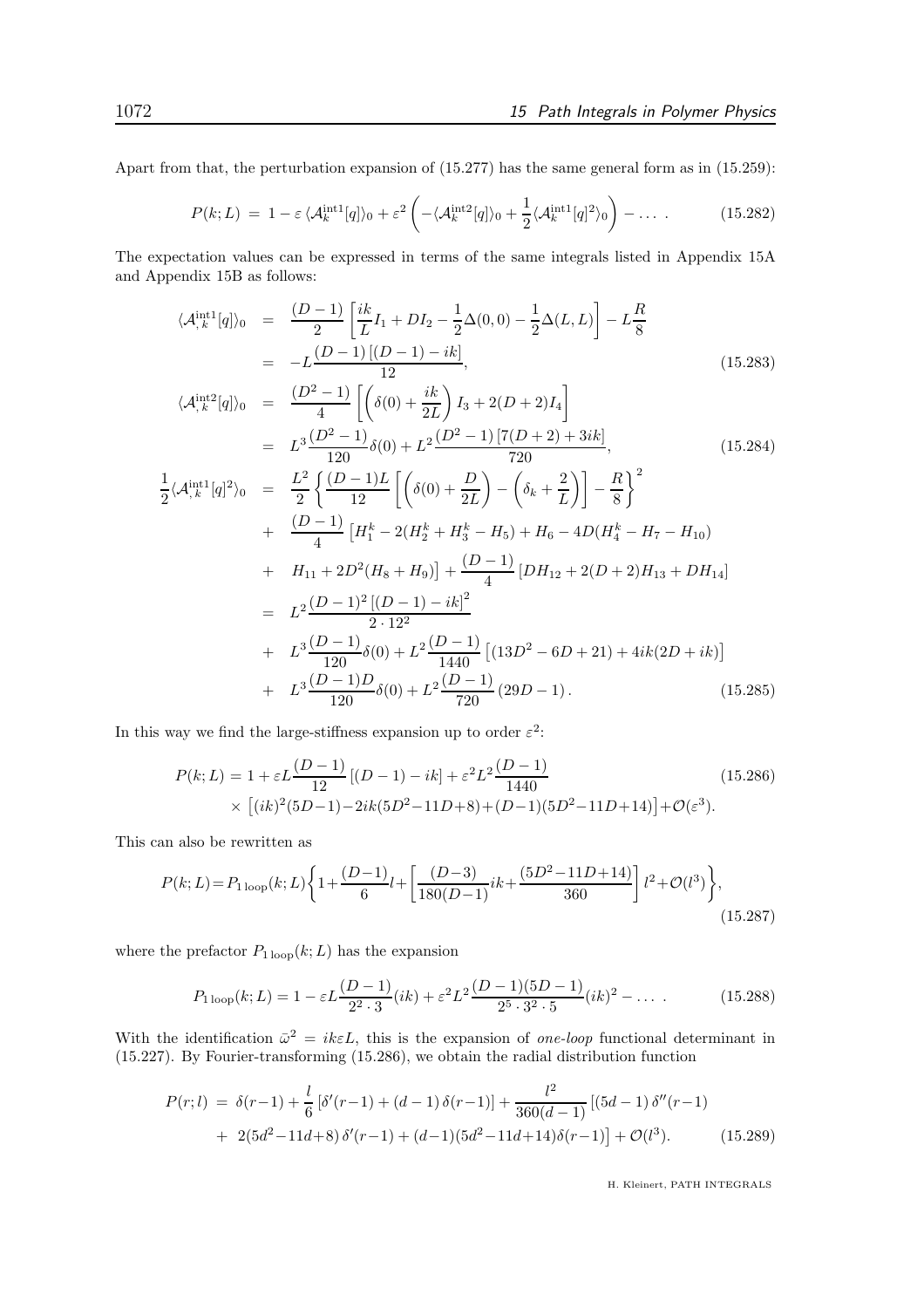As a crosscheck, we can calculate from this expansion once more the even and odd moments

$$
\langle R^n \rangle = L^n \int dr \, r^{n + (D-1)} P(r; l), \tag{15.290}
$$

and find that they agree with Eq. (15.262).

Using the higher-order expansion of the moments in (15.198) we can easily extend the distribution (15.289) to arbitrarily high orders in l. Keeping only the terms up to order  $l^4$ , we find that the one-loop end-to-end distribution function (15.212) receives a correction factor:

$$
P(r;l) \propto \int_{-\infty}^{\infty} \frac{d\hat{\omega}^2}{2\pi} e^{-i\hat{\omega}^2(r-1)(D-1)/2l} \left(\frac{\bar{\omega}}{\sinh\bar{\omega}}\right)^{(D-1)/2} e^{-V(l,\hat{\omega}^2)},\tag{15.291}
$$

with

$$
V(l, \hat{\omega}^2) \equiv V_0(l) + \bar{V}(l, \hat{\omega}^2) = V_0(l) + V_1(l)\frac{\hat{\omega}^2}{l} + V_2(l)\frac{\hat{\omega}^4}{l^2} + V_3(l)\frac{\hat{\omega}^6}{l^3} + \dots
$$
 (15.292)

The first term

$$
V_0(l) = -\frac{d-1}{6}l + \frac{d-9}{360}l^2 + \frac{(d-1)(32-13d+5d^2)}{6480}l^3
$$
  

$$
-\frac{34-272d+259d^2-110d^3+25d^4}{259200}l^4 + \dots
$$
(15.293)

contributes only to the normalization of  $P(r; l)$ , and can be omitted in (15.291). The remainder has the expansion coefficients

$$
V_1(l) = -\frac{d-3}{360}l^2 + \frac{(-5+9d)}{7560(-1+d)}l^3 + \frac{(-455+431d+91d^2+5d^3)}{907200(d-1)^2}l^4 + \dots,
$$
  
\n
$$
V_2(l) = -\frac{(5-3d)l^3}{7560} - \frac{(-31+42d+25d^2)l^4}{907200(d-1)} + \dots,
$$
  
\n
$$
V_3(l) = -\frac{(d-1)l^4}{18900} + \dots.
$$
\n(15.294)

In the physical most interesting case of three dimensions, the first nonzero correction arises to order  $l^3$ . This explains the remarkable agreement of the moments in  $(15.234)$  and  $(15.234)$  up to order  $l^2$ .

The correction terms  $\bar{V}(l, \hat{\omega}^2)$  may be included perturbatively into the sum over k in Eq. (15.220) by noting that the expectation value of powers of  $\hat{\omega}^2/l$  within the  $\hat{\omega}$ -integral (15.221) are

$$
\langle \hat{\omega}^2 / l \rangle = a_k^2 \equiv \frac{2k + (D - 1)/2}{(D - 1)(1 - r)}, \quad \langle \hat{\omega}^2 / l \rangle^2 = 3a_k^4, \quad \langle \hat{\omega}^2 / l \rangle^3 = 15a_k^6,
$$
 (15.295)

so that we obtain an extra factor  $e^{-f_k}$ 

$$
f_k = V_1(l)a_k^2 + [3V_2(l) - V_1^2(l)]a_k^4 + \left[15V_3(l) - 12V_1(l)V_2(l) + \frac{4}{3}V_1^3(l)\right]a_k^6 + \dots, \quad (15.296)
$$

where up to order  $l^4$ :

$$
3V_2(l) - V_1^2(l) = \frac{3D - 5}{2520}l^3 + \frac{156 - 231D - 26D^2 - 7D^3}{907200(D - 1)}l^4 + \dots,
$$
  

$$
15V_3(l) - 12V_1(l)V_2(l) + \frac{4}{3}V_1^3(l) = -\frac{D - 1}{1260}l^4 + \dots
$$
 (15.297)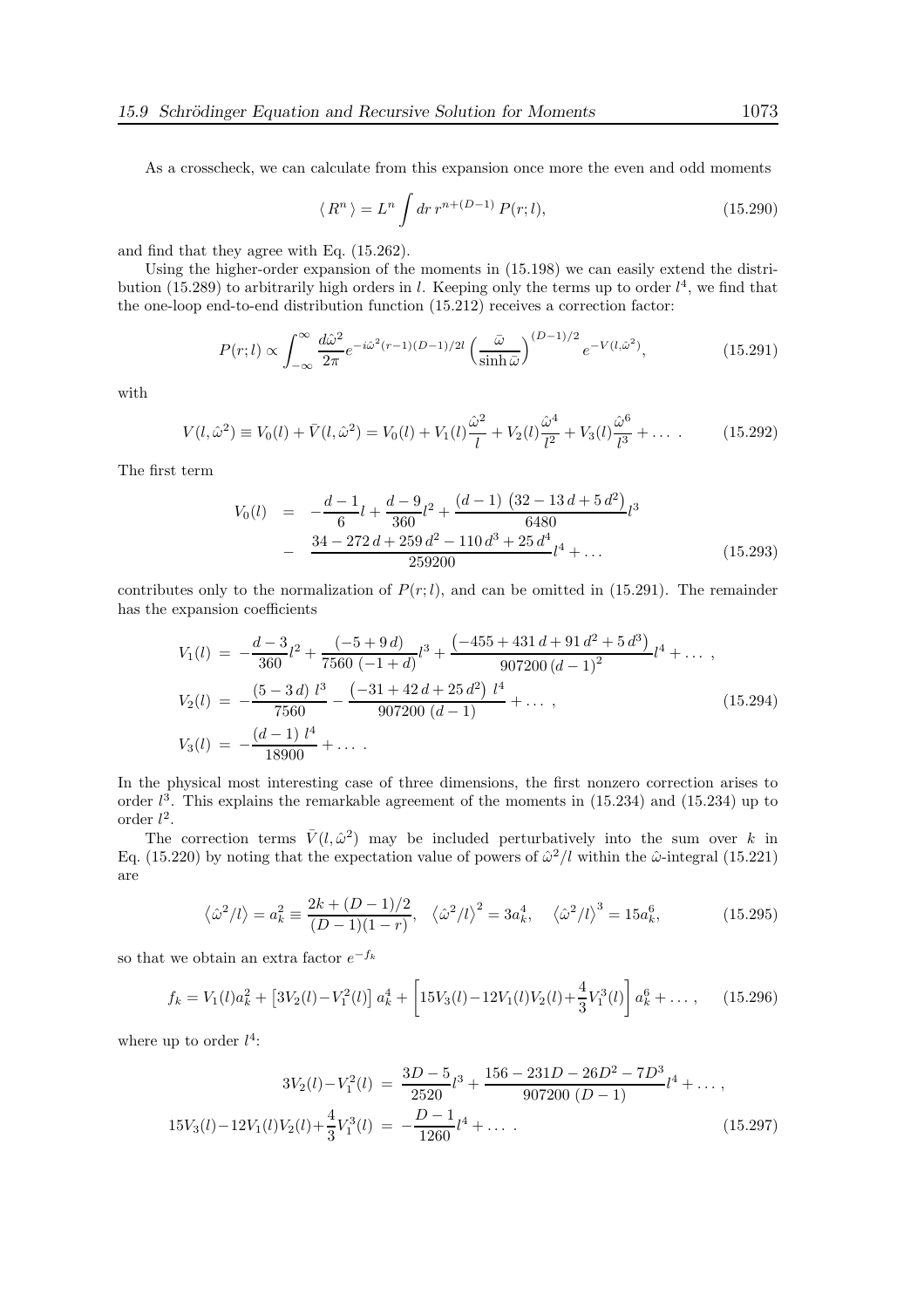#### 15.10 Excluded-Volume Effects

A significant modification of these properties is brought about by the interactions between the chain elements. If two of them come close to each other, the molecular forces prevent them from occupying the same place. This is called the excludedvolume effect. In less than four dimensions, it gives rise to a scaling law for the expectation value  $\langle R^2 \rangle$  as a function of L:

$$
\langle R^2 \rangle \propto L^{2\nu},\tag{15.298}
$$

as stated in  $(15.38)$ . The critical exponent  $\nu$  is a number between the random-chain value  $\nu = 1/2$  and the stiff-chain value  $\nu = 1$ .

To derive this behavior we consider the polymer in the limiting path integral approximation (15.80) to a random chain which was derived for  $R^2/La \ll 1$  and which is very accurate whenever the probability distribution is sizable. Thus we start with the time-sliced expression

$$
P_N(\mathbf{R}) = \frac{1}{\sqrt{2\pi a/M}} \prod_{n=1}^{N-1} \left[ \int \frac{d^D x_n}{\sqrt{2\pi a/M}} \right] \exp\left(-\mathcal{A}^N/\hbar\right),\tag{15.299}
$$

with the action

$$
\mathcal{A}^{N} = a \sum_{n=1}^{N} \frac{M}{2} \frac{(\Delta \mathbf{x}_{n})^{2}}{a^{2}},
$$
\n(15.300)

and the mass parameter (15.79). In the sequel we use natural units in which energies are measured in units of  $k_BT$ , and write down all expressions in the continuum limit. The probability (15.299) is then written as

$$
P_L(\mathbf{R}) = \int \mathcal{D}^D x \, e^{-\mathcal{A}^L[\mathbf{x}]},\tag{15.301}
$$

where we have used the label  $L = Na$  rather than N. From the discussion in the previous section we know that although this path integral represents an ideal random chain, we can also account for a finite stiffness by interpreting the number a as an effective length parameter  $a_{\text{eff}}$  given by (15.158). The total Euclidean time in the path integral  $\tau_b - \tau_a = \hbar / k_B T$  corresponds to the total length of the polymer L.

We now assume that the molecules of the polymer repel each other with a twobody potential  $V(\mathbf{x}, \mathbf{x}')$ . Then the action in the path integral (15.301) has to be supplemented by an interaction

$$
\mathcal{A}_{\text{int}} = \frac{1}{2} \int_0^L d\tau \int_0^L d\tau' V(\mathbf{x}(\tau), \mathbf{x}(\tau')). \qquad (15.302)
$$

Note that the interaction is of a purely spatial nature and does not depend on the parameters  $\tau$ ,  $\tau'$ , i.e., it does not matter which two molecules in the chain come close to each other.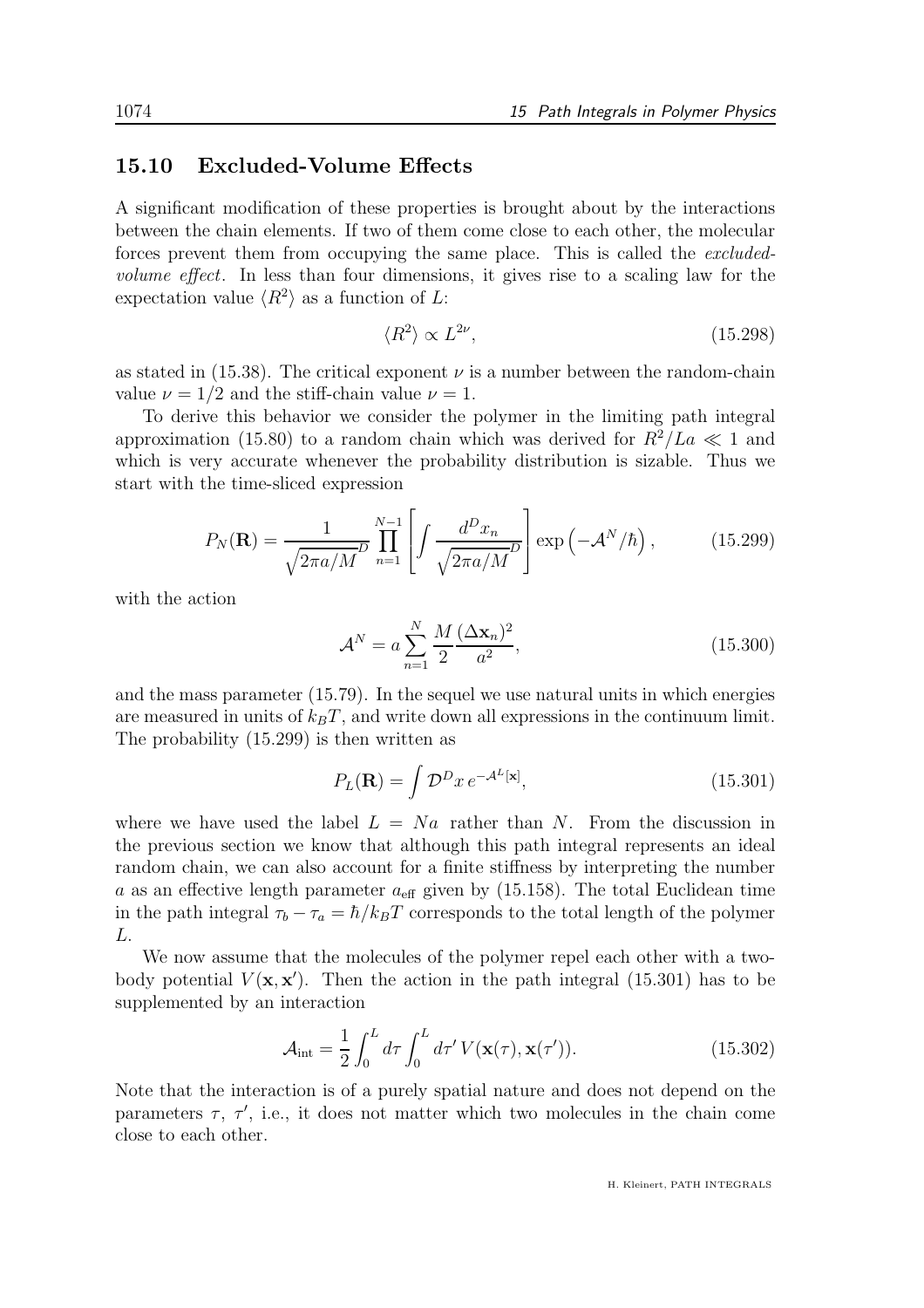The effects of an interaction of this type are most elegantly calculated by making use of a Hubbard-Stratonovich transformation. Generalizing the procedure in Subsection 7.15.1, we introduce an auxiliary fluctuating field variable  $\varphi(\mathbf{x})$  at every space point **x** and replace  $A_{int}$  by

$$
\mathcal{A}_{int}^{\varphi} = \int_0^L d\tau \, \varphi(\mathbf{x}(\tau)) - \frac{1}{2} \int d^D x d^D x' \, \varphi(\mathbf{x}) V^{-1}(\mathbf{x}, \mathbf{x}') \varphi(\mathbf{x}'). \tag{15.303}
$$

Here  $V^{-1}(\mathbf{x}, \mathbf{x}')$  denotes the inverse of  $V(\mathbf{x}, \mathbf{x}')$  under functional multiplication, defined by the integral equation

$$
\int d^D x' V^{-1}(\mathbf{x}, \mathbf{x}') V(\mathbf{x}', \mathbf{x}'') = \delta^{(D)}(\mathbf{x} - \mathbf{x}'').
$$
 (15.304)

To see the equivalence of the action  $(15.303)$  with  $(15.302)$ , we rewrite  $(15.303)$  as

$$
\mathcal{A}_{int}^{\varphi} = \int d^D x \,\rho(\mathbf{x})\varphi(\mathbf{x}) - \frac{1}{2} \int d^D x d^D x' \,\varphi(\mathbf{x}) V^{-1}(\mathbf{x}, \mathbf{x}') \varphi(\mathbf{x}'),\tag{15.305}
$$

where  $\rho(\mathbf{x})$  is the particle density

$$
\rho(\mathbf{x}) \equiv \int_0^L d\tau \, \delta^{(D)}(\mathbf{x} - \mathbf{x}(\tau)).
$$
\n(15.306)

Then we perform a quadratic completion to

$$
\mathcal{A}^{\varphi}_{\text{int}} = -\frac{1}{2} \int d^D x d^D x' \left[ \varphi'(\mathbf{x}) V^{-1}(\mathbf{x}, \mathbf{x}') \varphi'(\mathbf{x}') - \rho(\mathbf{x}) V(\mathbf{x}, \mathbf{x}') \rho(\mathbf{x}') \right], \quad (15.307)
$$

with the shifted field

$$
\varphi'(\mathbf{x}) \equiv \varphi(\mathbf{x}) - \int d^D x' V(\mathbf{x}, \mathbf{x}') \rho(\mathbf{x}'). \qquad (15.308)
$$

Now we perform the functional integral

$$
\int \mathcal{D}\varphi(\mathbf{x}) e^{-\mathcal{A}_{int}^{\varphi}} \tag{15.309}
$$

integrating  $\varphi(\mathbf{x})$  at each point **x** from  $-i\infty$  to  $i\infty$  along the imaginary field axis. The result is a constant functional determinant  $[\det V^{-1}(\mathbf{x}, \mathbf{x}')]^{-1/2}$ . This can be ignored since we shall ultimately normalize the end-to-end distribution to unity. Inserting (15.306) into the surviving second term in (15.307), we obtain precisely the original interaction (15.302).

Thus we may study the excluded-volume problem by means of the equivalent path integral

$$
P_L(\mathbf{R}) \propto \int \mathcal{D}^D x(\tau) \int \mathcal{D}\varphi(\mathbf{x}) e^{-\mathcal{A}}, \qquad (15.310)
$$

where the action  $\mathcal A$  is given by the sum

$$
\mathcal{A} = \mathcal{A}^{L}[\mathbf{x}, \dot{\mathbf{x}}, \varphi] + \mathcal{A}[\varphi],
$$
\n(15.311)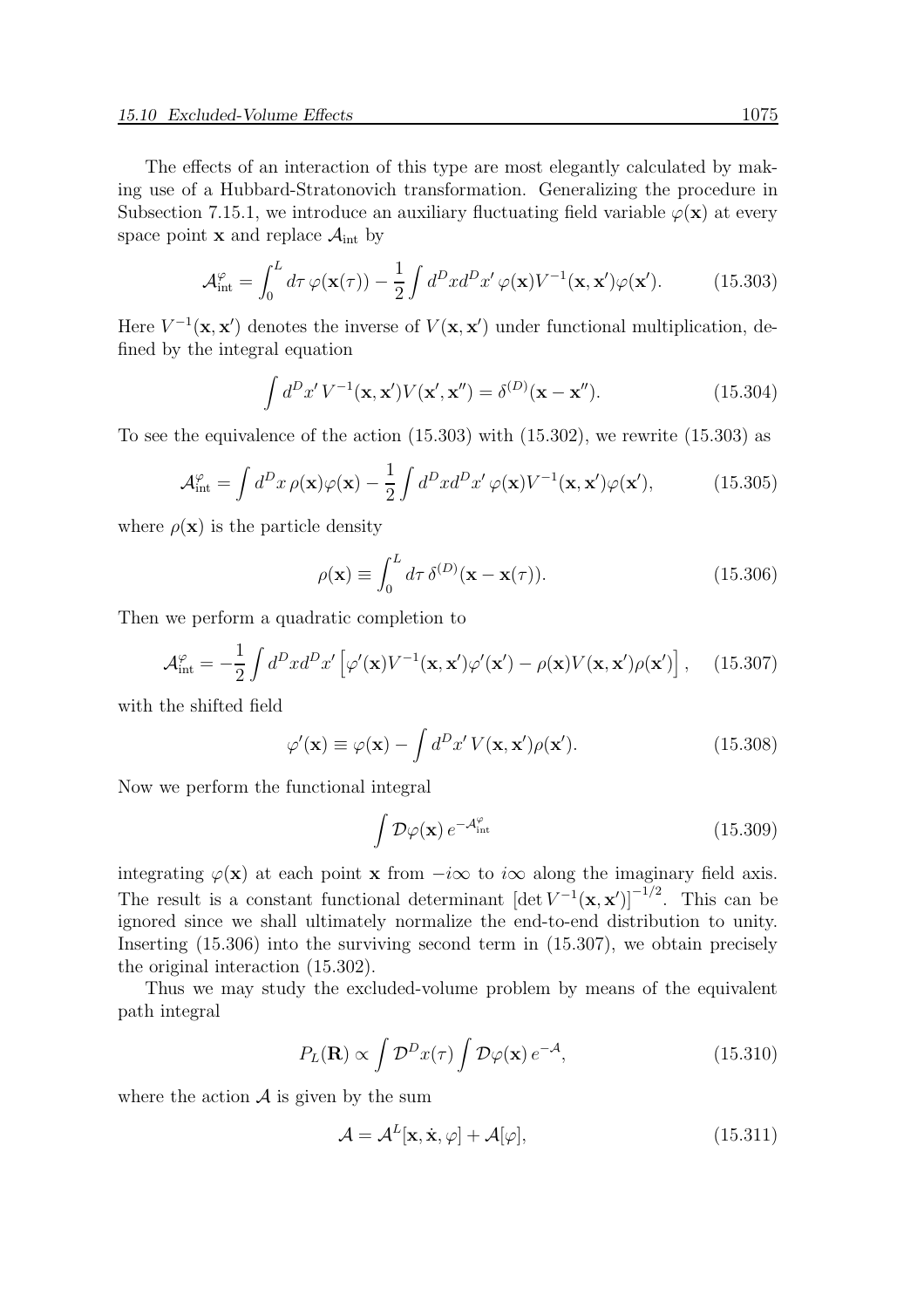of the line and field actions

$$
\mathcal{A}^{L}[\mathbf{x}, \varphi] \equiv \int_{0}^{L} d\tau \left[ \frac{M}{2} \dot{\mathbf{x}}^{2} + \varphi(\mathbf{x}(\tau)) \right], \qquad (15.312)
$$

$$
\mathcal{A}[\varphi] \equiv -\frac{1}{2} \int d^D x d^D x' \varphi(\mathbf{x}) V^{-1}(\mathbf{x}, \mathbf{x}') \varphi(\mathbf{x}'), \qquad (15.313)
$$

respectively. The path integral (15.310) over  $\mathbf{x}(\tau)$  and  $\varphi(\mathbf{x})$  has the following physical interpretation. The line action (15.312) describes the orbit of a particle in a space-dependent random potential  $\varphi(\mathbf{x})$ . The path integral over  $\mathbf{x}(\tau)$  yields the endto-end distribution of the fluctuating polymer in this potential. The path integral over all potentials  $\varphi(\mathbf{x})$  with the weight  $e^{-\mathcal{A}[\varphi]}$  accounts for the repulsive cloud of the fluctuating chain elements. To be convergent, all  $\varphi(\mathbf{x})$  integrations in (15.310) have to run along the imaginary field axis.

To evaluate the path integrals (15.310), it is useful to separate  $\mathbf{x}(\tau)$ - and  $\varphi(\mathbf{x})$ integrations and to write end-to-end distributions as an average over  $\varphi$ -fluctuations

$$
P_L(\mathbf{R}) \propto \int \mathcal{D}\varphi(\mathbf{x}) e^{-\mathcal{A}[\varphi]} P_L^{\varphi}(\mathbf{R}, \mathbf{0}), \qquad (15.314)
$$

where

$$
P_L^{\varphi}(\mathbf{R}, \mathbf{0}) = \int \mathcal{D}^D x(\tau) e^{-\mathcal{A}^L[\mathbf{x}, \varphi]}
$$
 (15.315)

is the end-to-end distribution of a random chain moving in a fixed external potential  $\varphi(\mathbf{x})$ . The presence of this potential destroys the translational invariance of  $P_L^{\varphi}$  $L^{\varphi}$ . This is why we have recorded the initial and final points  $0$  and  $R$ . In the final distribution  $P_L(\mathbf{R})$  of (15.314), the invariance is of course restored by the integration over all  $\varphi(\mathbf{x})$ .

It is possible to express the distribution  $P_L^{\varphi}$  $L<sup>\varphi</sup>(\mathbf{R}, \mathbf{0})$  in terms of solutions of an associated Schrödinger equation. With the action  $(15.312)$ , this equation is obviously

$$
\left[\frac{\partial}{\partial L} - \frac{1}{2M} \partial_{\mathbf{R}}^2 + \varphi(\mathbf{R})\right] P_L^{\varphi}(\mathbf{R}, \mathbf{0}) = \delta^{(D)}(\mathbf{R} - \mathbf{0}) \delta(L). \tag{15.316}
$$

If  $\psi_E^{\varphi}(R)$  denotes the time-independent solutions of the Hamiltonian operator

$$
\hat{H}^{\varphi} = -\frac{1}{2M} \partial_{\mathbf{R}}^2 + \varphi(\mathbf{R}),\tag{15.317}
$$

the probability  $P_L^{\varphi}$  $L<sup>\varphi</sup>(\mathbf{R})$  has a spectral representation of the form

$$
P_L^{\varphi}(\mathbf{R}, \mathbf{0}) = \int dE e^{-EL} \psi_E^{\varphi}(\mathbf{R}) \psi_E^{\varphi \,*}(\mathbf{0}), \quad L > 0.
$$
 (15.318)

From now on, we assume the interaction to be dominated by the simplest possible repulsive potential proportional to a  $\delta$ -function:

$$
V(\mathbf{x}, \mathbf{x}') = va^D \delta^{(D)}(\mathbf{x} - \mathbf{x}').
$$
\n(15.319)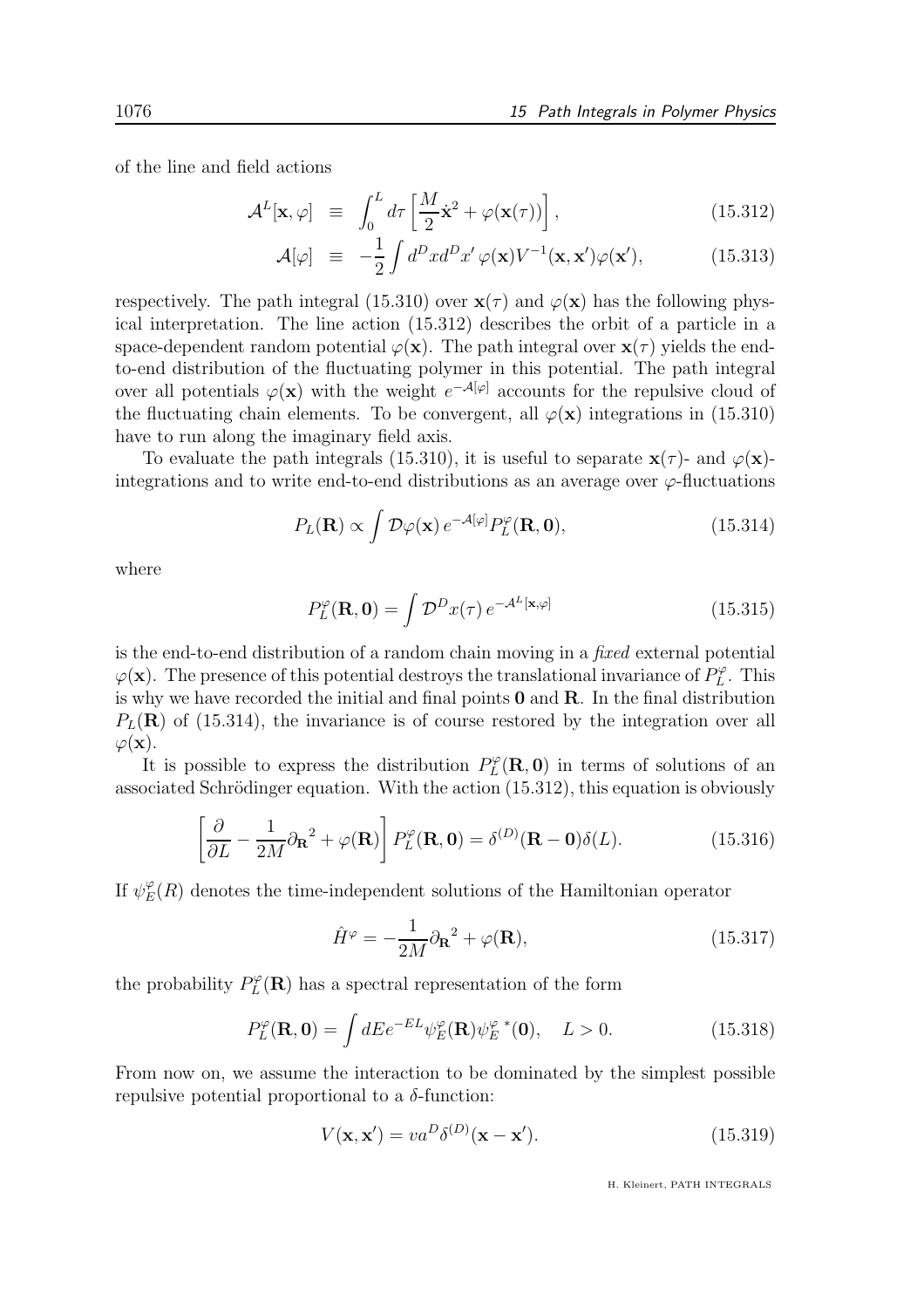Then the functional inverse is

$$
V^{-1}(\mathbf{x}, \mathbf{x}') = v^{-1} a^{-D} \delta^{(D)}(\mathbf{x} - \mathbf{x}'), \tag{15.320}
$$

and the  $\varphi$ -action (15.312) reduces to

$$
\mathcal{A}[\varphi] = -\frac{v^{-1}a^{-D}}{2} \int d^D x \,\varphi^2(\mathbf{x}).\tag{15.321}
$$

The path integrals (15.314), (15.315) can be solved approximately by applying the semiclassical methods of Chapter 4 to both the  $\mathbf{x}(\tau)$ - and the  $\varphi(\mathbf{x})$ -path integrals. These are dominated by the extrema of the action and evaluated via the leading saddle point approximation. In the  $\varphi(\mathbf{x})$ -integral, the saddle point is given by the equation

$$
v^{-1}a^{-D}\varphi(\mathbf{x}) = \frac{\delta}{\delta\varphi(\mathbf{x})}\log P_L^{\varphi}(\mathbf{R}, \mathbf{0}).\tag{15.322}
$$

This is the semiclassical approximation to the exact equation

$$
v^{-1}a^{-D}\langle\varphi(\mathbf{x})\rangle = \langle\rho(\mathbf{x})\rangle \equiv \left\langle \int_0^L d\tau \,\delta^{(D)}(\mathbf{x} - \mathbf{x}(\tau)) \right\rangle_\mathbf{x},\tag{15.323}
$$

where  $\langle \ldots \rangle_{\mathbf{x}}$  is the average over all line fluctuations calculated with the help of the probability distribution (15.315).

The exact equation (15.323) follows from a functional differentiation of the path integral for  $P_L^{\varphi}$  with respect to  $\varphi(\mathbf{x})$ :

$$
\frac{\delta}{\delta \varphi(\mathbf{x})} P_L^{\varphi}(\mathbf{R}) = \int \mathcal{D}\varphi \frac{\delta}{\delta \varphi(\mathbf{x})} \int \mathcal{D}^D x \, e^{-\mathcal{A}^L[\mathbf{x}, \varphi] - \mathcal{A}[\varphi]} = 0. \tag{15.324}
$$

By anchoring one end of the polymer at the origin and carrying the path integral from there to  $\mathbf{x}(\tau)$ , and further on to **R**, the right-hand side of (15.323) can be expressed as a convolution integral over two end-to-end distributions:

$$
\left\langle \int_0^L d\tau \, \delta^{(D)}(\mathbf{x} - \mathbf{x}(\tau)) \right\rangle_{\mathbf{x}} = \int_0^L dL' P_{L'}^{\varphi}(\mathbf{x}) P_{L-L'}^{\varphi}(\mathbf{R} - \mathbf{x}). \tag{15.325}
$$

With (15.323), this becomes

$$
v^{-1}a^{-D}\langle\varphi(\mathbf{x})\rangle_{\mathbf{x}} = \int_0^L dL' P_{L'}^{\varphi}(\mathbf{x}) P_{L-L'}^{\varphi}(\mathbf{R}-\mathbf{x}),\tag{15.326}
$$

which is the same as (15.323).

According to Eq. (15.322), the extremal  $\varphi(\mathbf{x})$  depends really on two variables, x and R. This makes the solution difficult, even at the semiclassical level. It becomes simple only for  $\mathbf{R} = 0$ , i.e., for a closed polymer. Then only the variable x remains and, by rotational symmetry,  $\varphi(\mathbf{x})$  can depend only on  $r = |\mathbf{x}|$ . For  $\mathbf{R} \neq 0$ , on the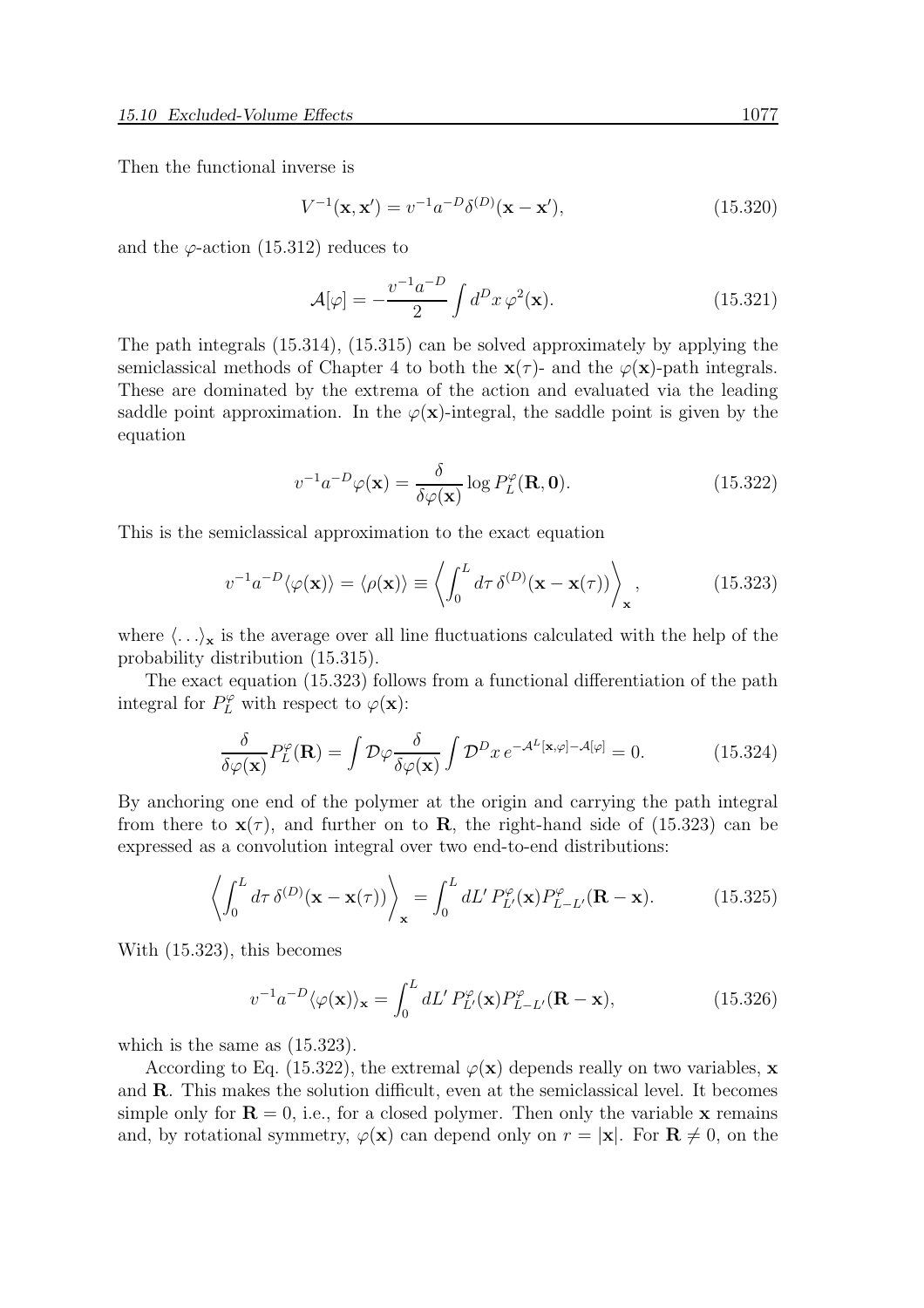other hand, the rotational symmetry is distorted to an ellipsoidal geometry, in which a closed-form solution of the problem is hard to find. As an approximation, we may use a rotationally symmetric ansatz  $\varphi(\mathbf{x}) \approx \varphi(r)$  also for  $\mathbf{R} \neq 0$  and calculate the end-to-end probability distribution  $P_L(\mathbf{R})$  via the semiclassical approximation to the two path integrals in Eq. (15.310).

The saddle point in the path integral over  $\varphi(\mathbf{x})$  gives the formula [compare  $(15.314)$ 

$$
P_L(\mathbf{R}) \sim P_L^{\varphi}(\mathbf{R}, \mathbf{0}) = \int \mathcal{D}^D x \exp\left\{-\int_0^L d\tau \left[\frac{M}{2}\dot{\mathbf{x}}^2 + \varphi(r(\tau))\right]\right\}.
$$
 (15.327)

Thereby it is hoped that for moderate  $\bf{R}$ , the error is small enough to justify this approximation. Anyhow, the analytic results supply a convenient starting point for better approximations.

Neglecting the ellipsoidal distortion, it is easy to calculate the path integral over  $\mathbf{x}(\tau)$  for  $P_L^{\varphi}$  $L<sup>\varphi</sup>(\mathbf{R}, \mathbf{0})$  in the saddle point approximation. At an arbitrary given  $\varphi(r)$ , we must find the classical orbits. The Euler-Lagrange equation has the first integral of motion

$$
\frac{M}{2}\dot{\mathbf{x}}^2 - \varphi(r) = E = \text{const.}\tag{15.328}
$$

At fixed L, we have to find the classical solutions for all energies E and all angular momenta l. The path integral reduces an ordinary double integral over E and l which, in turn, is evaluated in the saddle point approximation. In a rotationally symmetric potential  $\varphi(r)$ , the leading saddle point has the angular momentum  $l = 0$ corresponding to a symmetric polymer distribution. Then Eq. (15.328) turns into a purely radial differential equation

$$
d\tau = \frac{dr}{\sqrt{2[E + \varphi(r)]/M}}.\tag{15.329}
$$

For a polymer running from the origin to  $\bf{R}$  we calculate

$$
L = \int_0^R \frac{dr}{\sqrt{2[E + \varphi(r)]/M}}.
$$
\n(15.330)

This determines the energy  $E$  as a function of  $L$ . It is a functional of the yet unknown field  $\varphi(r)$ :

$$
E = E_L[\varphi].\tag{15.331}
$$

The classical action for such an orbit can be expressed in the form

$$
\mathcal{A}_{cl}[\mathbf{x}, \varphi] = \int_0^L d\tau \left[ \frac{M}{2} \dot{\mathbf{x}}^2 + \varphi(r(\tau)) \right]
$$
  
\n
$$
= -\int_0^L d\tau \left[ \frac{M}{2} \dot{\mathbf{x}}^2 - \varphi(r(\tau)) \right] + \int_0^L d\tau M \dot{\mathbf{x}}^2
$$
  
\n
$$
= -EL + \int_0^R dr \sqrt{2M[E + \varphi(r)]}. \qquad (15.332)
$$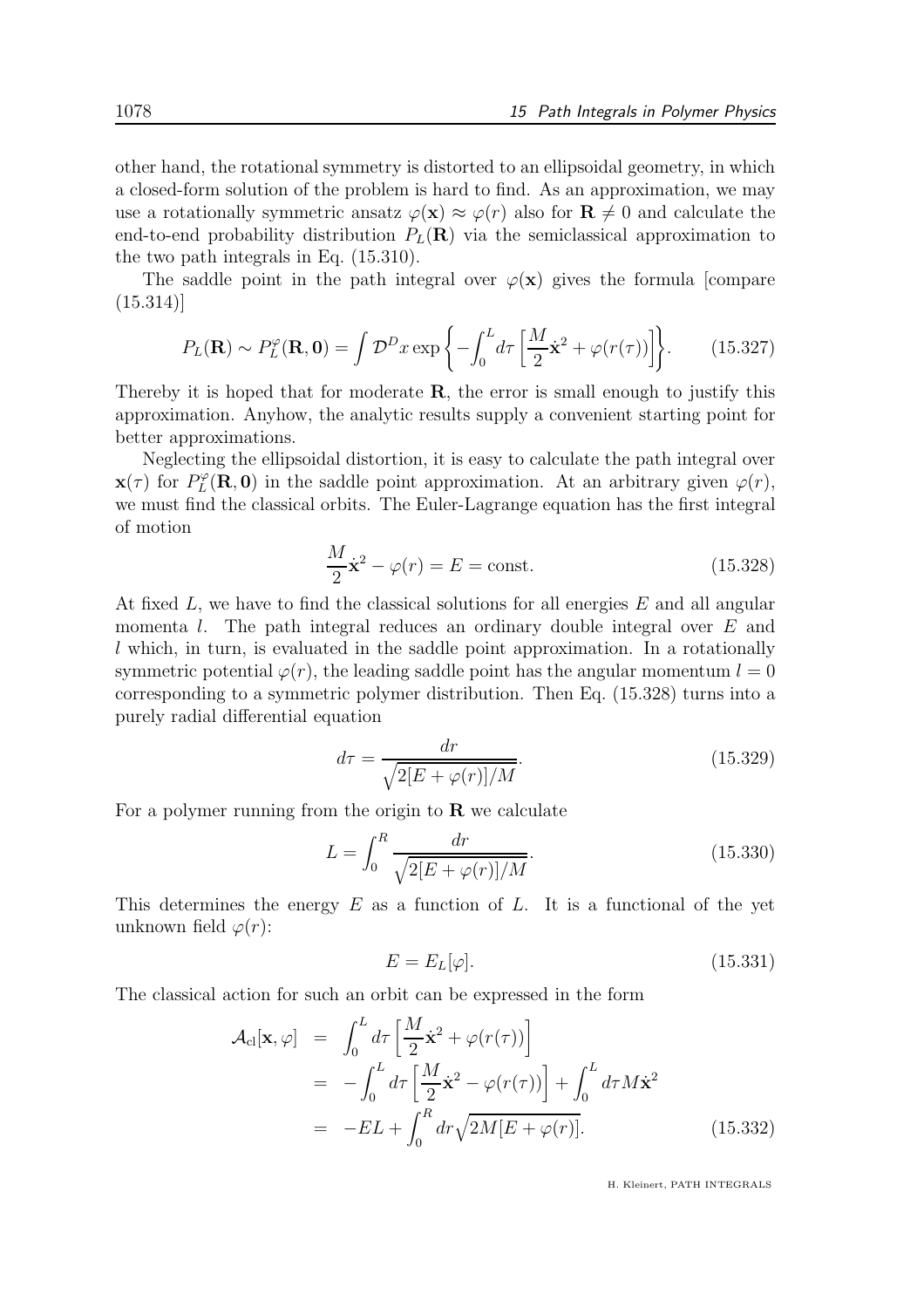In this expression, we may consider  $E$  as an *independent* variational parameter. The relation (15.330) between  $E, L, R, \varphi(r)$ , by which E is fixed, reemerges when extremizing the classical expression  $\mathcal{A}_{\text{cl}}[\mathbf{x}, \varphi]$ :

$$
\frac{\partial}{\partial E} \mathcal{A}_{cl}[\mathbf{x}, \dot{\mathbf{x}}, \varphi] = 0. \tag{15.333}
$$

The classical approximation to the entire action  $\mathcal{A}[\mathbf{x}, \varphi] + \mathcal{A}[\varphi]$  is then

$$
\mathcal{A}_{\rm cl} = -EL + \int_0^r dr' \sqrt{2M[E + \varphi(r')] - \frac{1}{2} v^{-1} a^{-D} \int d^D x \varphi^2(r)}.
$$
 (15.334)

This action is now extremized independently in  $\varphi(r)$ , E. The extremum in  $\varphi(r)$  is obviously given by the algebraic equation

$$
\varphi(r') = \begin{cases} 0 & \text{for } r' > r, \\ Mva^D S_D^{-1} r'^{1-D} / \sqrt{2M[E + \varphi(r')]} & \text{for } r' < r, \end{cases} \tag{15.335}
$$

which is easily solved. We rewrite it as

$$
E + \varphi(r) = \xi^3 \varphi^{-2}(r),
$$
\n(15.336)

with the abbreviation

$$
\xi^3 = \alpha r^{-2\delta},\tag{15.337}
$$

where

$$
\delta \equiv D - 1 > 0 \tag{15.338}
$$

and

$$
\alpha \equiv \frac{M}{2} v^2 a^{2D} S_D^{-2}.
$$
\n(15.339)

For large  $\xi \gg 1/E$ , i.e., small  $r \ll \alpha^{2/\delta} E^{-6/\delta}$ , we expand the solution as follows

$$
\varphi(r) = \xi - \frac{E}{3} + \frac{E^2}{9} + \dots \tag{15.340}
$$

This expansion is reinserted into the classical action (15.334), making it a power series in E. A further extremization in E yields  $E = E(L, r)$ . The extremal value of the action yields an approximate distribution function of a monomer in the closed polymer (which runs through the origin):

$$
P_L(\mathbf{R}) \propto e^{-\mathcal{A}_{\rm cl}(L,R)}.\tag{15.341}
$$

To see how this happens consider first the noninteracting limit where  $v = 0$ . Then the solution of (15.335) is  $\varphi(r) \equiv 0$ , and the classical action (15.334) becomes

$$
\mathcal{A}_{\rm cl} = -EL + \sqrt{2ME}R. \tag{15.342}
$$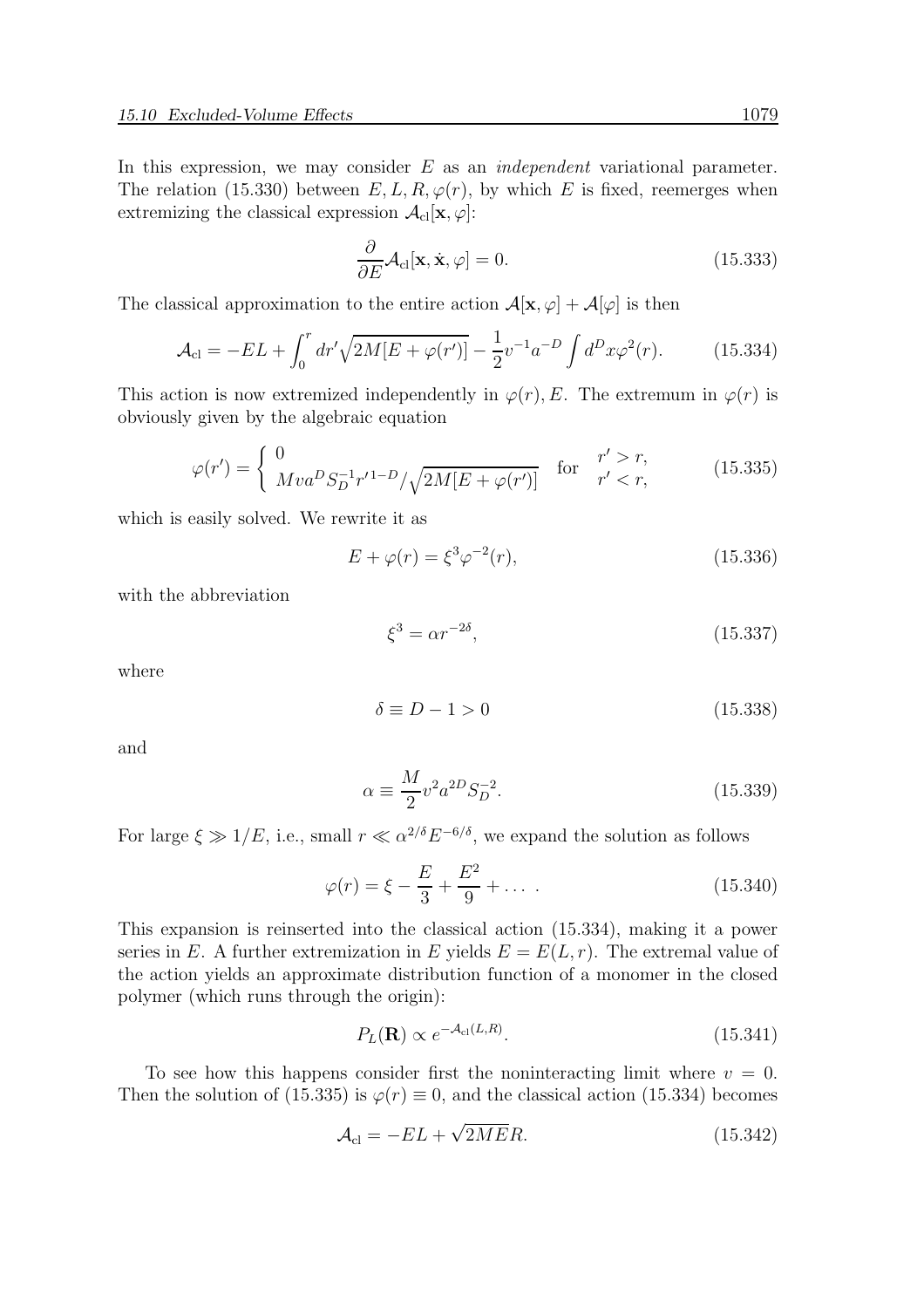The extremization in  $E$  gives

$$
E = \frac{M}{2} \frac{R^2}{L^2},\tag{15.343}
$$

yielding the extremal action

$$
\mathcal{A}_{\rm cl} = \frac{M}{2} \frac{R^2}{L}.\tag{15.344}
$$

The approximate distribution is therefore

$$
P_N(\mathbf{R}) \propto e^{-\mathcal{A}_{\rm cl}} = e^{-MR^2/2L}.
$$
\n(15.345)

The interacting case is now treated in the same way. Using (15.336), the classical action (15.334) can be written as

$$
\mathcal{A}_{\rm cl} = -EL + \sqrt{\frac{M}{2}} \int_0^R dr' \left[ \sqrt{\varphi + E} - \frac{1}{2} \xi^{3/2} \frac{1}{\varphi + E} \right].
$$
 (15.346)

By expanding this action in a power series in  $E$  [after having inserted  $(15.340)$  for  $\varphi$ , we obtain with  $\epsilon(r) \equiv E/\xi = E\alpha^{-1/3}r^{2\delta/3}$ 

$$
\mathcal{A}_{\rm cl} = -EL + \sqrt{\frac{M}{2}} \alpha^{1/6} \int_0^R dr' r'^{-\delta/3} \left[ \frac{3}{2} + \epsilon(r') - \frac{1}{6} \epsilon^2(r') + \dots \right]. \tag{15.347}
$$

As long as  $\delta < 3$ , i.e., for

$$
D < 4,\tag{15.348}
$$

the integral exists and yields an expansion

$$
\mathcal{A}_{\rm cl} = -EL + a_0(R) + a_1(R)E - \frac{1}{2}a_2(R)E^2 + \dots \,, \tag{15.349}
$$

with the coefficients

$$
a_0(R) = -\frac{M}{2} \sqrt{\frac{9}{2}} R^{1-\delta/3} \alpha^{1/6} \frac{1}{\delta - 3},
$$
  
\n
$$
a_1(R) = 3 \sqrt{\frac{M}{2}} R^{1+\delta/3} \alpha^{-1/6} \frac{1}{\delta + 3},
$$
  
\n
$$
a_2(R) = \frac{1}{3} \sqrt{\frac{M}{2}} R^{1+\delta} \alpha^{-1/2} \frac{1}{\delta + 1}.
$$
\n(15.350)

Extremizing  $\mathcal{A}_{\text{cl}}$  in E gives the action

$$
\mathcal{A}_{\rm cl} = a_0(R) + \frac{1}{2a_2(R)} [L - a_1(R)]^2 + \dots \tag{15.351}
$$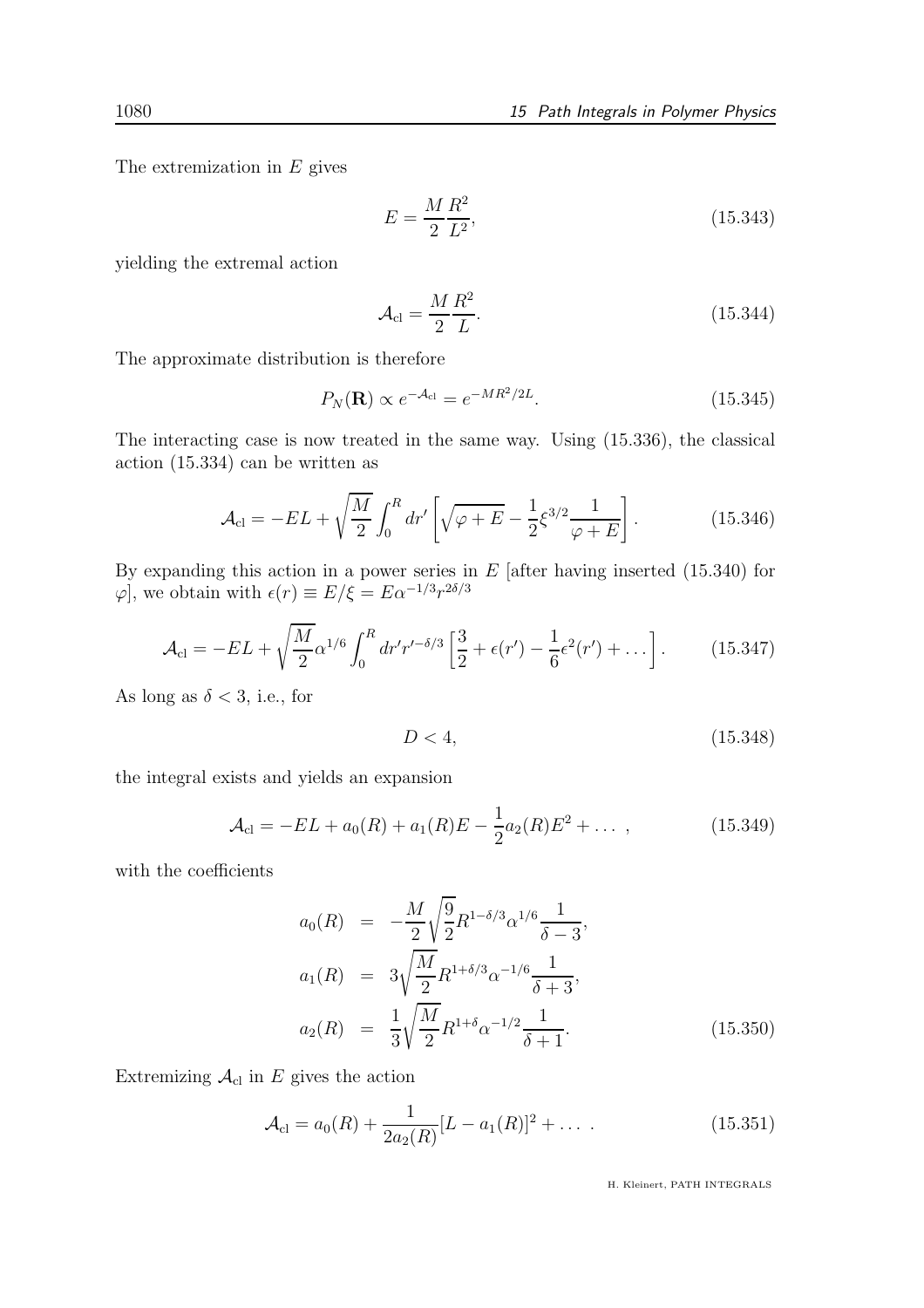The approximate end-to-end distribution function is therefore

$$
P_L(\mathbf{R}) \approx \mathcal{N} \exp\left\{-a_0(R) - \frac{1}{2a_2(R)}[L - a_1(R)]^2\right\},\tag{15.352}
$$

where  $\mathcal N$  is an appropriate normalization factor. The distribution is peaked around

$$
L = 3\sqrt{\frac{M}{2}}R^{1+\delta/3}\alpha^{-1/6}\frac{1}{\delta+3}.\tag{15.353}
$$

This shows the most important consequence of the excluded-volume effect: The average value of  $R^2$  grows like

$$
\langle R^2 \rangle \approx \alpha^{1/(D+2)} \left( \frac{D+2}{3} \sqrt{\frac{2}{M}} L \right)^{6/(D+2)}.
$$
 (15.354)

Thus we have found a scaling law of the form (15.298) with the critical exponent

$$
\nu = \frac{3}{D+2}.\tag{15.355}
$$

The repulsion between the chain elements makes the excluded-volume chain reach out further into space than a random chain [although less than a completely stiff chain, which is always reached by the solution  $(15.354)$  for  $D = 1$ .

The restriction  $D < 4$  in (15.348) is quite important. The value

$$
D^{\rm uc} = 4\tag{15.356}
$$

is called the upper critical dimension. Above it, the set of all possible intersections of a random chain has the measure zero and any short-range repulsion becomes irrelevant. In fact, for  $D > D^{\text{uc}}$  it is possible to show that the polymer behaves like a random chain without any excluded-volume effect satisfying  $\langle R^2 \rangle \propto L$ .

#### 15.11 Flory's Argument

Once we expect a power-like scaling law of the form

$$
\langle R^2 \rangle \propto L^{2\nu},\tag{15.357}
$$

the critical exponent (15.355) can be derived from a very simple dimensional argument due to Flory. We take the action

$$
\mathcal{A} = \int_0^L d\tau \, \frac{M}{2} \dot{\mathbf{x}}^2 - \frac{va^D}{2} \int_0^L d\tau \int_0^L d\tau' \, \delta^{(D)}(\mathbf{x}(\tau) - \mathbf{x}(\tau')), \tag{15.358}
$$

with  $M = D/a$ , and replace the two terms by their dimensional content, L for the  $\tau$ -variable and  $R$ - for each x-component. Then

$$
\mathcal{A} \sim \frac{M}{2} L \frac{R^2}{L^2} - \frac{va^D}{2} \frac{L^2}{R^D}.
$$
\n(15.359)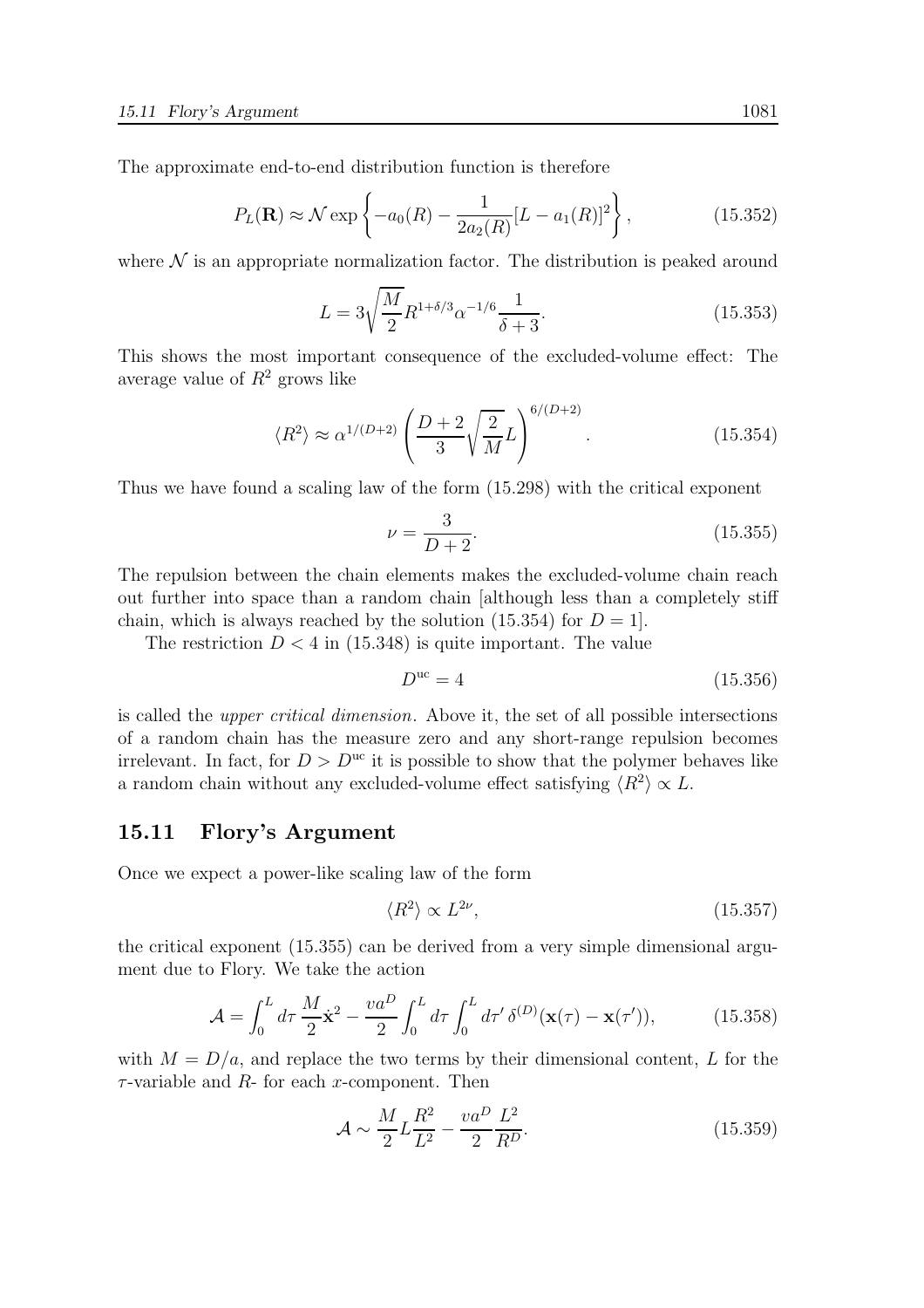Extremizing this expression in  $R$  at fixed  $L$  gives

$$
\frac{R}{L} \sim R^{-D-1} L^2,\tag{15.360}
$$

implying

$$
R^2 \sim L^{6/(D+2)},\tag{15.361}
$$

and thus the critical exponent (15.355).

#### 15.12 Polymer Field Theory

There exists an alternative approach to finding the power laws caused by the excluded-volume effects in polymers which is superior to the previous one. It is based on an intimate relationship of polymer fluctuations with field fluctuations in a certain somewhat artificial and unphysical limit. This limit happens to be accessible to approximate analytic methods developed in recent years in quantum field theory. According to Chapter 7, the statistical mechanics of a many-particle ensemble can be described by a single fluctuating field. Each particle in such an ensemble moves through spacetime along a fluctuating orbit in the same way as a random chain does in the approximation (15.80) to a polymer in Section 15.6. Thus we can immediately conclude that ensembles of polymers may also be described by a single fluctuating field. But how about a single polymer? Is it possible to project out a single polymer of the ensemble in the field-theoretic description? The answer is positive. We start with the result of the last section. The end-to-end distribution of the polymer in the excluded-volume problem is rewritten as an integral over the fluctuating field  $\varphi(\mathbf{x})$ :

$$
P_L(\mathbf{x}_b, \mathbf{x}_a) = \int \mathcal{D}\varphi \, e^{-\mathcal{A}[\varphi]} P_L^{\varphi}(\mathbf{x}_b, \mathbf{x}_a), \tag{15.362}
$$

with an action for the auxiliary  $\varphi(\mathbf{x})$  field [see (15.312)]

$$
\mathcal{A}[\varphi] = -\frac{1}{2} \int d^D x d^D x' \varphi(\mathbf{x}) V^{-1}(\mathbf{x}, \mathbf{x}') \varphi(\mathbf{x}'), \qquad (15.363)
$$

and an end-to-end distribution [see (15.315)]

$$
P_L^{\varphi}(\mathbf{x}_b, \mathbf{x}_a) = \int \mathcal{D}x \exp\left\{-\int_0^L d\tau \left[\frac{M}{2}\dot{\mathbf{x}}^2 + \varphi(\mathbf{x}(\tau))\right]\right\},\tag{15.364}
$$

which satisfies the Schrödinger equation [see  $(15.316)$ ]

$$
\left[\frac{\partial}{\partial L} - \frac{1}{2M}\nabla^2 + \varphi(\mathbf{x})\right] P_L^{\varphi}(\mathbf{x}, \mathbf{x}') = \delta^{(3)}(\mathbf{x} - \mathbf{x}')\delta(L). \tag{15.365}
$$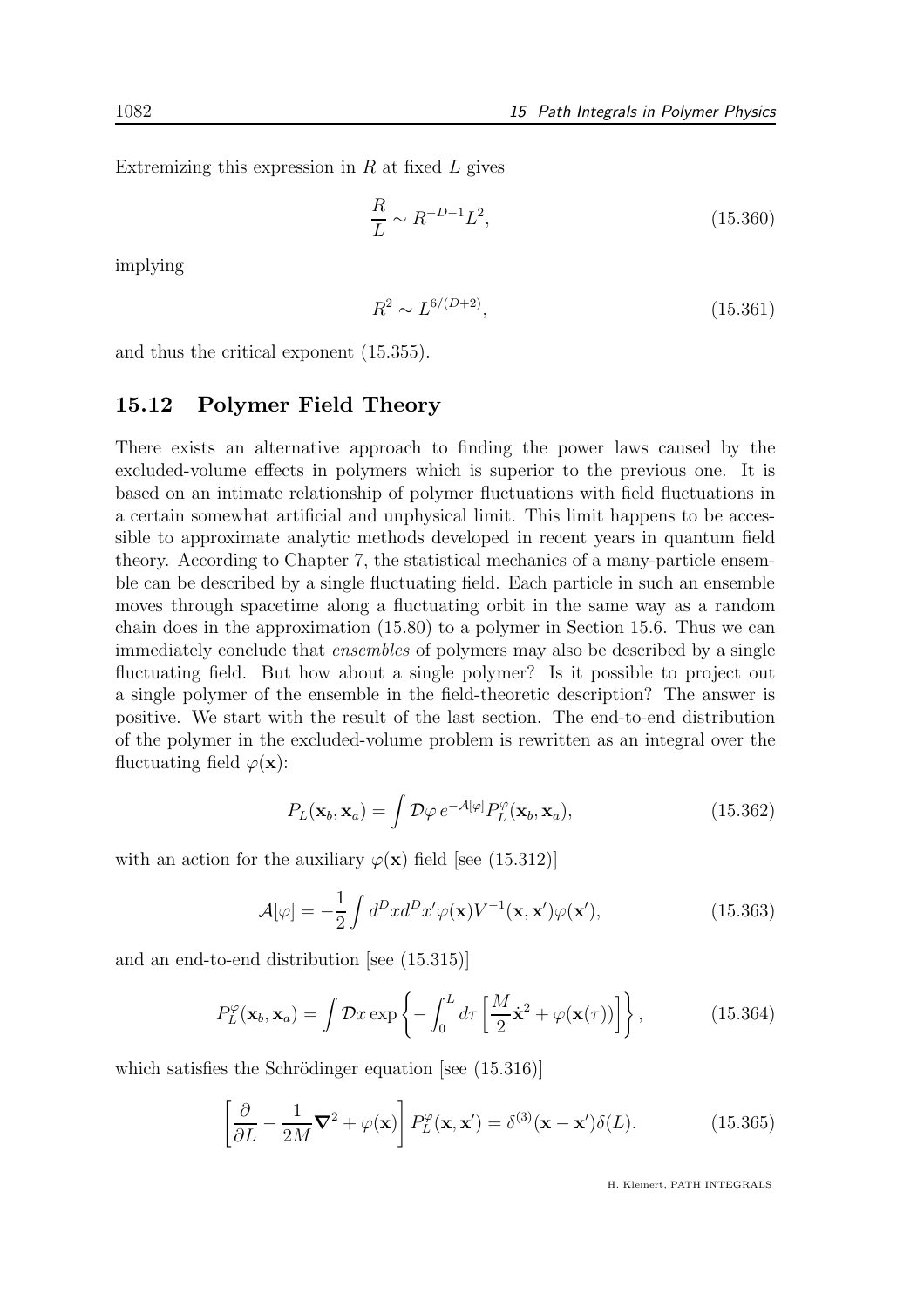Since  $P_L$  and  $P_L^{\varphi}$  vanish for  $L < 0$ , it is convenient to go over to the Laplace transforms

$$
P_{m^2}(\mathbf{x}, \mathbf{x}') = \frac{1}{2M} \int_0^\infty dL e^{-Lm^2/2M} P_L(\mathbf{x}, \mathbf{x}'), \qquad (15.366)
$$

$$
P_{m^2}^{\varphi}(\mathbf{x}, \mathbf{x}') = \frac{1}{2M} \int_0^{\infty} dL e^{-Lm^2/2M} P_L^{\varphi}(\mathbf{x}, \mathbf{x}'). \qquad (15.367)
$$

The latter satisfies the L-independent equation

$$
[-\nabla^2 + m^2 + 2M\varphi(\mathbf{x})]P_{m^2}^{\varphi}(\mathbf{x}, \mathbf{x}') = \delta^{(3)}(\mathbf{x} - \mathbf{x}'). \qquad (15.368)
$$

The quantity  $m^2/2M$  is, of course, just the negative energy variable  $-E$  in (15.332):

$$
-E \equiv \frac{m^2}{2M}.\tag{15.369}
$$

The distributions  $P_{m}^{\varphi}(\mathbf{x}, \mathbf{x}')$  describe the probability of a polymer of any length running from **x'** to **x**, with a Boltzmann-like factor  $e^{-Lm^2/2M}$  governing the distribution of lengths. Thus  $m^2/2M$  plays the role of a chemical potential.

We now observe that the solution of Eq. (15.368) can be considered as the correlation function of an auxiliary fluctuating complex field  $\psi(\mathbf{x})$ :

$$
P_{m^2}^{\varphi}(\mathbf{x}, \mathbf{x}') = G_0^{\varphi}(\mathbf{x}, \mathbf{x}') = \langle \psi^*(\mathbf{x}) \psi(\mathbf{x}') \rangle_{\varphi}
$$
  
\n
$$
\equiv \frac{\int \mathcal{D}\psi^*(\mathbf{x}) \mathcal{D}\psi(\mathbf{x}) \psi^*(\mathbf{x}) \psi(\mathbf{x}') \exp \{-\mathcal{A}[\psi^*, \psi, \varphi] \}}{\int \mathcal{D}\psi^*(\mathbf{x}) \mathcal{D}\psi(\mathbf{x}) \exp \{-\mathcal{A}[\psi^*, \psi, \varphi] \}}, \quad (15.370)
$$

with a field action

$$
\mathcal{A}[\psi^*, \psi, \varphi] = \int d^D x \left\{ \nabla \psi^*(\mathbf{x}) \nabla \psi(\mathbf{x}) + m^2 \psi^*(\mathbf{x}) \psi(\mathbf{x}) + 2M\varphi(\mathbf{x}) \psi^*(\mathbf{x}) \psi(\mathbf{x}) \right\} . (15.371)
$$

The second part of Eq. (15.370) defines the expectations  $\langle \ldots \rangle_{\psi}$ . In this way, we express the Laplace-transformed distribution  $P_{m^2}(\mathbf{x}_b, \mathbf{x}_a)$  in (15.366) in the purely field-theoretic form

$$
P_{m^2}(\mathbf{x}, \mathbf{x}') = \int \mathcal{D}\varphi \exp\left\{-\mathcal{A}[\varphi]\right\} \langle \psi^*(\mathbf{x})\psi(\mathbf{x}') \rangle_{\varphi}
$$
  
\n
$$
= \int \mathcal{D}\varphi \exp\left\{\frac{1}{2} \int d^D \mathbf{y} d^D \mathbf{y}' \varphi(\mathbf{y}) V^{-1}(\mathbf{y}, \mathbf{y}') \varphi(\mathbf{y}')\right\}
$$
  
\n
$$
\times \frac{\int \mathcal{D}\psi^* \mathcal{D}\psi \ \psi^*(\mathbf{x})\psi(\mathbf{x}') \exp\left\{-\mathcal{A}[\psi^*, \psi, \varphi]\right\}}{\int \mathcal{D}\psi^* \int \mathcal{D}\psi \exp\left\{-\mathcal{A}[\psi^*, \psi, \varphi]\right\}}.
$$
 (15.372)

It involves only a fluctuating field which contains all information on the path fluctuations. The field  $\psi(\mathbf{x})$  is, of course, the analog of the second-quantized field in Chapter 7.

Consider now the probability distribution of a single monomer in a closed polymer chain. Inserting the polymer density function

$$
\rho(\mathbf{R}) \equiv \int_0^L d\tau \delta^{(D)}(\mathbf{R} - \mathbf{x}(\tau))
$$
\n(15.373)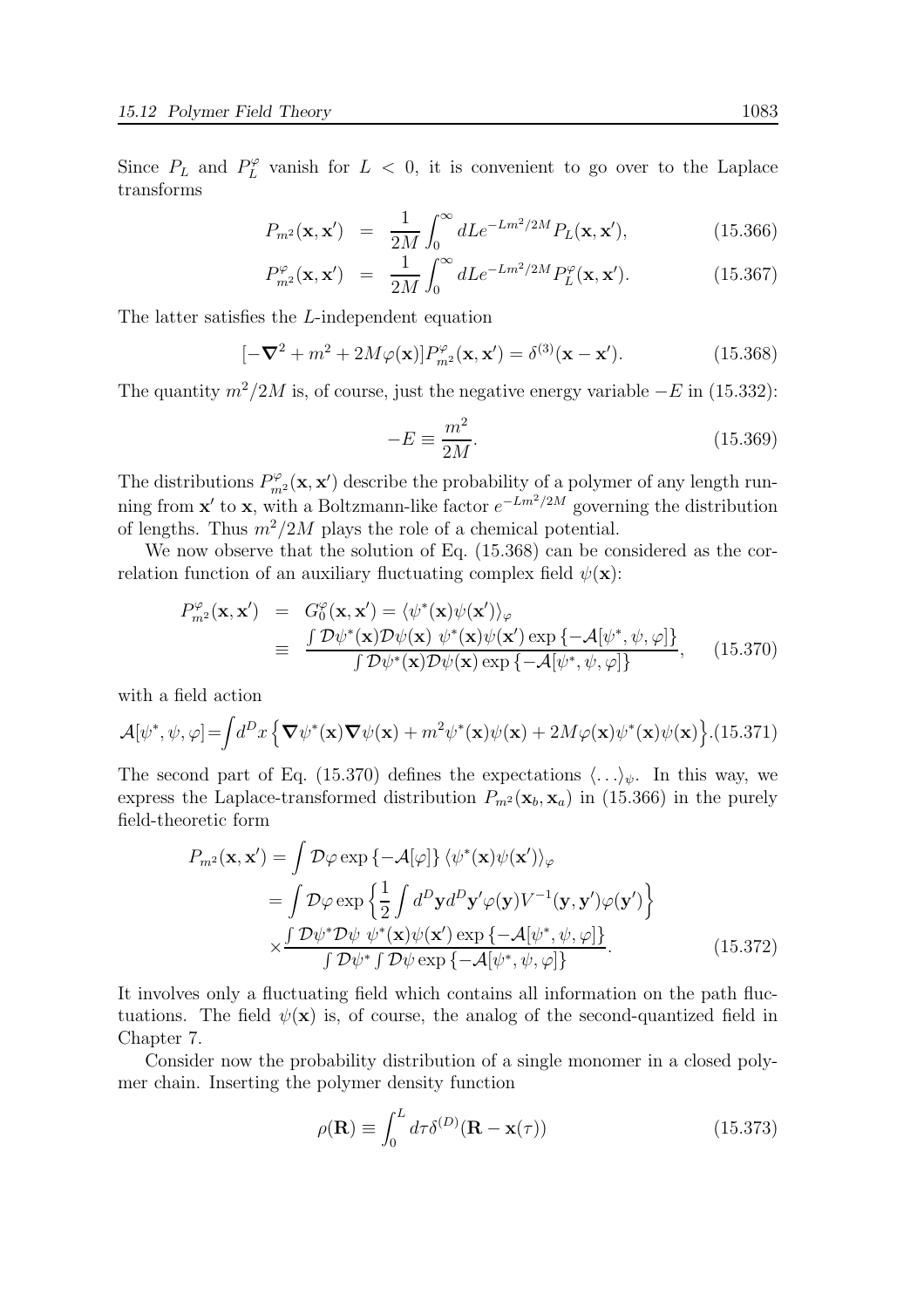into the original path integral for a closed polymer

$$
P_L(\mathbf{R}) = \int_0^L d\tau \int \mathcal{D}^D x \int \mathcal{D}\varphi \exp\left\{-\mathcal{A}_L - \mathcal{A}[\varphi]\right\} \delta^{(D)}(\mathbf{R} - \mathbf{x}(\tau)),\tag{15.374}
$$

the  $\delta$ -function splits the path integral into two parts

$$
P_L(\mathbf{R}) = \int \mathcal{D}\varphi \exp\left\{-\mathcal{A}[\varphi]\right\} \int_0^L d\tau P_{L-\tau}^{\varphi}(\mathbf{0}, \mathbf{R}) P_{\tau}^{\varphi}(\mathbf{R}, \mathbf{0}). \tag{15.375}
$$

When going to the Laplace transform, the convolution integral factorizes, yielding

$$
P_{m^2}(\mathbf{R}) = \int \mathcal{D}\varphi(\mathbf{x}) \exp\left\{-\mathcal{A}[\varphi]\right\} P_{m^2}^{\varphi}(\mathbf{0}, \mathbf{R}) P_{m^2}^{\varphi}(\mathbf{R}, \mathbf{0}). \tag{15.376}
$$

With the help of the field-theoretic expression for  $P_{m^2}(\mathbf{R})$  in Eq. (15.370), the product of the correlation functions can be rewritten as

$$
P_{m^2}^{\varphi}(\mathbf{0}, \mathbf{R}) P_{m^2}^{\varphi}(\mathbf{0}, \mathbf{R}) = \langle \psi^*(\mathbf{R}) \psi(\mathbf{0}) \rangle_{\varphi} \langle \psi^*(\mathbf{0}) \psi(\mathbf{R}) \rangle_{\varphi}.
$$
 (15.377)

We now observe that the field  $\psi$  appears only quadratically in the action  $\mathcal{A}[\psi^*, \psi, \varphi]$ . The product of correlation functions in (15.377) can therefore be viewed as a term in the Wick expansion (recall Section 3.10) of the four-field correlation function

$$
\langle \psi^*(\mathbf{R})\psi(\mathbf{R})\psi^*(0)\psi(0)\rangle_{\varphi}.\tag{15.378}
$$

This would be equal to the sum of pair contractions

$$
\langle \psi^*(\mathbf{R})\psi(\mathbf{R})\rangle_{\varphi} \langle \psi^*(0)\psi(0)\rangle_{\varphi} + \langle \psi^*(\mathbf{R})\psi(0)\rangle_{\varphi} \langle \psi^*(0)\psi(\mathbf{R})\rangle_{\varphi}.
$$
 (15.379)

There are no contributions containing expectations of two  $\psi$  or two  $\psi^*$  fields which could, in general, appear in this expansion. This allows the right-hand side of (15.377) to be expressed as a difference between (15.378) and the first term of (15.379):

$$
P_{m^2}^{\varphi}(\mathbf{0}, \mathbf{R}) P_{m^2}^{\varphi}(\mathbf{0}, \mathbf{R}) = \langle \psi^*(\mathbf{R}) \psi(\mathbf{R}) \psi^*(\mathbf{0}) \psi(\mathbf{0}) \rangle_{\varphi} - \langle \psi^*(\mathbf{R}) \psi(\mathbf{R}) \rangle_{\varphi} \langle \psi^*(\mathbf{0}) \psi(\mathbf{0}) \rangle_{\varphi}.
$$
\n(15.380)

The right-hand side only contains correlation functions of a collective field, the density field [8]

$$
\rho(\mathbf{R}) = \psi^*(\mathbf{R})\psi(\mathbf{R}),\tag{15.381}
$$

in terms of which

$$
P_{m^2}^{\varphi}(\mathbf{0}, \mathbf{R}) P_{m^2}^{\varphi}(\mathbf{0}, \mathbf{R}) = \langle \rho(\mathbf{R}) \rho(\mathbf{0}) \rangle_{\varphi} - \langle \rho(\mathbf{R}) \rangle_{\varphi} \langle \rho(\mathbf{0}) \rangle_{\varphi}.
$$
 (15.382)

Now, the right-hand side is the connected correlation function of the density field  $\rho(\mathbf{R})$ :

$$
\langle \rho(\mathbf{R}) \rho(\mathbf{0}) \rangle_{\varphi,c} \equiv \langle \rho(\mathbf{R}) \rho(\mathbf{0}) \rangle_{\varphi} - \langle \rho(\mathbf{R}) \rangle_{\varphi} \langle \rho(\mathbf{0}) \rangle_{\varphi}.
$$
 (15.383)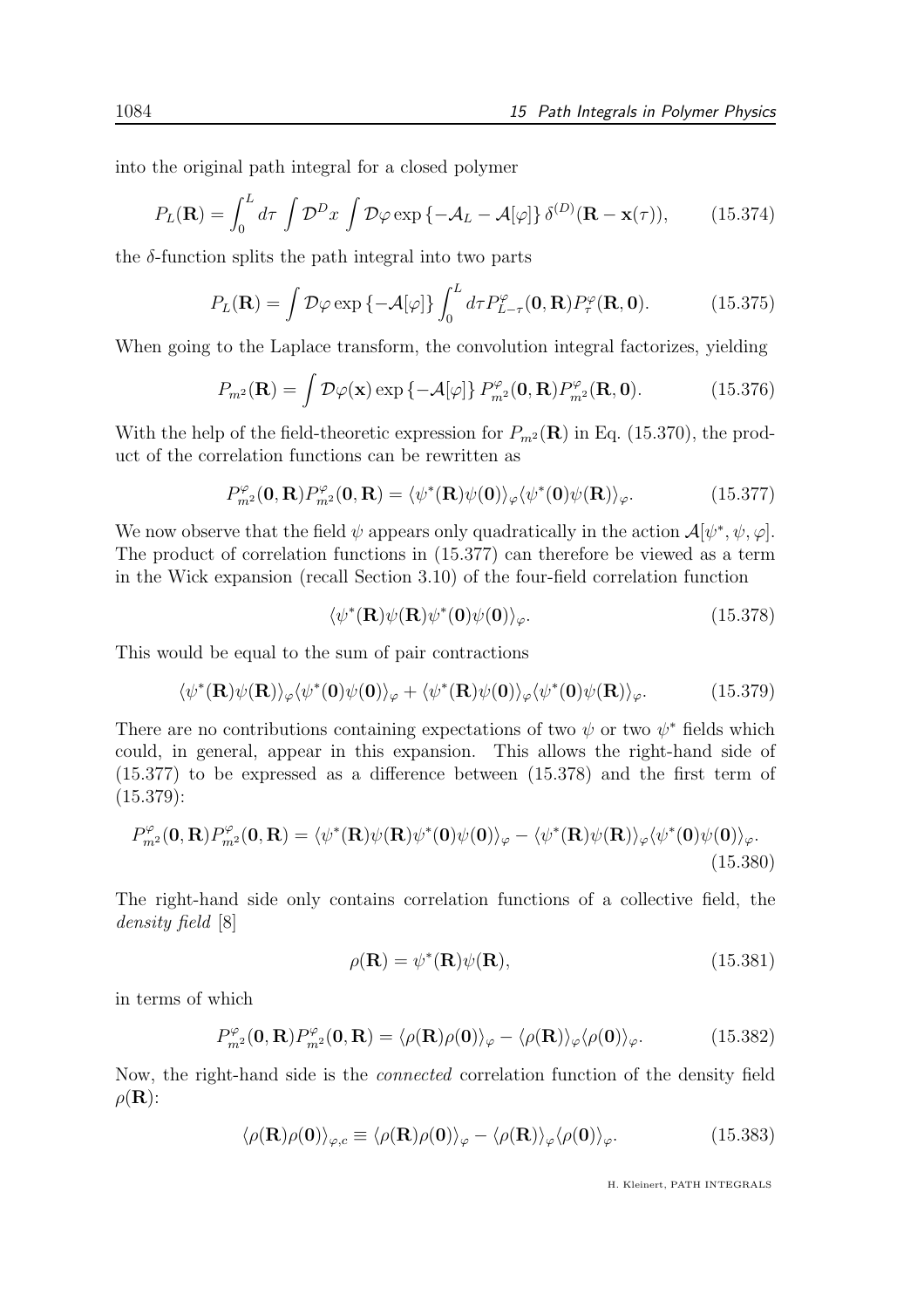In Section 3.10 we have shown how to generate all connected correlation functions: The action  $\mathcal{A}[\psi, \psi^*, \varphi]$  is extended by a source term in the density field  $\rho(\mathbf{x})$ 

$$
\mathcal{A}_{\text{source}}[\psi^*, \psi, K] = -\int d^D x K(\mathbf{x}) \rho(\mathbf{x}) = \int d^D x K(\mathbf{x}) \psi^*(\mathbf{x}) \psi(\mathbf{x})), \quad (15.384)
$$

and one considers the partition function

$$
Z[K, \varphi] \equiv \int \mathcal{D}\psi \mathcal{D}\psi^* \exp\left\{-\mathcal{A}\left[\psi^*, \psi, \varphi\right] - \mathcal{A}_{\text{source}}[\psi^*, \psi, K]\right\}.
$$
 (15.385)

This is the generating functional of all correlation functions of the density field  $\rho(\mathbf{R}) = \psi^*(\mathbf{R})\psi(\mathbf{R})$  at a fixed  $\varphi(\mathbf{x})$ . They are obtained from the functional derivatives

$$
\langle \rho(\mathbf{x}_1) \cdots \rho(\mathbf{x}_n) \rangle_{\varphi} = Z[K, \varphi]^{-1} \frac{\delta}{\delta K(\mathbf{x}_1)} \cdots \frac{\delta}{\delta K(\mathbf{x}_n)} Z[K, \varphi] \Big|_{K=0}.
$$
\n(15.386)

Recalling Eq. (3.559), the connected correlation functions of  $\rho(\mathbf{x})$  are obtained similarly from the logarithm of  $Z[K, \varphi]$ :

$$
\langle \rho(\mathbf{x}_1) \cdots \rho(\mathbf{x}_n) \rangle_{\varphi,c} = \frac{\delta}{\delta K(\mathbf{x}_1)} \cdots \frac{\delta}{\delta K(\mathbf{x}_n)} \log Z[K, \varphi] \Big|_{K=0}.
$$
\n(15.387)

For  $n = 2$ , the connectedness is seen directly by performing the differentiations according to the chain rule:

$$
\langle \rho(\mathbf{R}) \rho(\mathbf{0}) \rangle_{\varphi,c} = \frac{\delta}{\delta K(\mathbf{R})} \frac{\delta}{\delta K(\mathbf{0})} \log Z[K, \varphi] \Big|_{K=0}
$$
  
= 
$$
\frac{\delta}{\delta K(\mathbf{R})} Z^{-1}[K, \varphi] \frac{\delta}{\delta K(\mathbf{0})} Z[K, \varphi] \Big|_{K=0}
$$
  
= 
$$
\langle \rho(\mathbf{R}) \rho(\mathbf{0}) \rangle_{\varphi} - \langle \rho(\mathbf{R}) \rangle_{\varphi} \langle \rho(\mathbf{0}) \rangle_{\varphi}.
$$
 (15.388)

This agrees indeed with (15.383). We can therefore rewrite the product of Laplacetransformed distributions (15.382) at a fixed  $\varphi(\mathbf{x})$  as

$$
P_{m^2}^{\varphi}(\mathbf{0}, \mathbf{R}) P_{m^2}^{\varphi}(\mathbf{0}, \mathbf{R}) = \frac{\delta}{\delta K(\mathbf{R})} \frac{\delta}{\delta K(\mathbf{0})} \log Z[K, \varphi] \Big|_{K=0}.
$$
 (15.389)

The Laplace-transformed monomer distribution (15.376) is then obtained by averaging over  $\varphi(\mathbf{x})$ , i.e., by the path integral

$$
P_{m^2}(\mathbf{R}) = \frac{\delta}{\delta K(\mathbf{R})} \frac{\delta}{\delta K(\mathbf{0})} \int \mathcal{D}\varphi(\mathbf{x}) \exp\left\{-\mathcal{A}[\varphi]\right\} \log Z[K, \varphi]\Big|_{K=0}.\tag{15.390}
$$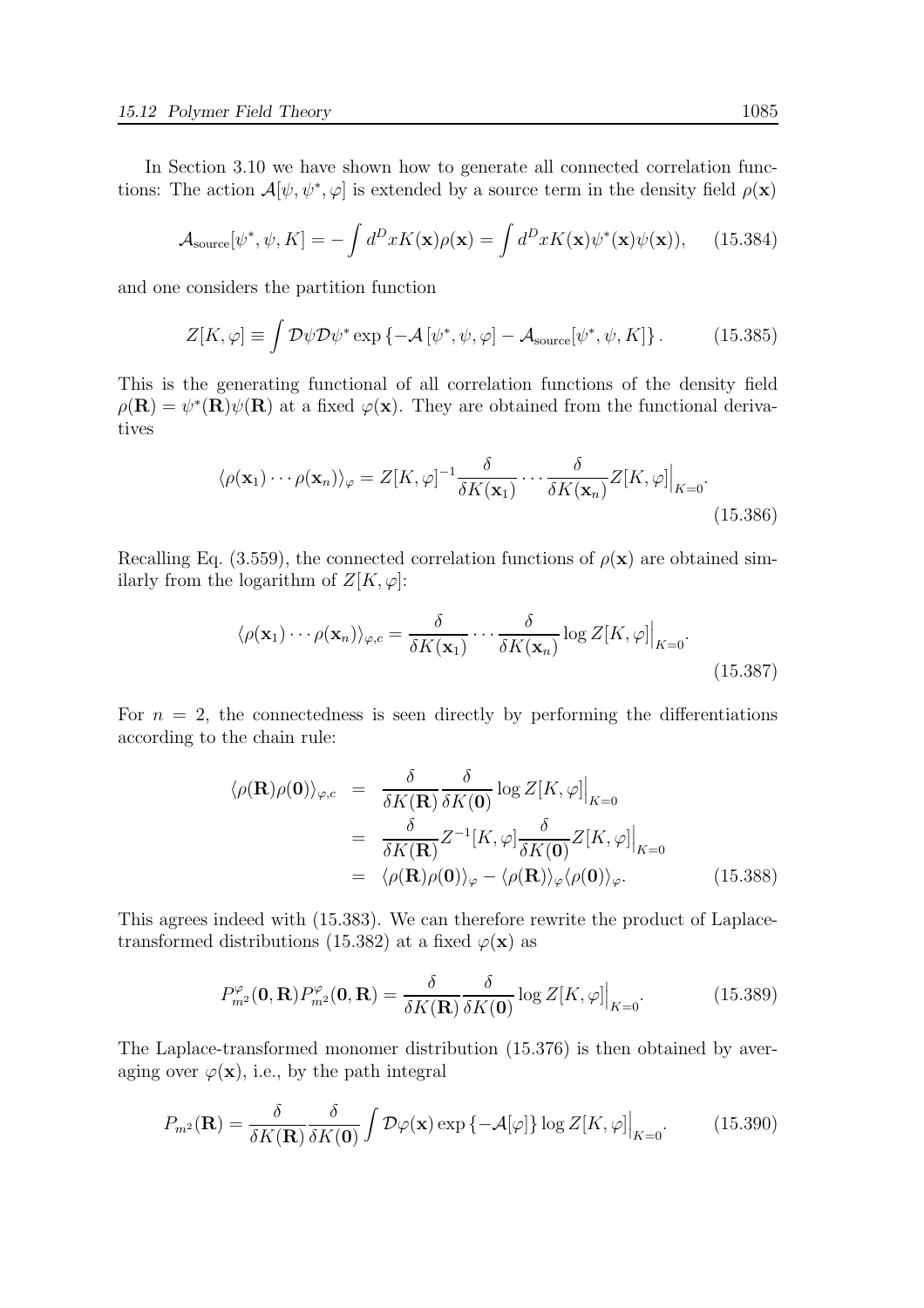Were it not for the logarithm in front of  $Z$ , this would be a standard calculation of correlation functions within the combined  $\psi$ ,  $\varphi$  field theory whose action is

$$
\mathcal{A}_{\text{tot}}[\psi^*, \psi, \varphi] = \mathcal{A}[\psi^*, \psi, \varphi] + \mathcal{A}[\varphi]
$$
  
\n
$$
= \int d^D x \left( \nabla \psi^* \nabla \psi + m^2 \psi^* \psi + 2M \varphi \psi^* \psi \right)
$$
  
\n
$$
- \frac{1}{2} \int d^D x d^D x' \varphi(\mathbf{x}) V^{-1}(\mathbf{x}, \mathbf{x}') \varphi(\mathbf{x}'). \qquad (15.391)
$$

To account for the logarithm we introduce a simple mathematical device called the replica trick [9]. We consider  $\log Z[K, \varphi]$  in (15.388)–(15.390) as the limit

$$
\log Z = \lim_{n \to 0} \frac{1}{n} (Z^n - 1), \tag{15.392}
$$

and observe that the *n*th power of the generating functional,  $Z<sup>n</sup>$ , can be thought of as arising from a field theory in which every field  $\psi$  occurs n times, i.e., with n identical replica. Thus we add an extra internal symmetry label  $\alpha = 1, \ldots, n$  to the fields  $\psi(\mathbf{x})$  and calculate  $Z^n$  formally as

$$
Z^{n}[K,\varphi] = \int \mathcal{D}\psi_{\alpha}^{*} \mathcal{D}\psi_{\alpha} \exp \{-\mathcal{A}[\psi_{\alpha}^{*}, \psi_{\alpha}, \varphi] - \mathcal{A}[\varphi] - \mathcal{A}_{\text{source}}[\psi_{\alpha}^{*}, \psi_{\alpha}, K] \},\tag{15.393}
$$

with the replica field action

$$
\mathcal{A}[\psi_{\alpha}, \psi_{\alpha}^*, \varphi] = \int d^D x \left( \nabla \psi_{\alpha}^* \nabla \psi_{\alpha} + m^2 \psi_{\alpha}^* \psi_{\alpha} + 2M\varphi \, \psi_{\alpha}^* \psi_{\alpha} \right), \tag{15.394}
$$

and the source term

$$
\mathcal{A}_{\text{source}}[\psi_{\alpha}^*, \psi_{\alpha}, K] = -\int d^D x \psi_{\alpha}^*(\mathbf{x}) \psi_{\alpha}(\mathbf{x}) K(\mathbf{x}). \tag{15.395}
$$

A sum is implied over repeated indices  $\alpha$ . By construction, the action is symmetric under the group U(n) of all unitary transformations of the replica fields  $\psi_{\alpha}$ .

In the partition function (15.393), it is now easy to integrate out the  $\varphi(\mathbf{x})$ fluctuations. This gives

$$
Z^{n}[K,\varphi] = \int \mathcal{D}\psi_{\alpha}^{*} \mathcal{D}\psi_{\alpha} \exp \left\{ -\mathcal{A}^{n}[\psi_{\alpha}^{*},\psi_{\alpha}] - \mathcal{A}_{\text{source}}[\psi_{\alpha}^{*},\psi_{\alpha},K] \right\},\qquad(15.396)
$$

with the action

$$
\mathcal{A}^{n}[\psi_{\alpha}^{*}, \psi_{\alpha}] = \int d^{D}x \left( \nabla \psi_{\alpha}^{*} \nabla \psi_{\alpha} + m^{2} \psi_{\alpha}^{*} \psi_{\alpha} \right) \n+ \frac{1}{2} (2M)^{2} \int d^{D}x d^{D}x' \psi_{\alpha}^{*}(\mathbf{x}) \psi_{\alpha}(\mathbf{x}) V(\mathbf{x}, \mathbf{x}') \psi_{\beta}^{*}(\mathbf{x}') \psi_{\beta}(\mathbf{x}'). \quad (15.397)
$$

It describes a self-interacting field theory with an additional  $U(n)$  symmetry.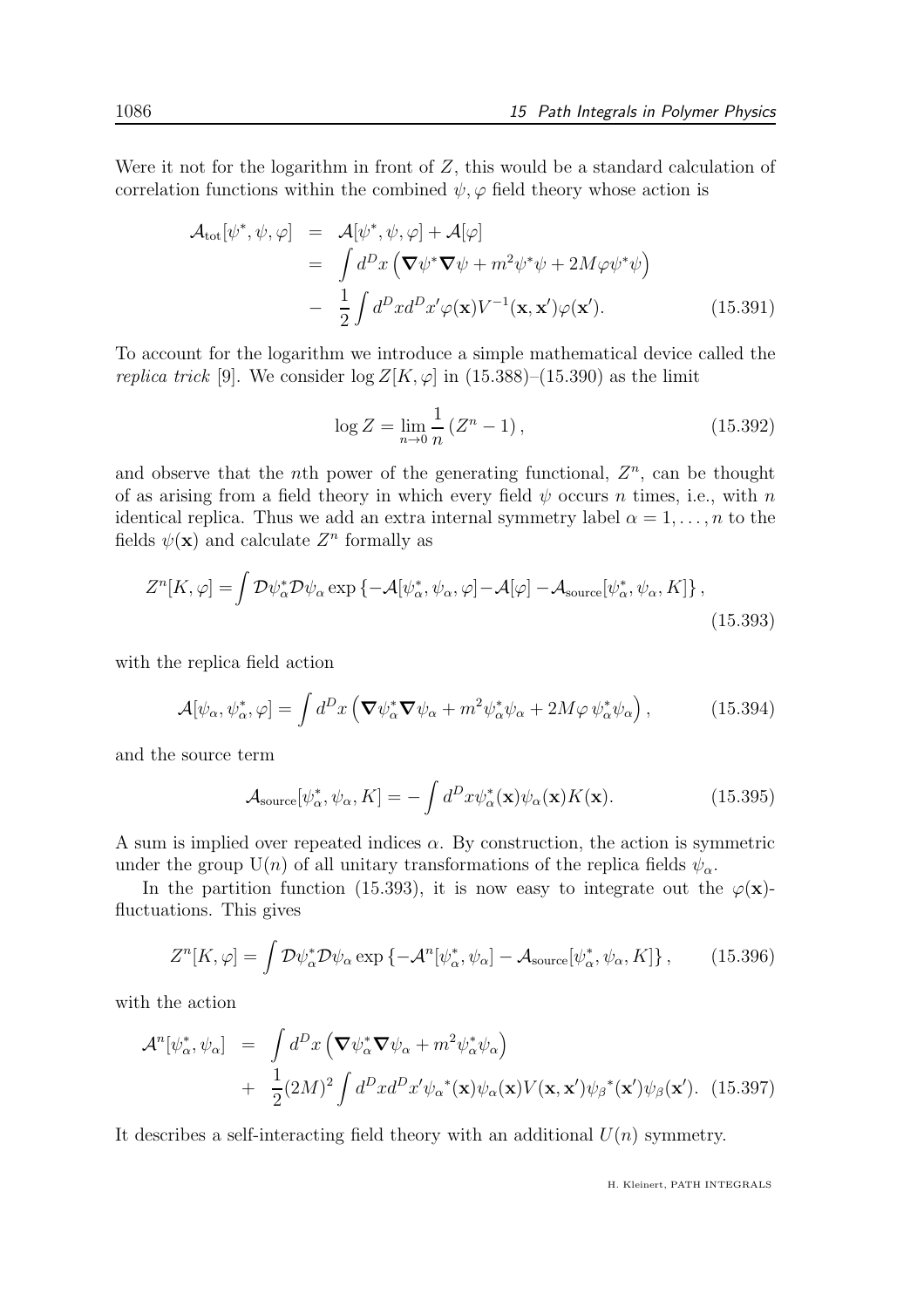In the special case of a local repulsive potential  $V(\mathbf{x}, \mathbf{x}')$  of Eq. (15.319), the second term becomes simply

$$
\mathcal{A}_{\rm int}[\psi_{\alpha}^*, \psi_{\alpha}] = \frac{1}{2} (2M)^2 v a^D \int d^D x \left[ \psi_{\alpha}^*(\mathbf{x}) \psi_{\alpha}(\mathbf{x}) \right]^2.
$$
 (15.398)

Using this action, we can find  $\log Z[K, \varphi]$  via (15.392) from the functional integral

$$
\log Z[K,\varphi] \equiv \lim_{n \to 0} \frac{1}{n} \left( \int \mathcal{D}\psi_{\alpha}^* \mathcal{D}\psi_{\alpha} \exp \left\{ -\mathcal{A}^n[\psi_{\alpha}^*, \psi_{\alpha}] - \mathcal{A}_{\text{source}}[\psi_{\alpha}^*, \psi_{\alpha}, K] \right\} - 1 \right). \tag{15.399}
$$

This is the generating functional of the Laplace-transformed distribution (15.390) which we wanted to calculate.

A polymer can run along the same line in two orientations. In the above description with complex replica fields it was assumed that the two orientations can be distinguished. If they are indistinguishable, the polymer fields  $\Psi_{\alpha}(\mathbf{x})$  have to be taken as real.

Such a field-theoretic description of a fluctuating polymer has an important advantage over the initial path integral formulation based on the analogy with a particle orbit. It allows us to establish contact with the well-developed theory of critical phenomena in field theory. The end-to-end distribution of long polymers at large L is determined by the small- $E$  regime in Eqs. (15.330)–(15.349), which corresponds to the small- $m^2$  limit of the system here [see (15.369)]. This is precisely the regime studied in the quantum field-theoretic approach to critical phenomena in many-body systems [10, 11]. It can be shown that for  $D$  larger than the upper critical dimension  $D^{uc} = 4$ , the behavior for  $m^2 \to 0$  of all Green functions coincides with the free-field behavior. For  $D = D<sup>uc</sup>$ , this behavior can be deduced from scale invariance arguments of the action, using naive dimensional counting arguments. The fluctuations turn out to cause only logarithmic corrections to the scale-invariant power laws. One of the main developments in quantum field theory in recent years was the discovery that the scaling powers for  $D < D<sup>uc</sup>$  can be calculated via an expansion of all quantities in powers of

$$
\epsilon = D^{\text{uc}} - D,\tag{15.400}
$$

the so-called  $\epsilon$ -expansion. The  $\epsilon$ -expansion for the critical exponent  $\nu$  which rules the relation between  $R^2$  and the length of a polymer L,  $\langle R^2 \rangle \propto L^{2\nu}$ , can be derived from a real  $\phi^4$ -theory with n replica as follows [12]:

$$
\nu^{-1} = 2 + \frac{(n+2)\epsilon}{n+8} \left\{ -1 - \frac{\epsilon}{2(n+8)^2} (13n+44) + \frac{\epsilon^2}{8(n+8)^4} [3n^3 - 452n^2 - 2672n - 5312 + \zeta(3)(n+8) \cdot 96(5n+22)] + \frac{\epsilon^3}{32(n+8)^6} [3n^5 + 398n^4 - 12900n^3 - 81552n^2 - 219968n - 357120 + \zeta(3)(n+8) \cdot 16(3n^4 - 194n^3 + 148n^2 + 9472n + 19488) + \zeta(4)(n+8)^3 \cdot 288(5n+22)
$$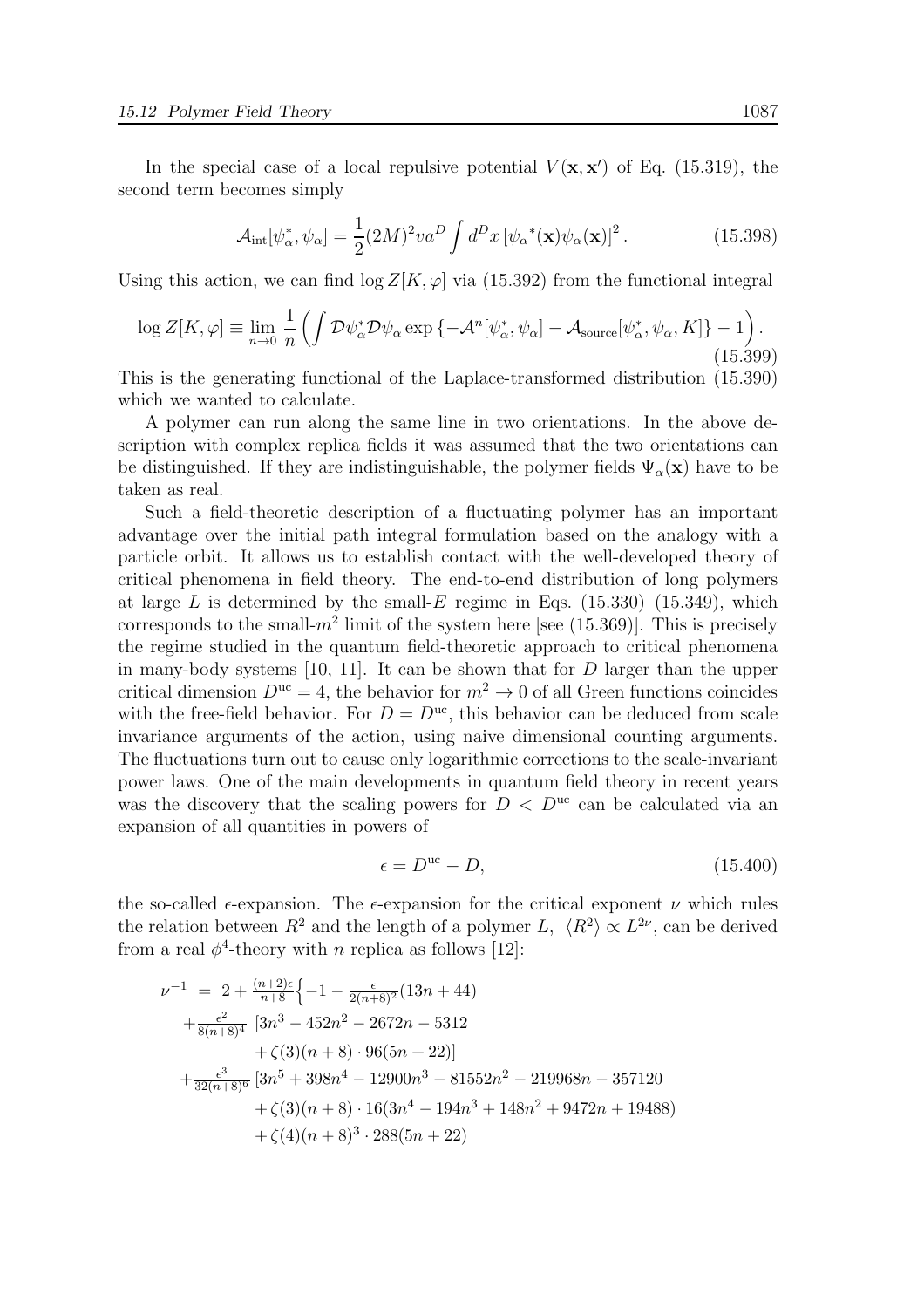$$
-\zeta(5)(n+8)^2 \cdot 1280(2n^2+55n+186)
$$
  
+ 
$$
\frac{\epsilon^4}{128(n+8)^8} [3n^7 - 1198n^6 - 27484n^5 - 1055344n^4
$$
  
-5242112n<sup>3</sup> - 5256704n<sup>2</sup> + 6999040n - 626688  
- 
$$
\zeta(3)(n+8) \cdot 16(13n^6 - 310n^5 + 19004n^4 + 102400n^3
$$
  
- 381536n<sup>2</sup> - 2792576n - 4240640)  
- 
$$
\zeta^2(3)(n+8)^2 \cdot 1024(2n^4 + 18n^3 + 981n^2 + 6994n + 11688)
$$
  
+ 
$$
\zeta(4)(n+8)^3 \cdot 48(3n^4 - 194n^3 + 148n^2 + 9472n + 19488)
$$
  
+ 
$$
\zeta(5)(n+8)^2 \cdot 256(155n^4 + 3026n^3 + 989n^2 - 66018n - 130608)
$$
  
- 
$$
\zeta(6)(n+8)^4 \cdot 6400(2n^2 + 55n + 186)
$$
  
+ 
$$
\zeta(7)(n+8)^3 \cdot 56448(14n^2 + 189n + 526)]
$$
, (15.401)

where  $\zeta(x)$  is Riemann's zeta function (2.521). As shown above, the single-polymer properties must emerge in the limit  $n \to 0$ . There,  $\nu^{-1}$  has the  $\epsilon$ -expansion

$$
\nu^{-1} = 2 - \frac{\epsilon}{4} - \frac{11}{128}\epsilon^2 + 0.114425\epsilon^3 - 0.287512\epsilon^4 + 0.956133\epsilon^5. \tag{15.402}
$$

This is to be compared with the much simpler result of the last section

$$
\nu^{-1} = \frac{D+2}{3} = 2 - \frac{\epsilon}{3}.
$$
\n(15.403)

A term-by-term comparison is meaningless since the field-theoretic  $\epsilon$ -expansion has a grave problem: The coefficients of the  $\epsilon^n$ -terms grow, for large n, like n!, so that the series does not converge anywhere! Fortunately, the signs are alternating and the series can be resummed [13]. A simple first approximation used in  $\epsilon$ -expansions is to re-express the series (15.402) as a ratio of two polynomials of roughly equal degree

$$
\nu^{-1}|_{\text{rat}} = \frac{2. + 1.023\,606\,\epsilon - 0.225\,661\,\epsilon^2}{1. + 0.636\,803\,\epsilon - 0.011\,746\,\epsilon^2 + 0.002\,677\,\epsilon^3},\tag{15.404}
$$

called a *Padé approximation*. Its Taylor coefficients up to  $\epsilon^5$  coincide with those of the initial series (15.402). It can be shown that this approximation would converge with increasing orders in  $\epsilon$  towards the exact function represented by the divergent series. In Fig. 15.7, we plot the three functions (15.403), (15.402), and (15.404), the last one giving the most reliable approximation

$$
\nu^{-1} \approx 0.585. \tag{15.405}
$$

Note that the simple Flory curve lies very close to the Padé curve whose calculation requires a great amount of work.

There exists a general scaling relation between the exponent  $\nu$  and another exponent appearing in the total number of polymer configurations of length L which behaves like

$$
S = L^{\alpha - 2}.\tag{15.406}
$$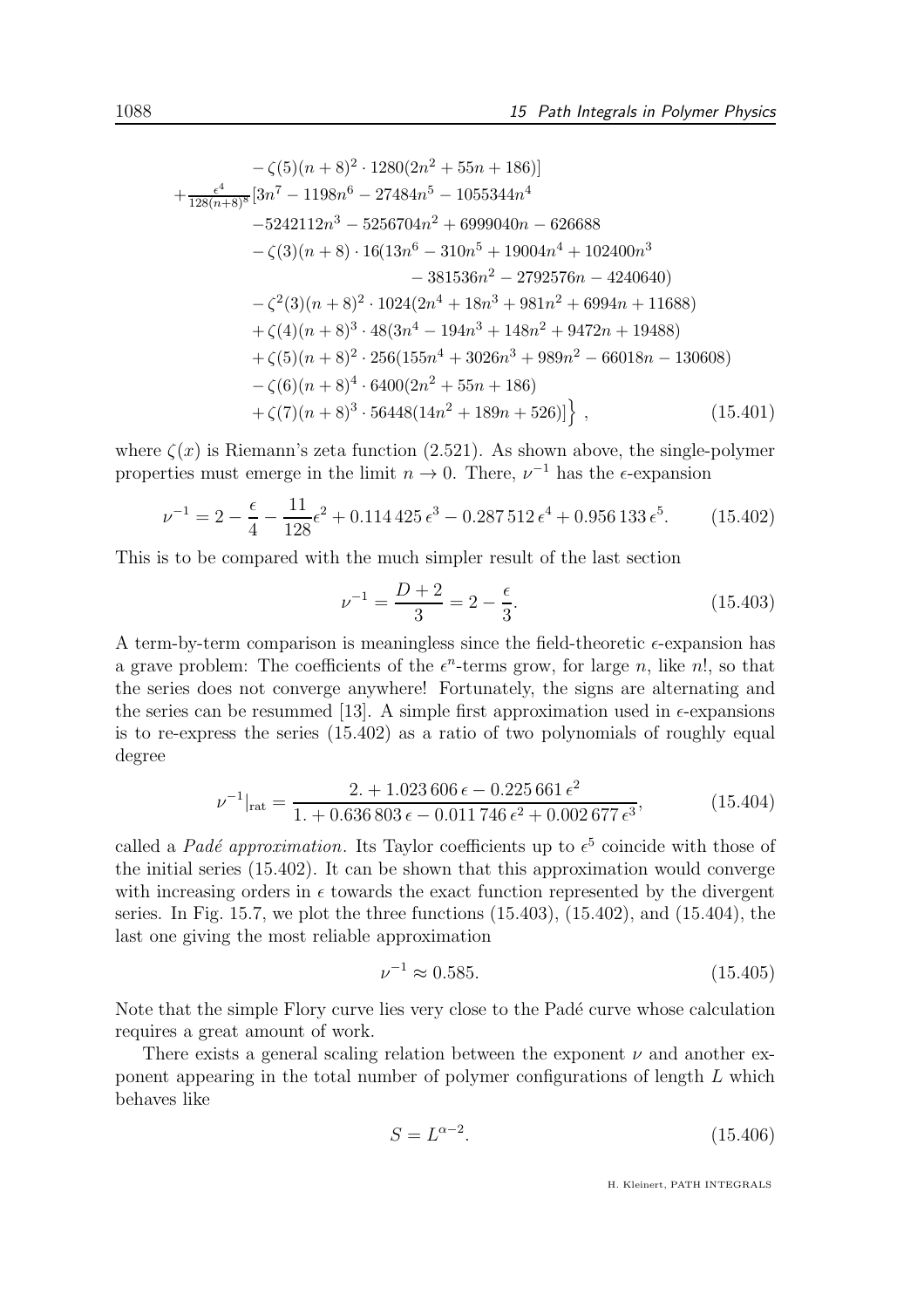

**Figure 15.7** Comparison of critical exponent  $\nu$  in Flory approximation (dashed line) with result of divergent  $\epsilon$ -expansion obtained from quantum field theory (dotted line) and its Padé resummation (solid line). The value of the latter gives the best approximation  $\nu \approx 0.585$  at  $\epsilon = 1$ .

The relation is

$$
\alpha = 2 - D\nu. \tag{15.407}
$$

Direct enumeration studies of random chains on a computer suggest a number

$$
\alpha \sim \frac{1}{4},\tag{15.408}
$$

corresponding to  $\nu = 7/12 \approx 0.583$ , very close to (15.405).

The Flory estimate for the exponent  $\alpha$  reads, incidentally,

$$
\alpha = \frac{4 - D}{D + 2}.\tag{15.409}
$$

In three dimensions, this yields  $\alpha = 1/5$ , not too far from (15.408).

The discrepancies arise from inaccuracies in both treatments. In the first treatment, they are due to the use of the saddle point approximation and the fact that the  $\delta$ -function does not completely rule out the crossing of the lines, as required by the true self-avoidance of the polymer. The field theoretic  $\epsilon$ -expansion, on the other hand, which in principle can give arbitrarily accurate results, has the problem of being divergent for any  $\epsilon$ . Resummation procedures are needed and the order of the expansion must be quite large ( $\approx \epsilon^5$ ) to extract reliable numbers.

#### 15.13 Fermi Fields for Self-Avoiding Lines

There exists another way of enforcing the self-avoiding property of random lines [14]. It is based on the observation that for a polymer field theory with n fluctuating complex fields  $\Psi_{\alpha}$  and a U(n)-symmetric fourth-order self-interaction as in the action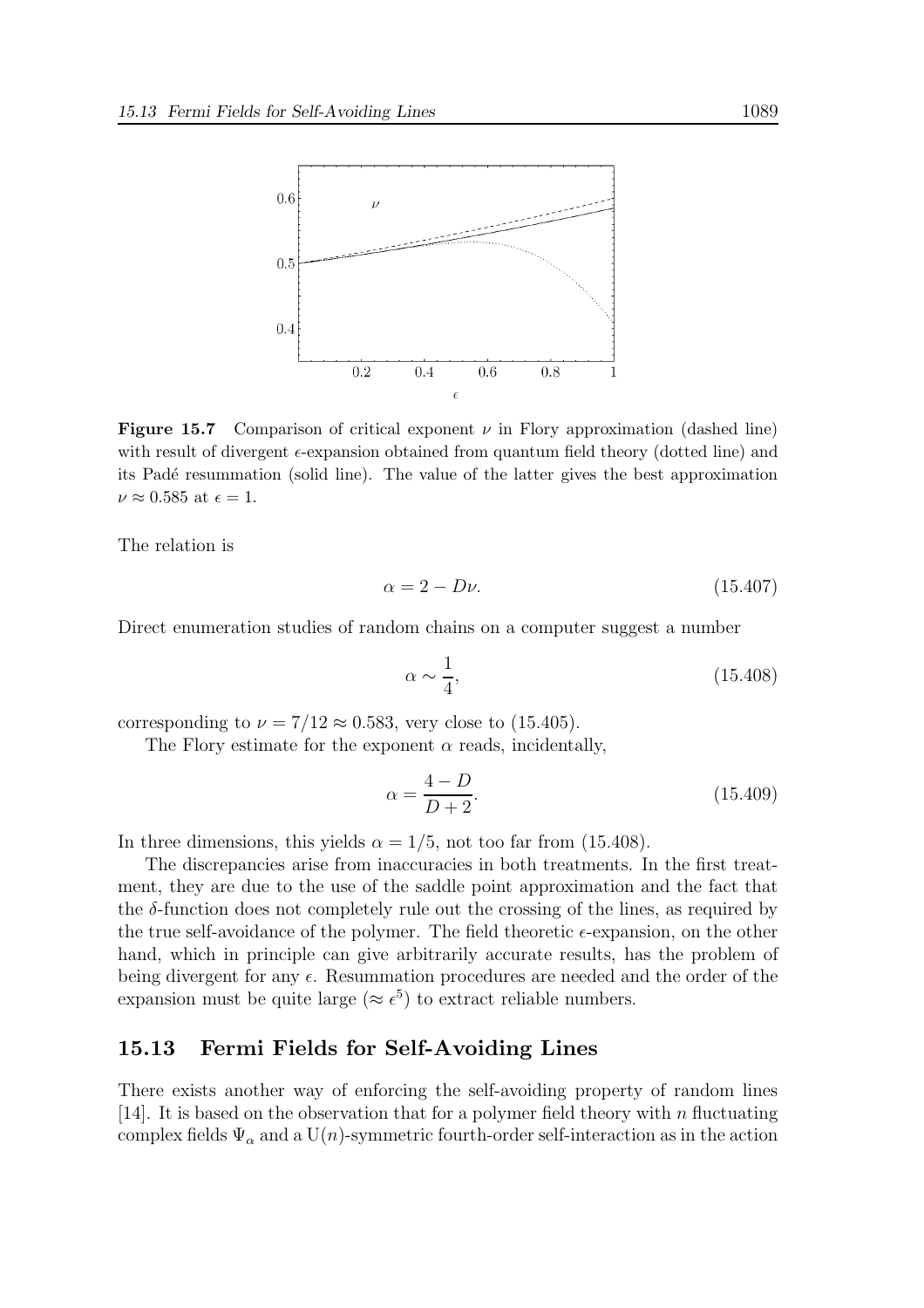$(15.397)$ , the symmetric incorporation of a set of m anticommuting Grassmann fields removes the effect of  $m$  of the Bose fields. For free fields this observation is trivial since the functional determinant of Bose and Fermi fields are inverse to one-another. In the presence of a fourth-order self-interaction, where the replica action has the form (15.397), we can always go back, by a Hubbard-Stratonovich transformation, to the action involving the auxiliary field  $\varphi(\mathbf{x})$  in the exponent of (15.393). This exponent is purely quadratic in the replica field, and each path integral over a Fermi field cancels a functional determinant coming from the Bose field.

This boson-destructive effect of fermions allows us to study theories with a negative number of replica. We simply have to use more Fermi than Bose fields. Moreover, we may conclude that a theory with  $n = -2$  has necessarily trivial critical exponents. From the above arguments it is equivalent to a single complex Fermi field theory with fourth-order self-interaction. However, for anticommuting Grassmann fields, such an interaction vanishes:

$$
(\theta^{\dagger}\theta)^{2} = [(\theta_{1} - i\theta_{2})(\theta_{1} + i\theta_{2})]^{2} = [2i\theta_{1}\theta_{2}]^{2} = 0.
$$
 (15.410)

Looking back at the  $\epsilon$ -expansion for the critical exponent  $\nu$  in Eq. (15.401) we can verify that up to the power  $\epsilon^5$  all powers in  $\epsilon$  do indeed vanish and  $\nu$  takes the mean-field value 1/2.

#### Appendix 15A Basic Integrals

$$
\Delta(0,0) = \Delta(L,L) = L/3,\tag{15A.1}
$$

$$
I_1 = \int_0^L ds \,\Delta(s,s) = L^2/6,\tag{15A.2}
$$

$$
I_2 = \int_0^L ds \,\Delta^2(s,s) = L/12,\tag{15A.3}
$$

$$
I_3 = \int_0^L ds \,\Delta^2(s,s) = L^3/30,\tag{15A.4}
$$

$$
I_4 = \int_0^L ds \,\Delta(s,s) \,\Delta^2(s,s) = 7L^2/360,\tag{15A.5}
$$

$$
I_5 = \int_0^L ds \int_0^L ds' \Delta^2(s, s') = L^4/90,
$$
\n(15A.6)

$$
\Delta(0, L) = \Delta(L, 0) = -L/6,\tag{15A.7}
$$

$$
I_6 = \int_0^L ds \left[ \Delta^2(s, 0) + \Delta^2(s, L) \right] = 2L^3/45,
$$
\n(15A.8)

$$
I_7 = \int_0^L ds \int_0^L ds' \, \Delta(s, s) \, \Delta^2(s, s') = L^3/45,\tag{15A.9}
$$

$$
I_8 = \int_0^L ds \int_0^L ds' \Delta(s, s) \Delta(s, s') \Delta(s, s') = L^3 / 180,
$$
\n(15A.10)

$$
I_9 = \int_0^L ds \,\Delta(s,s) \left[ \Delta^2(s,0) + \Delta^2(s,L) \right] = 11L^2/90,\tag{15A.11}
$$

$$
I_{10} = \int_0^L ds \,\Delta(s,s) \left[ \Delta(s,0) \,\Delta(s,0) + \Delta(s,L) \,\Delta(s,L) \right] = 17L^2/360, \quad (15A.12)
$$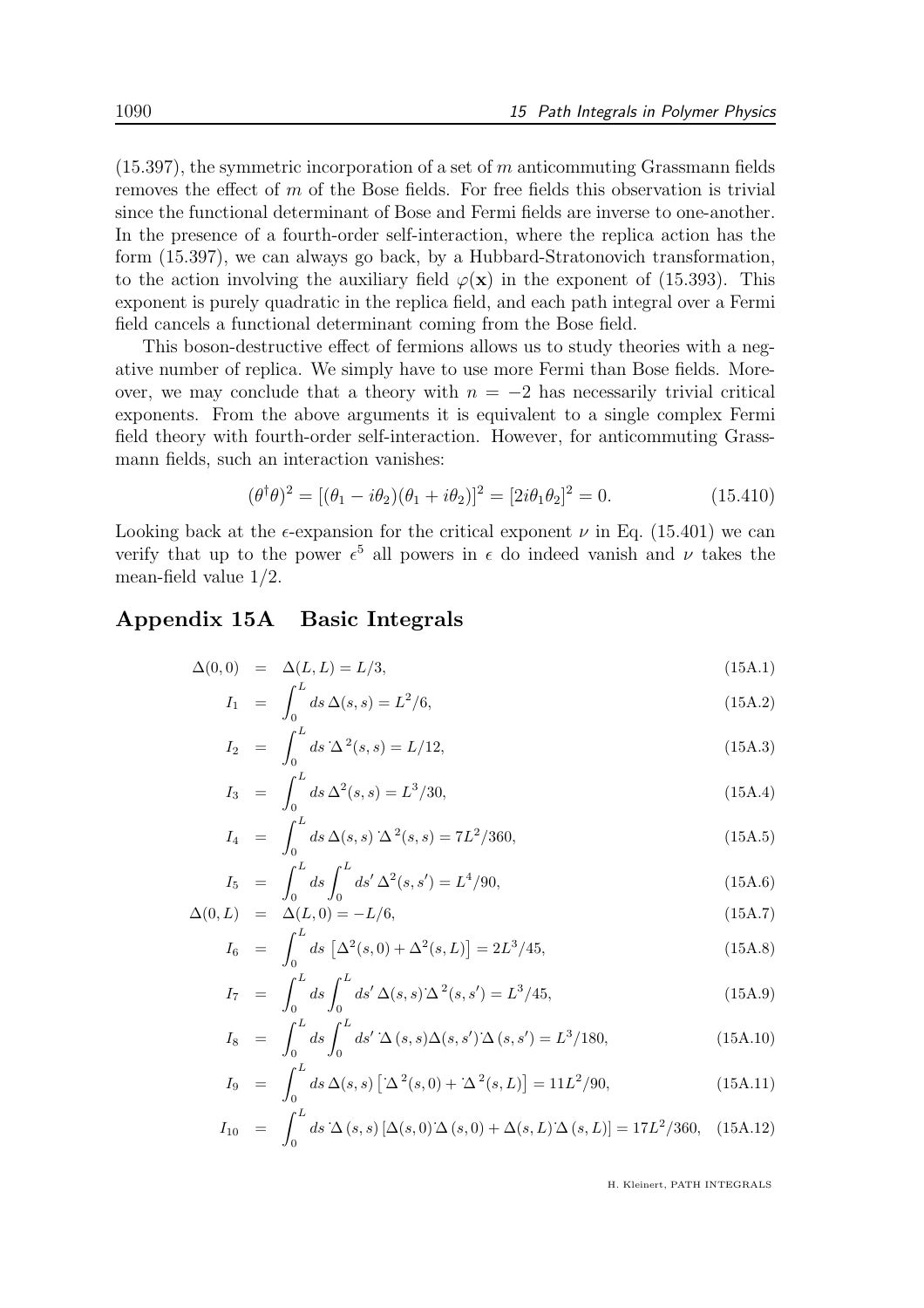$$
\Delta(0,0) = -\Delta(L,L) = -1/2, \qquad (15A.13)
$$

$$
I_{11} = \int_0^L ds \int_0^L ds' \Delta(s, s) \Delta(s, s') \Delta(s', s') = L^3/360,
$$
\n(15A.14)

$$
I_{12} = \int_0^L ds \int_0^L ds' \,\Delta(s, s') \,\Delta^2(s, s') = L^3/90. \tag{15A.15}
$$

## Appendix 15B Loop Integrals

We list here the Feynman integrals evaluated with dimensional regularization rules whenever necessary. Depending whether they occur in the calculation of the moments from the expectations  $(15.261)$ – $(15.261)$  of from the expectations  $(15.283)$ – $(15.285)$  we encounter the integrals depending on  $\rho_n(s) \equiv \delta_n + [\delta(s) + \delta(s - L)]/2$  with  $\delta_n = \delta(0) - \sigma_n/L$  or  $\rho_k(s) = \delta_k + [\delta(s) + \delta(s - L)]/2$ with  $\delta_k = \delta(0) - ik/L$ :

$$
H_1^{n(k)} = \int_0^L ds \int_0^L ds' \rho_{n(k)}(s) \rho_{n(k)}(s') \Delta^2(s, s'),
$$
  
=  $\delta_{n(k)}^2 I_5 + \delta_{n(k)} I_6 + \frac{1}{2} [\Delta^2(0, 0) + \Delta^2(0, L)],$  (15B.1)

$$
H_2^{n(k)} = \int_0^L ds \int_0^L ds' \rho_{n(k)}(s') \Delta(s, s) \Delta^2(s, s') = \delta_{n(k)} I_7 + \frac{I_9}{2},
$$
\n(15B.2)

$$
H_3^{n(k)} = \int_0^L ds \int_0^L ds' \rho_{n(k)}(s') \Delta d(s, s) \Delta^2(s, s') = \left[\delta_{n(k)} I_5 + \frac{I_6}{2}\right] \delta(0), \tag{15B.3}
$$

$$
H_4^{n(k)} = \int_0^L ds \int_0^L ds' \rho_{n(k)}(s') \Delta(s, s) \Delta(s, s') \Delta(s, s') = \delta_{n(k)} I_8 + \frac{I_{10}}{2}.
$$
 (15B.4)

When calculating  $\langle R^n \rangle$ , we need to insert here  $\delta_n = \delta(0) - \sigma_n/L$ , thus obtaining

$$
H_1^n = \frac{L^4}{90} \delta^2(0) + \frac{L^3}{45} (3 - D - n) \delta(0) + \frac{L^2}{360} \left[ (45 - 24D + 4D^2) - 4n(6 - 2D - n) \right],\tag{15B.5}
$$

$$
H_2^n = \frac{L^3}{45} \delta(0) + \frac{L^2}{180} (15 - 4D - 4n),
$$
\n(15B.6)

$$
H_3^n = \frac{L^4}{90} \delta^2(0) + \frac{L^3}{90} (3 - D - n) \delta(0),
$$
\n(15B.7)

$$
H_4^n = \frac{L^3}{180} \delta(0) + \frac{L^2}{720} (21 - 4D - 4n),
$$
\n(15B.8)

where the values for  $n = 0$  correspond to the partition function  $Z = \langle R^0 \rangle$ . The substitution  $\delta_k = \delta(0) - ik/L$  required for the calculation of  $P(k;L)$  yields

$$
H_1^k = \frac{L^4}{90} \delta^2(0) + \frac{L^3}{45} \left[2 + (-ik)\right] \delta(0) + \frac{L^2}{90} (-ik) \left[4 + (-ik)\right] + \frac{5L^2}{72},\tag{15B.9}
$$

$$
H_2^k = \frac{L^3}{45} \delta(0) + \frac{L^2}{180} [11 + 4(-ik)],
$$
\n(15B.10)

$$
H_3^k = \frac{L^4}{90} \delta^2(0) + \frac{L^3}{90} \left[2 + (-ik)\right] \delta(0),\tag{15B.11}
$$

$$
H_4^k = \frac{L^3}{180} \delta(0) + \frac{L^2}{720} [17 + 4(-ik)].
$$
\n(15B.12)

The other loop integrals are

$$
H_5 = \int_0^L ds \int_0^L ds' \Delta(s, s) \Delta^2(s, s') \Delta d(s', s') = \delta(0)I_7 = \frac{L^3}{45} \delta(0),
$$
\n(15B.13)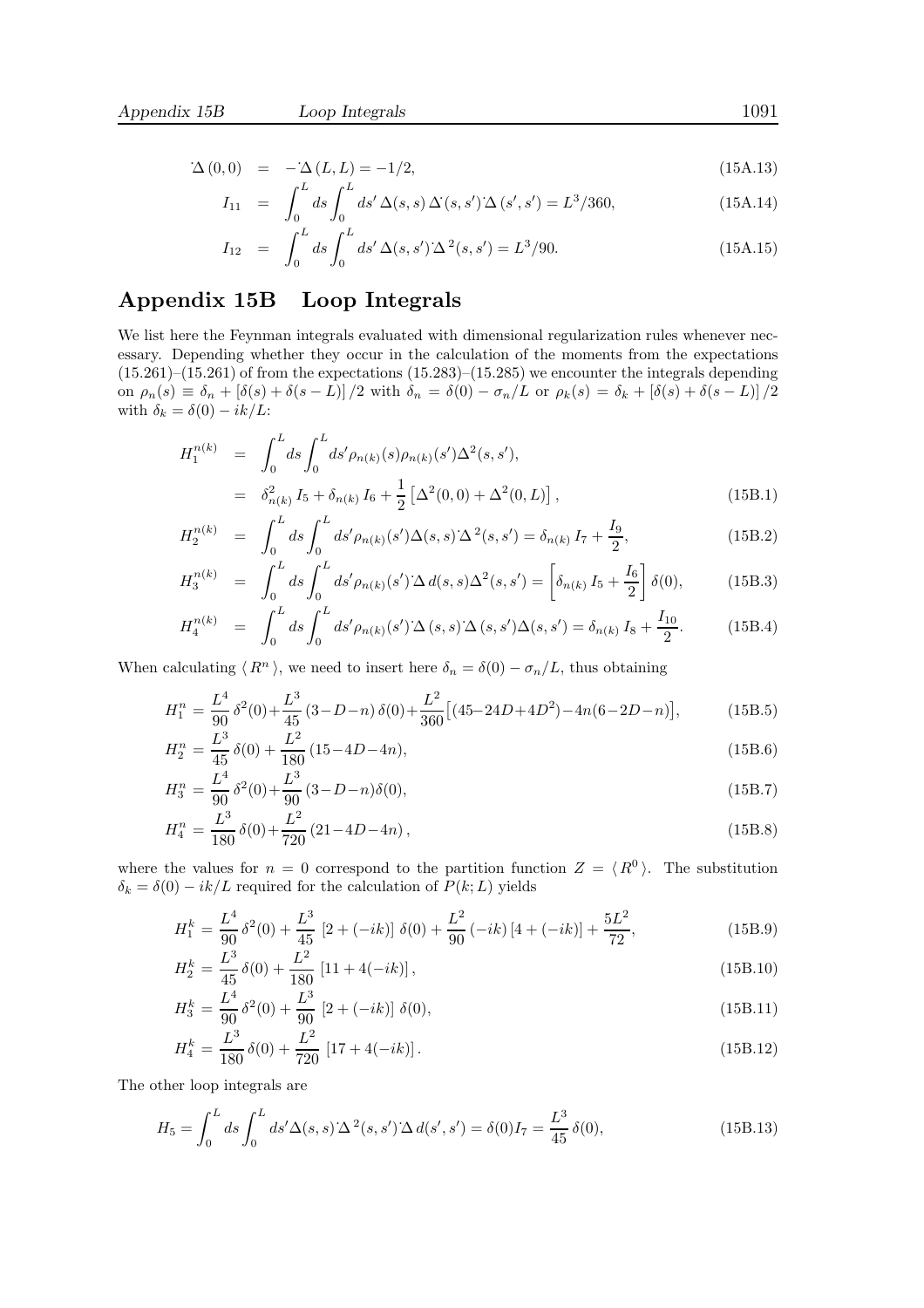72

$$
H_6 = \int_0^L ds \int_0^L ds' \Delta d(s, s) \Delta^2(s, s') \Delta d(s', s') = \delta^2(0) I_5 = \frac{L^4}{90} \delta^2(0),
$$
\n(15B.14)

$$
H_7 = \int_0^L ds \int_0^L ds' \Delta(s, s) \Delta(s, s') \Delta(s, s') \Delta(d(s', s') = \delta(0)I_8 = \frac{L^3}{180} \delta(0),
$$
(15B.15)

$$
H_8 = \int_0^L ds \int_0^L ds' \Delta(s, s) \Delta(s, s') \Delta(s, s') \Delta(s', s') = -\frac{L^2}{720},
$$
\n(15B.16)

$$
H_9 = \int_0^L ds \int_0^L ds' \Delta(s, s) \Delta(s, s') \Delta(d(s, s') \Delta(s', s') = \frac{I_{10}}{2} - \frac{I_8}{L} - H_8 = \frac{7L^2}{360},\qquad(15B.17)
$$

$$
H_{10} = \int_0^L ds \int_0^L ds' \Delta(s, s) \Delta(s, s') \Delta(d(s, s') \Delta(s', s') = \frac{I_9}{4} - \frac{I_7}{2L} = \frac{7L^2}{360},
$$
(15B.18)

$$
H_{11} = \int_0^L ds \int_0^L ds' \Delta(s, s) \Delta d^2(s, s') \Delta(s', s') = \delta(0)I_3 + (\frac{I_1}{L})^2 - \frac{2(I_3 - I_{11})}{L} - 2I_4,
$$
  
+2[ $\Delta^2(L, L) \Delta(L, L) - \Delta^2(0, 0) \Delta(0, 0)$ ] - 2H<sub>10</sub> =  $\frac{L^3}{30}\delta(0) + \frac{L^2}{9}$ , (15B.19)

$$
H_{12} = \int_0^L ds \int_0^L ds' \Delta^2(s, s') \Delta^2(s, s') = \frac{L^2}{90},
$$
\n(15B.20)

$$
H_{13} = \int_0^L ds \int_0^L ds' \Delta(s, s') \Delta(s, s') \Delta(s, s') \Delta(d(s', s) = \frac{I_4}{2} - \frac{I_{12}}{2L} - \frac{H_{12}}{2} = -\frac{L^2}{720}, (15B.21)
$$
  
\n
$$
H_{14} = \int_0^L ds \int_0^L ds' \Delta^2(s, s') \Delta d^2(s, s') = \delta(0)I_3 - \frac{2(I_3 - I_{12})}{L} - 2I_4 + \frac{I_5}{L^2},
$$
  
\n
$$
+ 2\left[\Delta^2(L, L) \Delta(L, L) - \Delta^2(0, 0) \Delta(0, 0)\right] - 2H_{13} = \frac{L^3}{30}\delta(0) + \frac{11L^2}{72}.
$$
 (15B.22)

#### Appendix 15C Integrals Involving Modified Green Function

To demonstrate the translational invariance of results showed in the main text we use the slightly modified Green function

$$
\Delta(s, s') = \frac{L}{3} a - \frac{|s - s'|}{2} - \frac{(s + s')}{2} + \frac{(s^2 + s'^2)}{2L},\tag{15C.1}
$$

containing an arbitrary constant a. The following combination yields the standard Feynman propagator for the infinite interval [compare (3.249)]

$$
\Delta_{\mathcal{F}}(s, s') = \Delta_{\mathcal{F}}(s - s') = \Delta(s, s') - \frac{1}{2}\Delta(s, s) - \frac{1}{2}\Delta(s', s') = -\frac{1}{2}(s - s'). \tag{15C.2}
$$

Other useful relations fulfilled by the Green function (15C.1) are, assuming  $s \geq s'$ ,

$$
D_1(s, s') = \Delta^2(s, s') - \Delta(s, s)\Delta(s', s') = (s - s') \left[ \frac{s(L - s)}{L} + \frac{(s - s')(s + s')^2}{4L^2} - \frac{La}{3} \right],
$$
\n(15C.3)

$$
D_2(s, s') = \Delta(s, s) - \Delta(s', s') = \frac{(s - s')(s + s' - L)}{L}.
$$
\n(15C.4)

The following integrals are needed:

$$
J_1(s, s') = \int_0^L dt \,\Delta(t, t) \,\Delta(t, s) \,\Delta(t, s') = \frac{(s^4 + s'^4)}{4L^2} - \frac{(2s^3 + s'^3)}{3L},
$$

$$
+ \frac{((a+3)s^2 + as'^2)}{6} - \frac{sa}{3}L + \frac{(20a - 9)}{180}L^2,
$$
(15C.5)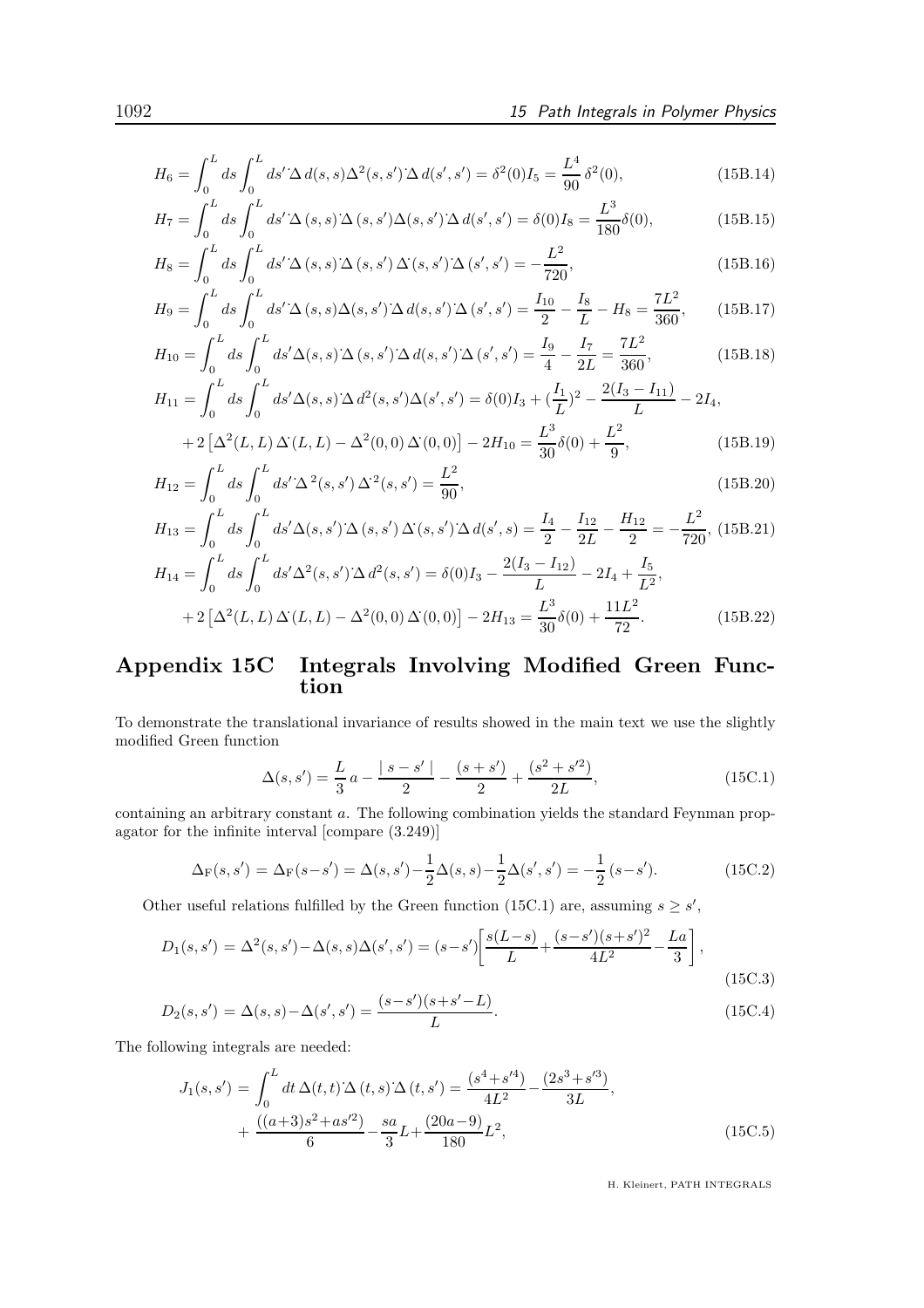$$
J_2(s, s') = \int_0^L dt \,\Delta(t, t) \Delta(t, s) \Delta(t, s') = \frac{(-2s^4 + 6s^2s'^2 + 3s'^4)}{24L^2},
$$
  
+ 
$$
\frac{(3s^3 - 3s^2s' - 6ss'^2 - s'^3)}{12L} - \frac{(5s^2 - 12ss' - 4as'^2)}{24} - \frac{s'a}{6}L + \frac{(20a - 3)}{720}L^2,
$$
  

$$
J_3(s, s') = \int_0^L dt \,\Delta(t, s) \Delta(t, s') = -\frac{(s^4 + 6s^2s'^2 + s'^4)}{60L} + \frac{(s^2 + 3s'^2)s}{6},
$$
  
- 
$$
\frac{(s^2 + s'^2)}{6}L + \frac{(5a^2 - 10a + 6)}{45}L^3.
$$
 (15C.7)

These are the building blocks for other relations:

−

$$
\langle f_2(q(s), q(s')) \rangle = \frac{(d-1)}{2} \left[ D_1(s, s') - \frac{(d+1)}{4} D_2^2(s, s') \right] = -\frac{(d-1)(s-s')}{4}
$$

$$
\times \left[ \frac{2La}{3} + \frac{(d-3)s - (d+1)s'}{2} - \frac{(d-1)s^2 - (d+1)s'^2}{L} + \frac{d(s-s')(s+s')^2}{2L^2} \right],
$$
(15C.8)

and

$$
K_1(s, s') = J_1(s, s') - \frac{1}{2}J_1(s, s) - \frac{1}{2}J_1(s', s'),
$$
  
=  $-(s-s')\left[\frac{La}{6} - \frac{(s+s')}{4} + \frac{(s^2+ss'+s'^2)}{6L}\right],$   

$$
K_2(s, s') = J_2(s, s') + J_2(s', s) - J_2(s, s) - J_2(s', s'),
$$
 (15C.9)

$$
s, s') = J_2(s, s') + J_2(s', s) - J_2(s, s) - J_2(s', s'),
$$
  
= 
$$
-(s - s')^2 \left[ \frac{1}{4} - \frac{(5s + 7s')}{12L} + \frac{(s + s')^2}{4L^2} \right],
$$
 (15C.10)

$$
K_3(s,s') = J_3(s,s') - \frac{1}{2}J_3(s,s) - \frac{1}{2}J_3(s',s') = -(s-s')^2 \left[ \frac{(s+2s')}{6} - \frac{(s+s')^2}{8L} \right],\tag{15C.11}
$$

$$
K_4(s, s') = \Delta(0, s)\Delta(0, s') - \frac{1}{2}\Delta^2(0, s) - \frac{1}{2}\Delta^2(0, s') = -\frac{(s - s')^2(s + s' - 2L)^2}{8L^2},
$$
(15C.12)

$$
K_5(s, s') = \Delta(L, s)\Delta(L, s') - \frac{1}{2}\Delta^2(L, s) - \frac{1}{2}\Delta^2(L, s') = -\frac{(s^2 - s'^2)^2}{8L^2}.
$$
\n(15C.13)

#### Notes and References

Random chains were first considered by

K. Pearson, Nature 77, 294 (1905)

who studied the related problem of a random walk of a drunken sailor.

A.A. Markoff, Wahrscheinlichkeitsrechnung, Leipzig 1912;

L. Rayleigh, Phil. Mag. 37, 3221 (1919);

S. Chandrasekhar, Rev. Mod. Phys. 15, 1 (1943).

The exact solution of  $P_N(\mathbf{R})$  was found by

L.R.G. Treloar, Trans. Faraday Soc. 42, 77 (1946);

K. Nagai, J. Phys. Soc. Japan, 5, 201 (1950);

M.C. Wang and E. Guth, J. Chem. Phys. 20, 1144 (1952);

C. Hsiung, A. Hsiung, and A. Gordus, J. Chem. Phys. 34, 535 (1961).

The path integral approach to polymer physics has been advanced by

S.F. Edwards, Proc. Phys. Soc. Lond. 85, 613 (1965); 88, 265 (1966); 91, 513 (1967); 92, 9 (1967). See also

H.P. Gilles, K.F. Freed, J. Chem. Phys. 63, 852 (1975)

and the comprehensive studies by

K.F. Freed, Adv. Chem. Phys. 22,1 (1972);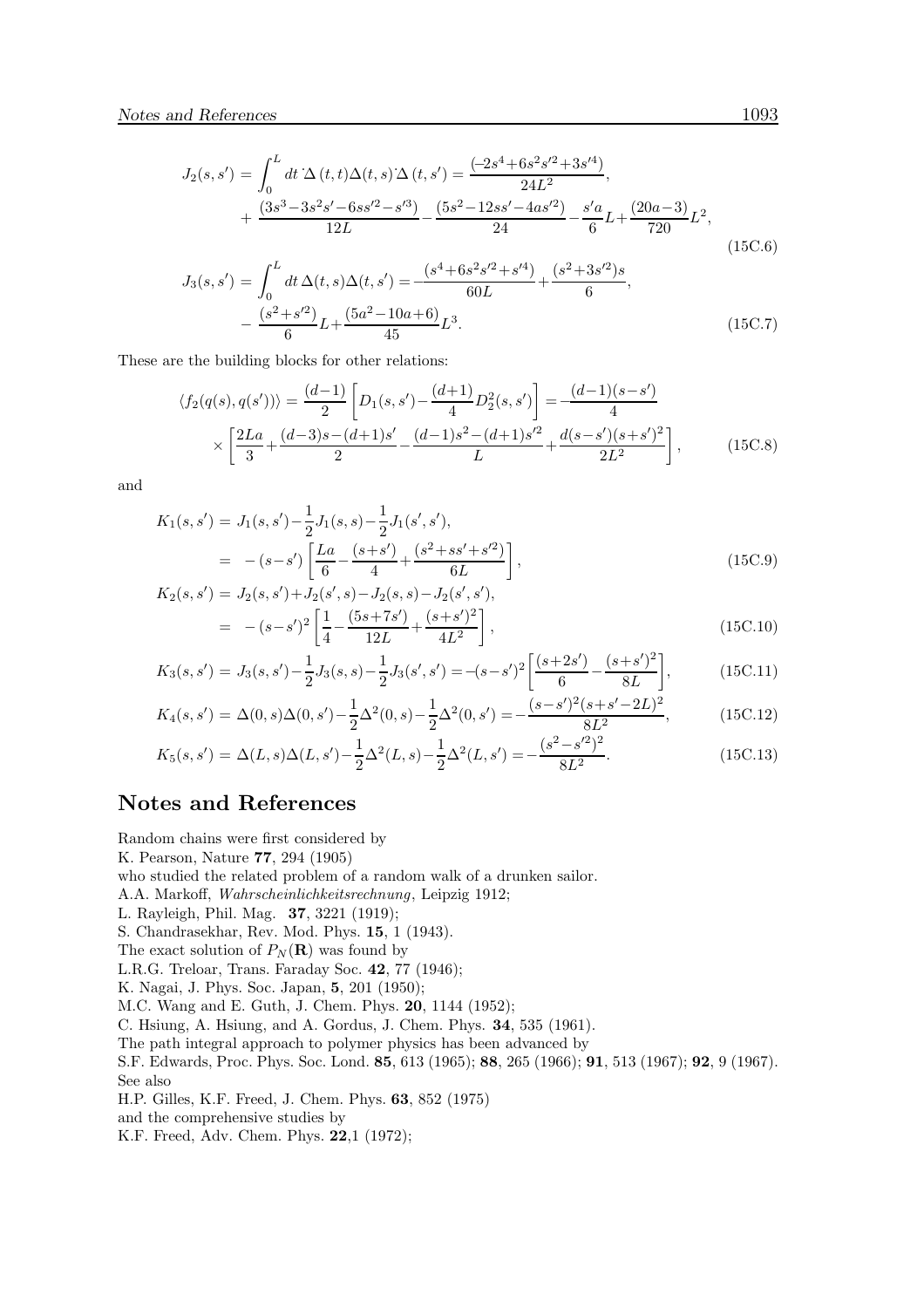K. Itō and H.P. McKean, Diffusion Processes and Their Simple Paths, Springer, Berlin, 1965.

An alternative model to stimulate stiffness was formulated by

A. Kholodenko, Ann. Phys. 202, 186 (1990); J. Chem. Phys. 96, 700 (1991)

exploiting the statistical properties of a Fermi field.

Although the physical properties of a stiff polymer are slightly misrepresented by this model, the distribution functions agree quite well with those of the Kratky-Porod chain. The advantage of this model is that many properties can be calculated analytically.

The important role of the upper critical dimension  $D^{uc} = 4$  for polymers was first pointed out by R.J. Rubin, J. Chem. Phys. 21, 2073 (1953).

The simple scaling law  $\langle R^2 \rangle \propto L^{6/(D+2)}$ ,  $D < 4$  was first found by

P.J. Flory, J. Chem. Phys. 17, 303 (1949) on dimensional grounds.

The critical exponent  $\nu$  has been deduced from computer enumerations of all self-avoiding polymer configurations by

C. Domb, Adv. Chem. Phys. 15, 229 (1969);

D.S. Kenzie, Phys. Rep. 27, 35 (1976).

For a general discussion of the entire subject, in particular the field-theoretic aspects, see

P.G. DeGennes, Scaling Concepts in Polymer Physics, Cornell University Press, Ithaca, N.Y., 1979. The relation between ensembles of random chains and field theory is derived in detail in

H. Kleinert, Gauge Fields in Condensed Matter , World Scientific, Singapore, 1989, Vol. I, Part I; Fluctuating Fields and Random Chains, World Scientific, Singapore, 1989 (http://www.physik.fu-berlin.de/~kleinert/b1).

The particular citations in this chapter refer to the publications

- [1] The path integral (15.112) for stiff polymers was proposed by O. Kratky and G. Porod, Rec. Trav. Chim. 68, 1106 (1949). The lowest moments were calculated by J.J. Hermans and R. Ullman, Physica 18, 951 (1952); N. Saito, K. Takahashi, and Y. Yunoki, J. Phys. Soc. Japan 22, 219 (1967), and up to order 6 by R. Koyama, J. Phys. Soc. Japan, 34, 1029 (1973). Still higher moments are found numerically by H. Yamakawa and M. Fujii, J. Chem. Phys. 50, 6641 (1974), and in a large-stiffness expansion in T. Norisuye, H. Murakama, and H. Fujita, Macromolecules 11, 966 (1978). The last two papers also give the end-to-end distribution for large stiffness.
- [2] H.E. Stanley, Phys. Rev. 179, 570 (1969).
- [3] H.E. Daniels, Proc. Roy. Soc. Edinburgh 63A, 29 (1952); W. Gobush, H. Yamakawa, W.H. Stockmayer, and W.S. Magee, J. Chem. Phys. 57, 2839 (1972).
- [4] B. Hamprecht and H. Kleinert, J. Phys. A: Math. Gen. 37, 8561 (2004) (ibid.http/345). Mathematica program can be downloaded from ibid.http/b5/prm15.
- [5] The Mathematica notebook can be obtained from *ibid.http/b5/pgm15*. The program needs less than 2 minutes to calculate  $\langle R^{32} \rangle$ .
- [6] J. Wilhelm and E. Frey, Phys. Rev. Lett. 77, 2581 (1996). See also: A. Dhar and D. Chaudhuri, Phys. Rev. Lett 89, 065502 (2002);
	- S. Stepanow and M. Schuetz, Europhys. Lett. 60, 546 (2002);
	- J. Samuel and S. Sinha, Phys. Rev. E 66 050801(R) (2002).